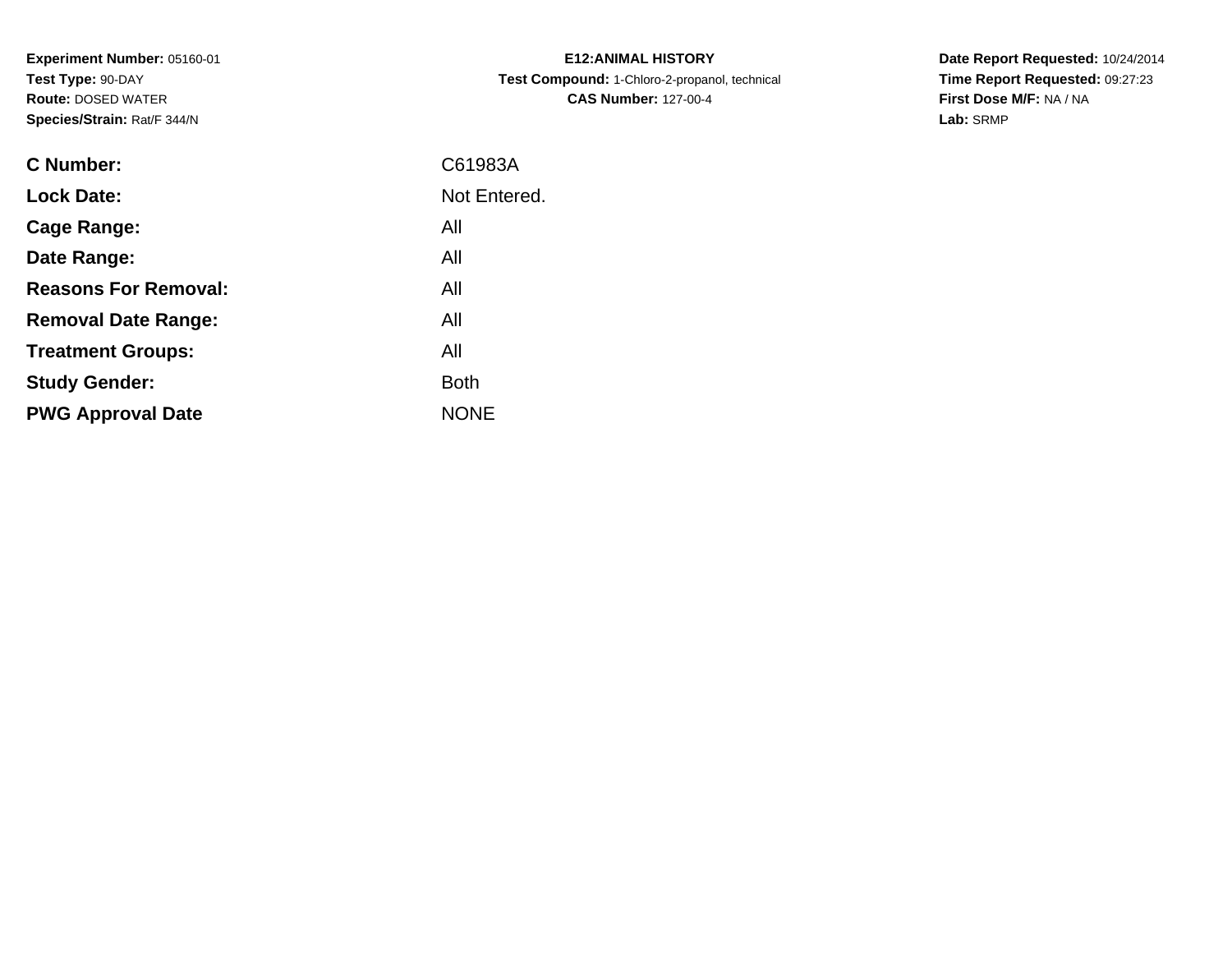**Test Type:** 90-DAY

**Route:** DOSED WATER

**Species/Strain:** Rat/F 344/N

# **E12:ANIMAL HISTORY**

**Test Compound:** 1-Chloro-2-propanol, technical

**CAS Number:** 127-00-4

**Date Report Requested:** 10/24/2014 **Time Report Requested:** 09:27:23**First Dose M/F:** NA / NA**Lab:** SRMP

#### **CAGE:** 1**SEX:** Male **SEX:** Male **TRT#:** 1 **ANIMAL ID:** 1**DAY DATE OP IDDOSE TIME WEIGHT TIME WT** (g) **STATUSOBS TIME OBSERVATIONS** 11 02/09/87 7 12:10:00 107.6 12:10:00 Normal 88 02/16/87 3 3 15:12:34 144.3 144.3 15:12:34 Normal 155 02/23/87 332 332 13:21:40 181.4 151.4 13:21:40 181.4 13:21:40 Normal 2203/02/87 <sup>332</sup> 10:18:10 218.1 10:18:10 Normal

| 15 | 02/23/87                                      | 332 | 13:21:40 | 181.4 | 13:21:40 | Normal |
|----|-----------------------------------------------|-----|----------|-------|----------|--------|
| 22 | 03/02/87                                      | 332 | 10:18:10 | 218.1 | 10:18:10 | Normal |
| 29 | 03/09/87                                      | 332 | 11:11:34 | 245.4 | 11:11:34 | Normal |
| 36 | 03/16/87                                      | 332 | 09:08:00 | 270.2 | 09:08:00 | Normal |
| 43 | 03/23/87                                      | 332 | 11:34:56 | 284.0 | 11:34:56 | Normal |
| 50 | 03/30/87                                      | 332 | 11:38:36 | 304.8 | 11:38:36 | Normal |
| 57 | 04/06/87                                      | 332 | 12:20:08 | 322.3 | 12:20:08 | Normal |
| 64 | 04/13/87                                      | 332 | 10:16:48 | 336.0 | 10:16:48 | Normal |
| 71 | 04/20/87                                      | 8   | 09:26:50 | 348.2 | 09:26:50 | Normal |
| 78 | 04/27/87                                      | 8   | 10:36:50 | 360.7 | 10:36:50 | Normal |
| 85 | 05/04/87                                      | 8   | 09:36:02 | 378.5 | 09:36:02 | Normal |
|    | <b>REMOVED ** REASON - TERMINAL SACRIFICE</b> |     |          |       |          |        |
| 92 | 05/11/87                                      | 5   | 08:30:00 | 374.3 | 08:30:00 | Normal |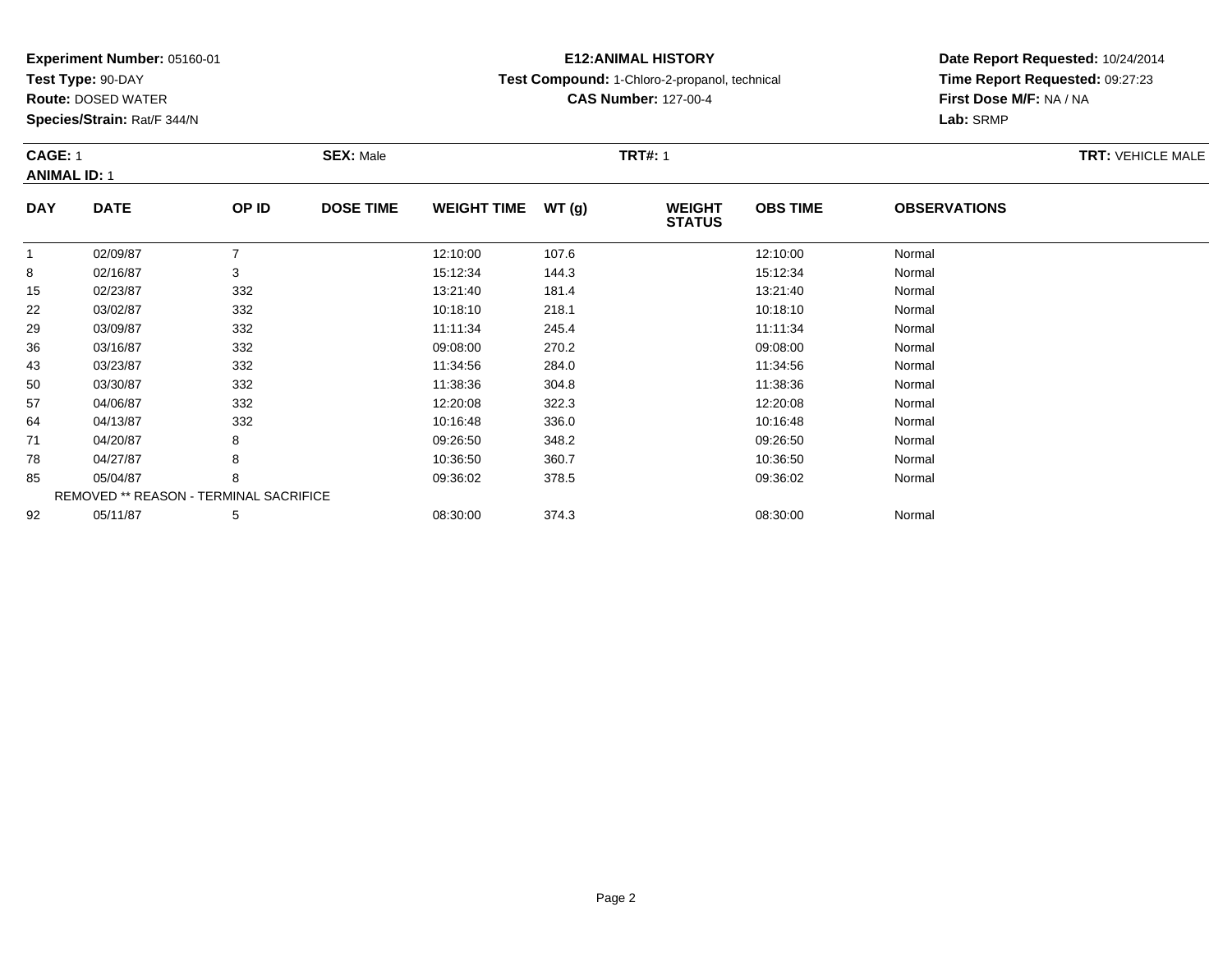**Test Type:** 90-DAY

**Route:** DOSED WATER

**Species/Strain:** Rat/F 344/N

# **E12:ANIMAL HISTORY**

**Test Compound:** 1-Chloro-2-propanol, technical

**CAS Number:** 127-00-4

**Date Report Requested:** 10/24/2014 **Time Report Requested:** 09:27:23**First Dose M/F:** NA / NA**Lab:** SRMP

#### **CAGE:** 1**SEX:** Male **SEX:** Male **TRT#:** 1 **ANIMAL ID:** 2**DAY DATE OP IDDOSE TIME WEIGHT TIME WT** (g) **STATUSOBS TIME OBSERVATIONS** 11 02/09/87 7 12:10:00 129.6 12:10:00 Normal 88 02/16/87 3 3 15:12:34 172.4 172.4 15:12:34 Normal 155 02/23/87 332 332 13:21:40 215.0 35.0 13:21:40 32/23/87 Normal 22

| 15 | 02/23/87                                      | 332 | 13:21:40 | 215.0 | 13:21:40 | Normal |
|----|-----------------------------------------------|-----|----------|-------|----------|--------|
| 22 | 03/02/87                                      | 332 | 10:18:10 | 251.2 | 10:18:10 | Normal |
| 29 | 03/09/87                                      | 332 | 11:11:34 | 277.1 | 11:11:34 | Normal |
| 36 | 03/16/87                                      | 332 | 09:08:00 | 304.1 | 09:08:00 | Normal |
| 43 | 03/23/87                                      | 332 | 11:34:56 | 312.2 | 11:34:56 | Normal |
| 50 | 03/30/87                                      | 332 | 11:38:36 | 337.5 | 11:38:36 | Normal |
| 57 | 04/06/87                                      | 332 | 12:20:08 | 352.7 | 12:20:08 | Normal |
| 64 | 04/13/87                                      | 332 | 10:16:48 | 372.2 | 10:16:48 | Normal |
| 71 | 04/20/87                                      | 8   | 09:26:50 | 387.0 | 09:26:50 | Normal |
| 78 | 04/27/87                                      | 8   | 10:36:50 | 394.1 | 10:36:50 | Normal |
| 85 | 05/04/87                                      | 8   | 09:36:02 | 407.6 | 09:36:02 | Normal |
|    | <b>REMOVED ** REASON - TERMINAL SACRIFICE</b> |     |          |       |          |        |
| 92 | 05/11/87                                      | 5   | 08:30:00 | 399.1 | 08:30:00 | Normal |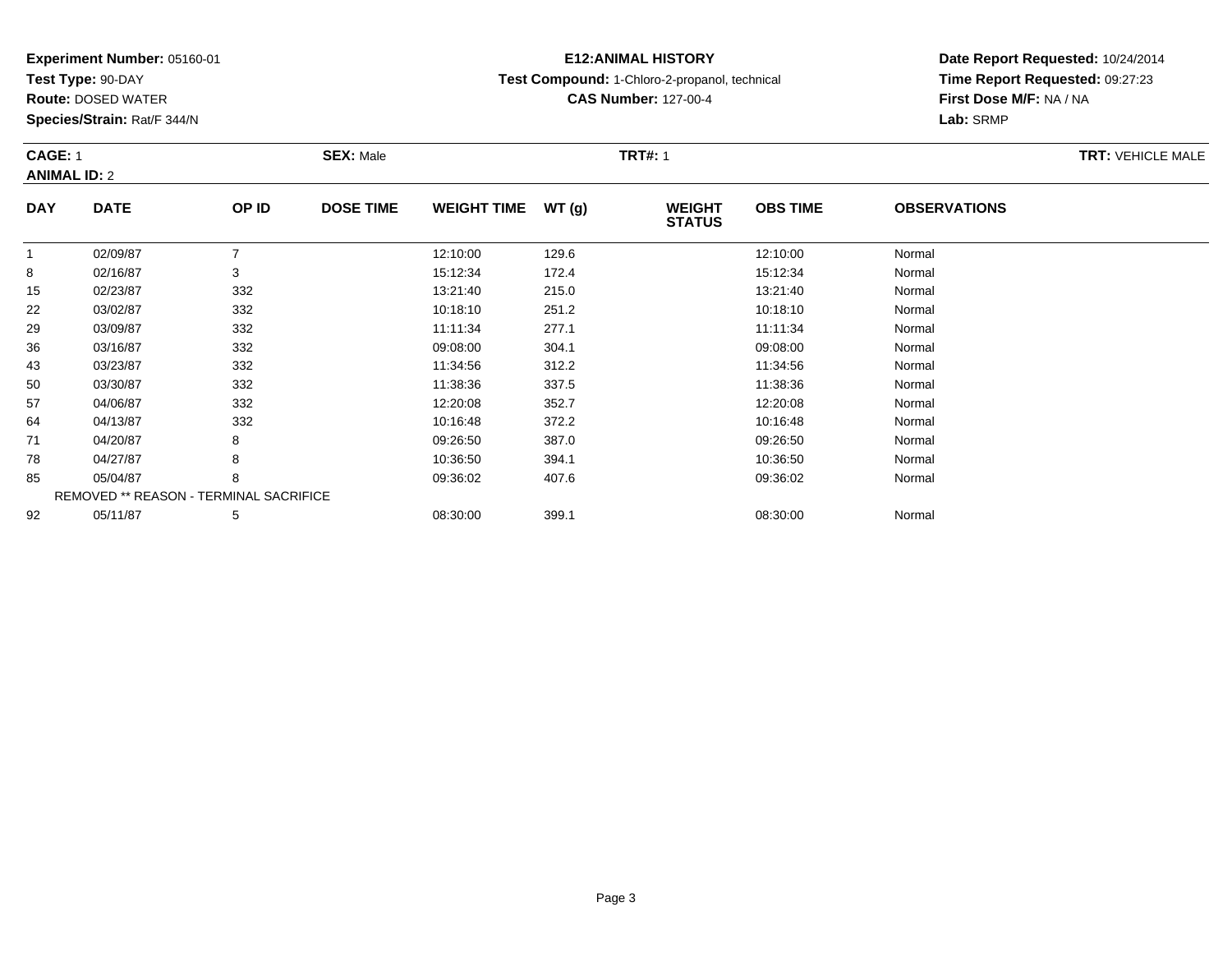**Test Type:** 90-DAY

**Route:** DOSED WATER

**Species/Strain:** Rat/F 344/N

# **E12:ANIMAL HISTORY**

**Test Compound:** 1-Chloro-2-propanol, technical

**CAS Number:** 127-00-4

**Date Report Requested:** 10/24/2014**Time Report Requested:** 09:27:23**First Dose M/F:** NA / NA**Lab:** SRMP

#### **CAGE:** 1**SEX:** Male **SEX:** Male **TRT#:** 1 **ANIMAL ID:** 3**DAY DATE OP IDDOSE TIME WEIGHT TIME WT** (g) **STATUSOBS TIME OBSERVATIONS** 11 02/09/87 7 12:10:00 130.0 12:10:00 Normal 88 02/16/87 3 3 15:12:34 173.6 173.6 15:12:34 Normal 155 02/23/87 332 332 13:21:40 216.6 5 13:21:40 13:21:40 Normal 222 03/02/87 332 332 10:18:10 251.1 251.1 10:18:10 33/02/87 299 03/09/87 332 11:11:34 276.8 11:11:34 Normal

| 10 | UZ/ZJ/OI | ാാ∠                                           | 15.21.40 | <b>210.0</b> | 13.21.40 | <b>INUITII</b> dI |
|----|----------|-----------------------------------------------|----------|--------------|----------|-------------------|
| 22 | 03/02/87 | 332                                           | 10:18:10 | 251.1        | 10:18:10 | Normal            |
| 29 | 03/09/87 | 332                                           | 11:11:34 | 276.8        | 11:11:34 | Normal            |
| 36 | 03/16/87 | 332                                           | 09:08:00 | 299.0        | 09:08:00 | Normal            |
| 43 | 03/23/87 | 332                                           | 11:34:56 | 306.4        | 11:34:56 | Normal            |
| 50 | 03/30/87 | 332                                           | 11:38:36 | 331.0        | 11:38:36 | Normal            |
| 57 | 04/06/87 | 332                                           | 12:20:08 | 345.3        | 12:20:08 | Normal            |
| 64 | 04/13/87 | 332                                           | 10:16:48 | 360.7        | 10:16:48 | Normal            |
| 71 | 04/20/87 | 8                                             | 09:26:50 | 372.7        | 09:26:50 | Normal            |
| 78 | 04/27/87 | 8                                             | 10:36:50 | 381.9        | 10:36:50 | Normal            |
| 85 | 05/04/87 |                                               | 09:36:02 | 396.3        | 09:36:02 | Normal            |
|    |          | <b>REMOVED ** REASON - TERMINAL SACRIFICE</b> |          |              |          |                   |
| 92 | 05/11/87 |                                               | 08:30:00 | 386.5        | 08:30:00 | Normal            |
|    |          |                                               |          |              |          |                   |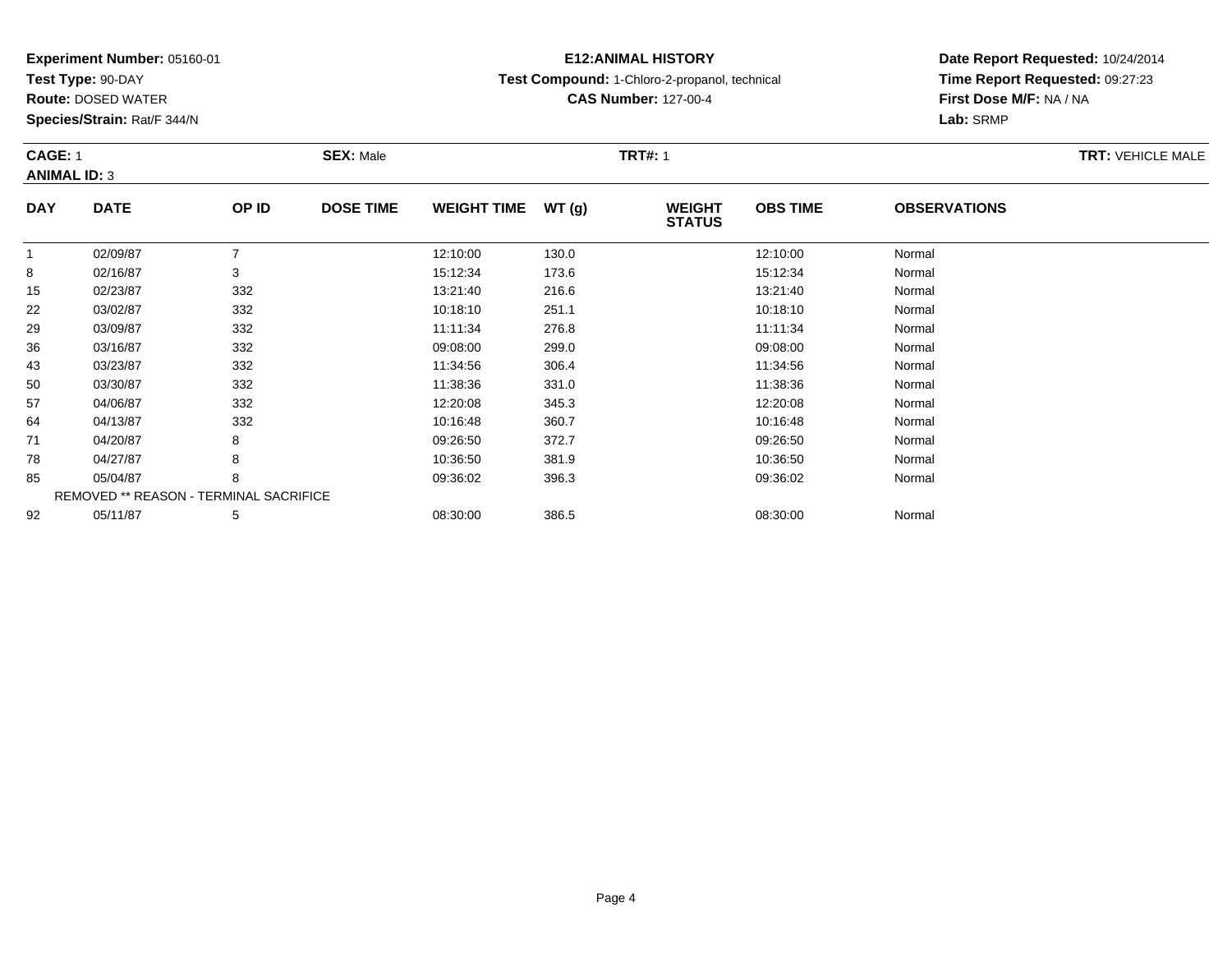**Test Type:** 90-DAY

57

64

71

78

85

92

**Route:** DOSED WATER

**Species/Strain:** Rat/F 344/N

REMOVED \*\* REASON - TERMINAL SACRIFICE

# **E12:ANIMAL HISTORY**

**Test Compound:** 1-Chloro-2-propanol, technical

**CAS Number:** 127-00-4

**Date Report Requested:** 10/24/2014**Time Report Requested:** 09:27:23**First Dose M/F:** NA / NA**Lab:** SRMP

#### **CAGE:** 1**SEX:** Male **SEX:** Male **TRT#:** 1 **ANIMAL ID:** 4**DAY DATE OP IDDOSE TIME WEIGHT TIME WT** (g) **STATUSOBS TIME OBSERVATIONS** 11 02/09/87 7 12:10:00 104.2 12:10:00 Normal 88 02/16/87 3 3 15:12:34 140.2 15:12:34 15:12:34 Normal 155 02/23/87 332 332 13:21:40 180.5 380 13:21:40 180.5 13:21:40 Normal 222 03/02/87 332 32 10:18:10 216.0 2010 10:18:10 33/02/87 Normal 29 03/09/87 <sup>332</sup> 11:11:34 244.5 11:11:34 Normal 366 03/16/87 332 09:08:00 269.7 09:08:00 Normal 433 03/23/87 332 11:34:56 275.6 11:34:56 Normal 500 03/30/87 332 11:38:36 295.0 11:38:36 Normal

7 04/06/87 332 32 12:20:08 307.3 307.3 12:20:08 5 12:20:08 Normal

4 04/13/87 332 30 10:16:48 320.2 10:16:48 350.2 54/13/87 10:16:48

04/20/87 <sup>8</sup> 09:26:50 334.7 09:26:50 Normal

8 04/27/87 8 8 10:36:50 349.6 10:36:50 349.6 10:36:50 Normal

05/04/87 <sup>8</sup> 09:36:02 363.4 09:36:02 Normal

2 05/11/87 5 5 08:30:00 352.0 352.0 08:30:00 08:30:00 08:30:00 08:30:00 08:30:00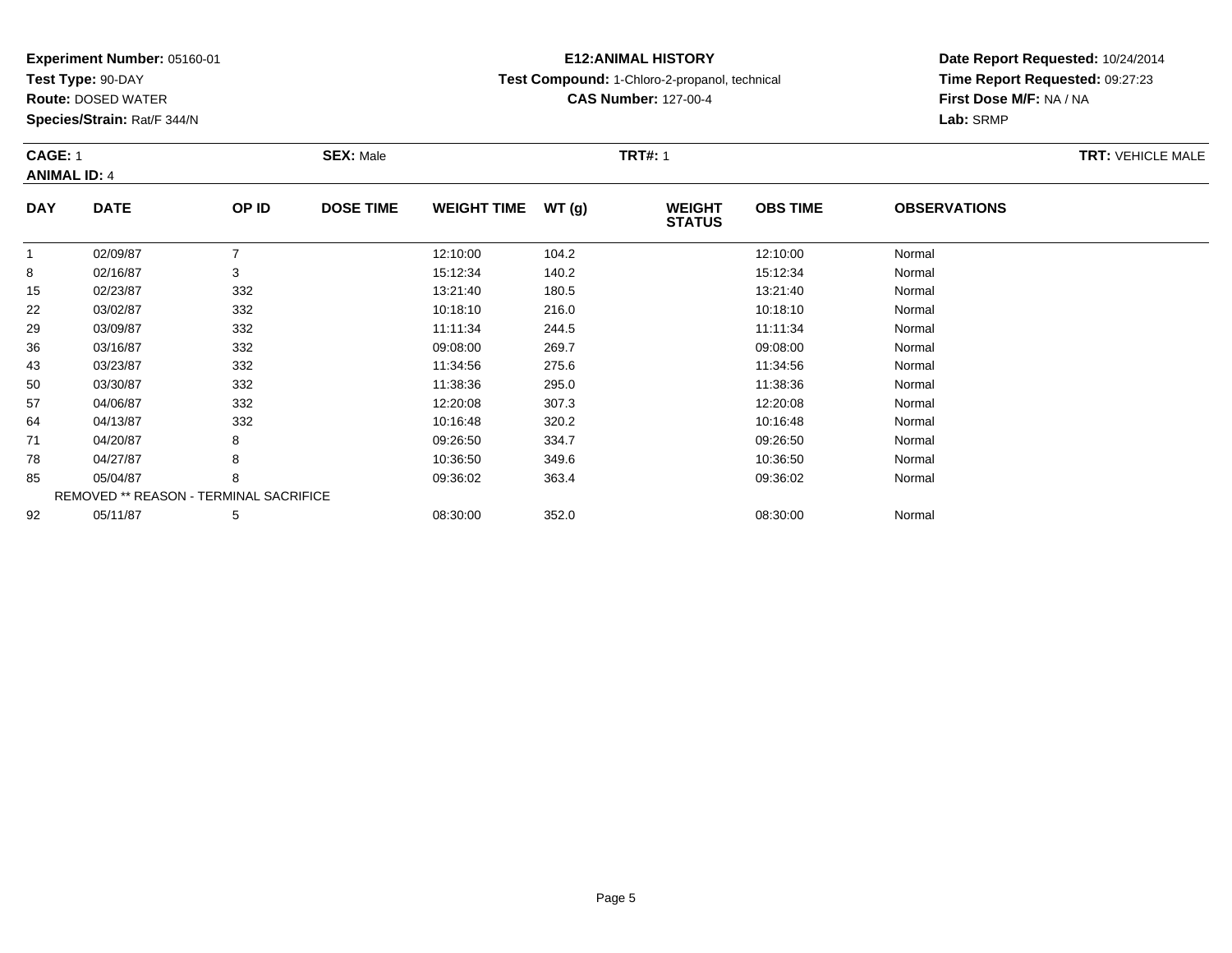**Test Type:** 90-DAY

**Route:** DOSED WATER

**Species/Strain:** Rat/F 344/N

# **E12:ANIMAL HISTORY**

**Test Compound:** 1-Chloro-2-propanol, technical

**CAS Number:** 127-00-4

**Date Report Requested:** 10/24/2014**Time Report Requested:** 09:27:23**First Dose M/F:** NA / NA**Lab:** SRMP

#### **CAGE:** 1**SEX:** Male **SEX:** Male **TRT#:** 1 **ANIMAL ID:** 5**DAY DATE OP IDDOSE TIME WEIGHT TIME WT** (g) **STATUSOBS TIME OBSERVATIONS** 11 02/09/87 7 12:10:00 113.7 12:10:00 Normal 88 02/16/87 3 3 15:12:34 15:12:34 152.1 15:12:34 Normal 15 02/23/87 <sup>332</sup> 13:21:40 187.5 13:21:40 Normal 222 03/02/87 332 32 10:18:10 221.3 30 10:18:10 221.3 299 03/09/87 332 11:11:34 245.8 11:11:34 Normal

| 15. | 02/23/87 | 332                                           | 13.21.40 | 187.5 | 13.21.40 | <b>Normal</b> |  |
|-----|----------|-----------------------------------------------|----------|-------|----------|---------------|--|
| 22  | 03/02/87 | 332                                           | 10:18:10 | 221.3 | 10:18:10 | Normal        |  |
| 29  | 03/09/87 | 332                                           | 11:11:34 | 245.8 | 11:11:34 | Normal        |  |
| 36  | 03/16/87 | 332                                           | 09:08:00 | 266.7 | 09:08:00 | Normal        |  |
| 43  | 03/23/87 | 332                                           | 11:34:56 | 280.5 | 11:34:56 | Normal        |  |
| 50  | 03/30/87 | 332                                           | 11:38:36 | 297.0 | 11:38:36 | Normal        |  |
| 57  | 04/06/87 | 332                                           | 12:20:08 | 312.4 | 12:20:08 | Normal        |  |
| 64  | 04/13/87 | 332                                           | 10:16:48 | 325.3 | 10:16:48 | Normal        |  |
| 71  | 04/20/87 | 8                                             | 09:26:50 | 337.3 | 09:26:50 | Normal        |  |
| 78  | 04/27/87 | 8                                             | 10:36:50 | 347.9 | 10:36:50 | Normal        |  |
| 85  | 05/04/87 | 8                                             | 09:36:02 | 360.1 | 09:36:02 | Normal        |  |
|     |          | <b>REMOVED ** REASON - TERMINAL SACRIFICE</b> |          |       |          |               |  |
| 92  | 05/11/87 | 5                                             | 08:30:00 | 351.2 | 08:30:00 | Normal        |  |
|     |          |                                               |          |       |          |               |  |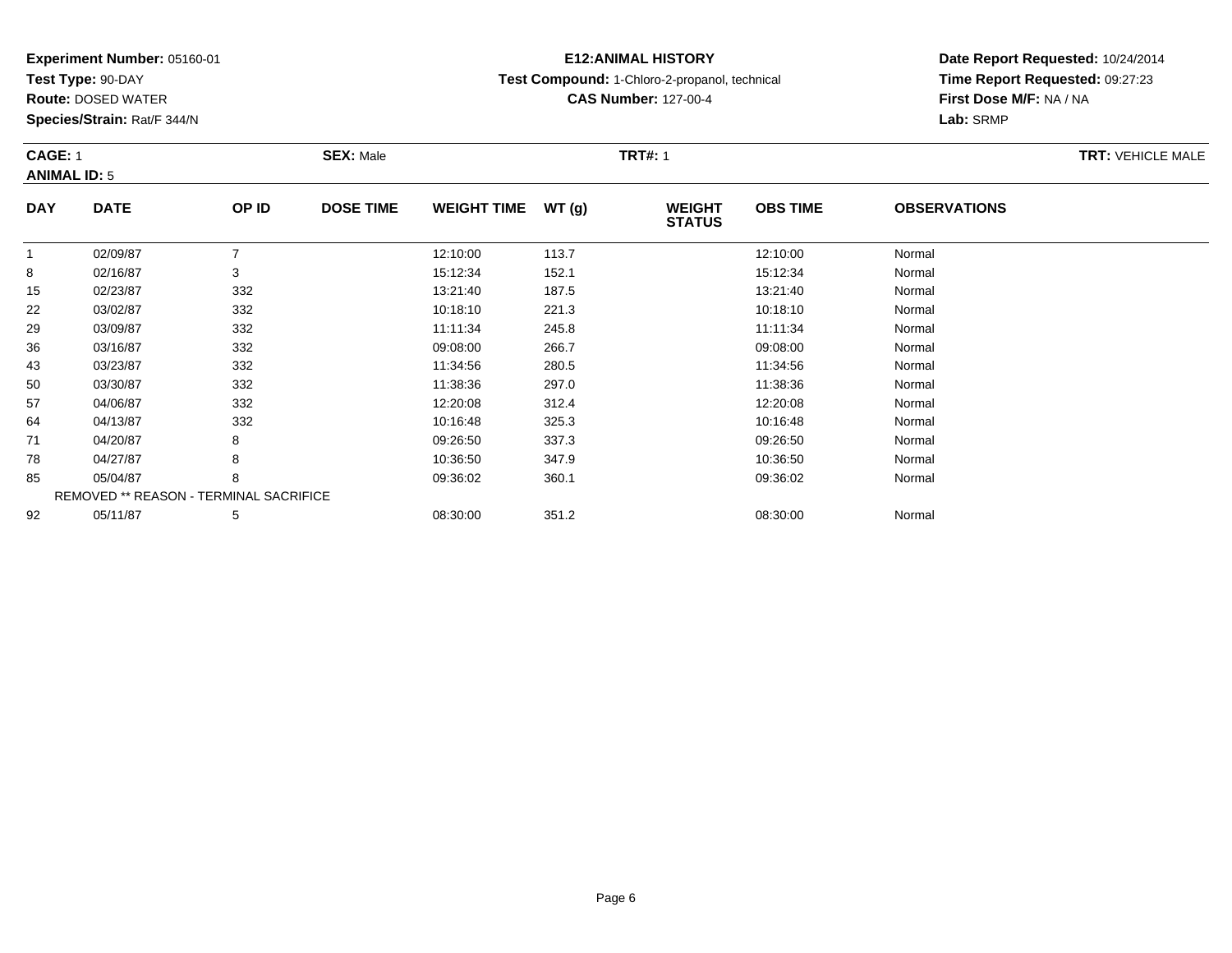**Test Type:** 90-DAY

**Route:** DOSED WATER

**Species/Strain:** Rat/F 344/N

# **E12:ANIMAL HISTORY**

**Test Compound:** 1-Chloro-2-propanol, technical

**CAS Number:** 127-00-4

**Date Report Requested:** 10/24/2014**Time Report Requested:** 09:27:23**First Dose M/F:** NA / NA**Lab:** SRMP

#### **CAGE:** 2 **SEX:** Male **TRT#:** <sup>1</sup> **TRT:** VEHICLE MALE**ANIMAL ID:** 6**DAY DATE OP IDDOSE TIME WEIGHT TIME WT** (g) **STATUSOBS TIME OBSERVATIONS** 11 02/09/87 332 11:20:00 124.5 11:20:00 Normal 88 02/16/87 3 3 15:23:04 163.4 163.4 163.4 15:23:04 Normal 155 02/23/87 332 332 13:31:24 201.2 201.2 13:31:24 Normal 22

| ن ا | UZ/ZUU   | ےںں                                           | 10.01.24 | 201.Z | 10.01.24 | <b>INUITIE</b> |
|-----|----------|-----------------------------------------------|----------|-------|----------|----------------|
| 22  | 03/02/87 | 332                                           | 10:24:00 | 235.0 | 10:24:00 | Normal         |
| 29  | 03/09/87 | 332                                           | 11:17:30 | 263.8 | 11:17:30 | Normal         |
| 36  | 03/16/87 | 332                                           | 09:16:14 | 289.8 | 09:16:14 | Normal         |
| 43  | 03/23/87 | 332                                           | 11:38:52 | 305.7 | 11:38:52 | Normal         |
| 50  | 03/30/87 | 332                                           | 11:35:40 | 316.5 | 11:35:40 | Normal         |
| 57  | 04/06/87 | 332                                           | 12:26:44 | 328.5 | 12:26:44 | Normal         |
| 64  | 04/13/87 | 332                                           | 10:43:12 | 343.8 | 10:43:12 | Normal         |
| 71  | 04/20/87 | 8                                             | 09:35:32 | 358.5 | 09:35:32 | Normal         |
| 78  | 04/27/87 | 8                                             | 10:40:14 | 371.1 | 10:40:14 | Normal         |
| 85  | 05/04/87 | 8                                             | 09:41:28 | 386.5 | 09:41:28 | Normal         |
|     |          | <b>REMOVED ** REASON - TERMINAL SACRIFICE</b> |          |       |          |                |
| 92  | 05/11/87 | 5                                             | 08:30:00 | 383.2 | 08:30:00 | Normal         |
|     |          |                                               |          |       |          |                |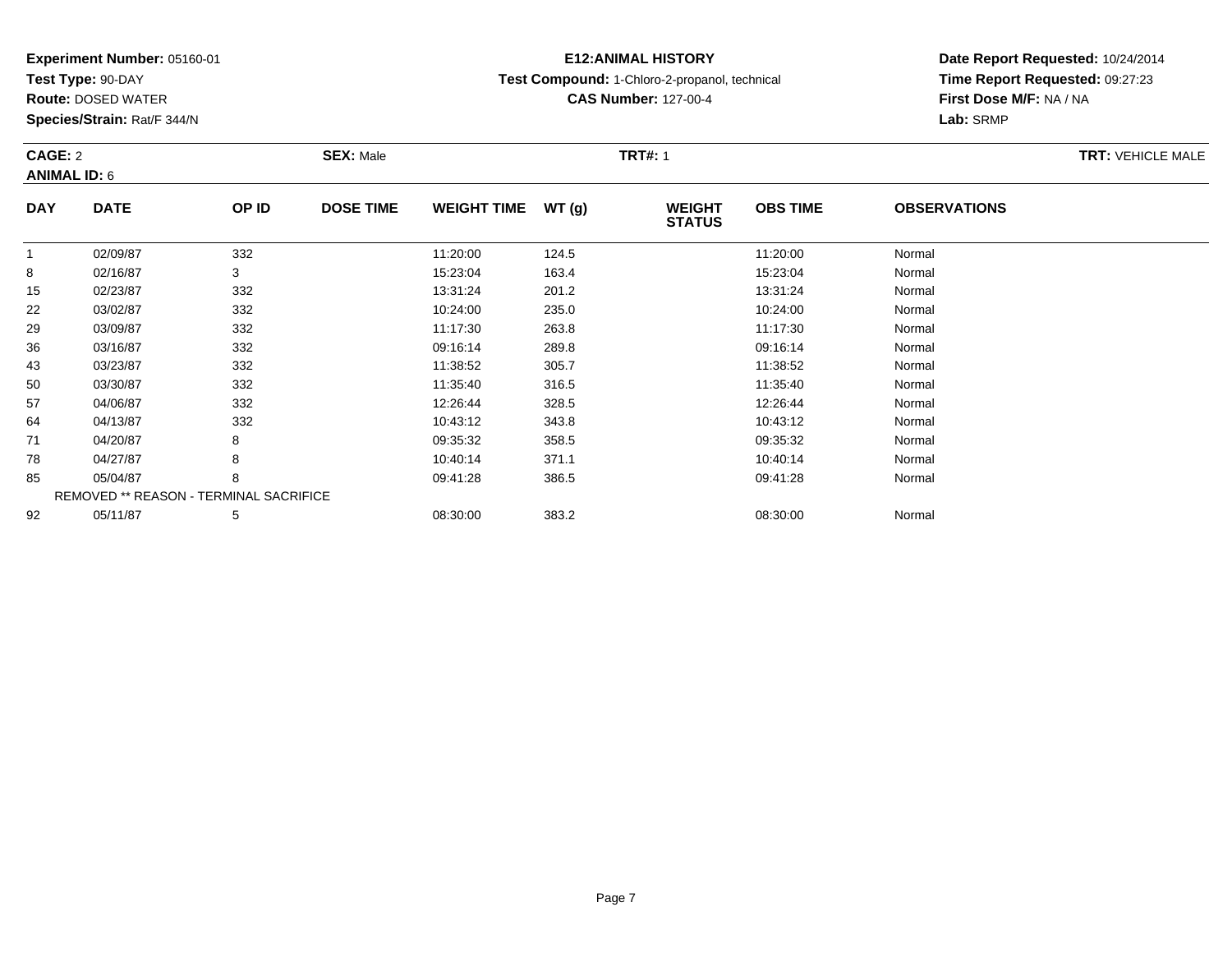**Test Type:** 90-DAY

**Route:** DOSED WATER

**Species/Strain:** Rat/F 344/N

# **E12:ANIMAL HISTORY**

**Test Compound:** 1-Chloro-2-propanol, technical

**CAS Number:** 127-00-4

**Date Report Requested:** 10/24/2014 **Time Report Requested:** 09:27:23**First Dose M/F:** NA / NA**Lab:** SRMP

### **CAGE:** 2 **SEX:** Male **TRT#:** <sup>1</sup> **TRT:** VEHICLE MALE**ANIMAL ID:** 7**DAY DATE OP IDDOSE TIME WEIGHT TIME WT** (g) **STATUSOBS TIME OBSERVATIONS** 1

| 148.6<br>Normal<br>8<br>02/16/87<br>3<br>15:23:04<br>15:23:04<br>332<br>13:31:24<br>187.6<br>13:31:24<br>Normal<br>15<br>02/23/87<br>332<br>22<br>225.5<br>Normal<br>03/02/87<br>10:24:00<br>10:24:00<br>332<br>29<br>11:17:30<br>255.6<br>Normal<br>03/09/87<br>11:17:30<br>36<br>332<br>09:16:14<br>279.9<br>09:16:14<br>03/16/87<br>Normal |
|-----------------------------------------------------------------------------------------------------------------------------------------------------------------------------------------------------------------------------------------------------------------------------------------------------------------------------------------------|
|                                                                                                                                                                                                                                                                                                                                               |
|                                                                                                                                                                                                                                                                                                                                               |
|                                                                                                                                                                                                                                                                                                                                               |
|                                                                                                                                                                                                                                                                                                                                               |
|                                                                                                                                                                                                                                                                                                                                               |
| 332<br>Normal<br>43<br>03/23/87<br>11:38:52<br>300.9<br>11:38:52                                                                                                                                                                                                                                                                              |
| 50<br>332<br>03/30/87<br>11:35:40<br>316.7<br>11:35:40<br>Normal                                                                                                                                                                                                                                                                              |
| 57<br>332<br>Normal<br>04/06/87<br>12:26:44<br>335.4<br>12:26:44                                                                                                                                                                                                                                                                              |
| 332<br>64<br>348.7<br>Normal<br>04/13/87<br>10:43:12<br>10:43:12                                                                                                                                                                                                                                                                              |
| 71<br>8<br>09:35:32<br>364.0<br>09:35:32<br>Normal<br>04/20/87                                                                                                                                                                                                                                                                                |
| 8<br>78<br>04/27/87<br>10:40:14<br>376.4<br>10:40:14<br>Normal                                                                                                                                                                                                                                                                                |
| 85<br>8<br>388.1<br>Normal<br>05/04/87<br>09:41:28<br>09:41:28                                                                                                                                                                                                                                                                                |
| <b>REMOVED ** REASON - TERMINAL SACRIFICE</b>                                                                                                                                                                                                                                                                                                 |
| 92<br>5<br>390.3<br>08:30:00<br>Normal<br>05/11/87<br>08:30:00                                                                                                                                                                                                                                                                                |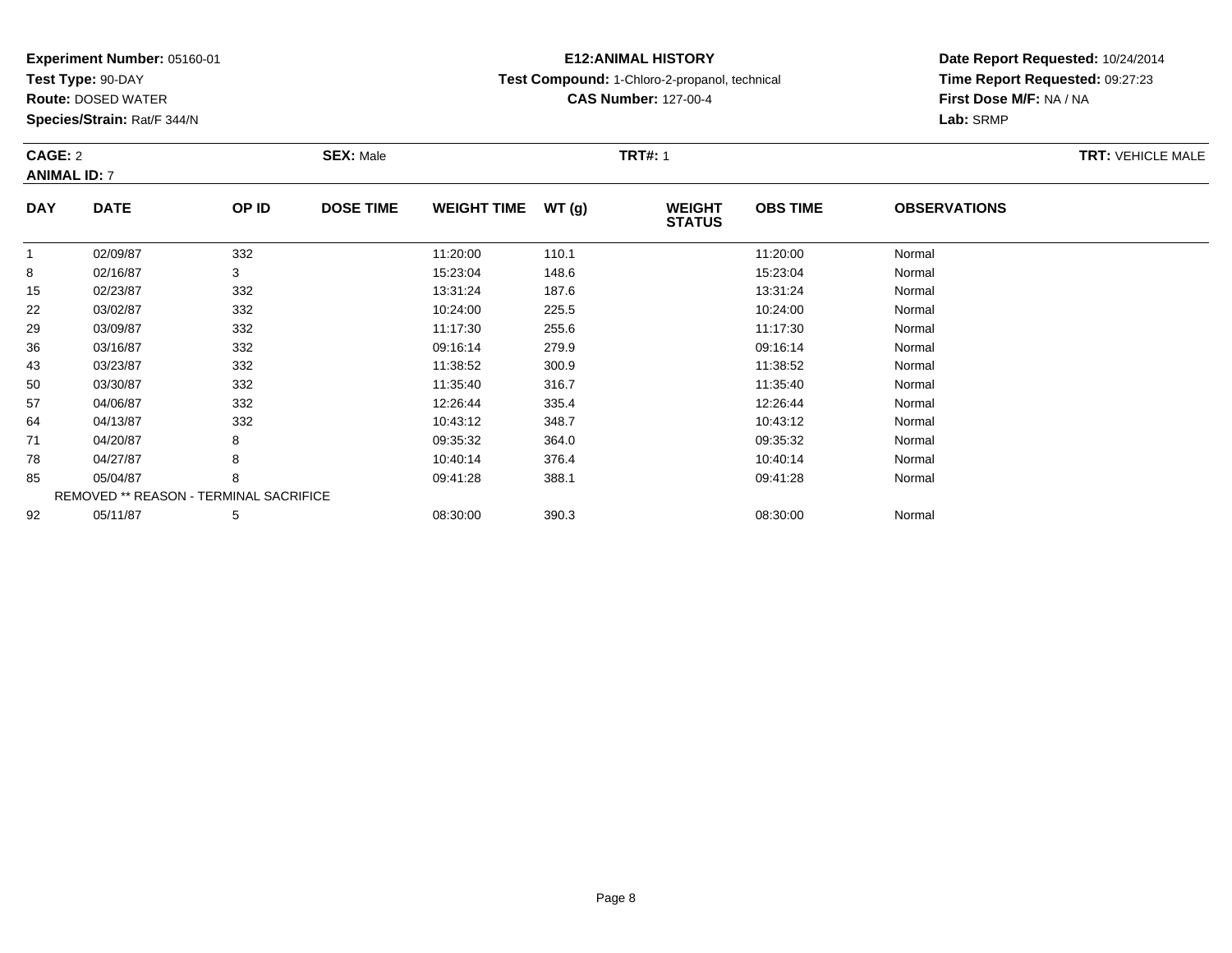**Test Type:** 90-DAY

**Route:** DOSED WATER

**Species/Strain:** Rat/F 344/N

# **E12:ANIMAL HISTORY**

**Test Compound:** 1-Chloro-2-propanol, technical

**CAS Number:** 127-00-4

**Date Report Requested:** 10/24/2014 **Time Report Requested:** 09:27:23**First Dose M/F:** NA / NA**Lab:** SRMP

#### **CAGE:** 2 **SEX:** Male **TRT#:** <sup>1</sup> **TRT:** VEHICLE MALE**ANIMAL ID:** 8**DAY DATE OP IDDOSE TIME WEIGHT TIME WT** (g) **STATUSOBS TIME OBSERVATIONS** 11 02/09/87 332 11:20:00 118.7 11:20:00 Normal 88 02/16/87 3 3 15:23:04 15:23:04 151.5 15:23:04 Normal 155 02/23/87 332 332 13:31:24 193.8 5 13:31:24 Normal

| 15 | 02/23/87 | 332                                           | 13:31:24 | 193.8 | 13:31:24 | Normal |  |
|----|----------|-----------------------------------------------|----------|-------|----------|--------|--|
| 22 | 03/02/87 | 332                                           | 10:24:00 | 233.1 | 10:24:00 | Normal |  |
| 29 | 03/09/87 | 332                                           | 11:17:30 | 266.2 | 11:17:30 | Normal |  |
| 36 | 03/16/87 | 332                                           | 09:16:14 | 290.5 | 09:16:14 | Normal |  |
| 43 | 03/23/87 | 332                                           | 11:38:52 | 312.4 | 11:38:52 | Normal |  |
| 50 | 03/30/87 | 332                                           | 11:35:40 | 331.5 | 11:35:40 | Normal |  |
| 57 | 04/06/87 | 332                                           | 12:26:44 | 348.1 | 12:26:44 | Normal |  |
| 64 | 04/13/87 | 332                                           | 10:43:12 | 364.4 | 10:43:12 | Normal |  |
| 71 | 04/20/87 | 8                                             | 09:35:32 | 382.0 | 09:35:32 | Normal |  |
| 78 | 04/27/87 | 8                                             | 10:40:14 | 393.2 | 10:40:14 | Normal |  |
| 85 | 05/04/87 | 8                                             | 09:41:28 | 410.3 | 09:41:28 | Normal |  |
|    |          | <b>REMOVED ** REASON - TERMINAL SACRIFICE</b> |          |       |          |        |  |
| 92 | 05/11/87 | 5                                             | 08:30:00 | 412.5 | 08:30:00 | Normal |  |
|    |          |                                               |          |       |          |        |  |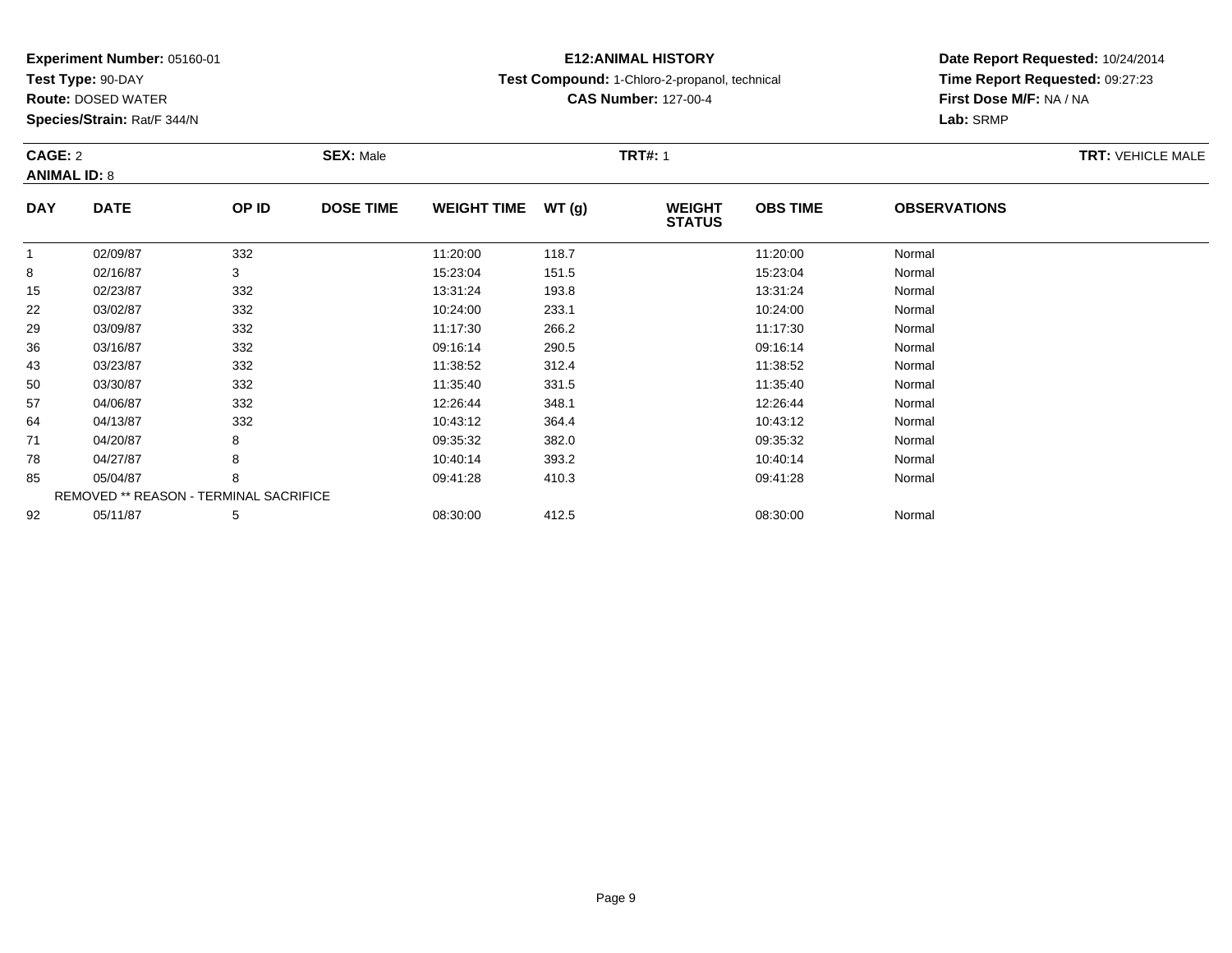**Test Type:** 90-DAY

**Route:** DOSED WATER

**Species/Strain:** Rat/F 344/N

# **E12:ANIMAL HISTORY**

**Test Compound:** 1-Chloro-2-propanol, technical

**CAS Number:** 127-00-4

**Date Report Requested:** 10/24/2014 **Time Report Requested:** 09:27:23**First Dose M/F:** NA / NA**Lab:** SRMP

#### **CAGE:** 2 **SEX:** Male **TRT#:** <sup>1</sup> **TRT:** VEHICLE MALE**ANIMAL ID:** 9**DAY DATE OP IDDOSE TIME WEIGHT TIME WT** (g) **STATUSOBS TIME OBSERVATIONS** 11 02/09/87 332 11:20:00 122.7 11:20:00 Normal 88 02/16/87 3 3 15:23:04 156.9 156.9 15:23:04 156.9 15:23:04 Normal 155 02/23/87 332 332 13:31:24 190.3 5 13:31:24 Normal 222 03/02/87 332 32 10:24:00 230.7 2017 10:24:00 3/02/4:00 10:24:00 Normal

|    | 02/09/87 | 332                                           | 11:20:00 | 122.7 | 11:20:00 | Normal |  |
|----|----------|-----------------------------------------------|----------|-------|----------|--------|--|
| 8  | 02/16/87 | 3                                             | 15:23:04 | 156.9 | 15:23:04 | Normal |  |
| 15 | 02/23/87 | 332                                           | 13:31:24 | 190.3 | 13:31:24 | Normal |  |
| 22 | 03/02/87 | 332                                           | 10:24:00 | 230.7 | 10:24:00 | Normal |  |
| 29 | 03/09/87 | 332                                           | 11:17:30 | 255.9 | 11:17:30 | Normal |  |
| 36 | 03/16/87 | 332                                           | 09:16:14 | 274.5 | 09:16:14 | Normal |  |
| 43 | 03/23/87 | 332                                           | 11:38:52 | 285.4 | 11:38:52 | Normal |  |
| 50 | 03/30/87 | 332                                           | 11:35:40 | 301.9 | 11:35:40 | Normal |  |
| 57 | 04/06/87 | 332                                           | 12:26:44 | 310.9 | 12:26:44 | Normal |  |
| 64 | 04/13/87 | 332                                           | 10:43:12 | 318.0 | 10:43:12 | Normal |  |
| 71 | 04/20/87 | 8                                             | 09:35:32 | 334.3 | 09:35:32 | Normal |  |
| 78 | 04/27/87 | 8                                             | 10:40:14 | 342.8 | 10:40:14 | Normal |  |
| 85 | 05/04/87 | 8                                             | 09:41:28 | 357.1 | 09:41:28 | Normal |  |
|    |          | <b>REMOVED ** REASON - TERMINAL SACRIFICE</b> |          |       |          |        |  |
| 92 | 05/11/87 | 5                                             | 08:30:00 | 363.3 | 08:30:00 | Normal |  |
|    |          |                                               |          |       |          |        |  |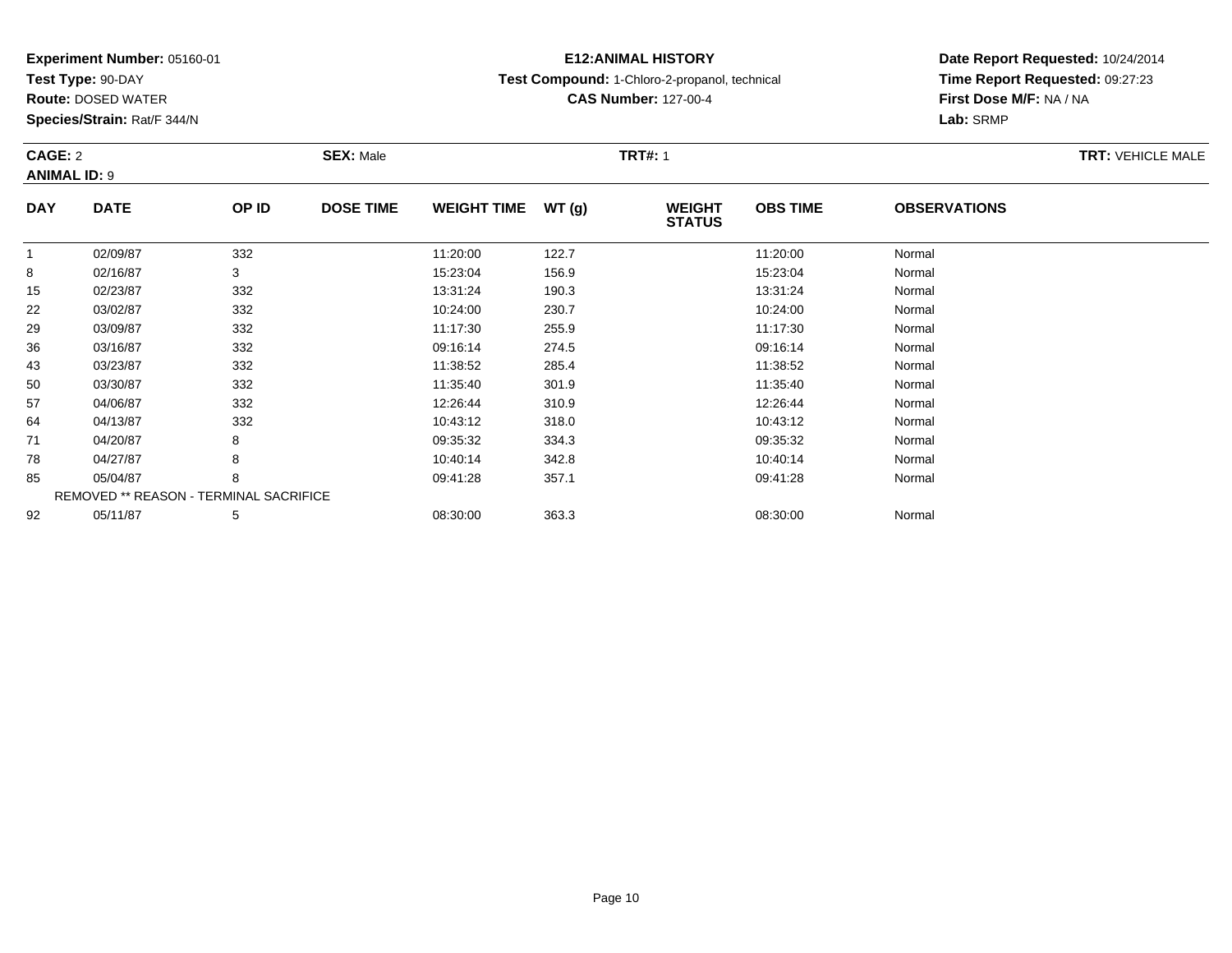**Test Type:** 90-DAY

71

78

85

92

**Route:** DOSED WATER

**Species/Strain:** Rat/F 344/N

REMOVED \*\* REASON - TERMINAL SACRIFICE

# **E12:ANIMAL HISTORY**

**Test Compound:** 1-Chloro-2-propanol, technical

**CAS Number:** 127-00-4

**Date Report Requested:** 10/24/2014**Time Report Requested:** 09:27:23**First Dose M/F:** NA / NA**Lab:** SRMP

#### **CAGE:** 2 **SEX:** Male **TRT#:** <sup>1</sup> **TRT:** VEHICLE MALE**ANIMAL ID:** 10**DAY DATE OP ID DOSE TIME WEIGHT TIME WT (g) WEIGHT STATUSOBS TIME OBSERVATIONS** 11 02/09/87 332 11:20:00 102.0 11:20:00 Normal 88 02/16/87 3 3 15:23:04 136.8 136.8 15:23:04 136.8 155 02/23/87 332 332 13:31:24 173.5 373 13:31:24 Normal 222 03/02/87 332 32 10:24:00 209.9 209.9 10:24:00 3/02/4:00 10:24:00 Normal 29 03/09/87 <sup>332</sup> 11:17:30 240.8 11:17:30 Normal 366 03/16/87 332 09:16:14 267.4 09:16:14 Normal 433 03/23/87 332 11:38:52 285.7 11:38:52 Normal 500 03/30/87 332 11:35:40 304.9 11:35:40 Normal 577 04/06/87 332 332 12:26:44 324.6 324.6 12:26:44 Normal 644 04/13/87 332 32 10:43:12 340.0 10:43 10:43 10:43 10:43 10:43 10:43 10:43:12

04/20/87 <sup>8</sup> 09:35:32 353.4 09:35:32 Discharge Left Eye Red

04/27/87 <sup>8</sup> 10:40:14 365.2 10:40:14 Discharge Left Eye Red

05/04/87 <sup>8</sup> 09:41:28 379.7 09:41:28 Discharge Left Eye Red

05/11/87 <sup>5</sup> 08:30:00 376.7 08:30:00 Discharge Left Eye Red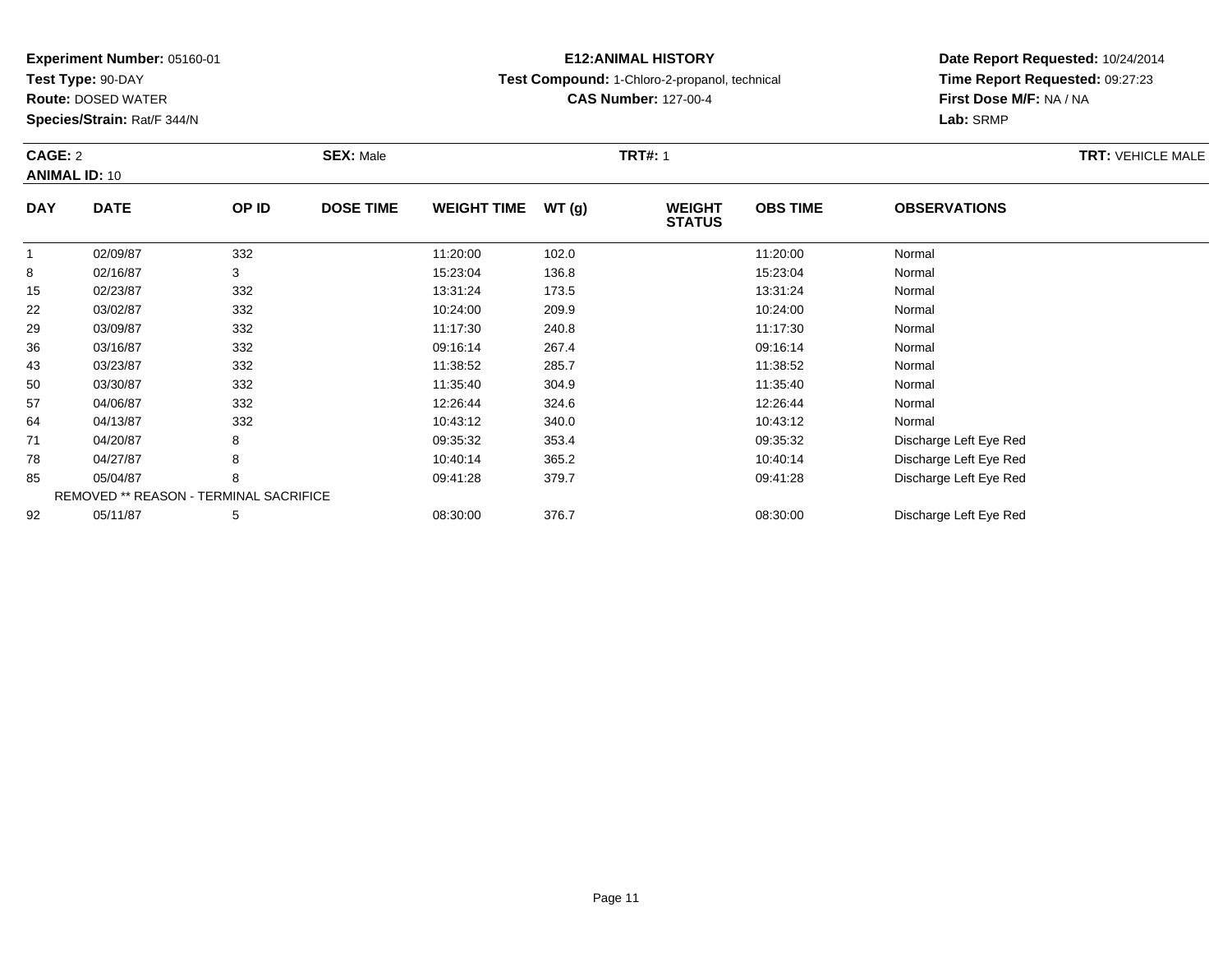**Test Type:** 90-DAY

92

**Route:** DOSED WATER

**Species/Strain:** Rat/F 344/N

# **E12:ANIMAL HISTORY**

**Test Compound:** 1-Chloro-2-propanol, technical

**CAS Number:** 127-00-4

**Date Report Requested:** 10/24/2014**Time Report Requested:** 09:27:23**First Dose M/F:** NA / NA**Lab:** SRMP

| CAGE: 5<br><b>ANIMAL ID: 21</b> |             | <b>SEX: Male</b>                              |                               |                    | <b>TRT#: 3</b> |                                |                 | TRT: 33 PPM MALE    |  |
|---------------------------------|-------------|-----------------------------------------------|-------------------------------|--------------------|----------------|--------------------------------|-----------------|---------------------|--|
| <b>DAY</b>                      | <b>DATE</b> | OP ID                                         | <b>DOSE TIME</b>              | <b>WEIGHT TIME</b> | WT(g)          | <b>WEIGHT</b><br><b>STATUS</b> | <b>OBS TIME</b> | <b>OBSERVATIONS</b> |  |
| 1                               | 02/09/87    |                                               |                               | 11:20:00           | 103.4          |                                | 11:20:00        | Normal              |  |
| 8                               | 02/16/87    | 3                                             |                               | 15:26:54           | 145.9          |                                | 15:26:54        | Normal              |  |
| 15                              | 02/23/87    | 332                                           |                               | 14:58:20           | 189.5          |                                | 14:58:20        | Normal              |  |
| 22                              | 03/02/87    | 332                                           |                               | 10:06:00           | 230.2          |                                | 10:06:00        | Normal              |  |
| 29                              | 03/09/87    | 332                                           |                               | 12:04:58           | 257.7          |                                | 12:04:58        | Normal              |  |
| 36                              | 03/16/87    | 332                                           |                               | 09:23:36           | 282.4          |                                | 09:23:36        | Normal              |  |
| 43                              | 03/23/87    | 332                                           |                               | 11:18:04           | 295.2          |                                | 11:18:04        | Normal              |  |
| 50                              | 03/30/87    | 332                                           |                               | 11:29:46           | 314.0          |                                | 11:29:46        | Normal              |  |
| 57                              | 04/06/87    | 332                                           |                               | 12:31:14           | 328.2          |                                | 12:31:14        | Normal              |  |
| 64                              | 04/13/87    | 332                                           |                               | 10:46:48           | 346.6          |                                | 10:46:48        | Normal              |  |
| 71                              | 04/20/87    | 8                                             |                               | 10:39:40           | 364.3          |                                | 10:39:40        | Normal              |  |
| 78                              | 04/27/87    | 8                                             |                               | 11:04:56           | 374.7          |                                | 11:04:56        | Normal              |  |
| 85                              | 05/04/87    | 8                                             | **NOTE-BETWEEN AND ABOVE EYES |                    |                |                                | 09:41:28        |                     |  |
| 85                              | 05/04/87    | 8                                             |                               | 09:52:22           | 390.4          |                                | 09:52:22        | Alopecia Head       |  |
|                                 |             | <b>REMOVED ** REASON - TERMINAL SACRIFICE</b> |                               |                    |                |                                |                 |                     |  |

2 05/11/87 5 08:30:00 08:30:00 Alopecia Head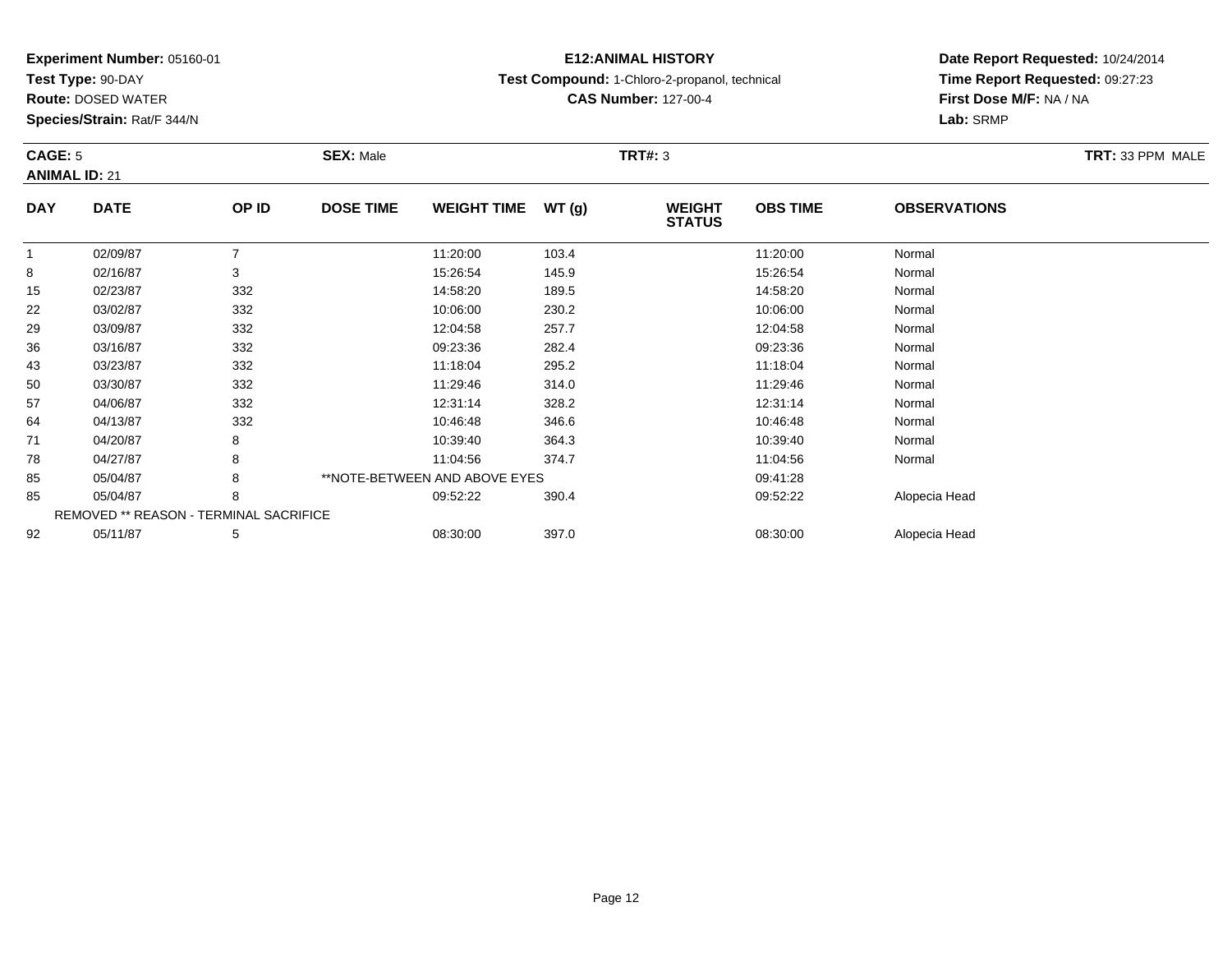**Test Type:** 90-DAY

64

71

78

85

92

**Route:** DOSED WATER

**Species/Strain:** Rat/F 344/N

REMOVED \*\* REASON - TERMINAL SACRIFICE

## **E12:ANIMAL HISTORY**

**Test Compound:** 1-Chloro-2-propanol, technical

**CAS Number:** 127-00-4

**Date Report Requested:** 10/24/2014**Time Report Requested:** 09:27:23**First Dose M/F:** NA / NA**Lab:** SRMP

#### **CAGE:** 5 **SEX:** Male **TRT#:** <sup>3</sup> **TRT:** 33 PPM MALE**ANIMAL ID:** 22**DAY DATE OP IDDOSE TIME WEIGHT TIME WT** (g) **STATUSOBS TIME OBSERVATIONS** 11 02/09/87 7 11:20:00 110.6 11:20:00 Normal 88 02/16/87 3 3 15:26:54 144.8 15:26:54 15:26:54 Normal 155 02/23/87 332 14:58:20 178.4 14:58:20 Normal 222 03/02/87 332 32 10:06:00 212.6 33/02/87 10:06:00 3/02/87 29 03/09/87 <sup>332</sup> 12:04:58 239.1 12:04:58 Normal 366 03/16/87 332 09:23:36 261.1 09:23:36 Normal 433 03/23/87 332 11:18:04 275.7 11:18:04 Normal 500 03/30/87 332 11:29:46 291.4 11:29:46 Normal 5704/06/87 <sup>332</sup> 12:31:14 308.5 12:31:14 Normal

4 04/13/87 332 30 10:46:48 317.6 317.6 10:46:48 Normal

1 04/20/87 8 8 10:39:40 330.8 130.8 10:39:40 330.8

8 04/27/87 8 8 11:04:56 341.6 11:04:56 341.6 11:04:56 Normal

05/04/87 <sup>8</sup> 09:52:22 350.4 09:52:22 Normal

2 05/11/87 5 5 08:30:00 356.0 08:00 356.0 08:30:00 08:30:00 08:30:00 08:30:00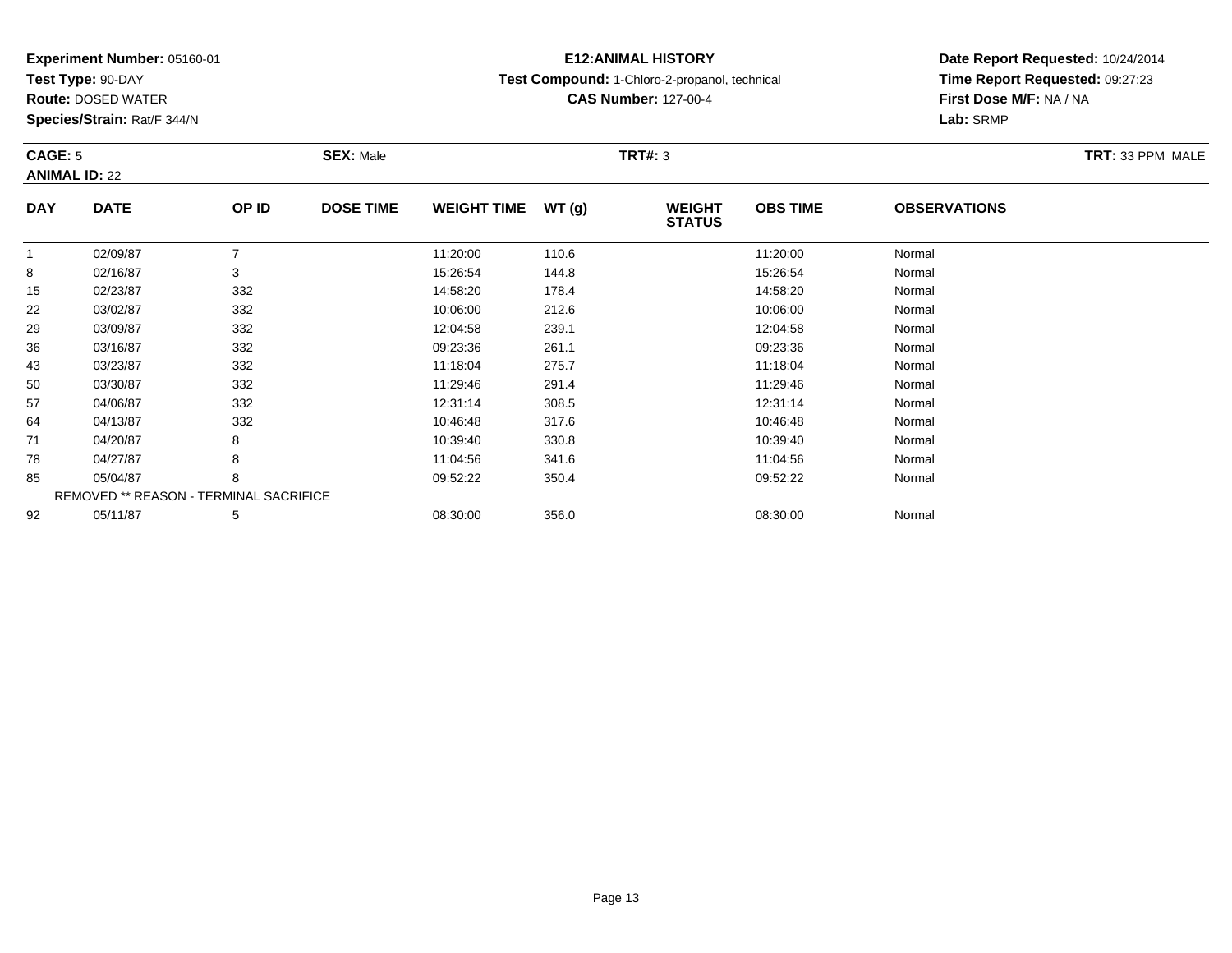**Test Type:** 90-DAY

64

71

78

85

92

**Route:** DOSED WATER

**Species/Strain:** Rat/F 344/N

REMOVED \*\* REASON - TERMINAL SACRIFICE

## **E12:ANIMAL HISTORY**

**Test Compound:** 1-Chloro-2-propanol, technical

**CAS Number:** 127-00-4

**Date Report Requested:** 10/24/2014**Time Report Requested:** 09:27:23**First Dose M/F:** NA / NA**Lab:** SRMP

| CAGE: 5<br><b>ANIMAL ID: 23</b> |             |       | <b>SEX: Male</b> |                    |       | TRT#: 3                        |                 |                     | TRT: 33 PPM MALE |
|---------------------------------|-------------|-------|------------------|--------------------|-------|--------------------------------|-----------------|---------------------|------------------|
| <b>DAY</b>                      | <b>DATE</b> | OP ID | <b>DOSE TIME</b> | <b>WEIGHT TIME</b> | WT(q) | <b>WEIGHT</b><br><b>STATUS</b> | <b>OBS TIME</b> | <b>OBSERVATIONS</b> |                  |
|                                 | 02/09/87    |       |                  | 11:20:00           | 130.1 |                                | 11:20:00        | Normal              |                  |
| 8                               | 02/16/87    | 3     |                  | 15:26:54           | 173.2 |                                | 15:26:54        | Normal              |                  |
| 15                              | 02/23/87    | 332   |                  | 14:58:20           | 206.2 |                                | 14:58:20        | Normal              |                  |
| 22                              | 03/02/87    | 332   |                  | 10:06:00           | 240.9 |                                | 10:06:00        | Normal              |                  |
| 29                              | 03/09/87    | 332   |                  | 12:04:58           | 264.8 |                                | 12:04:58        | Normal              |                  |
| 36                              | 03/16/87    | 332   |                  | 09:23:36           | 287.5 |                                | 09:23:36        | Normal              |                  |
| 43                              | 03/23/87    | 332   |                  | 11:18:04           | 302.6 |                                | 11:18:04        | Normal              |                  |
| 50                              | 03/30/87    | 332   |                  | 11:29:46           | 323.6 |                                | 11:29:46        | Normal              |                  |
| 57                              | 04/06/87    | 332   |                  | 12:31:14           | 338.2 |                                | 12:31:14        | Normal              |                  |

4 04/13/87 332 30 10:46:48 351.2 351.2 10:46:48 Normal

1 04/20/87 8 8 10:39:40 358.5 10:39:40 358.5 10:39:40 Normal

8 04/27/87 8 8 11:04:56 370.2 12 11:04:56 370.2

05/04/87 <sup>8</sup> 09:52:22 380.8 09:52:22 Normal

2 05/11/87 5 5 08:30:00 384.3 08:30 08 08:30:00 384.3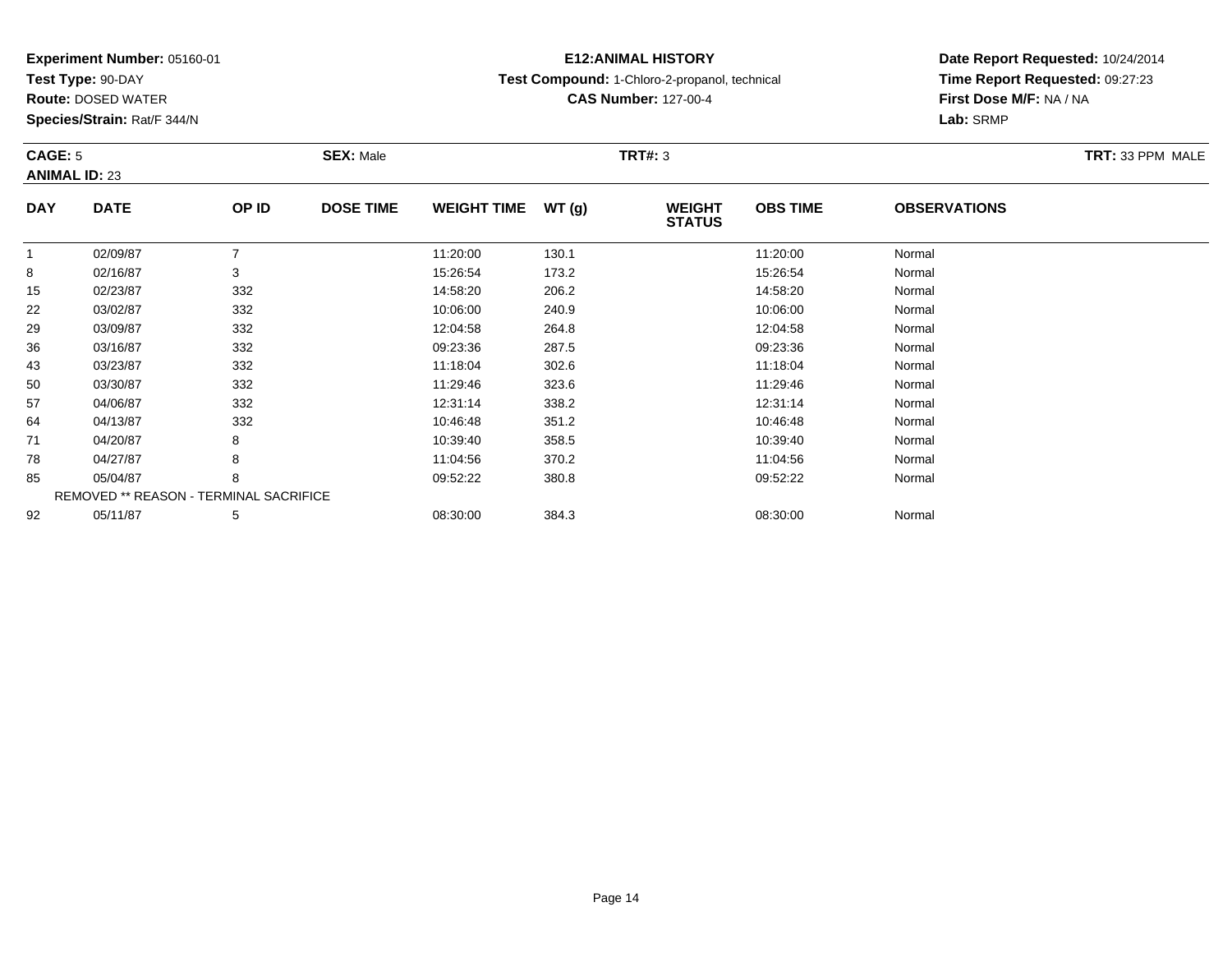**Test Type:** 90-DAY

71

78

85

92

**Route:** DOSED WATER

**Species/Strain:** Rat/F 344/N

REMOVED \*\* REASON - TERMINAL SACRIFICE

## **E12:ANIMAL HISTORY**

**Test Compound:** 1-Chloro-2-propanol, technical

**CAS Number:** 127-00-4

**Date Report Requested:** 10/24/2014**Time Report Requested:** 09:27:23**First Dose M/F:** NA / NA**Lab:** SRMP

| CAGE: 5    | <b>ANIMAL ID: 24</b> |       | <b>SEX: Male</b> |                    |       | <b>TRT#: 3</b>                 | TRT: 33 PPM MALE |                     |  |
|------------|----------------------|-------|------------------|--------------------|-------|--------------------------------|------------------|---------------------|--|
| <b>DAY</b> | <b>DATE</b>          | OP ID | <b>DOSE TIME</b> | <b>WEIGHT TIME</b> | WT(g) | <b>WEIGHT</b><br><b>STATUS</b> | <b>OBS TIME</b>  | <b>OBSERVATIONS</b> |  |
|            | 02/09/87             |       |                  | 11:20:00           | 117.2 |                                | 11:20:00         | Normal              |  |
| 8          | 02/16/87             | 3     |                  | 15:26:54           | 149.7 |                                | 15:26:54         | Normal              |  |
| 15         | 02/23/87             | 332   |                  | 14:58:20           | 187.4 |                                | 14:58:20         | Normal              |  |
| 22         | 03/02/87             | 332   |                  | 10:06:00           | 223.4 |                                | 10:06:00         | Normal              |  |
| 29         | 03/09/87             | 332   |                  | 12:04:58           | 249.2 |                                | 12:04:58         | Normal              |  |
| 36         | 03/16/87             | 332   |                  | 09:23:36           | 273.7 |                                | 09:23:36         | Normal              |  |
| 43         | 03/23/87             | 332   |                  | 11:18:04           | 288.2 |                                | 11:18:04         | Normal              |  |
| 50         | 03/30/87             | 332   |                  | 11:29:46           | 307.0 |                                | 11:29:46         | Normal              |  |
| 57         | 04/06/87             | 332   |                  | 12:31:14           | 328.7 |                                | 12:31:14         | Normal              |  |
| 64         | 04/13/87             | 332   |                  | 10:46:48           | 340.1 |                                | 10:46:48         | Normal              |  |

1 04/20/87 8 8 10:39:40 348.9 1 348.9 10:39:40 35 10:39:40 1 10:39:40 1 10:39:40

8 04/27/87 8 8 11:04:56 361.9 15 11:04:56 361.9 11:04:56 Normal

05/04/87 <sup>8</sup> 09:52:22 378.5 09:52:22 Normal

2 05/11/87 5 5 08:30:00 388.0 08:30 08 08:00 08:00 08:30:00 08:30:00 08:30:00 08:30:00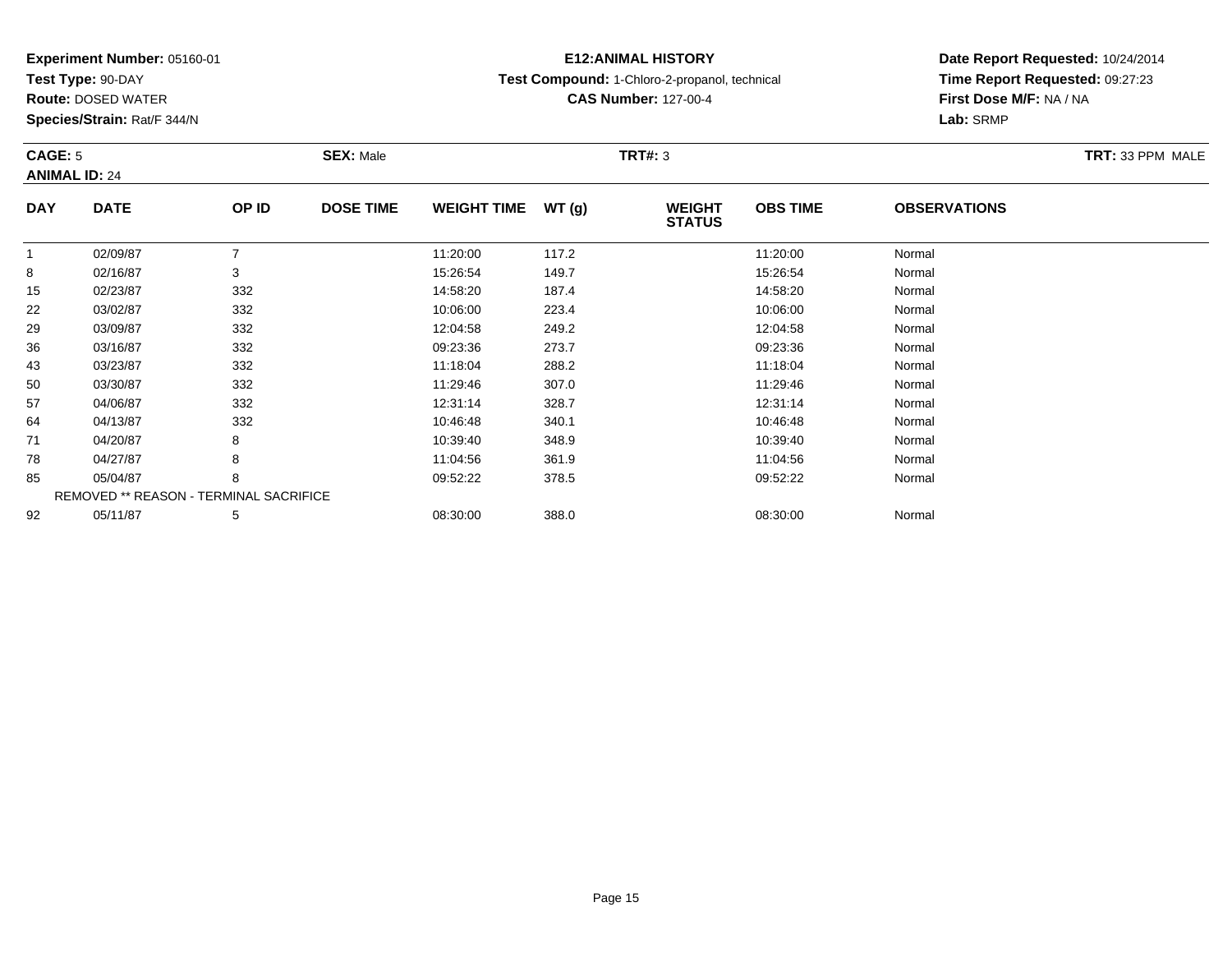**Test Type:** 90-DAY

92

**Route:** DOSED WATER

**Species/Strain:** Rat/F 344/N

REMOVED \*\* REASON - TERMINAL SACRIFICE

### **E12:ANIMAL HISTORY**

**Test Compound:** 1-Chloro-2-propanol, technical

**CAS Number:** 127-00-4

### **Date Report Requested:** 10/24/2014**Time Report Requested:** 09:27:23**First Dose M/F:** NA / NA**Lab:** SRMP

#### **CAGE:** 5 **SEX:** Male **TRT#:** <sup>3</sup> **TRT:** 33 PPM MALE**ANIMAL ID:** 25**DAY DATE OP ID DOSE TIME WEIGHT TIME WT (g) WEIGHT STATUSOBS TIME OBSERVATIONS** 11 02/09/87 7 11:20:00 112.3 11:20:00 Normal 88 02/16/87 3 3 15:26:54 146.3 15:26:54 15:26:54 15:26:54 Normal 1502/23/87 332 \*\*NOTE-SLIGHT<br>02/23/87 332 332 14:48:22 15 02/23/87 <sup>332</sup> 14:58:20 185.5 14:58:20 Discharge Left Eye Red 222 03/02/87 332 32 10:06:00 222.9 10:06:00 33/02/87 Normal 29 03/09/87 <sup>332</sup> 12:04:58 246.6 12:04:58 Normal 36 03/16/87 <sup>332</sup> 09:23:36 271.2 09:23:36 Normal 433 03/23/87 332 11:18:04 282.6 11:18:04 Normal 500 03/30/87 332 11:29:46 303.1 11:29:46 Normal 57 04/06/87 <sup>332</sup> 12:31:14 319.9 12:31:14 Normal 644 04/13/87 332 30 10:46:48 329.8 10:46:48 329.8 10:46:48 Normal 711 04/20/87 8 8 10:39:40 342.5 10:39 10:39:40 342.5 10:39:40 788 04/27/87 8 8 11:04:56 349.7 11:04:56 349.7 11:04:56 Normal 85 05/04/87 <sup>8</sup> \*\*NOTE-BETWEEN AND ABOVE EYESS 09:41:28 85

05/04/87 <sup>8</sup> 09:52:22 359.0 09:52:22 Alopecia Head

2 05/11/87 5 5 08:30:00 360.7 06:30 08 08:30:00 360.7 08:30:00 Alopecia Head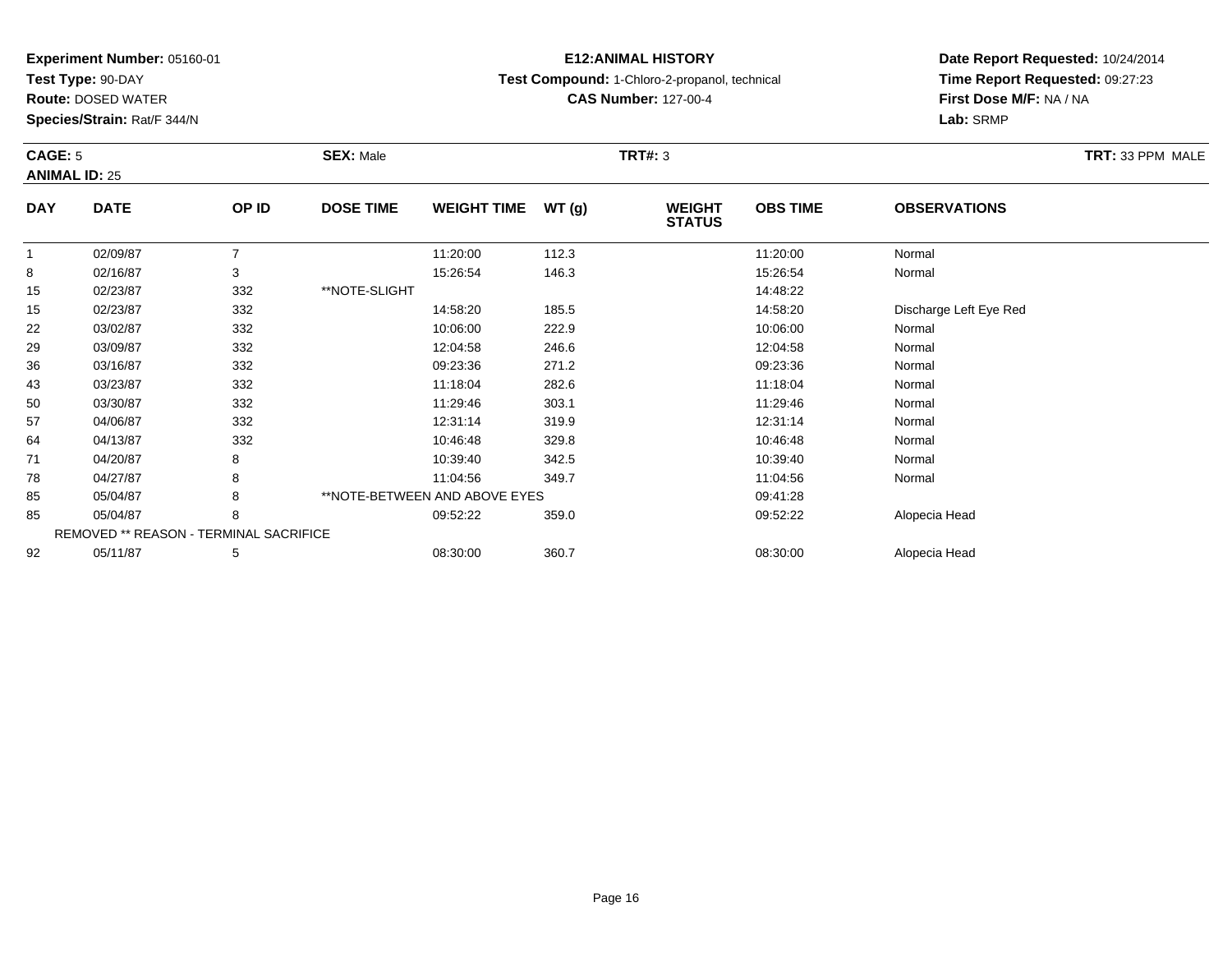**Test Type:** 90-DAY

92

**Route:** DOSED WATER

**Species/Strain:** Rat/F 344/N

REMOVED \*\* REASON - TERMINAL SACRIFICE

# **E12:ANIMAL HISTORY**

**Test Compound:** 1-Chloro-2-propanol, technical

**CAS Number:** 127-00-4

**Date Report Requested:** 10/24/2014**Time Report Requested:** 09:27:23**First Dose M/F:** NA / NA**Lab:** SRMP

| CAGE: 6<br><b>ANIMAL ID: 26</b> |             |       | <b>SEX: Male</b> |                    |       | <b>TRT#: 3</b>                 |                 |                     | TRT: 33 PPM MALE |
|---------------------------------|-------------|-------|------------------|--------------------|-------|--------------------------------|-----------------|---------------------|------------------|
| <b>DAY</b>                      | <b>DATE</b> | OP ID | <b>DOSE TIME</b> | <b>WEIGHT TIME</b> | WT(g) | <b>WEIGHT</b><br><b>STATUS</b> | <b>OBS TIME</b> | <b>OBSERVATIONS</b> |                  |
| 1                               | 02/09/87    | 7     |                  | 11:20:00           | 110.0 |                                | 11:20:00        | Normal              |                  |
| 8                               | 02/16/87    | 3     |                  | 15:31:56           | 156.1 |                                | 15:31:56        | Normal              |                  |
| 15                              | 02/23/87    | 332   |                  | 15:06:06           | 189.1 |                                | 15:06:06        | Normal              |                  |
| 22                              | 03/02/87    | 332   |                  | 10:11:26           | 227.9 |                                | 10:11:26        | Normal              |                  |
| 29                              | 03/09/87    | 332   |                  | 12:08:20           | 255.6 |                                | 12:08:20        | Normal              |                  |
| 36                              | 03/16/87    | 332   |                  | 09:27:32           | 284.0 |                                | 09:27:32        | Normal              |                  |
| 43                              | 03/23/87    | 332   |                  | 11:21:08           | 299.1 |                                | 11:21:08        | Normal              |                  |
| 50                              | 03/30/87    | 332   |                  | 11:26:28           | 319.8 |                                | 11:26:28        | Normal              |                  |
| 57                              | 04/06/87    | 332   |                  | 12:34:46           | 332.8 |                                | 12:34:46        | Normal              |                  |
| 64                              | 04/13/87    | 332   |                  | 10:49:38           | 345.0 |                                | 10:49:38        | Normal              |                  |
| 71                              | 04/20/87    | 8     |                  | 10:42:20           | 356.9 |                                | 10:42:20        | Normal              |                  |
| 78                              | 04/27/87    | 8     |                  | 11:07:14           | 365.7 |                                | 11:07:14        | Normal              |                  |
| 85                              | 05/04/87    | 8     |                  | 09:58:48           | 382.7 |                                | 09:58:48        | Normal              |                  |

2 05/11/87 5 5 08:30:00 385.1 08:30 08 08:00 385.1 08:30:00 Normal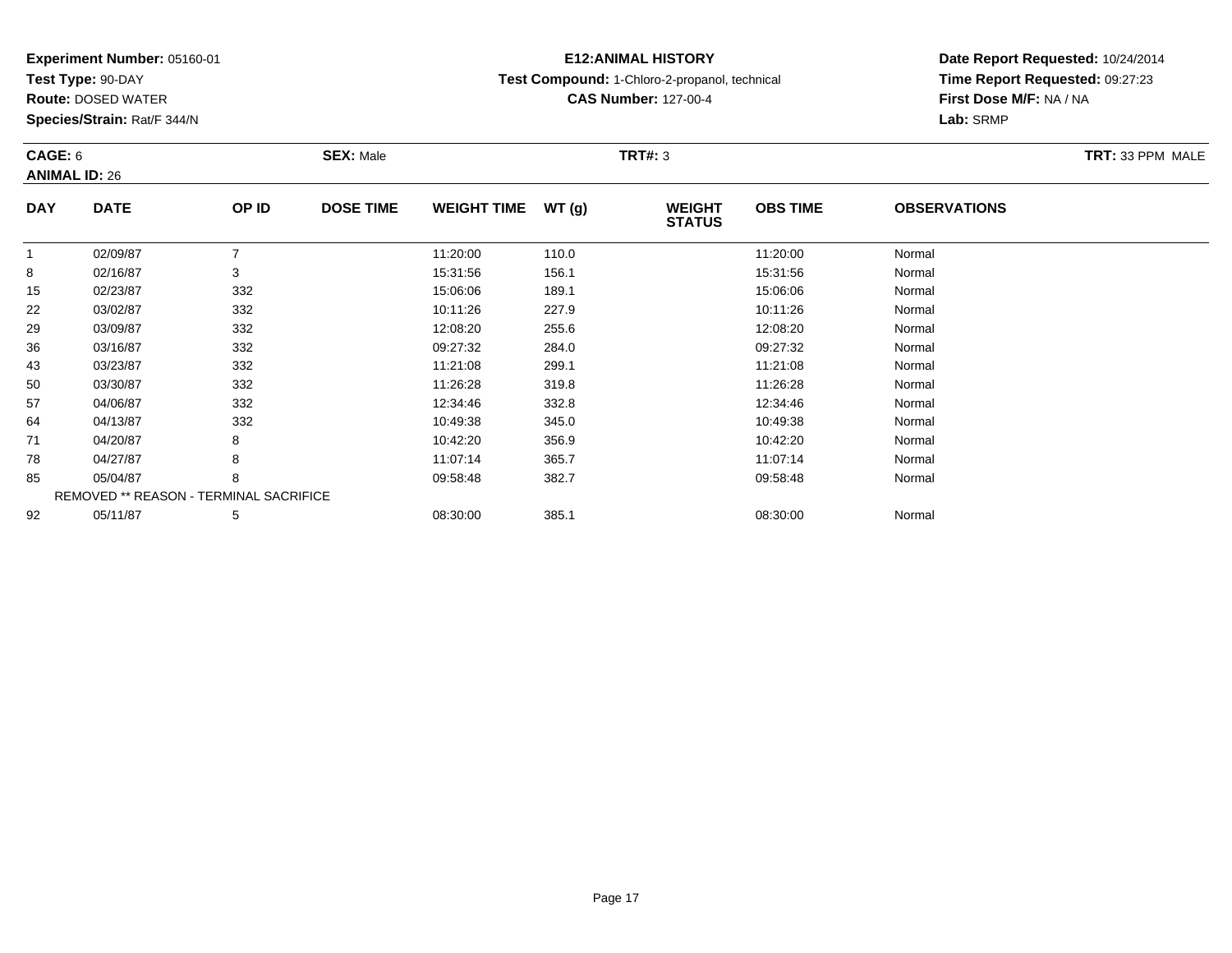**Test Type:** 90-DAY

57

64

71

78

85

92

**Route:** DOSED WATER

**Species/Strain:** Rat/F 344/N

REMOVED \*\* REASON - TERMINAL SACRIFICE

### **E12:ANIMAL HISTORY**

**Test Compound:** 1-Chloro-2-propanol, technical

**CAS Number:** 127-00-4

**Date Report Requested:** 10/24/2014**Time Report Requested:** 09:27:23**First Dose M/F:** NA / NA**Lab:** SRMP

#### **CAGE:** 6 **SEX:** Male **TRT#:** <sup>3</sup> **TRT:** 33 PPM MALE**ANIMAL ID:** 27**DAY DATE OP IDDOSE TIME WEIGHT TIME WT** (g) **STATUSOBS TIME OBSERVATIONS** 11 02/09/87 7 11:20:00 129.9 11:20:00 Normal 88 02/16/87 3 15:31:56 179.7 15:31:56 Normal 155 02/23/87 332 332 15:06:06 223.8 5 15:06:06 15:06:06 15:06:06 15:06:06 15:06:06 222 03/02/87 332 382 10:11:26 264.3 364.3 10:11:26 264.3 29 03/09/87 <sup>332</sup> 12:08:20 295.1 12:08:20 Normal 36 03/16/87 <sup>332</sup> 09:27:32 318.0 09:27:32 Normal 433 03/23/87 332 11:21:08 332.6 11:21:08 Normal 500 03/30/87 332 11:26:28 358.6 11:26:28 Normal

04/06/87 <sup>332</sup> 12:34:46 374.3 12:34:46 Normal

4 04/13/87 332 30 10:49:38 387.1 397.1 10:49:38 397.1 397.1 397.1 397.1 4 10:49:38 397.1 397.1 397.1 397.1 397

1 04/20/87 8 8 10:42:20 403.9 10:42:20 10:42 10:42 10:42 10:42:20 Normal

8 04/27/87 8 8 11:07:14 414.8 11:07 11:07:14 11:07:14 11:07:14 11:07:14

05/04/87 <sup>8</sup> 09:58:48 428.8 09:58:48 Normal

2 05/11/87 5 5 08:30:00 434.7 08:30 08:30:00 08:00 08:30:00 08:30:00 08:30:00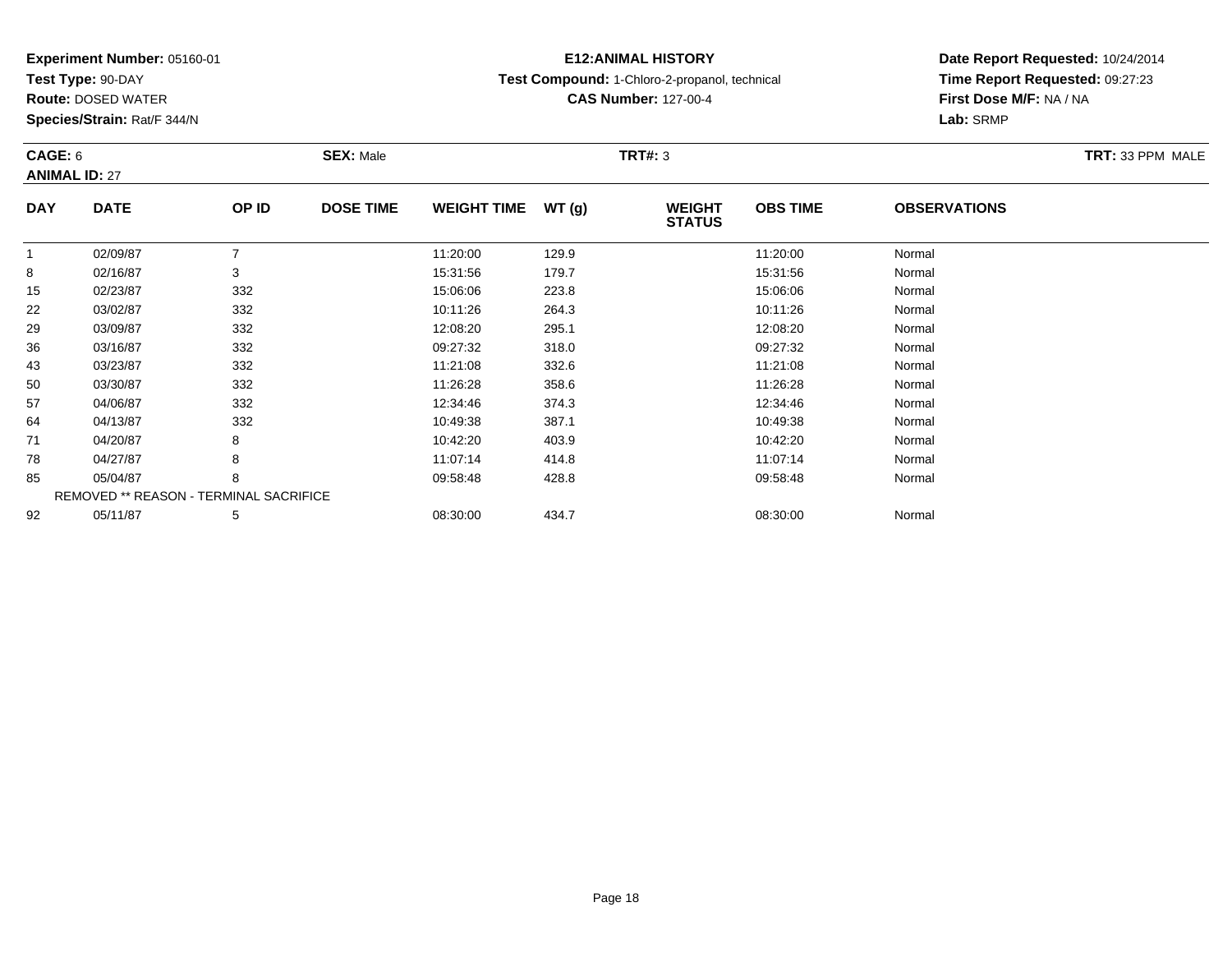**Test Type:** 90-DAY

85

92

**Route:** DOSED WATER

**Species/Strain:** Rat/F 344/N

REMOVED \*\* REASON - TERMINAL SACRIFICE

### **E12:ANIMAL HISTORY**

**Test Compound:** 1-Chloro-2-propanol, technical

**Date Report Requested:** 10/24/2014**Time Report Requested:** 09:27:23**First Dose M/F:** NA / NA**Lab:** SRMP

#### **CAGE:** 6 **SEX:** Male **TRT#:** <sup>3</sup> **TRT:** 33 PPM MALE**ANIMAL ID:** 28**DAY DATE OP IDDOSE TIME WEIGHT TIME WT** (g) **STATUSOBS TIME OBSERVATIONS** 11 02/09/87 7 11:20:00 117.0 11:20:00 Normal 88 02/16/87 3 15:31:56 159.9 15:31:56 Normal 155 02/23/87 332 15:06:06 189.9 15:06:06 Normal 222 03/02/87 332 332 10:11:26 225.2 10:30 10:30 10:11:26 Normal 29 03/09/87 <sup>332</sup> 12:08:20 251.8 12:08:20 Normal 36 03/16/87 <sup>332</sup> 09:27:32 275.6 09:27:32 Normal 433 03/23/87 332 11:21:08 288.0 11:21:08 Normal 500 03/30/87 332 11:26:28 305.0 11:26:28 Normal 577 04/06/87 332 32 12:34:46 319.8 119.8 12:34:46 349.8 319.8 12:34:46 Normal 644 04/13/87 332 30 10:49:38 330.1 10:49:38 330.1 10:49:38 530.1 330.1 10:49:38 Normal 711 04/20/87 8 8 10:42:20 342.7 10:42:20 10:42:20 10:42:20 Normal 788 04/27/87 8 8 11:07:14 352.8 11:07:14 11:07:14 11:07:14 Normal

05/04/87 <sup>8</sup> 09:58:48 368.5 09:58:48 Normal

2 05/11/87 5 5 08:30:00 371.3 08:30 08 08:30:00 5/11/87 Normal

**CAS Number:** 127-00-4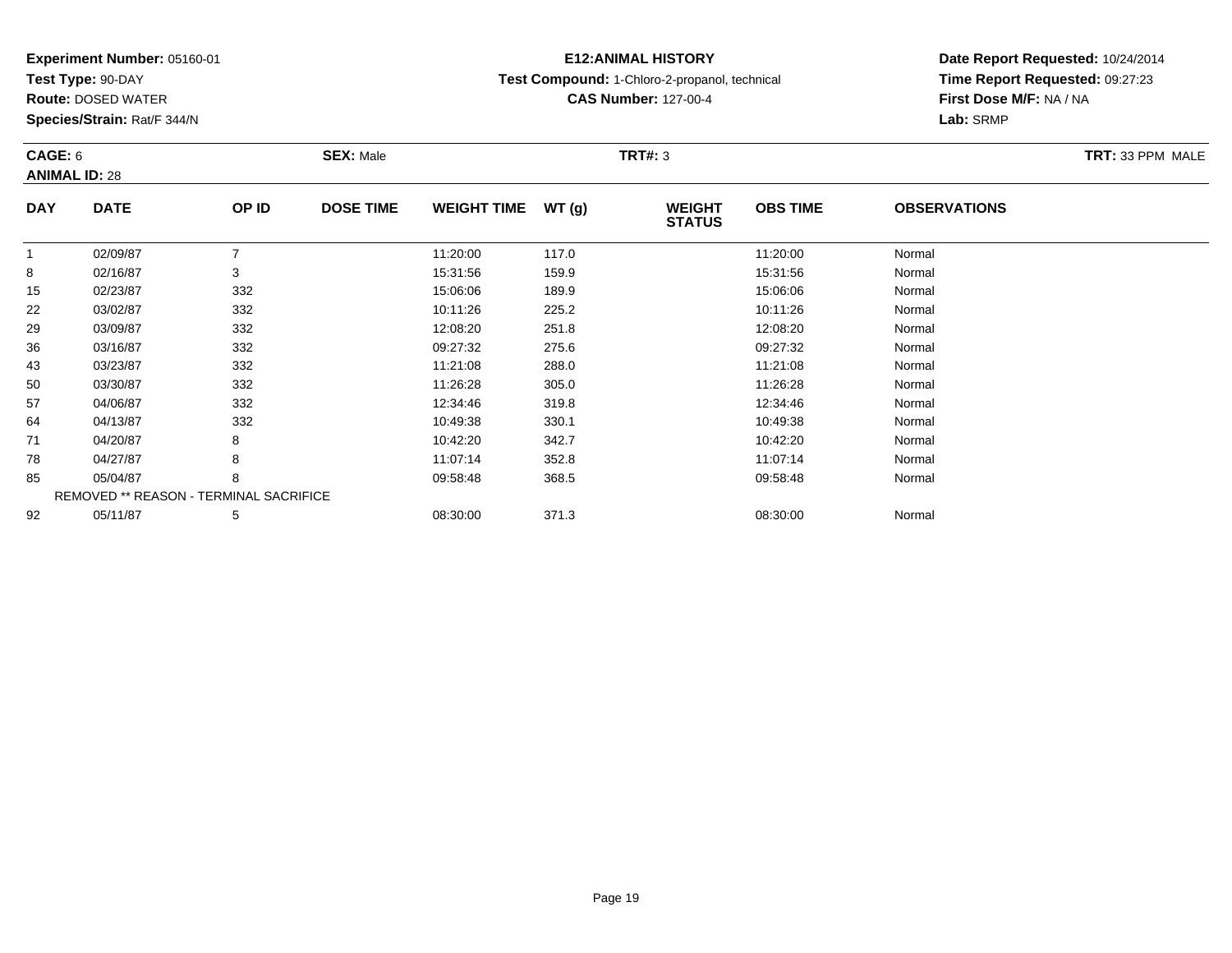**Test Type:** 90-DAY

**Route:** DOSED WATER

**Species/Strain:** Rat/F 344/N

### **E12:ANIMAL HISTORY**

**Test Compound:** 1-Chloro-2-propanol, technical

**CAS Number:** 127-00-4

### **Date Report Requested:** 10/24/2014**Time Report Requested:** 09:27:23**First Dose M/F:** NA / NA**Lab:** SRMP

#### **CAGE:** 6 **SEX:** Male **TRT#:** <sup>3</sup> **TRT:** 33 PPM MALE**ANIMAL ID:** 29**DAY DATE OP ID DOSE TIME WEIGHT TIME WT (g) WEIGHT STATUSOBS TIME OBSERVATIONS** 11 02/09/87 7 11:20:00 102.6 11:20:00 Normal 88 02/16/87 3 15:31:56 144.1 15:31:56 Normal 155 02/23/87 332 15:06:06 177.1 15:06:06 Normal 222 03/02/87 332 332 10:11:26 205.7 33/2 10:11:26 332 332 29 03/09/87 <sup>332</sup> 12:08:20 228.2 12:08:20 Normal 36 03/16/87 <sup>332</sup> 09:27:32 244.7 09:27:32 Discharge Right Eye Red 433 03/23/87 332 11:21:08 258.2 11:21:08 Normal 500 03/30/87 332 11:26:28 273.9 11:26:28 Normal 57 04/06/87 <sup>332</sup> 12:34:46 281.9 12:34:46 Normal 644 04/13/87 332 38 10:49:38 294.5 394.5 10:49:38 10:49:38 10:49 711 04/20/87 8 8 10:42:20 303.6 10:42:20 10:42:20 10:42:20 Normal 788 04/27/87 8 8 11:07:14 312.9 12.9 11:07:14 Normal 85 05/04/87 <sup>8</sup> 09:58:48 323.0 09:58:48 Normal REMOVED \*\* REASON - TERMINAL SACRIFICE92

2 05/11/87 5 5 08:30:00 326.8 08:30 08 08:30:00 326.8 08:30:00 08:30:00 08:30:00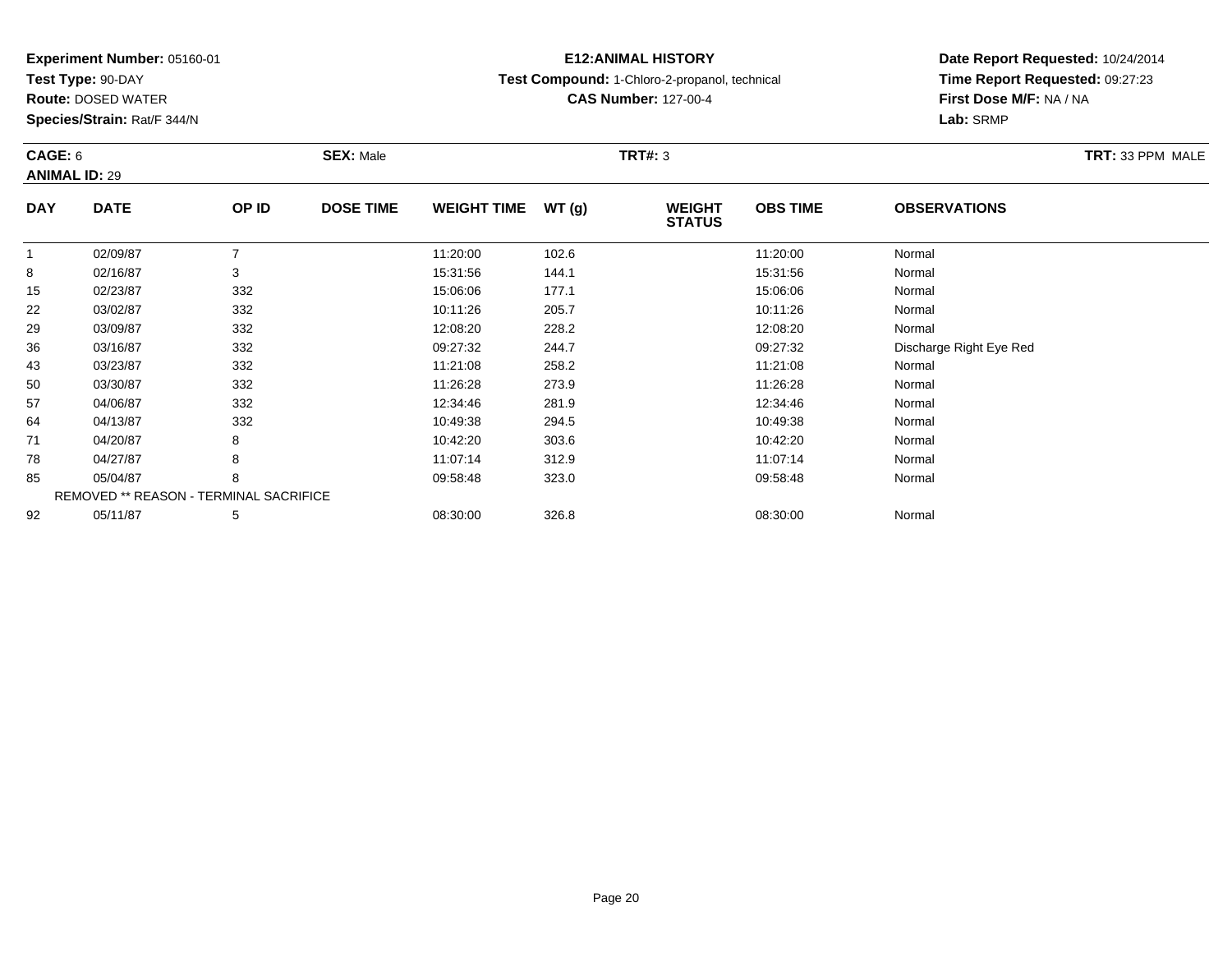**Test Type:** 90-DAY

92

**Route:** DOSED WATER

**Species/Strain:** Rat/F 344/N

# **E12:ANIMAL HISTORY**

**Test Compound:** 1-Chloro-2-propanol, technical

**CAS Number:** 127-00-4

**Date Report Requested:** 10/24/2014**Time Report Requested:** 09:27:23**First Dose M/F:** NA / NA**Lab:** SRMP

|              | CAGE: 6<br><b>ANIMAL ID: 30</b> |                                               | <b>SEX: Male</b> |                    |       | <b>TRT#: 3</b>                 | TRT: 33 PPM MALE |                     |  |
|--------------|---------------------------------|-----------------------------------------------|------------------|--------------------|-------|--------------------------------|------------------|---------------------|--|
| <b>DAY</b>   | <b>DATE</b>                     | OP ID                                         | <b>DOSE TIME</b> | <b>WEIGHT TIME</b> | WT(g) | <b>WEIGHT</b><br><b>STATUS</b> | <b>OBS TIME</b>  | <b>OBSERVATIONS</b> |  |
| $\mathbf{1}$ | 02/09/87                        |                                               |                  | 11:20:00           | 110.1 |                                | 11:20:00         | Normal              |  |
| 8            | 02/16/87                        | 3                                             |                  | 15:31:56           | 148.4 |                                | 15:31:56         | Normal              |  |
| 15           | 02/23/87                        | 332                                           |                  | 15:06:06           | 178.0 |                                | 15:06:06         | Normal              |  |
| 22           | 03/02/87                        | 332                                           |                  | 10:11:26           | 218.4 |                                | 10:11:26         | Normal              |  |
| 29           | 03/09/87                        | 332                                           |                  | 12:08:20           | 247.6 |                                | 12:08:20         | Normal              |  |
| 36           | 03/16/87                        | 332                                           |                  | 09:27:32           | 268.5 |                                | 09:27:32         | Normal              |  |
| 43           | 03/23/87                        | 332                                           |                  | 11:21:08           | 276.8 |                                | 11:21:08         | Normal              |  |
| 50           | 03/30/87                        | 332                                           |                  | 11:26:28           | 296.3 |                                | 11:26:28         | Normal              |  |
| 57           | 04/06/87                        | 332                                           |                  | 12:34:46           | 310.8 |                                | 12:34:46         | Normal              |  |
| 64           | 04/13/87                        | 332                                           |                  | 10:49:38           | 318.1 |                                | 10:49:38         | Normal              |  |
| 71           | 04/20/87                        | 8                                             |                  | 10:42:20           | 331.5 |                                | 10:42:20         | Normal              |  |
| 78           | 04/27/87                        | 8                                             |                  | 11:07:14           | 340.8 |                                | 11:07:14         | Normal              |  |
| 85           | 05/04/87                        | 8                                             |                  | 09:58:48           | 353.4 |                                | 09:58:48         | Normal              |  |
|              |                                 | <b>REMOVED ** REASON - TERMINAL SACRIFICE</b> |                  |                    |       |                                |                  |                     |  |

2 05/11/87 5 5 08:30:00 361.8 06 08:30:00 361.8 08:30:00 08:30:00 Normal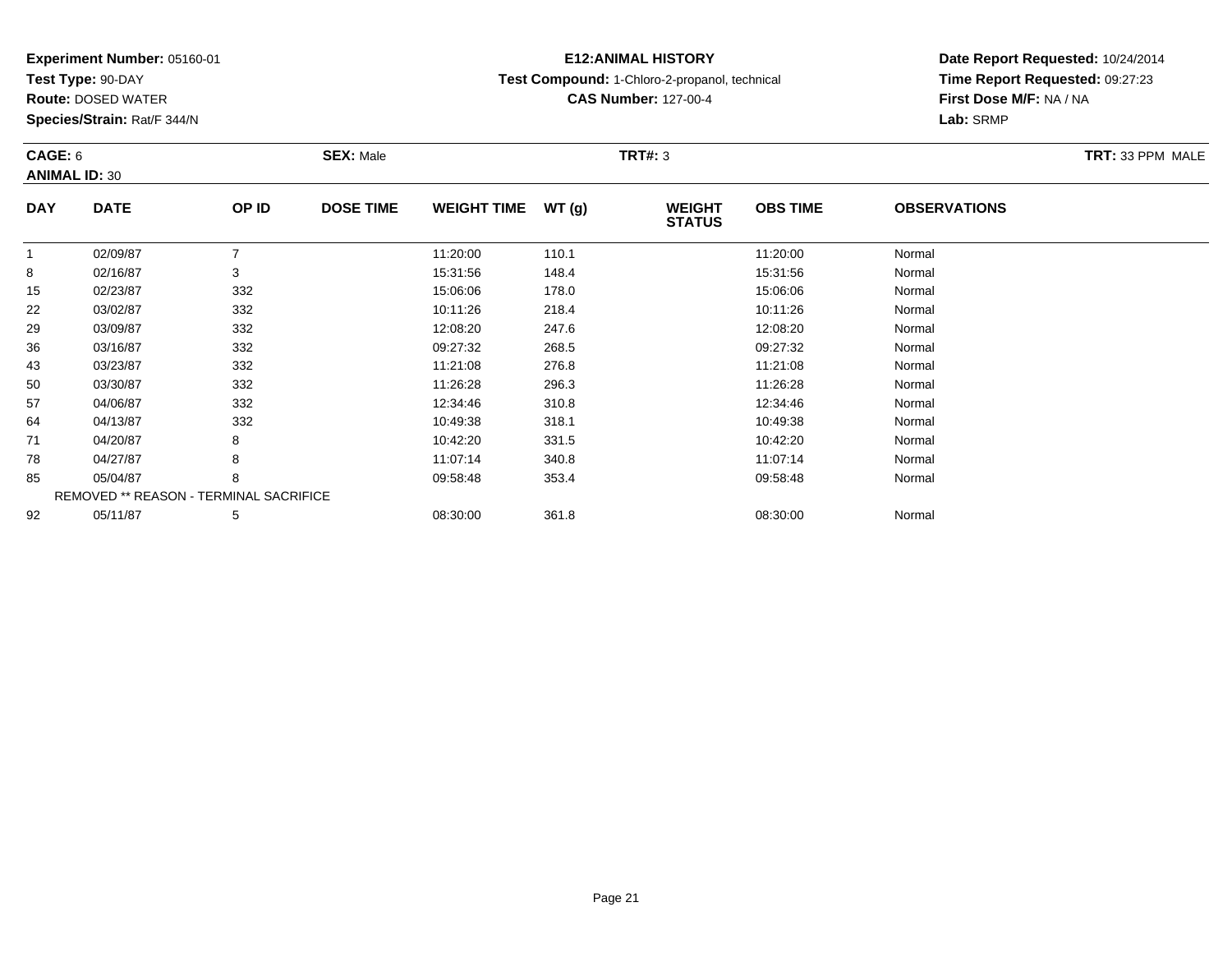**Test Type:** 90-DAY

78

85

92

**Route:** DOSED WATER

**Species/Strain:** Rat/F 344/N

REMOVED \*\* REASON - TERMINAL SACRIFICE

## **E12:ANIMAL HISTORY**

**Test Compound:** 1-Chloro-2-propanol, technical

**CAS Number:** 127-00-4

**Date Report Requested:** 10/24/2014**Time Report Requested:** 09:27:23**First Dose M/F:** NA / NA**Lab:** SRMP

| CAGE: 9    | <b>ANIMAL ID: 41</b> |       | <b>SEX: Male</b> |                    |       | <b>TRT#: 5</b>                 | TRT: 100 PPM MALE |                     |  |
|------------|----------------------|-------|------------------|--------------------|-------|--------------------------------|-------------------|---------------------|--|
| <b>DAY</b> | <b>DATE</b>          | OP ID | <b>DOSE TIME</b> | <b>WEIGHT TIME</b> | WT(g) | <b>WEIGHT</b><br><b>STATUS</b> | <b>OBS TIME</b>   | <b>OBSERVATIONS</b> |  |
|            | 02/09/87             |       |                  | 11:30:00           | 121.2 |                                | 11:30:00          | Normal              |  |
| 8          | 02/16/87             | 3     |                  | 15:34:42           | 163.0 |                                | 15:34:42          | Normal              |  |
| 15         | 02/23/87             | 332   |                  | 14:27:38           | 203.3 |                                | 14:27:38          | Normal              |  |
| 22         | 03/02/87             | 332   |                  | 09:30:22           | 235.0 |                                | 09:30:22          | Normal              |  |
| 29         | 03/09/87             | 332   |                  | 11:50:36           | 261.2 |                                | 11:50:36          | Normal              |  |
| 36         | 03/16/87             | 332   |                  | 09:37:06           | 286.1 |                                | 09:37:06          | Normal              |  |
| 43         | 03/23/87             | 332   |                  | 11:02:50           | 296.3 |                                | 11:02:50          | Normal              |  |
| 50         | 03/30/87             | 332   |                  | 11:17:54           | 314.9 |                                | 11:17:54          | Normal              |  |
| 57         | 04/06/87             | 332   |                  | 12:39:32           | 333.0 |                                | 12:39:32          | Normal              |  |
| 64         | 04/13/87             | 332   |                  | 10:53:16           | 344.9 |                                | 10:53:16          | Normal              |  |
| 71         | 04/20/87             | 8     |                  | 10:21:36           | 354.2 |                                | 10:21:36          | Normal              |  |

8 04/27/87 8 8 10:54:14 365.8 10:54:14 365.8 10:54:14 Normal

05/04/87 <sup>8</sup> 10:06:32 379.6 10:06:32 Normal

2 05/11/87 5 5 08:30:00 381.5 08:30 08 08:00 08:00 08:00 08:30:00 08:30:00 08:30:00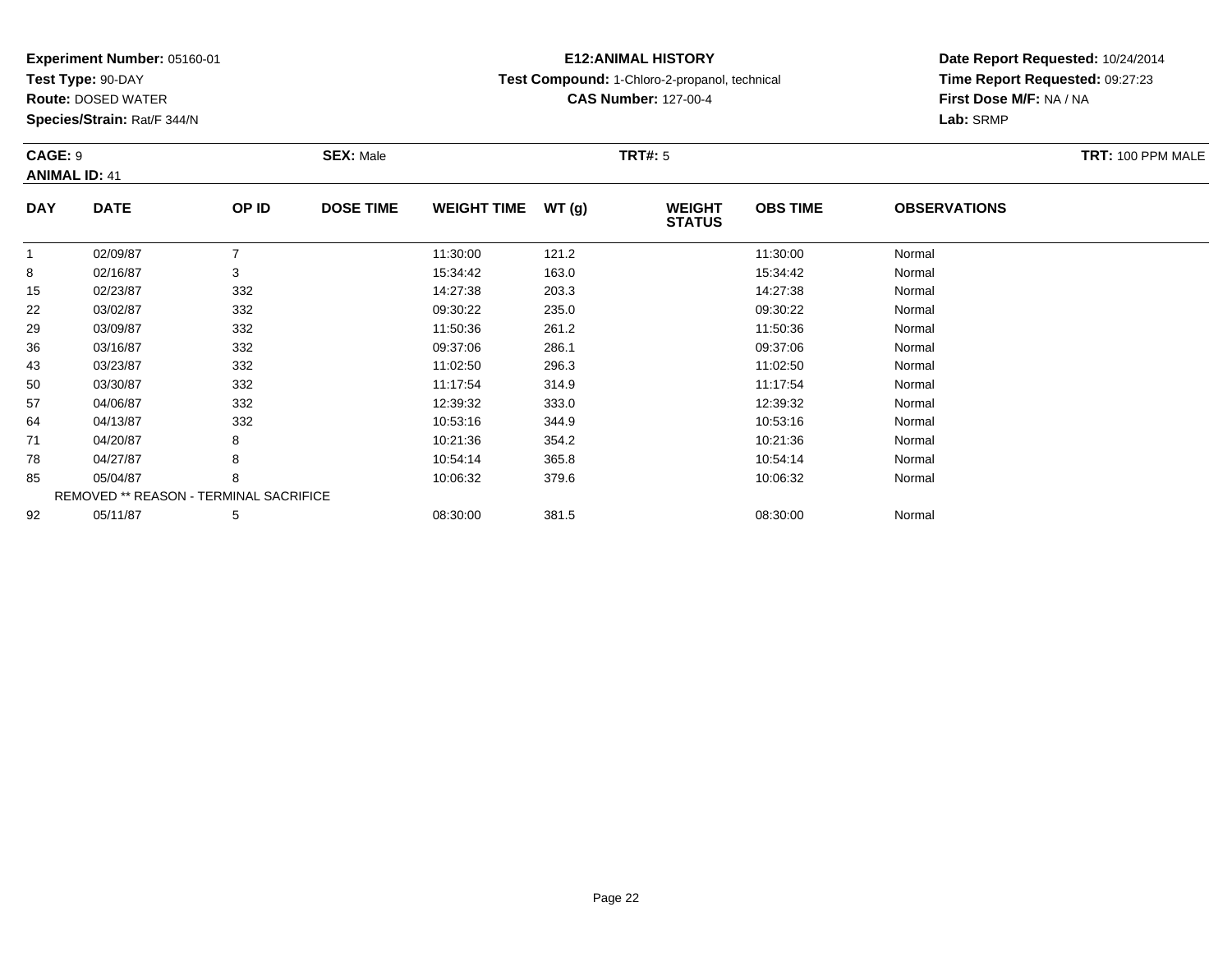**Test Type:** 90-DAY

71

78

85

92

**Route:** DOSED WATER

**Species/Strain:** Rat/F 344/N

REMOVED \*\* REASON - TERMINAL SACRIFICE

# **E12:ANIMAL HISTORY**

**Test Compound:** 1-Chloro-2-propanol, technical

**CAS Number:** 127-00-4

**Date Report Requested:** 10/24/2014**Time Report Requested:** 09:27:23**First Dose M/F:** NA / NA**Lab:** SRMP

| <b>CAGE: 9</b> | <b>ANIMAL ID: 42</b> |       | <b>SEX: Male</b> |                    |       | <b>TRT#: 5</b>                 |                 | TRT: 100 PPM MALE   |  |
|----------------|----------------------|-------|------------------|--------------------|-------|--------------------------------|-----------------|---------------------|--|
| <b>DAY</b>     | <b>DATE</b>          | OP ID | <b>DOSE TIME</b> | <b>WEIGHT TIME</b> | WT(g) | <b>WEIGHT</b><br><b>STATUS</b> | <b>OBS TIME</b> | <b>OBSERVATIONS</b> |  |
|                | 02/09/87             |       |                  | 11:30:00           | 141.8 |                                | 11:30:00        | Normal              |  |
| 8              | 02/16/87             | 3     |                  | 15:34:42           | 185.5 |                                | 15:34:42        | Normal              |  |
| 15             | 02/23/87             | 332   |                  | 14:27:38           | 229.6 |                                | 14:27:38        | Normal              |  |
| 22             | 03/02/87             | 332   |                  | 09:30:22           | 273.6 |                                | 09:30:22        | Normal              |  |
| 29             | 03/09/87             | 332   |                  | 11:50:36           | 303.6 |                                | 11:50:36        | Normal              |  |
| 36             | 03/16/87             | 332   |                  | 09:37:06           | 327.9 |                                | 09:37:06        | Normal              |  |
| 43             | 03/23/87             | 332   |                  | 11:02:50           | 342.8 |                                | 11:02:50        | Normal              |  |
| 50             | 03/30/87             | 332   |                  | 11:17:54           | 360.5 |                                | 11:17:54        | Normal              |  |
| 57             | 04/06/87             | 332   |                  | 12:39:32           | 387.5 |                                | 12:39:32        | Normal              |  |
| 64             | 04/13/87             | 332   |                  | 10:53:16           | 398.8 |                                | 10:53:16        | Normal              |  |

1 04/20/87 8 8 10:21:36 411.1 10:21:36 40:21 10:21:36 Normal

8 04/27/87 8 8 10:54:14 423.5 10:54:14 10:54:14 10:54:14 10:54:14

05/04/87 <sup>8</sup> 10:06:32 438.9 10:06:32 Normal

2 05/11/87 5 5 08:30:00 443.0 08:30 08 08:00 08:00 08:30:00 08:30:00 08:30:00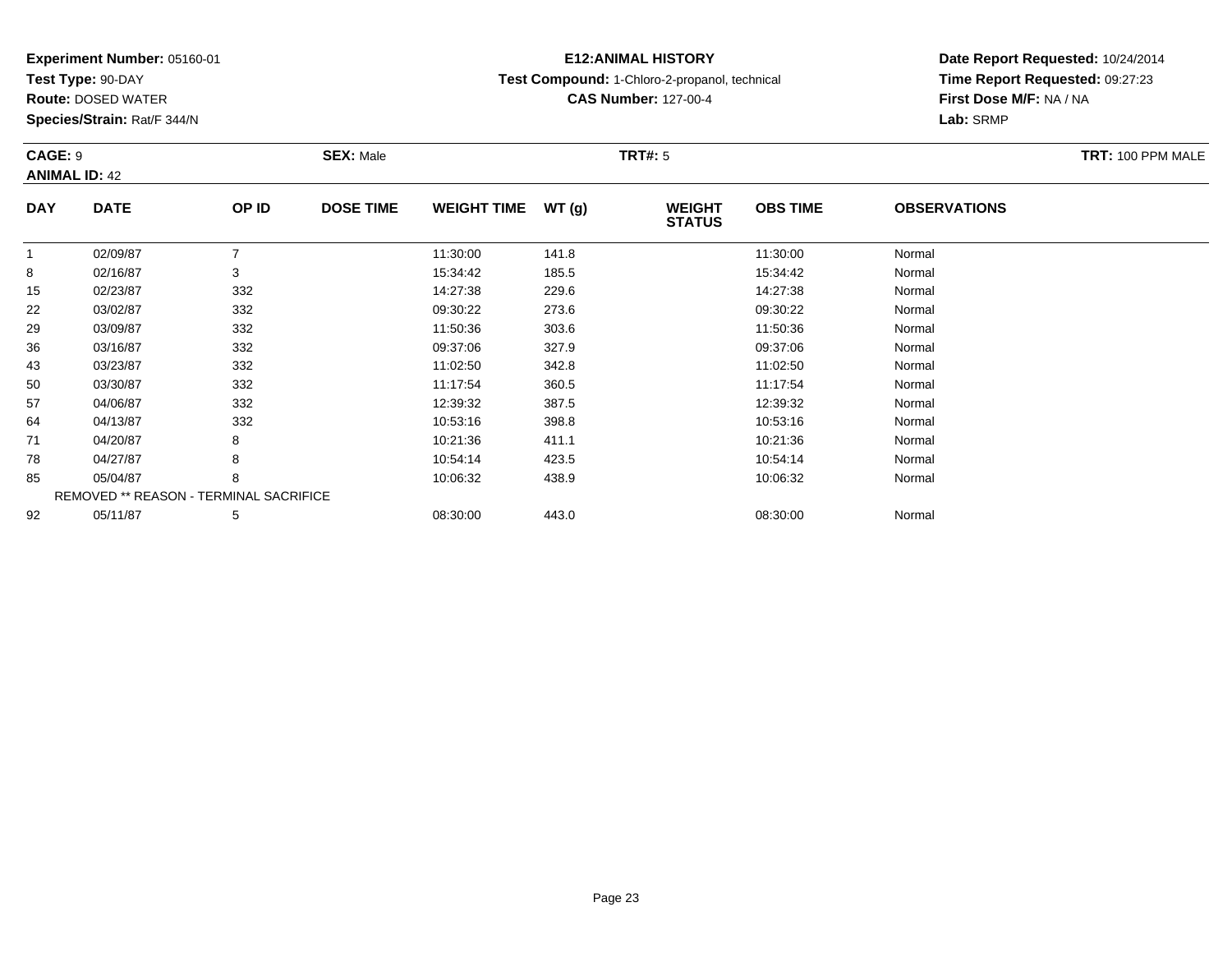**Test Type:** 90-DAY

85

92

**Route:** DOSED WATER

**Species/Strain:** Rat/F 344/N

REMOVED \*\* REASON - TERMINAL SACRIFICE

### **E12:ANIMAL HISTORY**

**Test Compound:** 1-Chloro-2-propanol, technical

**CAS Number:** 127-00-4

**Date Report Requested:** 10/24/2014**Time Report Requested:** 09:27:23**First Dose M/F:** NA / NA**Lab:** SRMP

| CAGE: 9    | <b>ANIMAL ID: 43</b> |       | <b>SEX: Male</b> |                    |       | TRT#: 5                        | TRT: 100 PPM MALE |                     |  |
|------------|----------------------|-------|------------------|--------------------|-------|--------------------------------|-------------------|---------------------|--|
| <b>DAY</b> | <b>DATE</b>          | OP ID | <b>DOSE TIME</b> | <b>WEIGHT TIME</b> | WT(g) | <b>WEIGHT</b><br><b>STATUS</b> | <b>OBS TIME</b>   | <b>OBSERVATIONS</b> |  |
| 1          | 02/09/87             |       |                  | 11:30:00           | 115.0 |                                | 11:30:00          | Normal              |  |
| 8          | 02/16/87             | 3     |                  | 15:34:42           | 152.0 |                                | 15:34:42          | Normal              |  |
| 15         | 02/23/87             | 332   |                  | 14:27:38           | 186.3 |                                | 14:27:38          | Normal              |  |
| 22         | 03/02/87             | 332   |                  | 09:30:22           | 222.9 |                                | 09:30:22          | Normal              |  |
| 29         | 03/09/87             | 332   |                  | 11:50:36           | 248.8 |                                | 11:50:36          | Normal              |  |
| 36         | 03/16/87             | 332   |                  | 09:37:06           | 271.7 |                                | 09:37:06          | Normal              |  |
| 43         | 03/23/87             | 332   |                  | 11:02:50           | 280.6 |                                | 11:02:50          | Normal              |  |
| 50         | 03/30/87             | 332   |                  | 11:17:54           | 296.9 |                                | 11:17:54          | Normal              |  |
| 57         | 04/06/87             | 332   |                  | 12:39:32           | 319.6 |                                | 12:39:32          | Normal              |  |
| 64         | 04/13/87             | 332   |                  | 10:53:16           | 328.0 |                                | 10:53:16          | Normal              |  |
| 71         | 04/20/87             | 8     |                  | 10:21:36           | 338.5 |                                | 10:21:36          | Normal              |  |
| 78         | 04/27/87             | 8     |                  | 10:54:14           | 353.0 |                                | 10:54:14          | Normal              |  |

05/04/87 <sup>8</sup> 10:06:32 365.2 10:06:32 Normal

2 05/11/87 5 5 08:30:00 364.9 08:30 00 364.9 08:30:00 08:30:00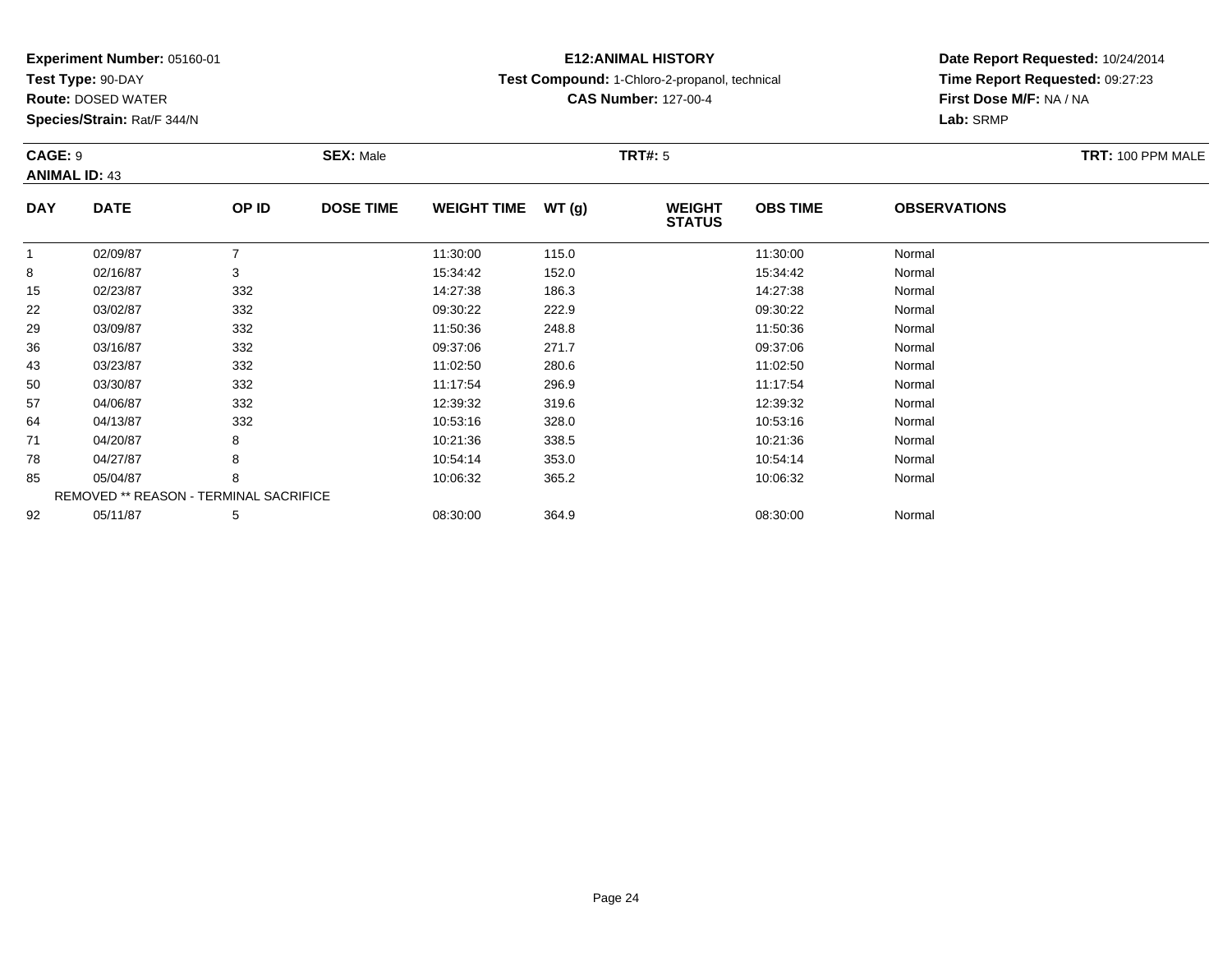**Test Type:** 90-DAY

92

**Route:** DOSED WATER

**Species/Strain:** Rat/F 344/N

REMOVED \*\* REASON - TERMINAL SACRIFICE

# **E12:ANIMAL HISTORY**

**Test Compound:** 1-Chloro-2-propanol, technical

**CAS Number:** 127-00-4

**Date Report Requested:** 10/24/2014**Time Report Requested:** 09:27:23**First Dose M/F:** NA / NA**Lab:** SRMP

| CAGE: 9    | <b>ANIMAL ID: 44</b> |       | <b>SEX: Male</b> |                    |       | <b>TRT#: 5</b>                 | TRT: 100 PPM MALE |                     |  |
|------------|----------------------|-------|------------------|--------------------|-------|--------------------------------|-------------------|---------------------|--|
| <b>DAY</b> | <b>DATE</b>          | OP ID | <b>DOSE TIME</b> | <b>WEIGHT TIME</b> | WT(g) | <b>WEIGHT</b><br><b>STATUS</b> | <b>OBS TIME</b>   | <b>OBSERVATIONS</b> |  |
|            | 02/09/87             |       |                  | 11:30:00           | 104.6 |                                | 11:30:00          | Normal              |  |
| 8          | 02/16/87             | 3     |                  | 15:34:42           | 134.7 |                                | 15:34:42          | Normal              |  |
| 15         | 02/23/87             | 332   |                  | 14:27:38           | 172.5 |                                | 14:27:38          | Normal              |  |
| 22         | 03/02/87             | 332   |                  | 09:30:22           | 210.0 |                                | 09:30:22          | Normal              |  |
| 29         | 03/09/87             | 332   |                  | 11:50:36           | 232.9 |                                | 11:50:36          | Normal              |  |
| 36         | 03/16/87             | 332   |                  | 09:37:06           | 256.4 |                                | 09:37:06          | Normal              |  |
| 43         | 03/23/87             | 332   |                  | 11:02:50           | 264.1 |                                | 11:02:50          | Normal              |  |
| 50         | 03/30/87             | 332   |                  | 11:17:54           | 282.3 |                                | 11:17:54          | Normal              |  |
| 57         | 04/06/87             | 332   |                  | 12:39:32           | 296.7 |                                | 12:39:32          | Normal              |  |
| 64         | 04/13/87             | 332   |                  | 10:53:16           | 307.1 |                                | 10:53:16          | Normal              |  |
| 71         | 04/20/87             | 8     |                  | 10:21:36           | 314.2 |                                | 10:21:36          | Normal              |  |
| 78         | 04/27/87             | 8     |                  | 10:54:14           | 323.4 |                                | 10:54:14          | Normal              |  |
| 85         | 05/04/87             | 8     |                  | 10:06:32           | 337.2 |                                | 10:06:32          | Normal              |  |

2 05/11/87 5 5 08:30:00 343.2 08:30:00 08:00 08:00 08:00 08:00 08:30:00 08:30:00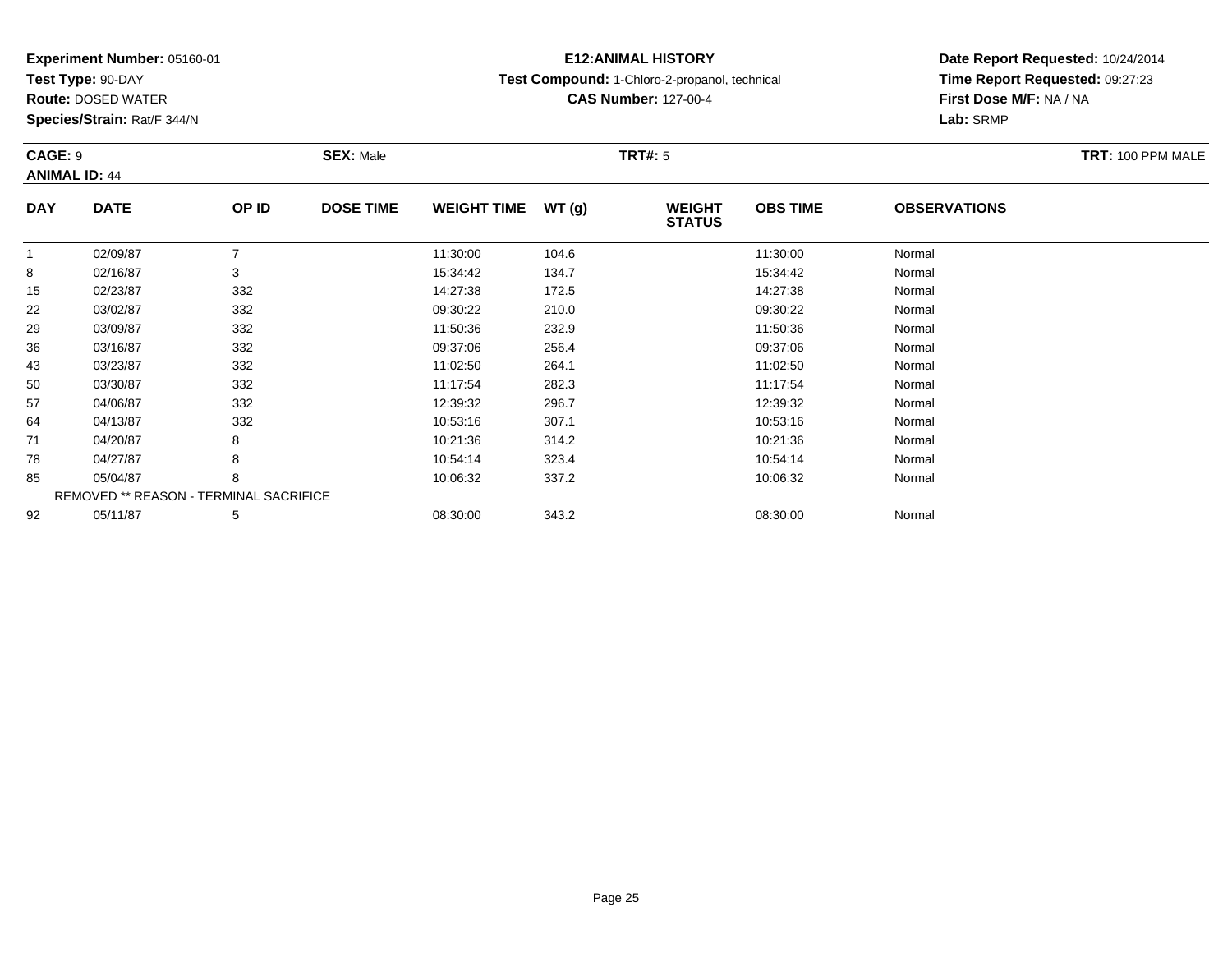**Test Type:** 90-DAY

85

92

**Route:** DOSED WATER

**Species/Strain:** Rat/F 344/N

REMOVED \*\* REASON - TERMINAL SACRIFICE

### **E12:ANIMAL HISTORY**

**Test Compound:** 1-Chloro-2-propanol, technical

**CAS Number:** 127-00-4

**Date Report Requested:** 10/24/2014**Time Report Requested:** 09:27:23**First Dose M/F:** NA / NA**Lab:** SRMP

| CAGE: 9    | <b>ANIMAL ID: 45</b> |       | <b>SEX: Male</b> |                    |       | <b>TRT#: 5</b>                 | TRT: 100 PPM MALE |                     |  |
|------------|----------------------|-------|------------------|--------------------|-------|--------------------------------|-------------------|---------------------|--|
| <b>DAY</b> | <b>DATE</b>          | OP ID | <b>DOSE TIME</b> | <b>WEIGHT TIME</b> | WT(g) | <b>WEIGHT</b><br><b>STATUS</b> | <b>OBS TIME</b>   | <b>OBSERVATIONS</b> |  |
| 1          | 02/09/87             |       |                  | 11:30:00           | 116.0 |                                | 11:30:00          | Normal              |  |
| 8          | 02/16/87             | 3     |                  | 15:34:42           | 153.6 |                                | 15:34:42          | Normal              |  |
| 15         | 02/23/87             | 332   |                  | 14:27:38           | 189.8 |                                | 14:27:38          | Normal              |  |
| 22         | 03/02/87             | 332   |                  | 09:30:22           | 224.7 |                                | 09:30:22          | Normal              |  |
| 29         | 03/09/87             | 332   |                  | 11:50:36           | 249.8 |                                | 11:50:36          | Normal              |  |
| 36         | 03/16/87             | 332   |                  | 09:37:06           | 272.2 |                                | 09:37:06          | Normal              |  |
| 43         | 03/23/87             | 332   |                  | 11:02:50           | 286.4 |                                | 11:02:50          | Normal              |  |
| 50         | 03/30/87             | 332   |                  | 11:17:54           | 298.9 |                                | 11:17:54          | Normal              |  |
| 57         | 04/06/87             | 332   |                  | 12:39:32           | 322.2 |                                | 12:39:32          | Normal              |  |
| 64         | 04/13/87             | 332   |                  | 10:53:16           | 332.9 |                                | 10:53:16          | Normal              |  |
| 71         | 04/20/87             | 8     |                  | 10:21:36           | 348.9 |                                | 10:21:36          | Normal              |  |
| 78         | 04/27/87             | 8     |                  | 10:54:14           | 354.1 |                                | 10:54:14          | Normal              |  |

05/04/87 <sup>8</sup> 10:06:32 367.1 10:06:32 Normal

2 05/11/87 5 5 08:30:00 366.3 08:30 00 366.3 08:30:00 08:30:00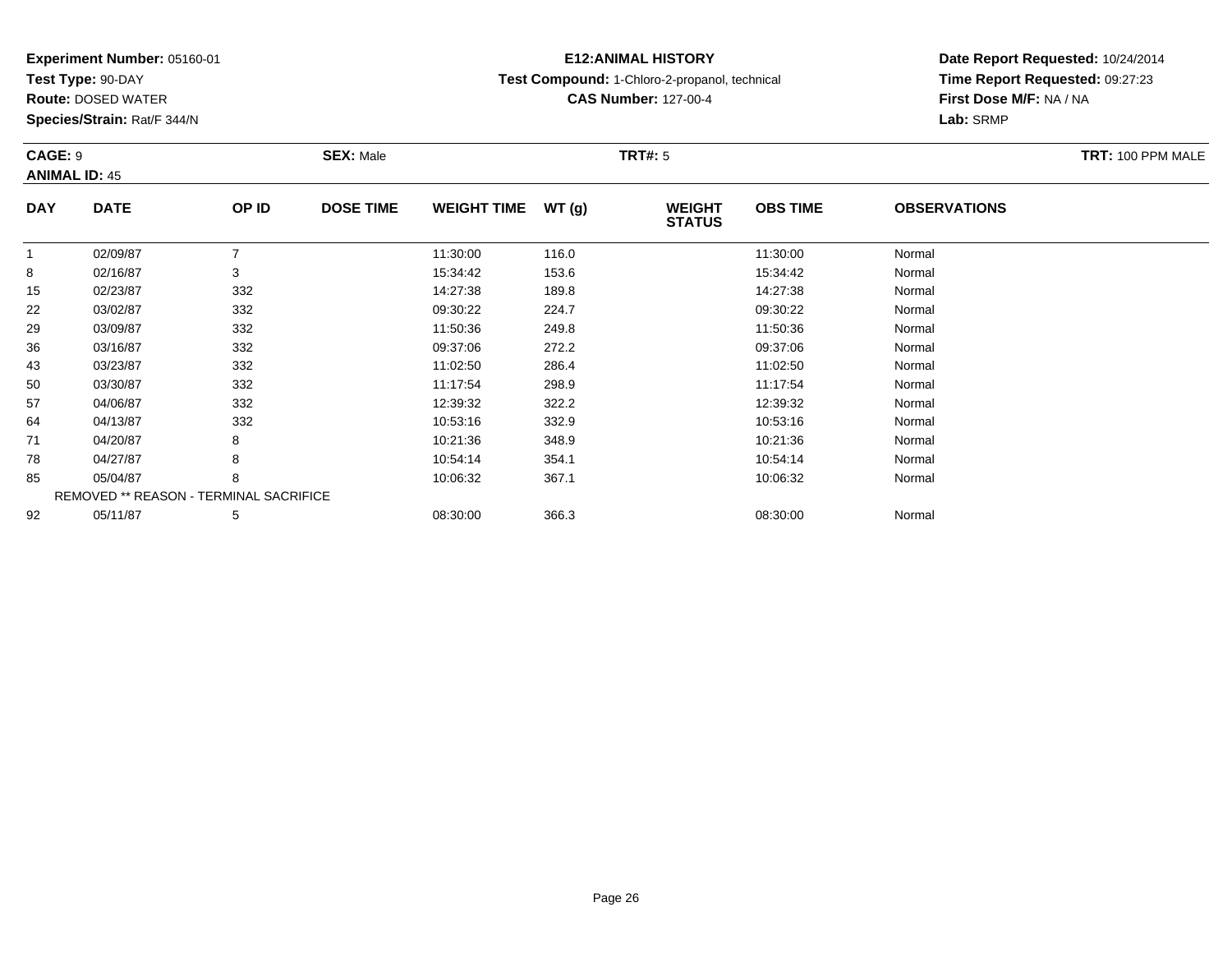**Test Type:** 90-DAY

92

**Route:** DOSED WATER

**Species/Strain:** Rat/F 344/N

# **E12:ANIMAL HISTORY**

**Test Compound:** 1-Chloro-2-propanol, technical

**CAS Number:** 127-00-4

**Date Report Requested:** 10/24/2014**Time Report Requested:** 09:27:23**First Dose M/F:** NA / NA**Lab:** SRMP

|            | <b>CAGE: 10</b><br><b>ANIMAL ID: 46</b>       |       | <b>SEX: Male</b> |                    |       | <b>TRT#: 5</b>                 | TRT: 100 PPM MALE |                     |  |
|------------|-----------------------------------------------|-------|------------------|--------------------|-------|--------------------------------|-------------------|---------------------|--|
|            |                                               |       |                  |                    |       |                                |                   |                     |  |
| <b>DAY</b> | <b>DATE</b>                                   | OP ID | <b>DOSE TIME</b> | <b>WEIGHT TIME</b> | WT(g) | <b>WEIGHT</b><br><b>STATUS</b> | <b>OBS TIME</b>   | <b>OBSERVATIONS</b> |  |
|            | 02/09/87                                      |       |                  | 11:30:00           | 114.5 |                                | 11:30:00          | Normal              |  |
| 8          | 02/16/87                                      | 3     |                  | 15:38:12           | 155.3 |                                | 15:38:12          | Normal              |  |
| 15         | 02/23/87                                      | 332   |                  | 14:35:56           | 194.5 |                                | 14:35:56          | Normal              |  |
| 22         | 03/02/87                                      | 332   |                  | 09:47:02           | 233.0 |                                | 09:47:02          | Normal              |  |
| 29         | 03/09/87                                      | 332   |                  | 11:54:48           | 257.6 |                                | 11:54:48          | Normal              |  |
| 36         | 03/16/87                                      | 332   |                  | 09:40:22           | 283.4 |                                | 09:40:22          | Normal              |  |
| 43         | 03/23/87                                      | 332   |                  | 11:08:10           | 292.8 |                                | 11:08:10          | Normal              |  |
| 50         | 03/30/87                                      | 332   |                  | 11:12:08           | 310.4 |                                | 11:12:08          | Normal              |  |
| 57         | 04/06/87                                      | 332   |                  | 12:41:34           | 327.2 |                                | 12:41:34          | Normal              |  |
| 64         | 04/13/87                                      | 332   |                  | 10:56:00           | 343.3 |                                | 10:56:00          | Normal              |  |
| 71         | 04/20/87                                      | 8     |                  | 10:26:28           | 353.7 |                                | 10:26:28          | Normal              |  |
| 78         | 04/27/87                                      | 8     |                  | 10:57:06           | 369.0 |                                | 10:57:06          | Normal              |  |
| 85         | 05/04/87                                      | 8     |                  | 10:10:36           | 376.0 |                                | 10:10:36          | Normal              |  |
|            | <b>REMOVED ** REASON - TERMINAL SACRIFICE</b> |       |                  |                    |       |                                |                   |                     |  |

2 05/11/87 5 5 08:30:00 377.4 08:30:00 08:30:00 08:30:00 Normal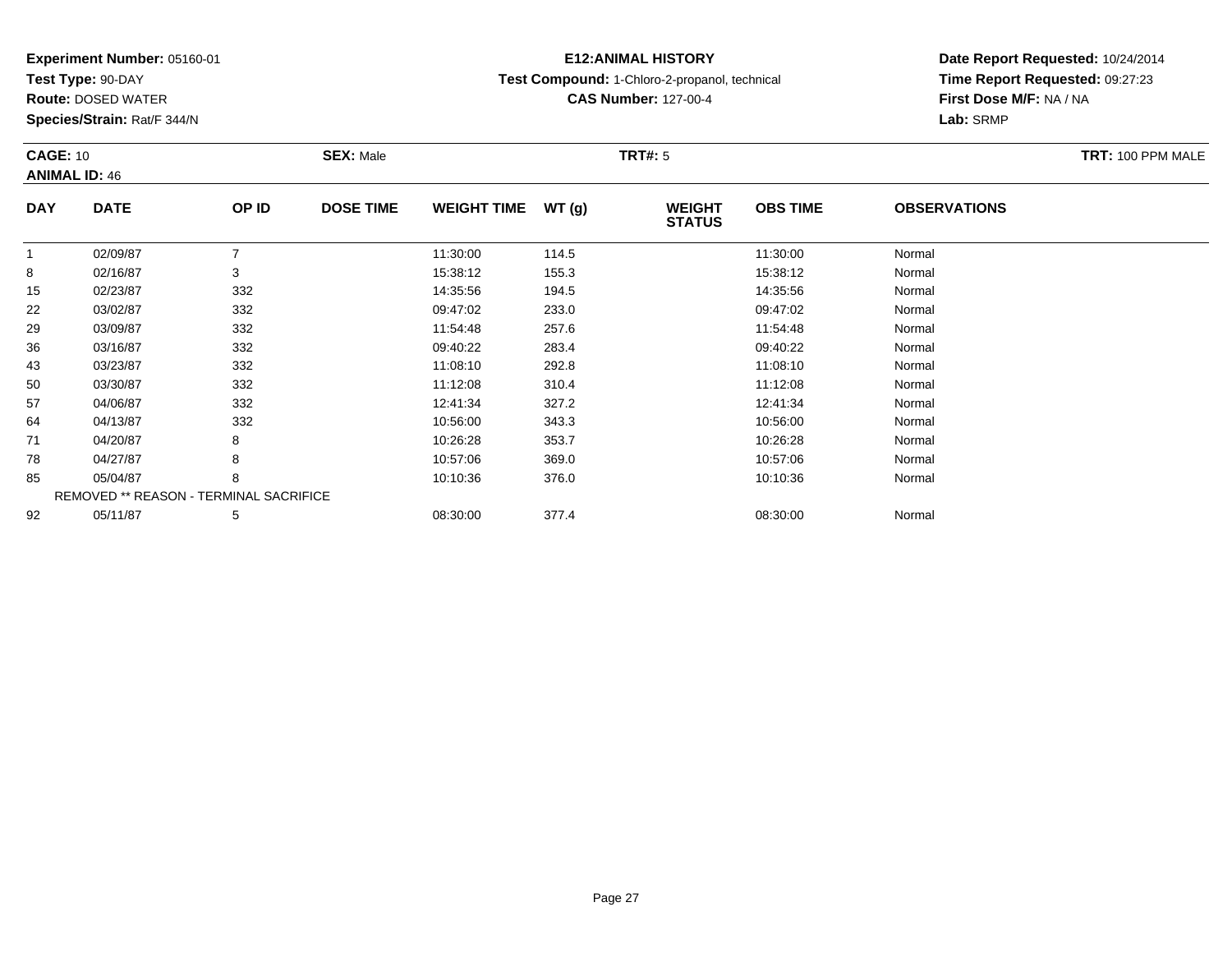**Test Type:** 90-DAY

71

78

85

92

**Route:** DOSED WATER

**Species/Strain:** Rat/F 344/N

REMOVED \*\* REASON - TERMINAL SACRIFICE

### **E12:ANIMAL HISTORY**

**Test Compound:** 1-Chloro-2-propanol, technical

**CAS Number:** 127-00-4

**Date Report Requested:** 10/24/2014**Time Report Requested:** 09:27:23**First Dose M/F:** NA / NA**Lab:** SRMP

|            | <b>CAGE: 10</b><br><b>ANIMAL ID: 47</b> |       | <b>SEX: Male</b> |                    |       | TRT#: 5                        | TRT: 100 PPM MALE |                     |  |
|------------|-----------------------------------------|-------|------------------|--------------------|-------|--------------------------------|-------------------|---------------------|--|
| <b>DAY</b> | <b>DATE</b>                             | OP ID | <b>DOSE TIME</b> | <b>WEIGHT TIME</b> | WT(g) | <b>WEIGHT</b><br><b>STATUS</b> | <b>OBS TIME</b>   | <b>OBSERVATIONS</b> |  |
|            | 02/09/87                                |       |                  | 11:30:00           | 107.1 |                                | 11:30:00          | Normal              |  |
| 8          | 02/16/87                                | 3     |                  | 15:38:12           | 150.5 |                                | 15:38:12          | Normal              |  |
| 15         | 02/23/87                                | 332   |                  | 14:35:56           | 192.0 |                                | 14:35:56          | Normal              |  |
| 22         | 03/02/87                                | 332   |                  | 09:47:02           | 231.4 |                                | 09:47:02          | Normal              |  |
| 29         | 03/09/87                                | 332   |                  | 11:54:48           | 255.3 |                                | 11:54:48          | Normal              |  |
| 36         | 03/16/87                                | 332   |                  | 09:40:22           | 275.1 |                                | 09:40:22          | Normal              |  |
| 43         | 03/23/87                                | 332   |                  | 11:08:10           | 283.1 |                                | 11:08:10          | Normal              |  |
| 50         | 03/30/87                                | 332   |                  | 11:12:08           | 301.5 |                                | 11:12:08          | Normal              |  |
| 57         | 04/06/87                                | 332   |                  | 12:41:34           | 321.4 |                                | 12:41:34          | Normal              |  |
| 64         | 04/13/87                                | 332   |                  | 10:56:00           | 335.8 |                                | 10:56:00          | Normal              |  |

4 04/13/87 332 32 10:56:00 335.8 10:56:00 335.8 10:56:00 Normal

1 04/20/87 8 8 10:26:28 353.5 10:26:28 10:26:28 Normal

8 04/27/87 8 8 10:57:06 356.6 10:57:06 10:57:06 Normal

05/04/87 <sup>8</sup> 10:10:36 362.6 10:10:36 Normal

2 05/11/87 5 5 08:30:00 371.7 08:30 08:30:00 08:30:00 08:30:00 08:30:00 08:30:00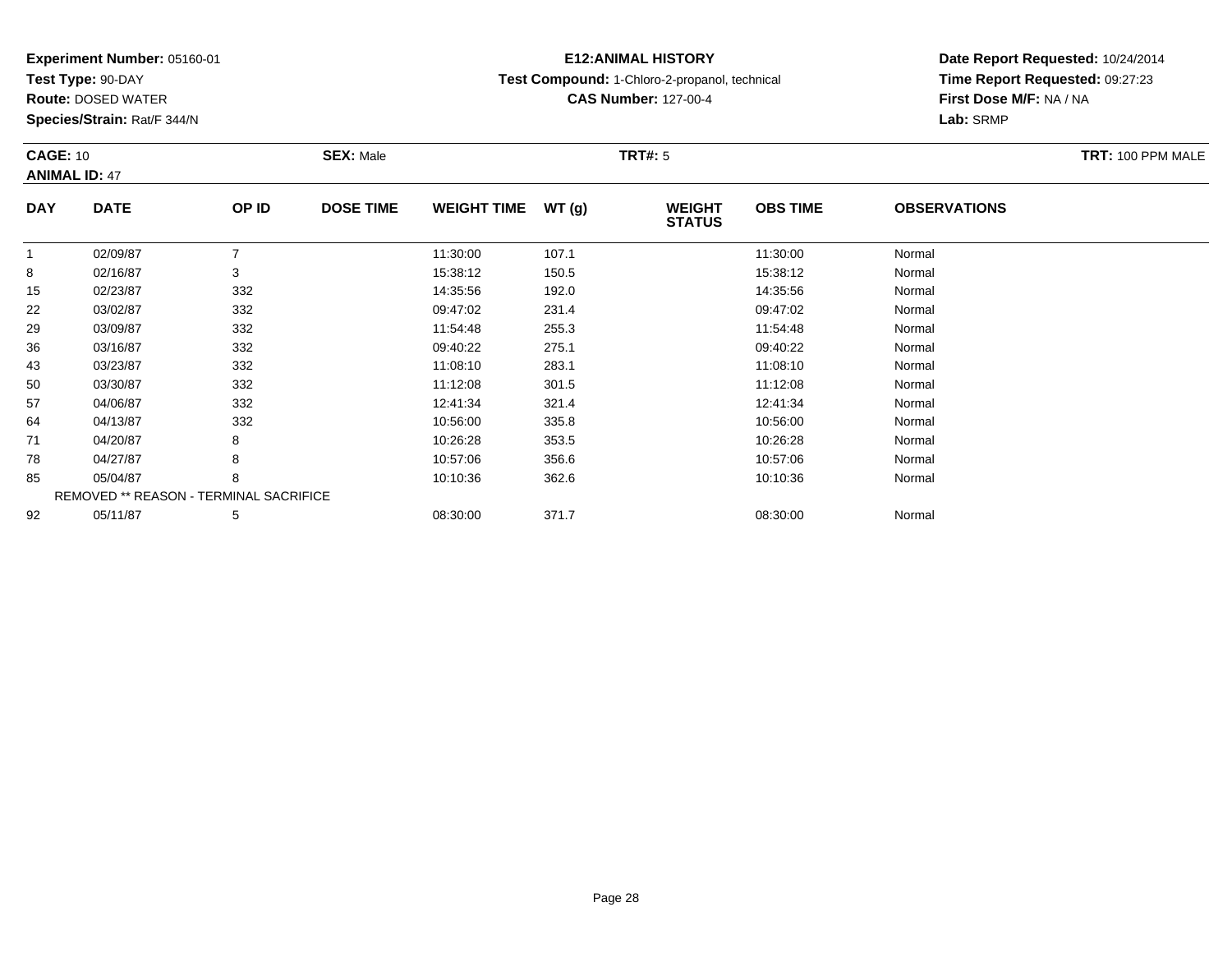**Test Type:** 90-DAY

92

**Route:** DOSED WATER

**Species/Strain:** Rat/F 344/N

# **E12:ANIMAL HISTORY**

**Test Compound:** 1-Chloro-2-propanol, technical

**CAS Number:** 127-00-4

**Date Report Requested:** 10/24/2014**Time Report Requested:** 09:27:23**First Dose M/F:** NA / NA**Lab:** SRMP

| <b>CAGE: 10</b> | <b>ANIMAL ID: 48</b>                          |       | <b>SEX: Male</b> |                    |       | <b>TRT#: 5</b>                 |                 |                     | TRT: 100 PPM MALE |
|-----------------|-----------------------------------------------|-------|------------------|--------------------|-------|--------------------------------|-----------------|---------------------|-------------------|
| <b>DAY</b>      | <b>DATE</b>                                   | OP ID | <b>DOSE TIME</b> | <b>WEIGHT TIME</b> | WT(g) | <b>WEIGHT</b><br><b>STATUS</b> | <b>OBS TIME</b> | <b>OBSERVATIONS</b> |                   |
|                 | 02/09/87                                      |       |                  | 11:30:00           | 114.1 |                                | 11:30:00        | Normal              |                   |
| 8               | 02/16/87                                      | 3     |                  | 15:38:12           | 150.5 |                                | 15:38:12        | Normal              |                   |
| 15              | 02/23/87                                      | 332   |                  | 14:35:56           | 192.3 |                                | 14:35:56        | Normal              |                   |
| 22              | 03/02/87                                      | 332   |                  | 09:47:02           | 228.6 |                                | 09:47:02        | Normal              |                   |
| 29              | 03/09/87                                      | 332   |                  | 11:54:48           | 244.2 |                                | 11:54:48        | Normal              |                   |
| 36              | 03/16/87                                      | 332   |                  | 09:40:22           | 265.3 |                                | 09:40:22        | Normal              |                   |
| 43              | 03/23/87                                      | 332   |                  | 11:08:10           | 269.6 |                                | 11:08:10        | Normal              |                   |
| 50              | 03/30/87                                      | 332   |                  | 11:12:08           | 287.6 |                                | 11:12:08        | Normal              |                   |
| 57              | 04/06/87                                      | 332   |                  | 12:41:34           | 301.5 |                                | 12:41:34        | Normal              |                   |
| 64              | 04/13/87                                      | 332   |                  | 10:56:00           | 319.2 |                                | 10:56:00        | Normal              |                   |
| 71              | 04/20/87                                      | 8     |                  | 10:26:28           | 334.7 |                                | 10:26:28        | Normal              |                   |
| 78              | 04/27/87                                      | 8     |                  | 10:57:06           | 346.8 |                                | 10:57:06        | Normal              |                   |
| 85              | 05/04/87                                      | 8     |                  | 10:10:36           | 349.4 |                                | 10:10:36        | Normal              |                   |
|                 | <b>REMOVED ** REASON - TERMINAL SACRIFICE</b> |       |                  |                    |       |                                |                 |                     |                   |

2 05/11/87 5 5 08:30:00 355.9 08:30 08 08:00 08:00 08:00 08:30:00 08:30:00 08:30:00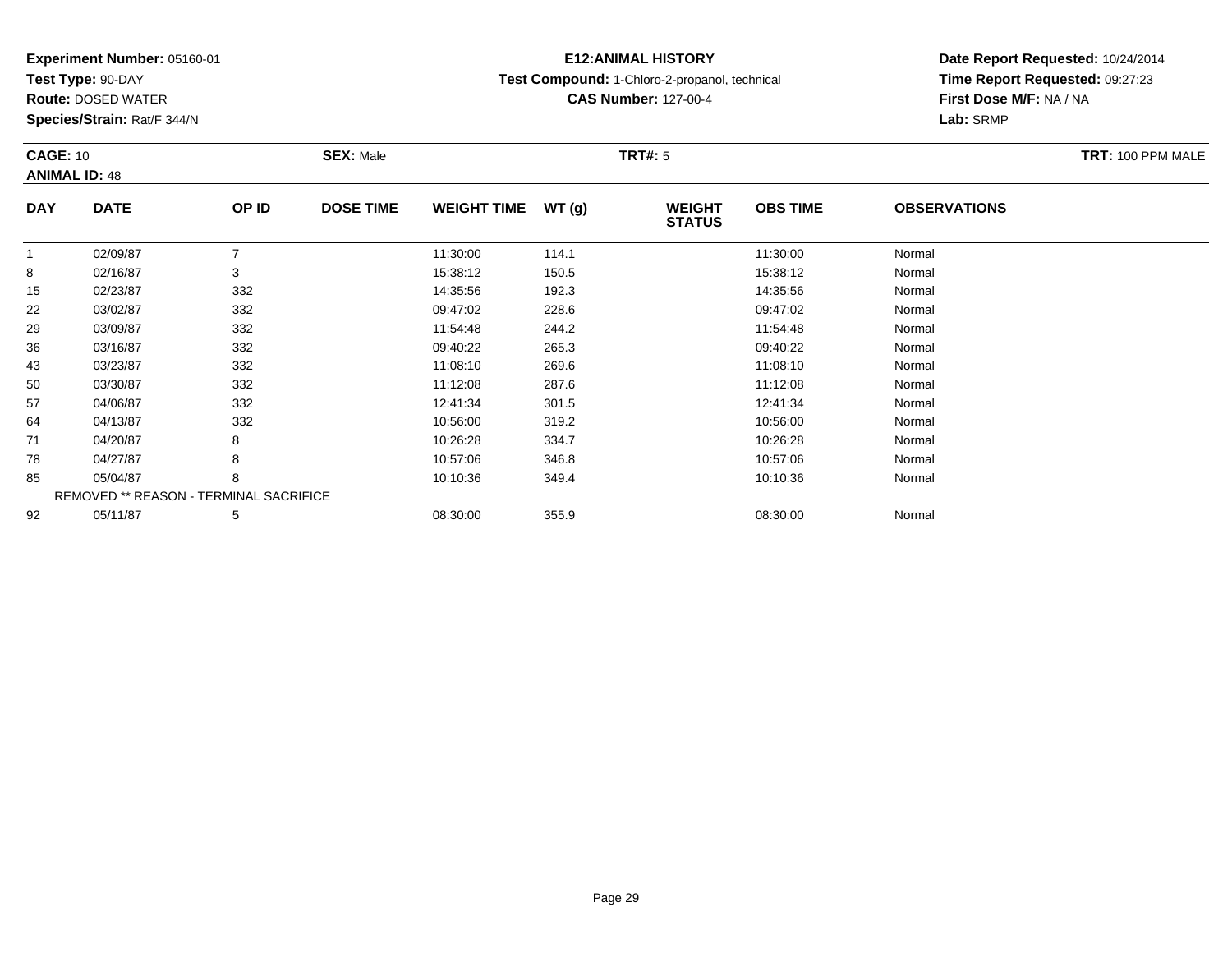**Test Type:** 90-DAY

**Route:** DOSED WATER

**Species/Strain:** Rat/F 344/N

# **E12:ANIMAL HISTORY**

**Test Compound:** 1-Chloro-2-propanol, technical

**CAS Number:** 127-00-4

### **Date Report Requested:** 10/24/2014 **Time Report Requested:** 09:27:23**First Dose M/F:** NA / NA**Lab:** SRMP

|            | <b>CAGE: 10</b><br><b>ANIMAL ID: 49</b>       |                | <b>SEX: Male</b> |                    |       | <b>TRT#: 5</b>                 | TRT: 100 PPM MALE |                     |  |
|------------|-----------------------------------------------|----------------|------------------|--------------------|-------|--------------------------------|-------------------|---------------------|--|
| <b>DAY</b> | <b>DATE</b>                                   | OP ID          | <b>DOSE TIME</b> | <b>WEIGHT TIME</b> | WT(g) | <b>WEIGHT</b><br><b>STATUS</b> | <b>OBS TIME</b>   | <b>OBSERVATIONS</b> |  |
| -1         | 02/09/87                                      | $\overline{ }$ |                  | 11:30:00           | 125.3 |                                | 11:30:00          | Normal              |  |
| 8          | 02/16/87                                      | 3              |                  | 15:38:12           | 166.0 |                                | 15:38:12          | Normal              |  |
| 15         | 02/23/87                                      | 332            |                  | 14:35:56           | 201.6 |                                | 14:35:56          | Normal              |  |
| 22         | 03/02/87                                      | 332            |                  | 09:47:02           | 238.5 |                                | 09:47:02          | Normal              |  |
| 29         | 03/09/87                                      | 332            |                  | 11:54:48           | 261.5 |                                | 11:54:48          | Normal              |  |
| 36         | 03/16/87                                      | 332            |                  | 09:40:22           | 278.6 |                                | 09:40:22          | Normal              |  |
| 43         | 03/23/87                                      | 332            |                  | 11:08:10           | 292.8 |                                | 11:08:10          | Normal              |  |
| 50         | 03/30/87                                      | 332            |                  | 11:12:08           | 307.8 |                                | 11:12:08          | Normal              |  |
| 57         | 04/06/87                                      | 332            |                  | 12:41:34           | 322.4 |                                | 12:41:34          | Normal              |  |
| 64         | 04/13/87                                      | 332            |                  | 10:56:00           | 334.0 |                                | 10:56:00          | Normal              |  |
| 71         | 04/20/87                                      | 8              |                  | 10:26:28           | 346.2 |                                | 10:26:28          | Normal              |  |
| 78         | 04/27/87                                      | 8              |                  | 10:57:06           | 360.7 |                                | 10:57:06          | Normal              |  |
| 85         | 05/04/87                                      | 8              |                  | 10:10:36           | 370.0 |                                | 10:10:36          | Normal              |  |
|            | <b>REMOVED ** REASON - TERMINAL SACRIFICE</b> |                |                  |                    |       |                                |                   |                     |  |
| 92         | 05/11/87                                      | 5              |                  | 08:30:00           | 374.1 |                                | 08:30:00          | Normal              |  |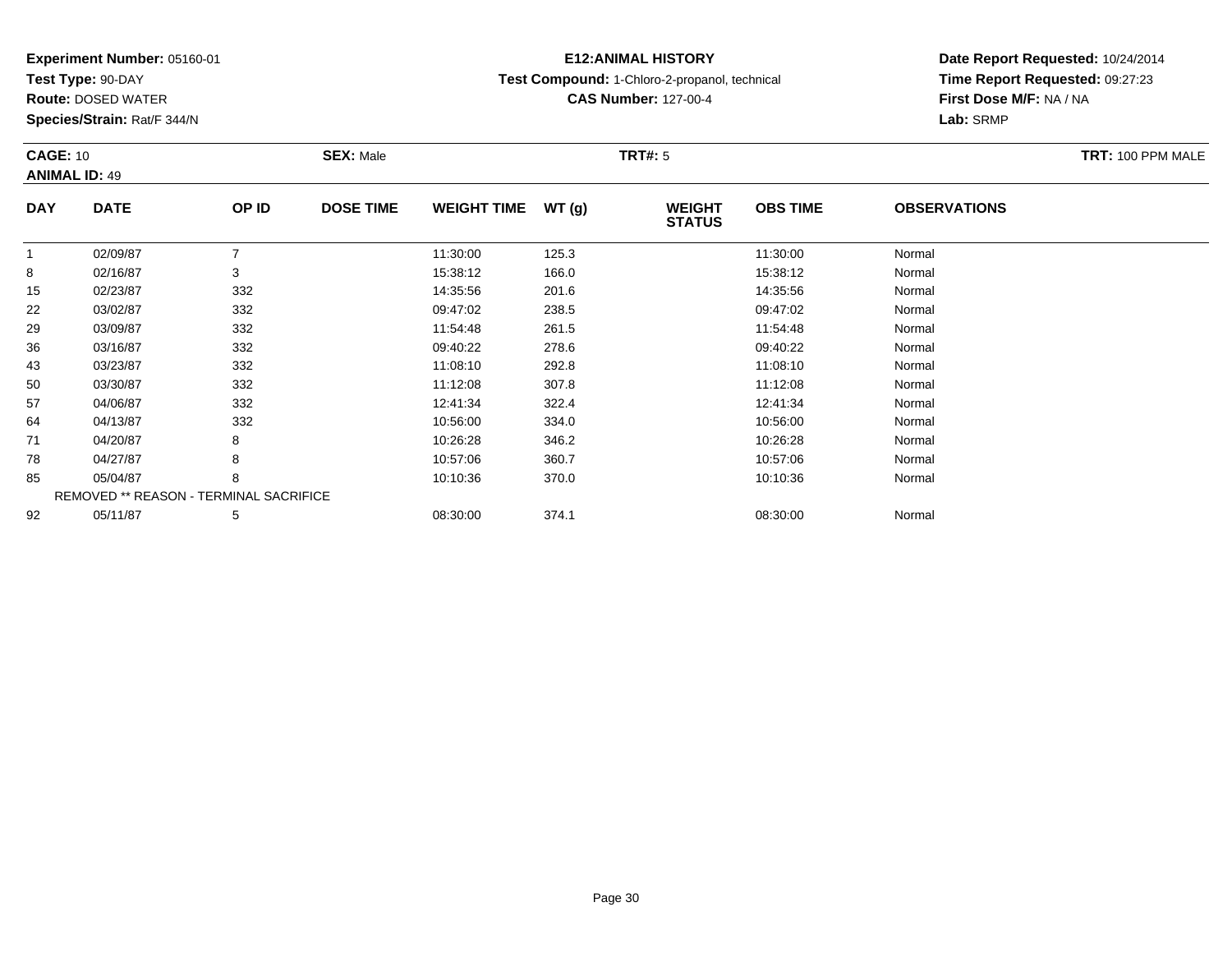**Test Type:** 90-DAY

92

**Route:** DOSED WATER

**Species/Strain:** Rat/F 344/N

REMOVED \*\* REASON - TERMINAL SACRIFICE

# **E12:ANIMAL HISTORY**

**Test Compound:** 1-Chloro-2-propanol, technical

**CAS Number:** 127-00-4

**Date Report Requested:** 10/24/2014**Time Report Requested:** 09:27:23**First Dose M/F:** NA / NA**Lab:** SRMP

| <b>CAGE: 10</b><br><b>ANIMAL ID: 50</b> |             | <b>SEX: Male</b> |                  | <b>TRT#: 5</b>     |       |                                | TRT: 100 PPM MALE |                     |  |
|-----------------------------------------|-------------|------------------|------------------|--------------------|-------|--------------------------------|-------------------|---------------------|--|
| <b>DAY</b>                              | <b>DATE</b> | OP ID            | <b>DOSE TIME</b> | <b>WEIGHT TIME</b> | WT(g) | <b>WEIGHT</b><br><b>STATUS</b> | <b>OBS TIME</b>   | <b>OBSERVATIONS</b> |  |
|                                         | 02/09/87    |                  |                  | 11:30:00           | 136.1 |                                | 11:30:00          | Normal              |  |
| 8                                       | 02/16/87    | 3                |                  | 15:38:12           | 179.7 |                                | 15:38:12          | Normal              |  |
| 15                                      | 02/23/87    | 332              |                  | 14:35:56           | 221.6 |                                | 14:35:56          | Normal              |  |
| 22                                      | 03/02/87    | 332              |                  | 09:47:02           | 256.6 |                                | 09:47:02          | Normal              |  |
| 29                                      | 03/09/87    | 332              |                  | 11:54:48           | 279.4 |                                | 11:54:48          | Normal              |  |
| 36                                      | 03/16/87    | 332              |                  | 09:40:22           | 292.1 |                                | 09:40:22          | Normal              |  |
| 43                                      | 03/23/87    | 332              |                  | 11:08:10           | 304.5 |                                | 11:08:10          | Normal              |  |
| 50                                      | 03/30/87    | 332              |                  | 11:12:08           | 324.6 |                                | 11:12:08          | Normal              |  |
| 57                                      | 04/06/87    | 332              |                  | 12:41:34           | 340.3 |                                | 12:41:34          | Normal              |  |
| 64                                      | 04/13/87    | 332              |                  | 10:56:00           | 357.9 |                                | 10:56:00          | Normal              |  |
| 71                                      | 04/20/87    | 8                |                  | 10:26:28           | 371.3 |                                | 10:26:28          | Normal              |  |
| 78                                      | 04/27/87    | 8                |                  | 10:57:06           | 382.2 |                                | 10:57:06          | Normal              |  |
| 85                                      | 05/04/87    | 8                |                  | 10:10:36           | 387.1 |                                | 10:10:36          | Normal              |  |

05/11/87 <sup>5</sup> 08:30:00 391.5 08:30:00 Discharge Left Eye Red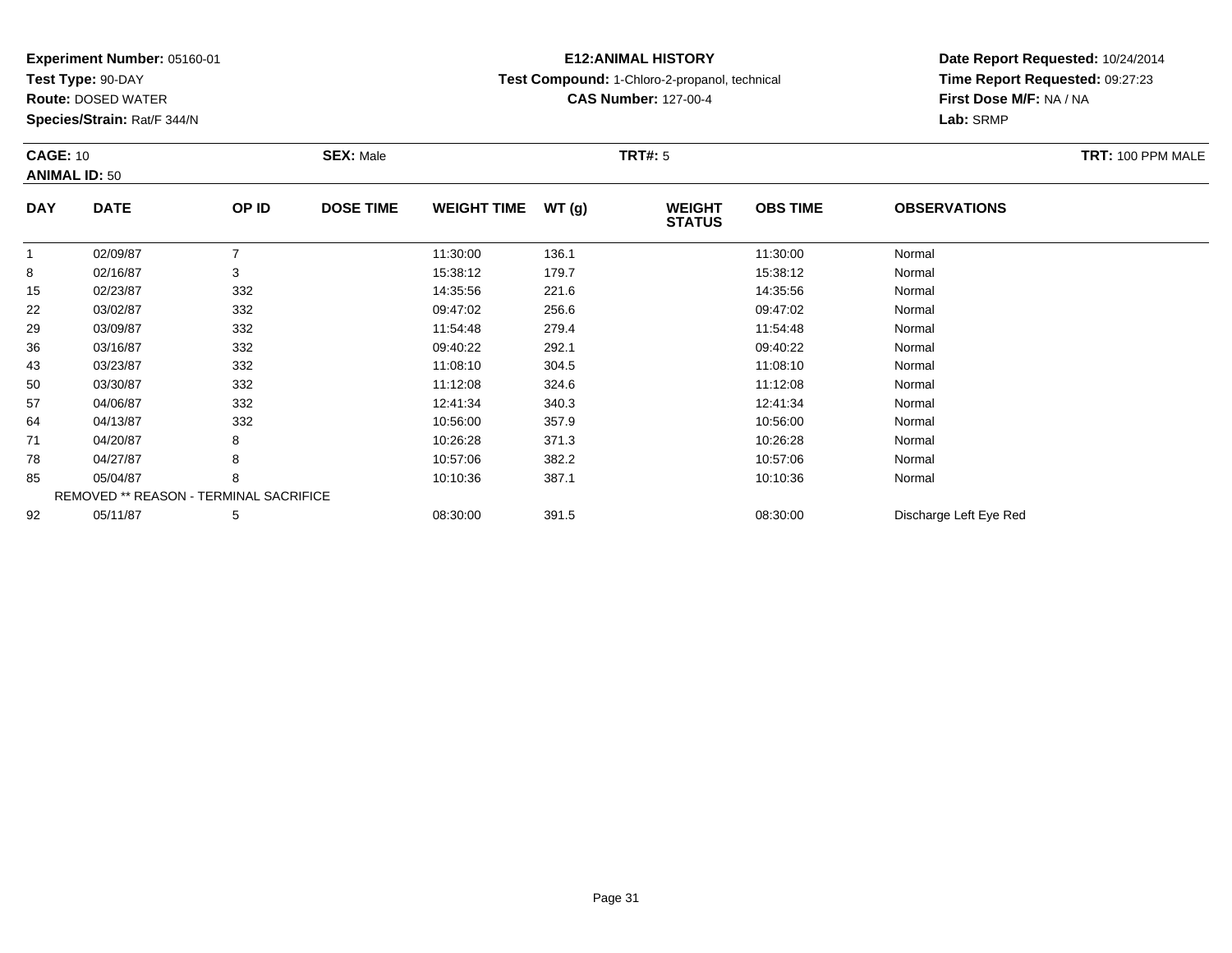**Test Type:** 90-DAY

78

85

92

**Route:** DOSED WATER

**Species/Strain:** Rat/F 344/N

REMOVED \*\* REASON - TERMINAL SACRIFICE

### **E12:ANIMAL HISTORY**

**Test Compound:** 1-Chloro-2-propanol, technical

**CAS Number:** 127-00-4

### **Date Report Requested:** 10/24/2014**Time Report Requested:** 09:27:23**First Dose M/F:** NA / NA**Lab:** SRMP

#### **CAGE:** 13 **SEX:** Male **TRT#:** <sup>7</sup> **TRT:** 330 PPM MALE**ANIMAL ID:** 61**DAY DATE OP IDDOSE TIME WEIGHT TIME WT** (g) **STATUSOBS TIME OBSERVATIONS** 11 02/09/87 332 11:30:00 114.0 11:30:00 Normal 88 02/16/87 3 15:40:50 151.0 15:40:50 Normal 155 02/23/87 332 332 14:42:02 186.1 5 14:42:02 14:42 332 22 03/02/87 <sup>332</sup> 09:53:22 220.0 09:53:22 Normal 299 03/09/87 332 11:58:08 246.9 11:58:08 Normal 366 03/16/87 332 09:56:08 269.7 09:56:08 Normal 433 03/23/87 332 11:11:24 288.3 11:11:24 Normal 500 03/30/87 332 11:23:30 302.2 11:23:30 Normal 577 04/06/87 332 32 12:45:50 323.9 323.9 12:45:50 5323.9 34/06/87 Normal 644 04/13/87 332 32 11:00:56 335.3 11:00:56 11:00:56 935.3 11:00:56 Normal 71

1 04/20/87 8 8 10:31:46 346.5 10:50 10:31:46 Normal

8 04/27/87 8 8 10:59:44 359.3 10:59:44 359.3

05/04/87 <sup>8</sup> 10:19:30 368.6 10:19:30 Normal

2 05/11/87 5 5 08:30:00 376.2 5 08:30:00 08:30:00 376.2 08:30:00 08:30:00 08:30:00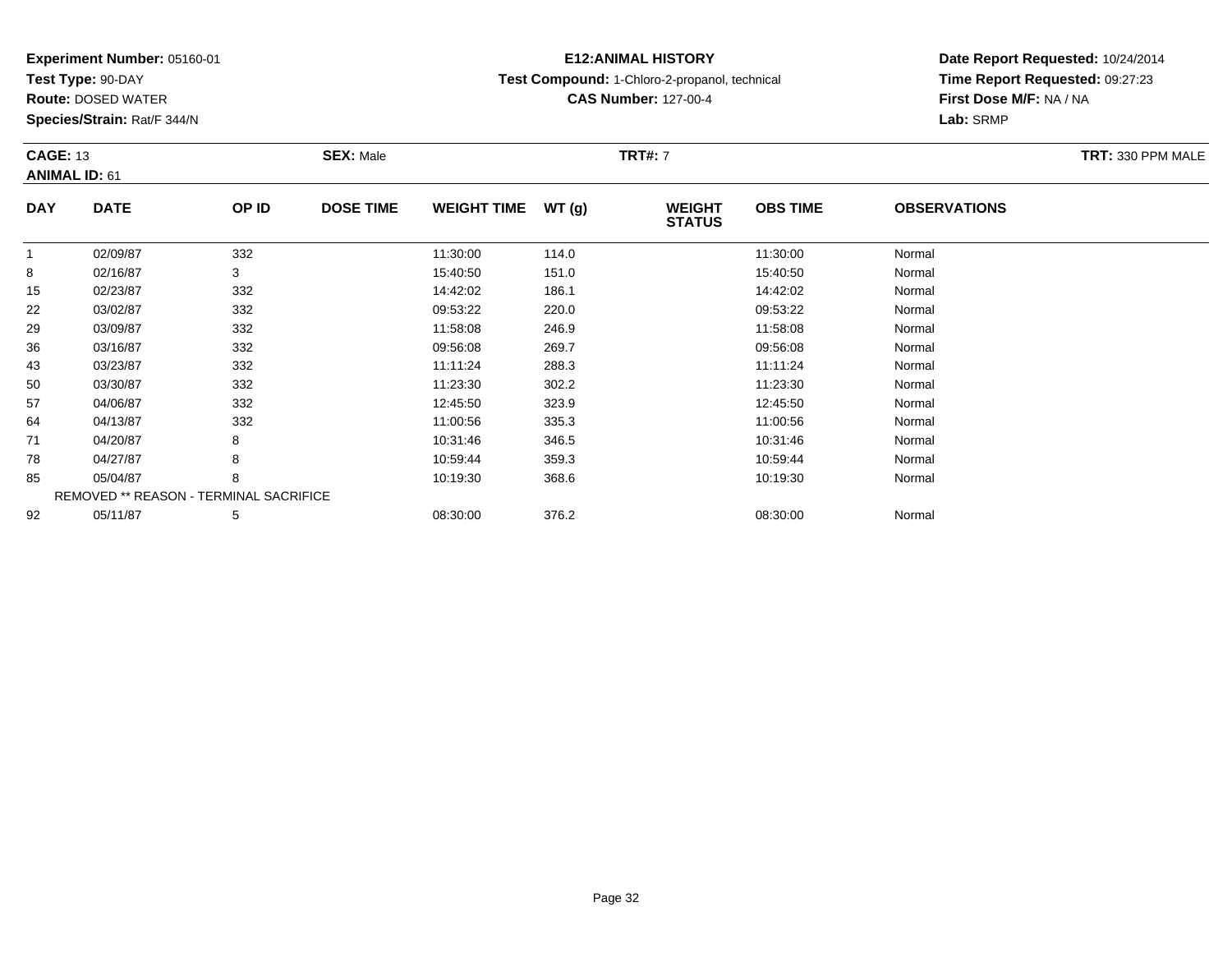**Test Type:** 90-DAY

57

64

71

78

85

92

**Route:** DOSED WATER

**Species/Strain:** Rat/F 344/N

REMOVED \*\* REASON - TERMINAL SACRIFICE

## **E12:ANIMAL HISTORY**

**Test Compound:** 1-Chloro-2-propanol, technical

**CAS Number:** 127-00-4

**Date Report Requested:** 10/24/2014**Time Report Requested:** 09:27:23**First Dose M/F:** NA / NA**Lab:** SRMP

#### **CAGE:** 13 **SEX:** Male **TRT#:** <sup>7</sup> **TRT:** 330 PPM MALE**ANIMAL ID:** 62**DAY DATE OP IDDOSE TIME WEIGHT TIME WT** (g) **STATUSOBS TIME OBSERVATIONS** 11 02/09/87 332 11:30:00 104.0 11:30:00 Normal 88 02/16/87 3 3 15:40:50 139.7 139.7 15:40:50 Normal 155 02/23/87 332 332 14:42:02 169.3 169.3 169.3 14:42:02 Normal 222 03/02/87 332 332 09:53:22 206.9 206.9 09:53:22 326.9 206.9 206.9 206.9 206.9 206.9 206.9 206.9 206.9 206.9 206.9 206.9 206.9 206.9 206.9 206.9 206.9 206.9 206.9 206.9 206.9 206.9 206.9 206.9 207.0 207.0 207.0 207.0 207.0 299 03/09/87 332 11:58:08 231.3 11:58:08 Normal 36 03/16/87 <sup>332</sup> 09:56:08 254.7 09:56:08 Normal 433 03/23/87 332 312 11:11:24 270.6 11:11:24 11:11:24 Normal 500 03/30/87 332 11:23:30 280.5 11:23:30 Normal

7 04/06/87 332 32 12:45:50 298.1 12:45:50 34/06/87 Normal

4 04/13/87 332 308.9 308.9 308.9 11:00:56 308.9 308.9 11:00:56

1 04/20/87 8 8 10:31:46 321.9 12 10:31:46 321.9 10:31:46 Normal

8 04/27/87 8 8 10:59:44 336.2 10:59:44 336.2

2 05/11/87 5 5 08:30:00 359.6 08:30 08 08:00 08:00 08:30:00 08:30:00 08:30:00 08:30:00

05/04/87 <sup>8</sup> 10:19:30 350.7 10:19:30 Discharge Left Eye Red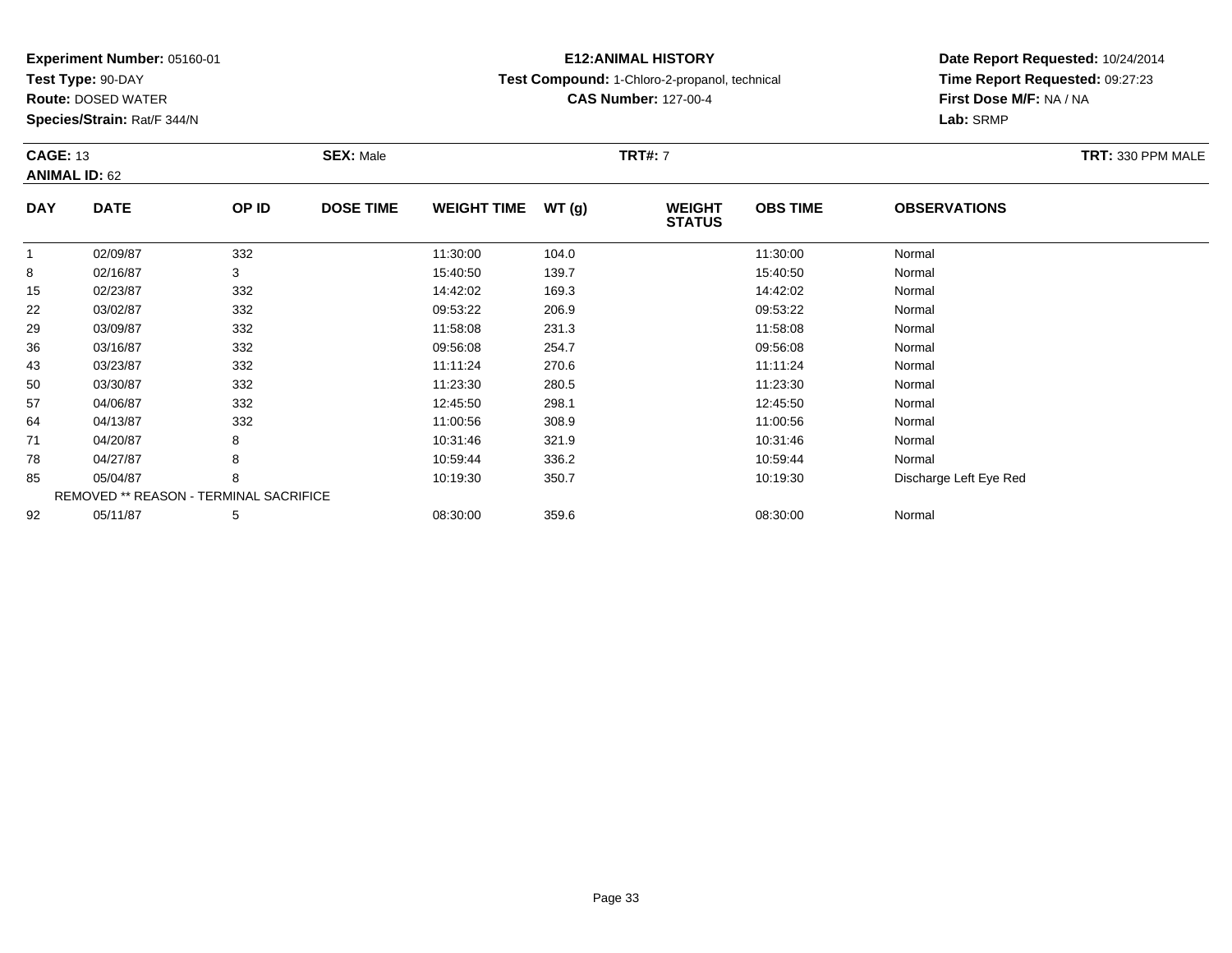**Test Type:** 90-DAY

57

64

71

78

85

92

**Route:** DOSED WATER

**Species/Strain:** Rat/F 344/N

REMOVED \*\* REASON - TERMINAL SACRIFICE

### **E12:ANIMAL HISTORY**

**Test Compound:** 1-Chloro-2-propanol, technical

**CAS Number:** 127-00-4

**Date Report Requested:** 10/24/2014**Time Report Requested:** 09:27:23**First Dose M/F:** NA / NA**Lab:** SRMP

#### **CAGE:** 13 **SEX:** Male **TRT#:** <sup>7</sup> **TRT:** 330 PPM MALE**ANIMAL ID:** 63**DAY DATE OP IDDOSE TIME WEIGHT TIME WT** (g) **STATUSOBS TIME OBSERVATIONS** 11 02/09/87 332 11:30:00 134.0 11:30:00 Normal 88 02/16/87 3 15:40:50 178.4 15:40:50 Normal 155 02/23/87 332 332 14:42:02 216.3 316 14:42:02 5 02/23/87 222 03/02/87 332 332 09:53:22 253.0 9 09:53:22 09:53:22 Normal 299 03/09/87 332 11:58:08 274.5 11:58:08 Normal 366 03/16/87 332 09:56:08 296.1 09:56:08 Normal 433 03/23/87 332 11:11:24 319.7 11:11:24 Normal 500 03/30/87 332 11:23:30 330.2 11:23:30 Normal

7 04/06/87 332 32 12:45:50 356.2 356.2 12:45:50 356.2 356.2 356.2 356.2 356.2 356.2 356.2 356.2 356.2 356.2 356.2 356.2 356.2 356.2 356.2 356.2 356.2 356.2 356.2 356.2 356.2 356.2 356.2 356.2 356.2 356.2 356.2 356.2 356.3

4 04/13/87 332 332 11:00:56 366.8 366.8 11:00:56 366.8 11:00:56

1 04/20/87 8 8 10:31:46 377.7 10:31:46 10:31:46 Normal

8 04/27/87 8 8 10:59:44 393.0 10:59:44 393.0 10:59:44 Normal

05/04/87 <sup>8</sup> 10:19:30 405.4 10:19:30 Normal

2 05/11/87 5 5 08:30:00 413.0 05/11/87 Normal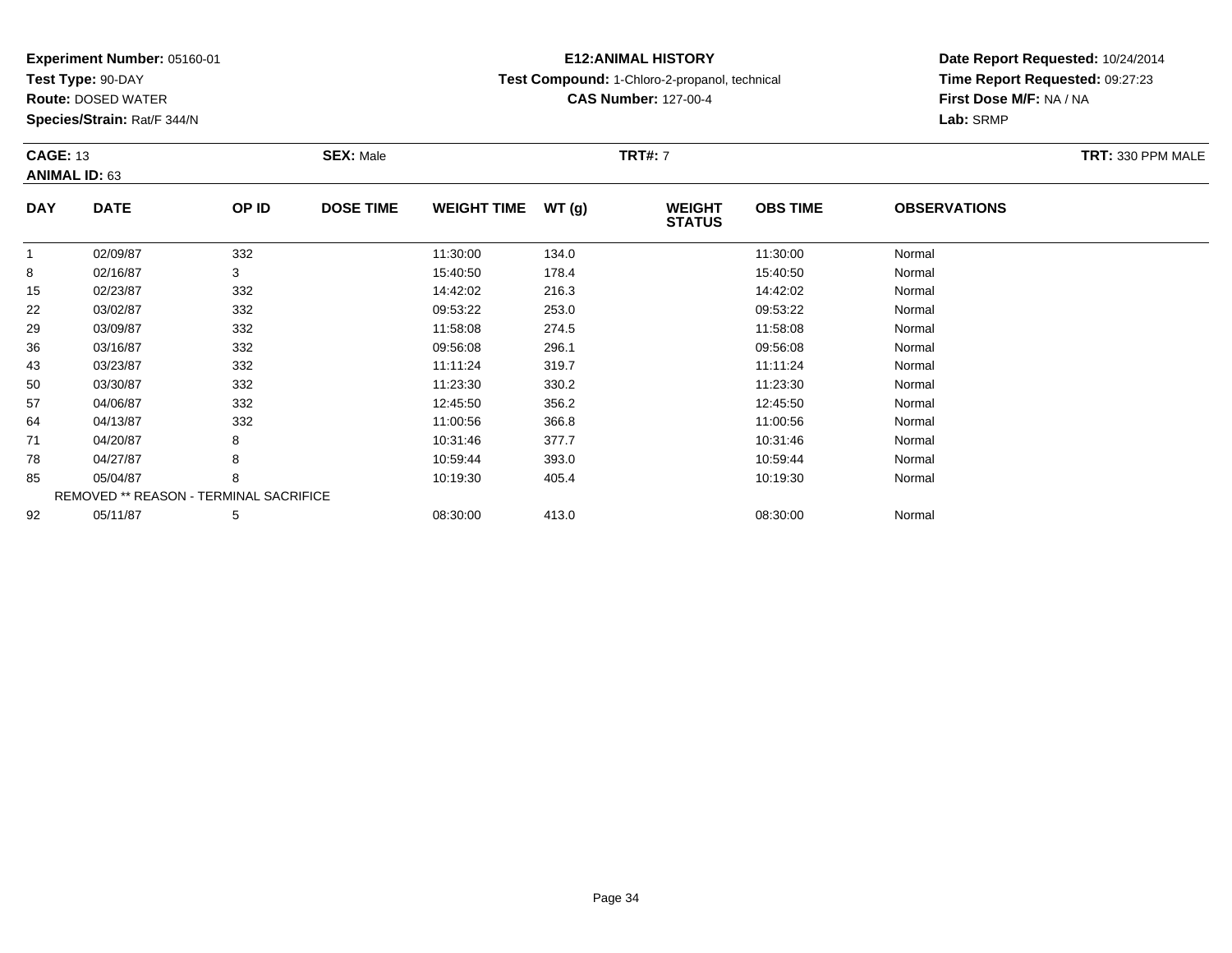**Test Type:** 90-DAY

71

78

85

92

**Route:** DOSED WATER

**Species/Strain:** Rat/F 344/N

REMOVED \*\* REASON - TERMINAL SACRIFICE

### **E12:ANIMAL HISTORY**

**Test Compound:** 1-Chloro-2-propanol, technical

**CAS Number:** 127-00-4

### **Date Report Requested:** 10/24/2014**Time Report Requested:** 09:27:23**First Dose M/F:** NA / NA**Lab:** SRMP

#### **CAGE:** 13 **SEX:** Male **TRT#:** <sup>7</sup> **TRT:** 330 PPM MALE**ANIMAL ID:** 64**DAY DATE OP IDDOSE TIME WEIGHT TIME WT** (g) **STATUSOBS TIME OBSERVATIONS** 11 02/09/87 332 11:30:00 123.3 11:30:00 Normal 88 02/16/87 3 3 15:40:50 164.1 15:40:50 164.1 15:40:50 Normal 15 02/23/87 <sup>332</sup> 14:42:02 197.9 14:42:02 Normal 222 03/02/87 332 332 09:53:22 234.2 33/09:53:22 09:53:22 Normal 299 03/09/87 332 11:58:08 257.5 11:58:08 Normal 366 03/16/87 332 09:56:08 279.7 09:56:08 Normal 433 03/23/87 332 11:11:24 297.5 11:11:24 Normal 500 03/30/87 332 11:23:30 309.5 11:23:30 Normal 577 04/06/87 332 32 12:45:50 327.6 327.6 12:45:50 Normal 64

4 04/13/87 332 32 11:00:56 339.4 11:00:56 11:00:56 5 11:00:56

1 04/20/87 8 8 10:31:46 352.2 10:31:46 10:31:46 Normal

8 04/27/87 8 8 10:59:44 364.9 10:59:44 364.9 10:59:44 Normal

2 05/11/87 5 5 08:30:00 387.8 08:30 08 08:30:00 387.8 08:30:00 08:30:00 08:30:00

05/04/87 <sup>8</sup> 10:19:30 378.6 10:19:30 Nasal Discharge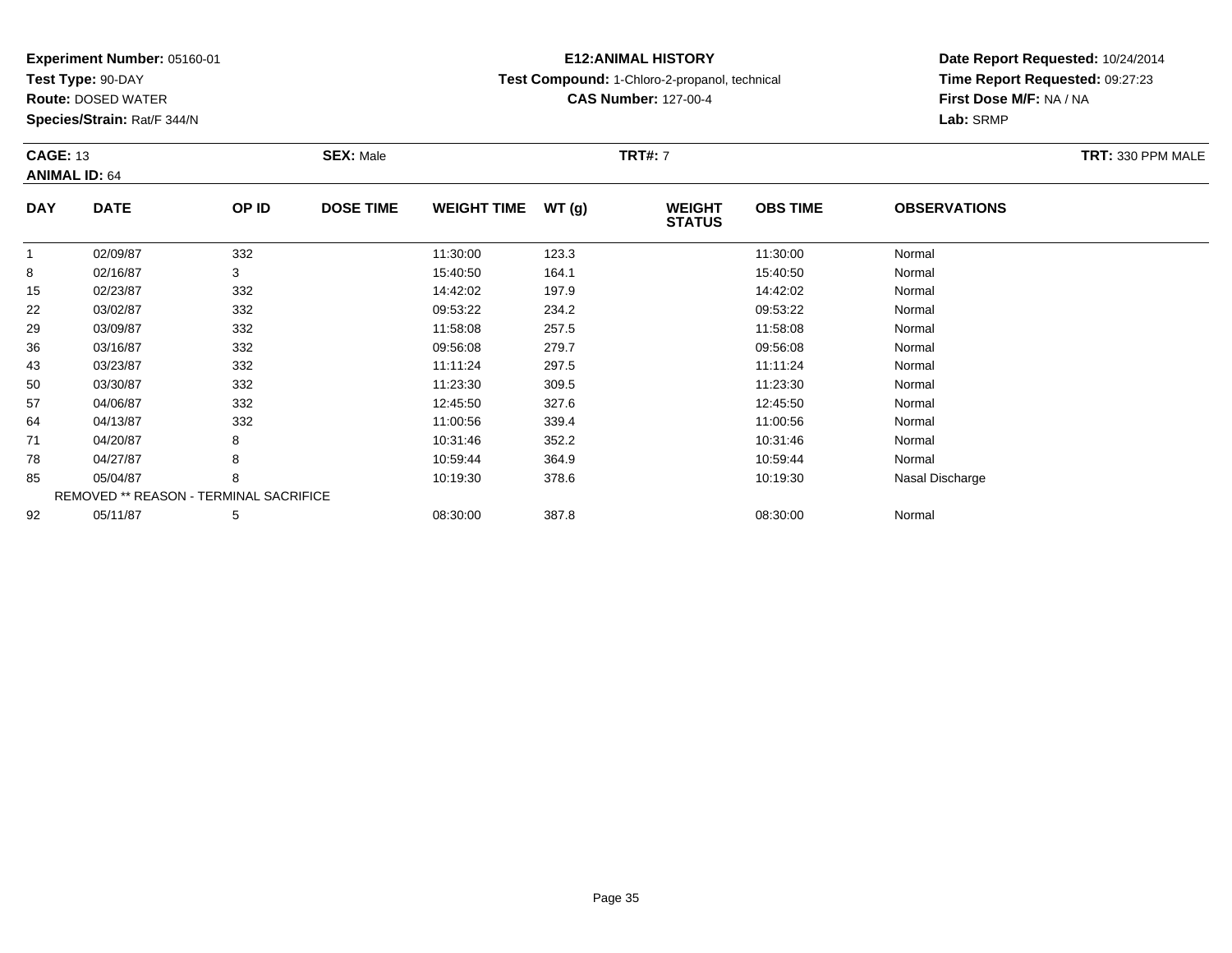**Test Type:** 90-DAY

43

50

57

64

71

78

85

92

**Route:** DOSED WATER

**Species/Strain:** Rat/F 344/N

REMOVED \*\* REASON - TERMINAL SACRIFICE

### **E12:ANIMAL HISTORY**

**Test Compound:** 1-Chloro-2-propanol, technical

**CAS Number:** 127-00-4

**Date Report Requested:** 10/24/2014**Time Report Requested:** 09:27:23**First Dose M/F:** NA / NA**Lab:** SRMP

#### **CAGE:** 13 **SEX:** Male **TRT#:** <sup>7</sup> **TRT:** 330 PPM MALE**ANIMAL ID:** 65**DAY DATE OP IDDOSE TIME WEIGHT TIME WT** (g) **STATUSOBS TIME OBSERVATIONS** 11 02/09/87 332 11:30:00 116.6 11:30:00 Normal 88 02/16/87 3 3 15:40:50 150.9 150.9 15:40:50 Normal 155 02/23/87 332 332 14:42:02 183.2 183.2 183.2 14:42:02 Normal 22 03/02/87 <sup>332</sup> 09:53:22 217.7 09:53:22 Normal 29 03/09/87 <sup>332</sup> 11:58:08 239.0 11:58:08 Normal 366 03/16/87 332 09:56:08 259.3 09:56:08 Normal

3 03/23/87 332 312 11:11:24 275.0 11:11:24 11:11:24 Normal

0 03/30/87 332 11:23:30 282.1 11:23:30 Normal

7 04/06/87 332 32 12:45:50 305.4 12:45:50 305.4 12:45:50 Normal

4 04/13/87 332 332 11:00:56 310.9 310.9 11:00:56 5 310.9 11:00:56 Normal

1 04/20/87 8 8 10:31:46 321.7 10:31:46 321.7 10:31:46 Normal

8 04/27/87 8 8 10:59:44 333.5 10:59:44 10:59:44 10:59:44 Normal

05/04/87 <sup>8</sup> 10:19:30 342.9 10:19:30 Normal

2 05/11/87 5 5 08:30:00 349.9 08:30 00 349.9 08:30:00 08:30:00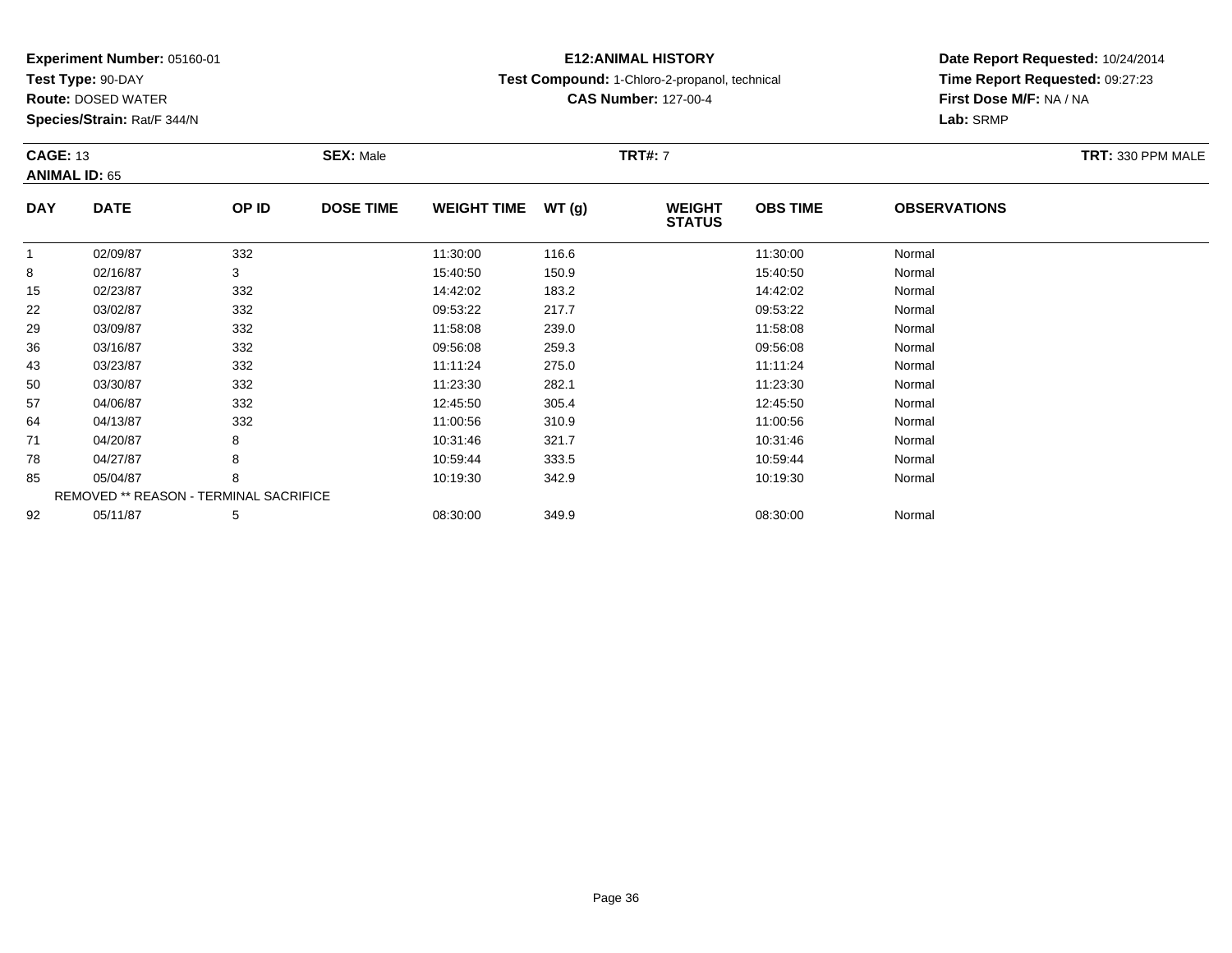**Test Type:** 90-DAY

71

78

85

92

**Route:** DOSED WATER

**Species/Strain:** Rat/F 344/N

REMOVED \*\* REASON - TERMINAL SACRIFICE

### **E12:ANIMAL HISTORY**

**Test Compound:** 1-Chloro-2-propanol, technical

**CAS Number:** 127-00-4

**Date Report Requested:** 10/24/2014**Time Report Requested:** 09:27:23**First Dose M/F:** NA / NA**Lab:** SRMP

#### **CAGE:** 14 **SEX:** Male **TRT#:** <sup>7</sup> **TRT:** 330 PPM MALE**ANIMAL ID:** 66**DAY DATE OP IDDOSE TIME WEIGHT TIME WT** (g) **STATUSOBS TIME OBSERVATIONS** 11 02/09/87 332 11:30:00 116.2 11:30:00 Normal 88 02/16/87 3 15:44:06 160.7 15:44:06 Normal 15 02/23/87 <sup>332</sup> 14:48:22 201.9 14:48:22 Normal 22 03/02/87 <sup>332</sup> 09:59:28 242.0 09:59:28 Normal 29 03/09/87 <sup>332</sup> 12:01:32 269.7 12:01:32 Normal 366 03/16/87 332 09:59:20 297.9 09:59:20 Normal 433 03/23/87 332 11:14:40 Normal 500 03/30/87 332 11:20:46 331.6 11:20:46 Normal 577 04/06/87 332 32 12:47:40 345.6 12:47:40 345.6 12:47:40 Normal 644 04/13/87 332 36 11:03:36 354.3 11:03:36 354.3 11:03:36 Normal

04/20/87 <sup>8</sup> 10:36:10 374.8 10:36:10 Normal

8 04/27/87 8 8 11:02:22 380.6 11:02:22 11:02:20 360.6

05/04/87 <sup>8</sup> 10:25:12 393.4 10:25:12 Normal

2 05/11/87 5 5 08:30:00 396.9 08:00 396.9 08:30:00 08:30:00 08:30:00 08:30:00 08:30:00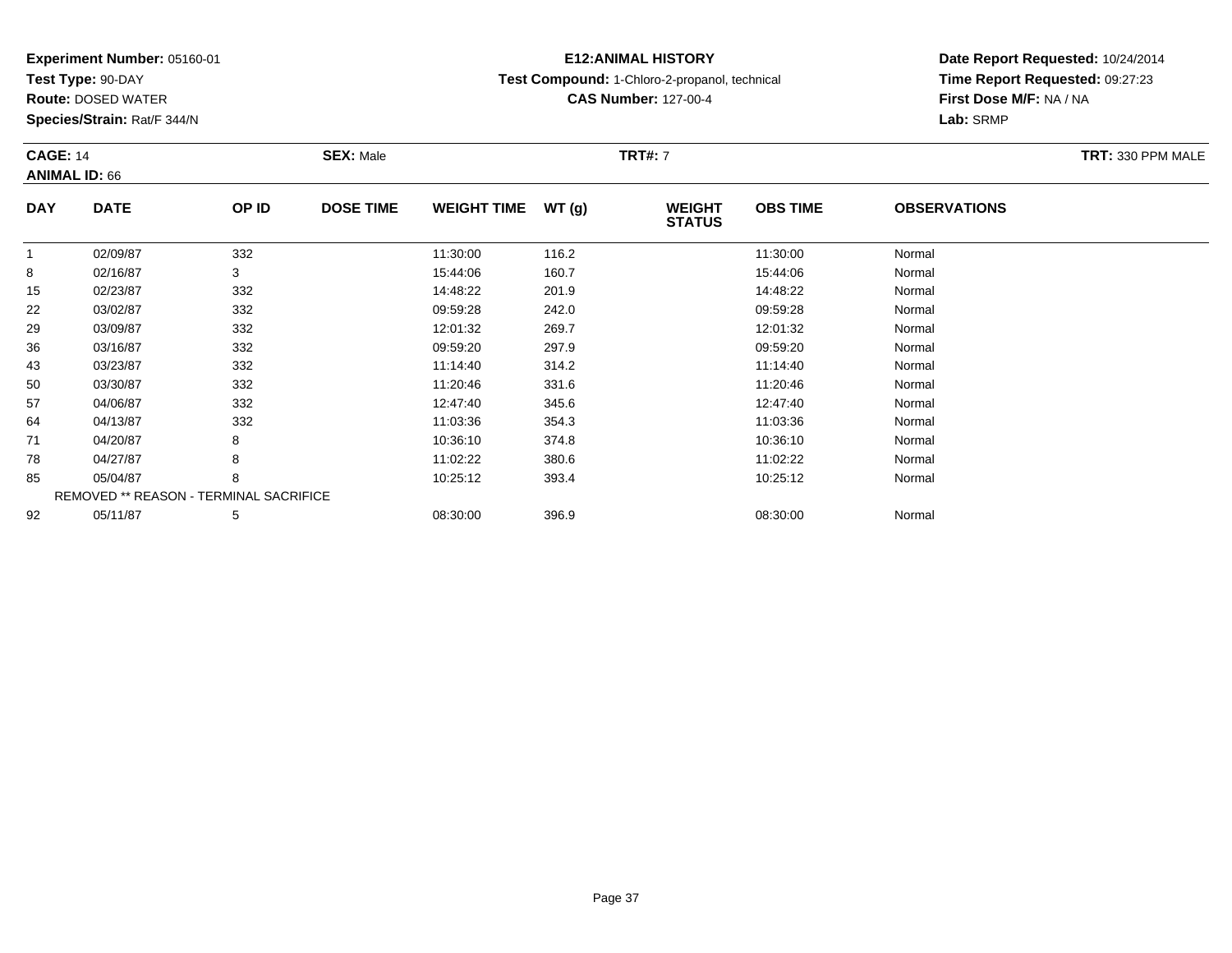**Test Type:** 90-DAY

57

64

71

78

85

92

**Route:** DOSED WATER

**Species/Strain:** Rat/F 344/N

REMOVED \*\* REASON - TERMINAL SACRIFICE

## **E12:ANIMAL HISTORY**

**Test Compound:** 1-Chloro-2-propanol, technical

**CAS Number:** 127-00-4

### **Date Report Requested:** 10/24/2014**Time Report Requested:** 09:27:23**First Dose M/F:** NA / NA**Lab:** SRMP

#### **CAGE:** 14 **SEX:** Male **TRT#:** <sup>7</sup> **TRT:** 330 PPM MALE**ANIMAL ID:** 67**DAY DATE OP IDDOSE TIME WEIGHT TIME WT** (g) **STATUSOBS TIME OBSERVATIONS** 11 02/09/87 332 11:30:00 129.0 11:30:00 Normal 88 02/16/87 3 3 15:44:06 162.3 15:45 15:44:06 15:44:06 15:44:06 15:44:06 15:44:06 15 02/23/87 <sup>332</sup> 14:48:22 193.8 14:48:22 Normal 222 03/02/87 332 32 09:59:28 230.3 250.3 09:59:28 250.3 32 29 03/09/87 <sup>332</sup> 12:01:32 252.5 12:01:32 Normal 36 03/16/87 <sup>332</sup> 09:59:20 272.5 09:59:20 Normal 433 03/23/87 332 11:14:40 284.9 11:14:40 Normal 500 03/30/87 332 11:20:46 301.3 11:20:46 Normal

7 04/06/87 332 332 12:47:40 319.2 319.2 12:47:40 319.2 319.2 319.2 12:47:40 Normal

4 04/13/87 332 36 11:03:36 333.4 11:03:36 Normal

04/20/87 <sup>8</sup> 10:36:10 345.1 10:36:10 Normal

8 04/27/87 8 8 11:02:22 360.2 13 11:02:22 11:02:22 Normal

05/04/87 <sup>8</sup> 10:25:12 373.5 10:25:12 Normal

2 05/11/87 5 5 08:30:00 384.7 08:30 08 08:30:00 384.7 08:30:00 08:30:00 08:30:00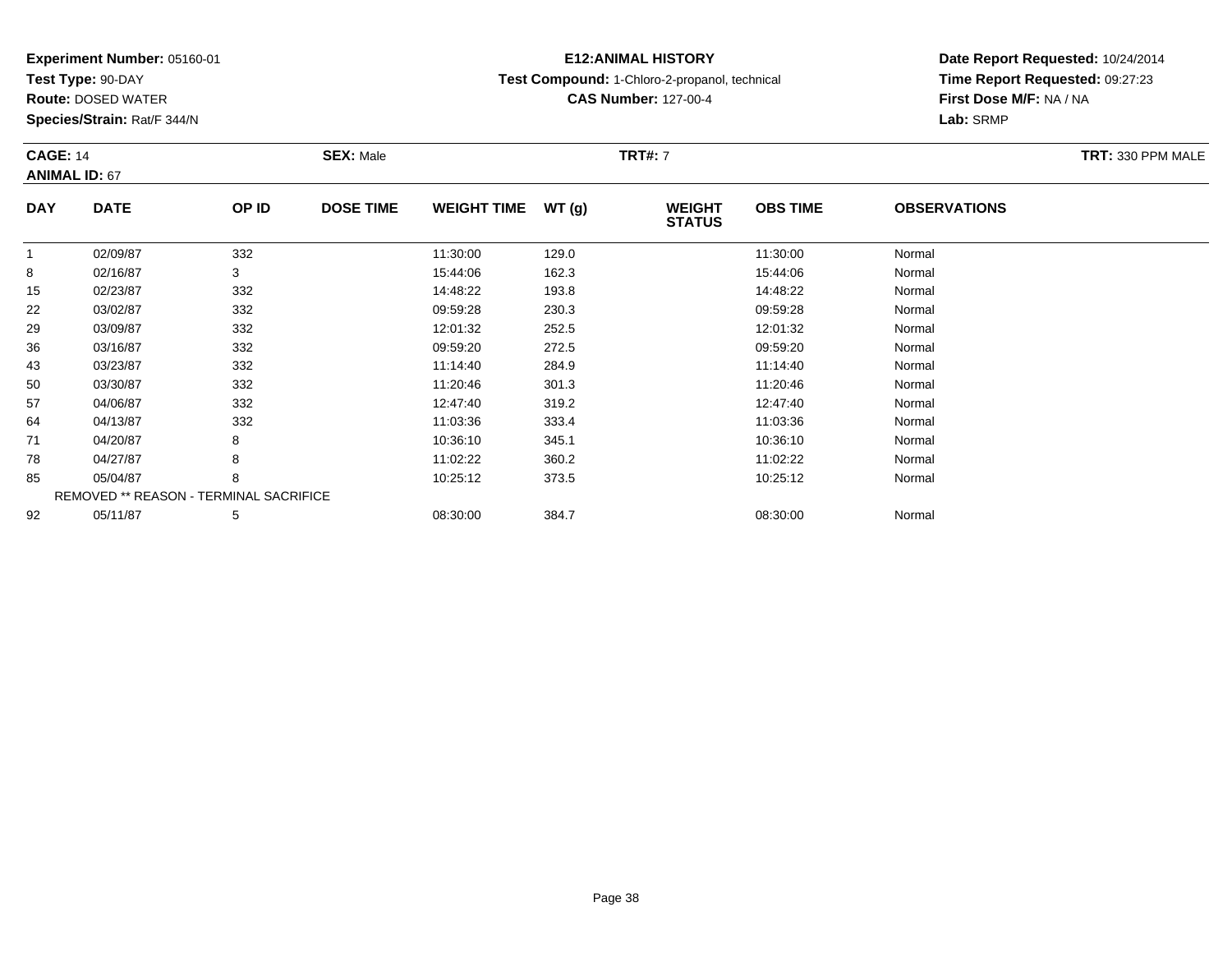**Test Type:** 90-DAY

92

**Route:** DOSED WATER

**Species/Strain:** Rat/F 344/N

# **E12:ANIMAL HISTORY**

**Test Compound:** 1-Chloro-2-propanol, technical

**CAS Number:** 127-00-4

**Date Report Requested:** 10/24/2014**Time Report Requested:** 09:27:23**First Dose M/F:** NA / NA**Lab:** SRMP

| <b>CAGE: 14</b><br><b>ANIMAL ID: 68</b> |                                               | <b>SEX: Male</b> |                  |                    | <b>TRT#: 7</b> | TRT: 330 PPM MALE              |                 |                     |  |
|-----------------------------------------|-----------------------------------------------|------------------|------------------|--------------------|----------------|--------------------------------|-----------------|---------------------|--|
| <b>DAY</b>                              | <b>DATE</b>                                   | OP ID            | <b>DOSE TIME</b> | <b>WEIGHT TIME</b> | WT(g)          | <b>WEIGHT</b><br><b>STATUS</b> | <b>OBS TIME</b> | <b>OBSERVATIONS</b> |  |
|                                         | 02/09/87                                      | 332              |                  | 11:30:00           | 125.2          |                                | 11:30:00        | Normal              |  |
| 8                                       | 02/16/87                                      | 3                |                  | 15:44:06           | 163.5          |                                | 15:44:06        | Normal              |  |
| 15                                      | 02/23/87                                      | 332              |                  | 14:48:22           | 198.2          |                                | 14:48:22        | Normal              |  |
| 22                                      | 03/02/87                                      | 332              |                  | 09:59:28           | 244.1          |                                | 09:59:28        | Normal              |  |
| 29                                      | 03/09/87                                      | 332              |                  | 12:01:32           | 277.4          |                                | 12:01:32        | Normal              |  |
| 36                                      | 03/16/87                                      | 332              |                  | 09:59:20           | 305.8          |                                | 09:59:20        | Normal              |  |
| 43                                      | 03/23/87                                      | 332              |                  | 11:14:40           | 320.5          |                                | 11:14:40        | Normal              |  |
| 50                                      | 03/30/87                                      | 332              |                  | 11:20:46           | 341.1          |                                | 11:20:46        | Normal              |  |
| 57                                      | 04/06/87                                      | 332              |                  | 12:47:40           | 360.4          |                                | 12:47:40        | Normal              |  |
| 64                                      | 04/13/87                                      | 332              |                  | 11:03:36           | 377.5          |                                | 11:03:36        | Normal              |  |
| 71                                      | 04/20/87                                      | 8                |                  | 10:36:10           | 392.6          |                                | 10:36:10        | Normal              |  |
| 78                                      | 04/27/87                                      | 8                |                  | 11:02:22           | 407.2          |                                | 11:02:22        | Normal              |  |
| 85                                      | 05/04/87                                      | 8                |                  | 10:25:12           | 425.1          |                                | 10:25:12        | Normal              |  |
|                                         | <b>REMOVED ** REASON - TERMINAL SACRIFICE</b> |                  |                  |                    |                |                                |                 |                     |  |

2 05/11/87 5 5 08:30:00 431.8 05/11/87 08:30:00 08:30:00 05/11/87 5 05/11/87 05/11/87 05/11/87 05/11/87 05/11/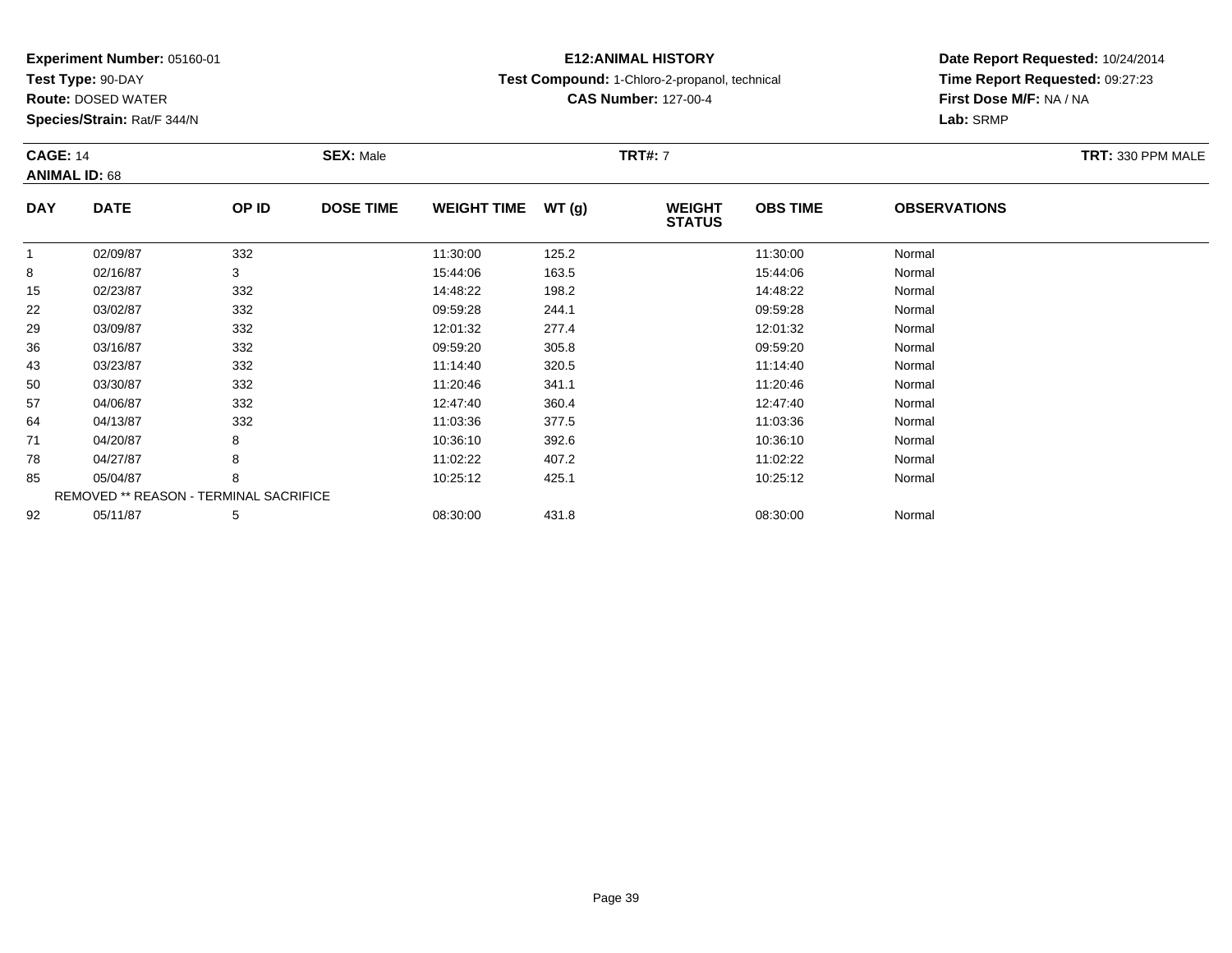**Test Type:** 90-DAY

78

85

92

**Route:** DOSED WATER

**Species/Strain:** Rat/F 344/N

REMOVED \*\* REASON - TERMINAL SACRIFICE

### **E12:ANIMAL HISTORY**

**Test Compound:** 1-Chloro-2-propanol, technical

**CAS Number:** 127-00-4

**Date Report Requested:** 10/24/2014**Time Report Requested:** 09:27:23**First Dose M/F:** NA / NA**Lab:** SRMP

#### **CAGE:** 14 **SEX:** Male **TRT#:** <sup>7</sup> **TRT:** 330 PPM MALE**ANIMAL ID:** 69**DAY DATE OP IDDOSE TIME WEIGHT TIME WT** (g) **STATUSOBS TIME OBSERVATIONS** 11 02/09/87 332 11:30:00 109.5 11:30:00 Normal 88 02/16/87 3 3 15:44:06 145.8 15:44:06 15:44:06 15:44:06 Normal 15 02/23/87 <sup>332</sup> 14:48:22 182.2 14:48:22 Normal 22 03/02/87 <sup>332</sup> 09:59:28 220.8 09:59:28 Normal 29 03/09/87 <sup>332</sup> 12:01:32 247.5 12:01:32 Normal 366 03/16/87 332 09:59:20 268.8 09:59:20 Normal 433 03/23/87 332 11:14:40 282.3 11:14:40 Normal 500 03/30/87 332 11:20:46 300.8 11:20:46 Normal 577 04/06/87 332 332 12:47:40 312.9 312.9 12:47:40 3532 Normal 644 04/13/87 332 36 11:03:36 321.3 11:03:36 36 11:03:36 Normal 7104/20/87 <sup>8</sup> 10:36:10 339.1 10:36:10 Normal

8 04/27/87 8 8 11:02:22 351.4 11:02:22 11:02 11:02 11:02 11:02:22 Normal

05/04/87 <sup>8</sup> 10:25:12 365.7 10:25:12 Normal

2 05/11/87 5 5 08:30:00 373.6 08:30:00 08:30:00 08:30:00 08:30:00 08:30:00 08:30:00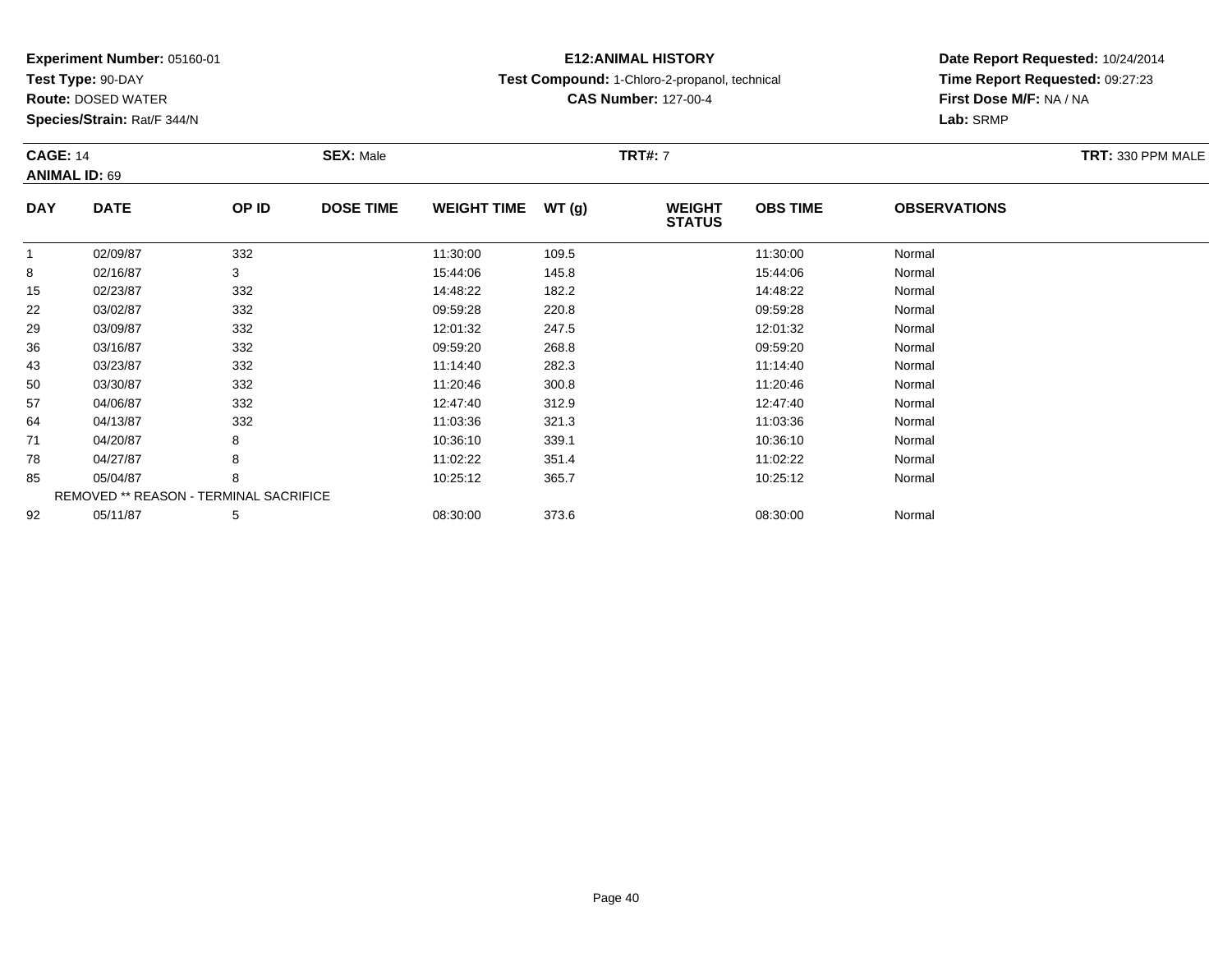**Test Type:** 90-DAY

85

92

**Route:** DOSED WATER

**Species/Strain:** Rat/F 344/N

REMOVED \*\* REASON - TERMINAL SACRIFICE

## **E12:ANIMAL HISTORY**

**Test Compound:** 1-Chloro-2-propanol, technical

**CAS Number:** 127-00-4

### **Date Report Requested:** 10/24/2014**Time Report Requested:** 09:27:23**First Dose M/F:** NA / NA**Lab:** SRMP

#### **CAGE:** 14 **SEX:** Male **TRT#:** <sup>7</sup> **TRT:** 330 PPM MALE**ANIMAL ID:** 70**DAY DATE OP IDDOSE TIME WEIGHT TIME WT** (g) **STATUSOBS TIME OBSERVATIONS** 11 02/09/87 332 11:30:00 110.1 11:30:00 Normal 88 02/16/87 3 3 15:44:06 149.5 15:44:06 15:44:06 15:44:06 Normal 15 02/23/87 <sup>332</sup> 14:48:22 190.8 14:48:22 Normal 22 03/02/87 <sup>332</sup> 09:59:28 229.1 09:59:28 Normal 29 03/09/87 <sup>332</sup> 12:01:32 255.2 12:01:32 Normal 366 03/16/87 332 09:59:20 275.9 09:59:20 Normal 433 03/23/87 332 11:14:40 286.1 11:14:40 Normal 500 03/30/87 332 11:20:46 304.1 11:20:46 Normal 577 04/06/87 332 32 12:47:40 327.8 12:47:40 327.8 12:47:40 Normal 644 04/13/87 332 36 11:03:36 338.7 11:03:36 11:03:36 Normal 71 04/20/87 <sup>8</sup> 10:36:10 353.5 10:36:10 Normal 788 04/27/87 8 8 11:02:22 363.1 11:02:22 363.1 11:02:22 Normal

05/04/87 <sup>8</sup> 10:25:12 373.9 10:25:12 Normal

2 05/11/87 5 5 08:30:00 377.8 08:30 08:30:00 08:30:00 08:30:00 08:30:00 08:30:00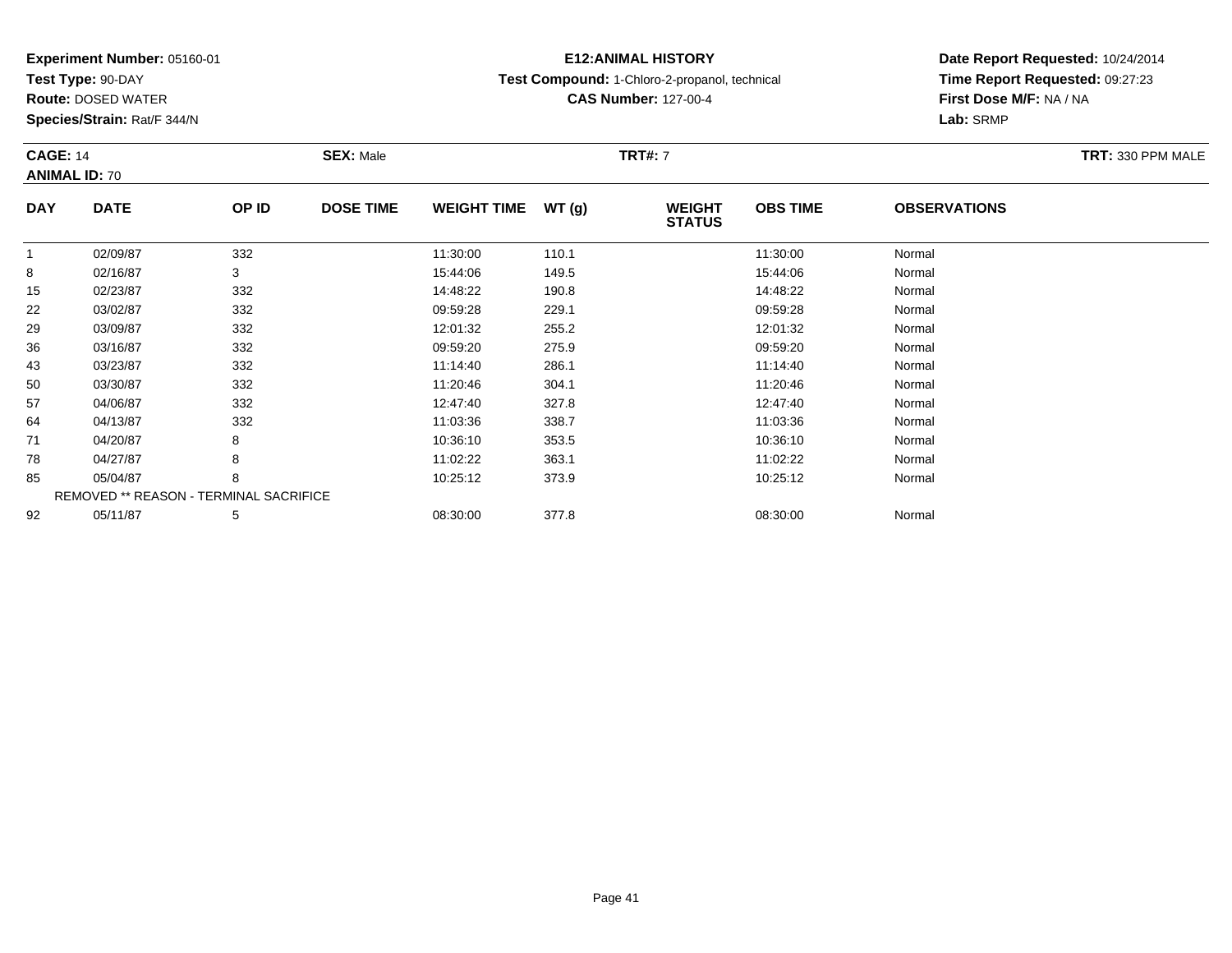**Test Type:** 90-DAY

71

78

85

92

**Route:** DOSED WATER

**Species/Strain:** Rat/F 344/N

REMOVED \*\* REASON - TERMINAL SACRIFICE

# **E12:ANIMAL HISTORY**

**Test Compound:** 1-Chloro-2-propanol, technical

**CAS Number:** 127-00-4

**Date Report Requested:** 10/24/2014**Time Report Requested:** 09:27:23**First Dose M/F:** NA / NA**Lab:** SRMP

| <b>CAGE: 17</b><br><b>ANIMAL ID: 81</b> |             | <b>SEX: Male</b> |                  |                    | <b>TRT#: 9</b> |                                |                 | TRT: 1000 PPMMALE   |  |
|-----------------------------------------|-------------|------------------|------------------|--------------------|----------------|--------------------------------|-----------------|---------------------|--|
| <b>DAY</b>                              | <b>DATE</b> | OP ID            | <b>DOSE TIME</b> | <b>WEIGHT TIME</b> | WT(g)          | <b>WEIGHT</b><br><b>STATUS</b> | <b>OBS TIME</b> | <b>OBSERVATIONS</b> |  |
|                                         | 02/09/87    | 332              |                  | 12:10:00           | 115.1          |                                | 12:10:00        | Normal              |  |
| 8                                       | 02/16/87    | 3                |                  | 15:47:24           | 151.3          |                                | 15:47:24        | Normal              |  |
| 15                                      | 02/23/87    | 332              |                  | 13:38:58           | 186.1          |                                | 13:38:58        | Normal              |  |
| 22                                      | 03/02/87    | 332              |                  | 10:29:26           | 216.1          |                                | 10:29:26        | Normal              |  |
| 29                                      | 03/09/87    | 332              |                  | 11:21:22           | 242.7          |                                | 11:21:22        | Normal              |  |
| 36                                      | 03/16/87    | 332              |                  | 10:03:12           | 259.3          |                                | 10:03:12        | Normal              |  |
| 43                                      | 03/23/87    | 332              |                  | 11:41:48           | 274.4          |                                | 11:41:48        | Normal              |  |
| 50                                      | 03/30/87    | 332              |                  | 11:43:56           | 292.1          |                                | 11:43:56        | Normal              |  |
| 57                                      | 04/06/87    | 332              |                  | 12:52:00           | 309.4          |                                | 12:52:00        | Normal              |  |
| 64                                      | 04/13/87    | 332              |                  | 11:07:08           | 315.7          |                                | 11:07:08        | Normal              |  |

04/20/87 <sup>8</sup> 09:42:42 333.7 09:42:42 Normal

8 04/27/87 8 8 10:43:58 346.7 10:43:58 36.7 10:43:58 Normal

05/04/87 <sup>8</sup> 10:33:44 358.8 10:33:44 Normal

2 05/11/87 5 5 08:30:00 369.1 08:30 00 369.1 08:30:00 08:30:00 08:30:00 08:30:00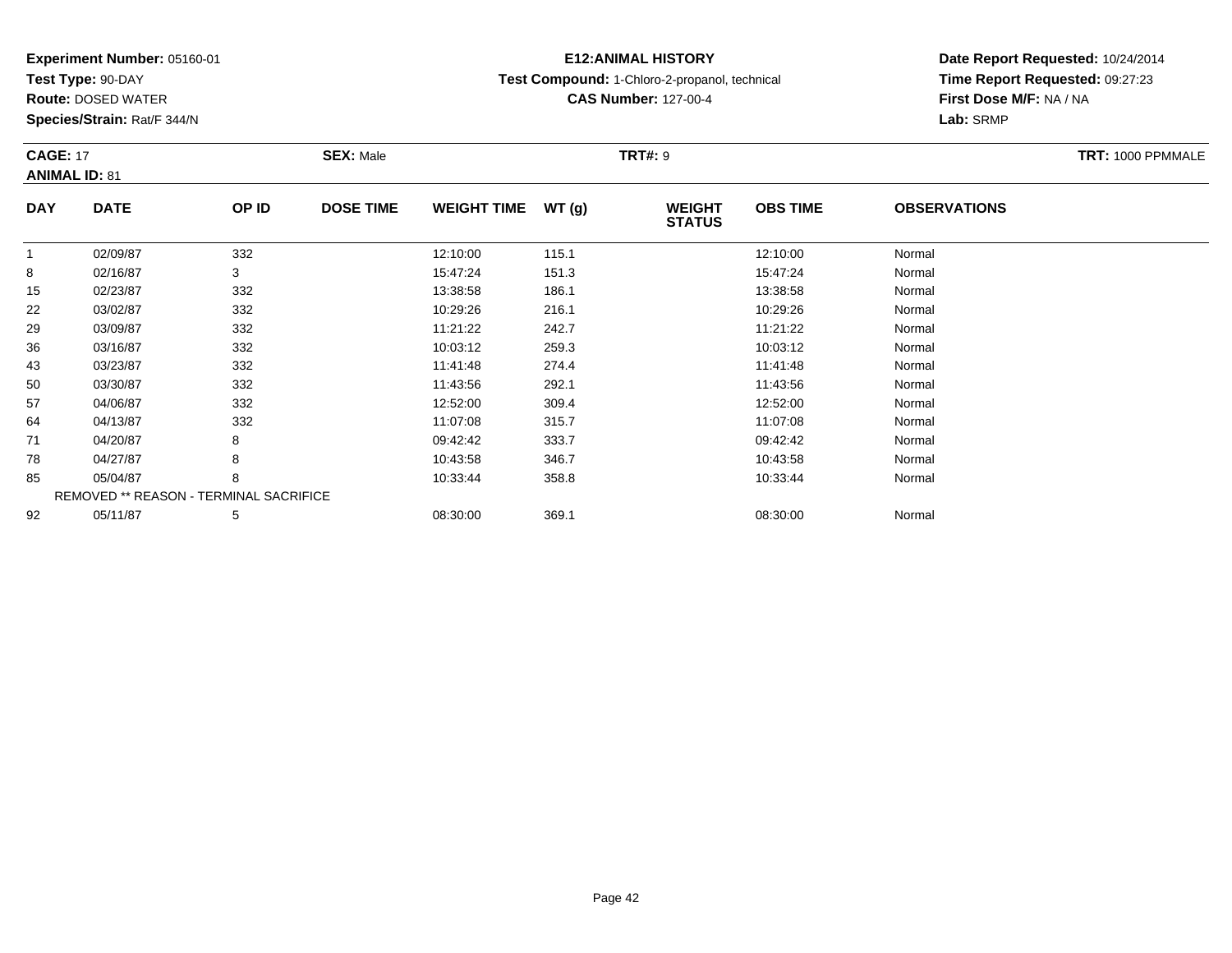**Test Type:** 90-DAY

50

57

64

71

78

85

92

**Route:** DOSED WATER

**Species/Strain:** Rat/F 344/N

# **E12:ANIMAL HISTORY**

**Test Compound:** 1-Chloro-2-propanol, technical

**CAS Number:** 127-00-4

### **Date Report Requested:** 10/24/2014**Time Report Requested:** 09:27:23**First Dose M/F:** NA / NA**Lab:** SRMP

#### **CAGE:** 17 **SEX:** Male **TRT#:** <sup>9</sup> **TRT:** 1000 PPMMALE**ANIMAL ID:** 82**DAY DATE OP IDDOSE TIME WEIGHT TIME WT** (g) **STATUSOBS TIME OBSERVATIONS** 11 02/09/87 332 12:10:00 118.0 12:10:00 Normal 88 02/16/87 3 3 15:47:24 159.3 15:47:24 159.3 15:47:24 Normal 155 02/23/87 332 13:38:58 204.1 13:38:58 Normal 222 03/02/87 332 382 10:29:26 240.3 2003 10:29:26 25 26 25 10:29:26 10:29:26 10:29:26 29 03/09/87 <sup>332</sup> 11:21:22 267.7 11:21:22 Normal 366 03/16/87 332 10:03:12 291.5 10:03:12 Normal 433 03/23/87 332 11:41:48 313.7 11:41:48 Normal

| 4 | 04/13/87 | 332                                           | 11:07:08 | 368.1 | 11:07:08 | Normal |
|---|----------|-----------------------------------------------|----------|-------|----------|--------|
|   | 04/20/87 | 8                                             | 09:42:42 | 382.7 | 09:42:42 | Norma  |
| 8 | 04/27/87 | 8                                             | 10:43:58 | 395.2 | 10:43:58 | Norma  |
| 5 | 05/04/87 | 8                                             | 10:33:44 | 404.1 | 10:33:44 | Normal |
|   |          | <b>REMOVED ** REASON - TERMINAL SACRIFICE</b> |          |       |          |        |
| 2 | 05/11/87 | 5                                             | 08:30:00 | 408.5 | 08:30:00 | Normal |
|   |          |                                               |          |       |          |        |
|   |          |                                               |          |       |          |        |
|   |          |                                               |          |       |          |        |
|   |          |                                               |          |       |          |        |

0 03/30/87 332 11:43:56 334.0 11:43:56 Normal

7 04/06/87 332 32 12:52:00 355.3 12:52:00 355.3 12:52:00 Normal

Page 43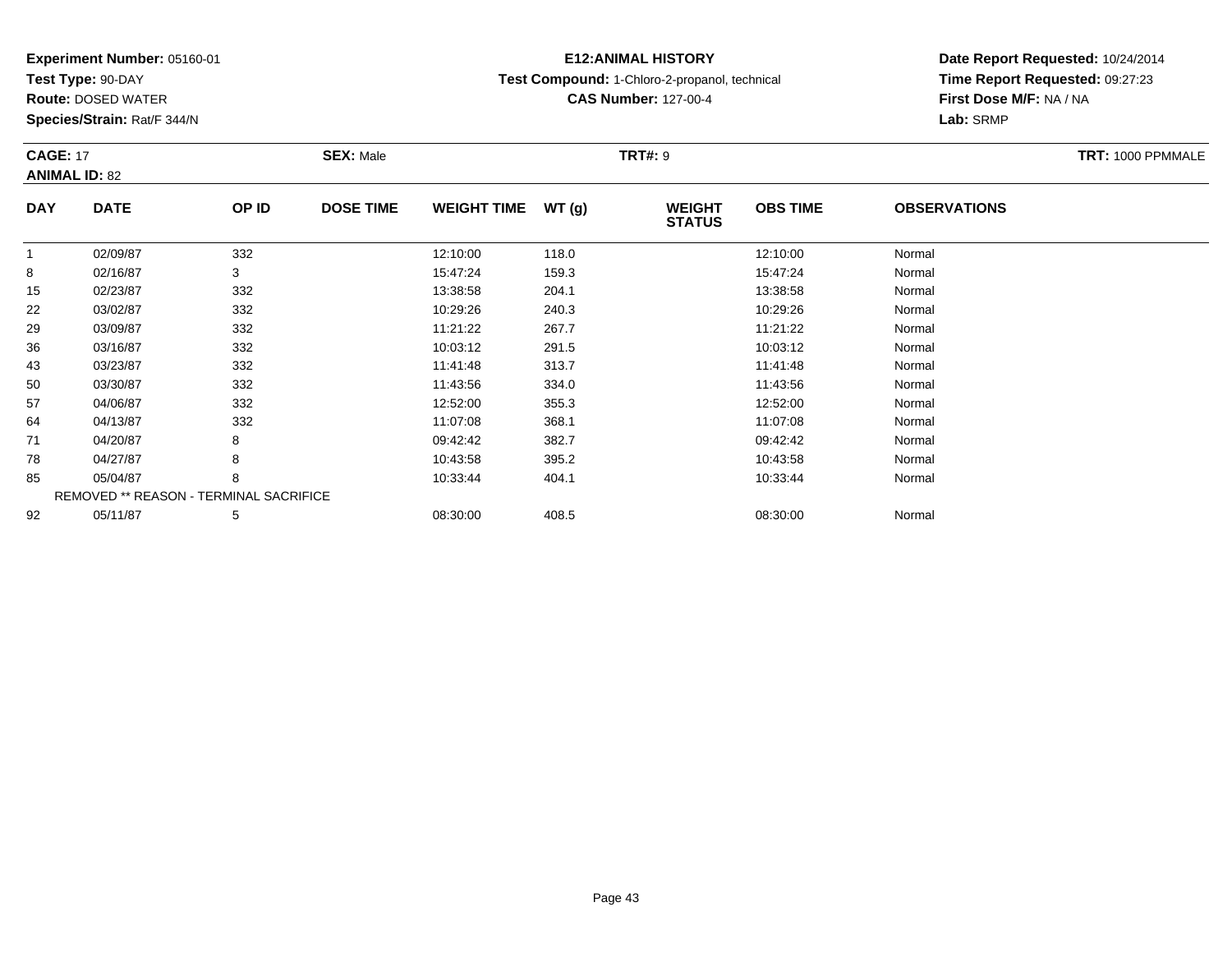**Test Type:** 90-DAY

71

78

85

92

**Route:** DOSED WATER

**Species/Strain:** Rat/F 344/N

REMOVED \*\* REASON - TERMINAL SACRIFICE

# **E12:ANIMAL HISTORY**

**Test Compound:** 1-Chloro-2-propanol, technical

**CAS Number:** 127-00-4

**Date Report Requested:** 10/24/2014**Time Report Requested:** 09:27:23**First Dose M/F:** NA / NA**Lab:** SRMP

| <b>CAGE: 17</b><br><b>ANIMAL ID: 83</b> |             | <b>SEX: Male</b> |                  |                    | <b>TRT#: 9</b> | TRT: 1000 PPMMALE              |                 |                     |  |
|-----------------------------------------|-------------|------------------|------------------|--------------------|----------------|--------------------------------|-----------------|---------------------|--|
| <b>DAY</b>                              | <b>DATE</b> | OP ID            | <b>DOSE TIME</b> | <b>WEIGHT TIME</b> | WT(g)          | <b>WEIGHT</b><br><b>STATUS</b> | <b>OBS TIME</b> | <b>OBSERVATIONS</b> |  |
|                                         | 02/09/87    | 332              |                  | 12:10:00           | 108.5          |                                | 12:10:00        | Normal              |  |
| 8                                       | 02/16/87    | 3                |                  | 15:47:24           | 138.8          |                                | 15:47:24        | Normal              |  |
| 15                                      | 02/23/87    | 332              |                  | 13:38:58           | 172.4          |                                | 13:38:58        | Normal              |  |
| 22                                      | 03/02/87    | 332              |                  | 10:29:26           | 205.5          |                                | 10:29:26        | Normal              |  |
| 29                                      | 03/09/87    | 332              |                  | 11:21:22           | 231.9          |                                | 11:21:22        | Normal              |  |
| 36                                      | 03/16/87    | 332              |                  | 10:03:12           | 248.7          |                                | 10:03:12        | Normal              |  |
| 43                                      | 03/23/87    | 332              |                  | 11:41:48           | 264.5          |                                | 11:41:48        | Normal              |  |
| 50                                      | 03/30/87    | 332              |                  | 11:43:56           | 277.0          |                                | 11:43:56        | Normal              |  |
| 57                                      | 04/06/87    | 332              |                  | 12:52:00           | 294.1          |                                | 12:52:00        | Normal              |  |
| 64                                      | 04/13/87    | 332              |                  | 11:07:08           | 308.6          |                                | 11:07:08        | Normal              |  |

1 04/20/87 8 8 09:42:42 322.6 09:42:42 09:42:42 Normal

8 04/27/87 8 8 10:43:58 333.5 10:43:58 Normal

05/04/87 <sup>8</sup> 10:33:44 346.4 10:33:44 Normal

2 05/11/87 5 5 08:30:00 350.6 08:30:00 08:30:00 08:30:00 08:30:00 08:30:00 08:30:00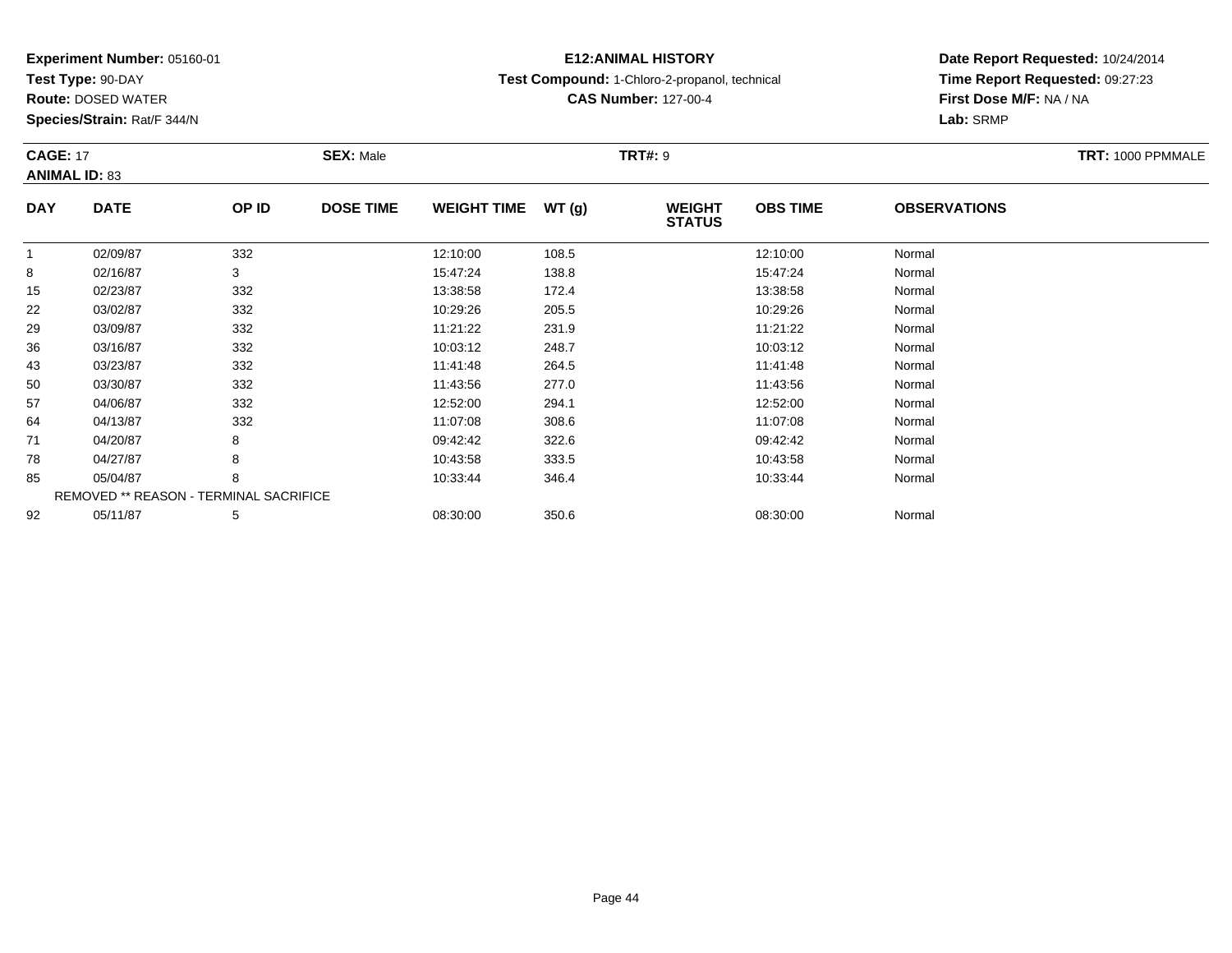**Test Type:** 90-DAY

64

71

78

85

92

**Route:** DOSED WATER

**Species/Strain:** Rat/F 344/N

REMOVED \*\* REASON - TERMINAL SACRIFICE

# **E12:ANIMAL HISTORY**

**Test Compound:** 1-Chloro-2-propanol, technical

**CAS Number:** 127-00-4

**Date Report Requested:** 10/24/2014**Time Report Requested:** 09:27:23**First Dose M/F:** NA / NA**Lab:** SRMP

|            | <b>CAGE: 17</b><br><b>ANIMAL ID: 84</b> |       | <b>SEX: Male</b> |                    |       | <b>TRT#: 9</b>                 | TRT: 1000 PPMMALE |                     |  |
|------------|-----------------------------------------|-------|------------------|--------------------|-------|--------------------------------|-------------------|---------------------|--|
| <b>DAY</b> | <b>DATE</b>                             | OP ID | <b>DOSE TIME</b> | <b>WEIGHT TIME</b> | WT(g) | <b>WEIGHT</b><br><b>STATUS</b> | <b>OBS TIME</b>   | <b>OBSERVATIONS</b> |  |
|            | 02/09/87                                | 332   |                  | 12:10:00           | 116.4 |                                | 12:10:00          | Normal              |  |
| 8          | 02/16/87                                | 3     |                  | 15:47:24           | 154.4 |                                | 15:47:24          | Normal              |  |
| 15         | 02/23/87                                | 332   |                  | 13:38:58           | 186.9 |                                | 13:38:58          | Normal              |  |
| 22         | 03/02/87                                | 332   |                  | 10:29:26           | 227.5 |                                | 10:29:26          | Normal              |  |
| 29         | 03/09/87                                | 332   |                  | 11:21:22           | 254.9 |                                | 11:21:22          | Normal              |  |
| 36         | 03/16/87                                | 332   |                  | 10:03:12           | 276.5 |                                | 10:03:12          | Normal              |  |
| 43         | 03/23/87                                | 332   |                  | 11:41:48           | 291.9 |                                | 11:41:48          | Normal              |  |
| 50         | 03/30/87                                | 332   |                  | 11:43:56           | 308.4 |                                | 11:43:56          | Normal              |  |
| 57         | 04/06/87                                | 332   |                  | 12:52:00           | 323.7 |                                | 12:52:00          | Normal              |  |

4 04/13/87 332 32 11:07:08 338.5 11:07:08 11:07:08 Normal

04/20/87 <sup>8</sup> 09:42:42 358.2 09:42:42 Normal

8 04/27/87 8 8 10:43:58 367.0 10:43:58 367.0 10:43:58 Normal

05/04/87 <sup>8</sup> 10:33:44 380.4 10:33:44 Normal

2 05/11/87 5 5 08:30:00 394.5 08:30 08 08:30:00 394.5 08:30:00 08:30:00 08:30:00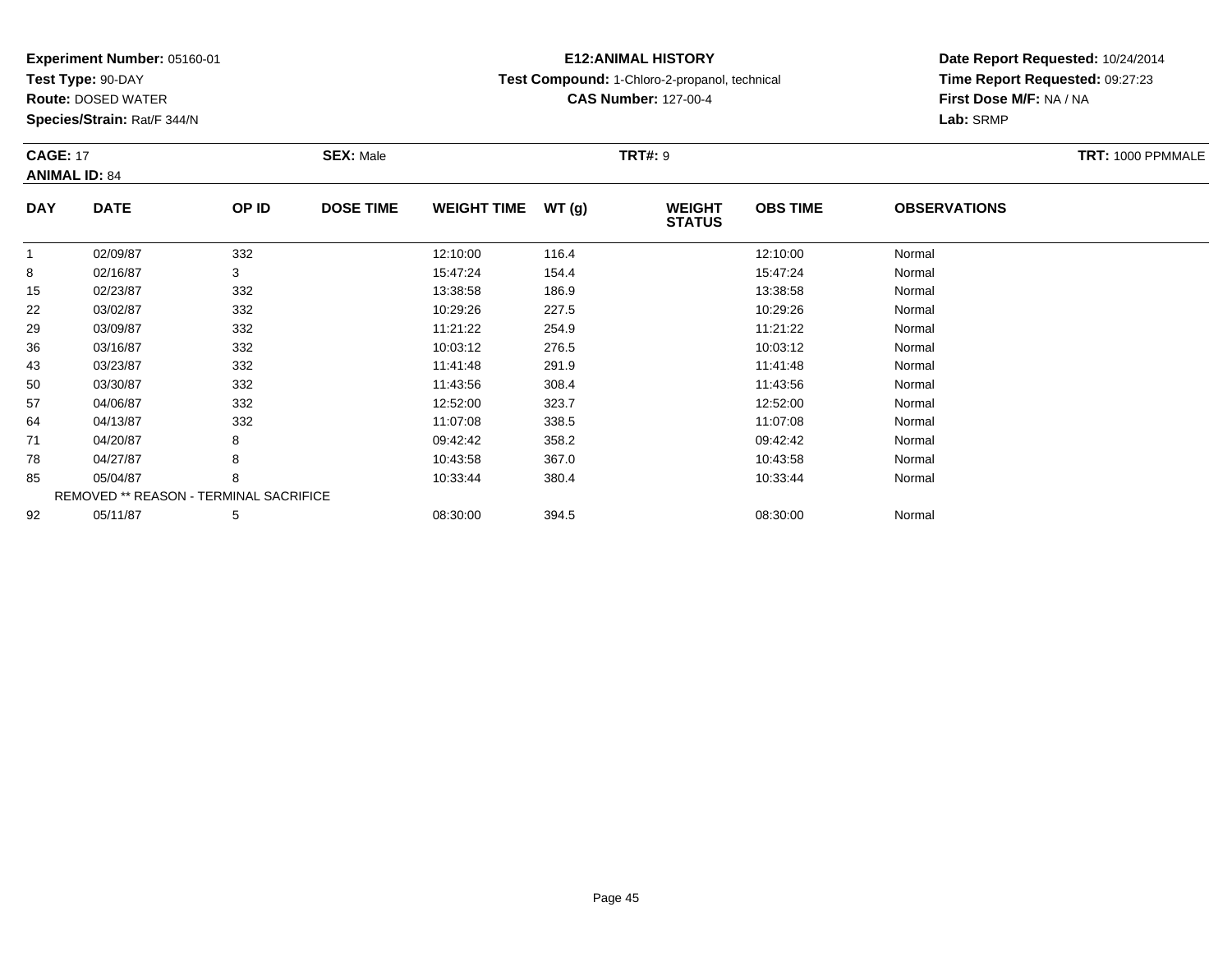**Test Type:** 90-DAY

71

78

85

92

**Route:** DOSED WATER

**Species/Strain:** Rat/F 344/N

REMOVED \*\* REASON - TERMINAL SACRIFICE

# **E12:ANIMAL HISTORY**

**Test Compound:** 1-Chloro-2-propanol, technical

**CAS Number:** 127-00-4

**Date Report Requested:** 10/24/2014**Time Report Requested:** 09:27:23**First Dose M/F:** NA / NA**Lab:** SRMP

| <b>CAGE: 17</b><br><b>ANIMAL ID: 85</b> |             | <b>SEX: Male</b> |                  |                    | <b>TRT#: 9</b> | TRT: 1000 PPMMALE              |                 |                     |  |
|-----------------------------------------|-------------|------------------|------------------|--------------------|----------------|--------------------------------|-----------------|---------------------|--|
| <b>DAY</b>                              | <b>DATE</b> | OP ID            | <b>DOSE TIME</b> | <b>WEIGHT TIME</b> | WT(g)          | <b>WEIGHT</b><br><b>STATUS</b> | <b>OBS TIME</b> | <b>OBSERVATIONS</b> |  |
|                                         | 02/09/87    | 332              |                  | 12:10:00           | 119.9          |                                | 12:10:00        | Normal              |  |
| 8                                       | 02/16/87    | 3                |                  | 15:47:24           | 151.6          |                                | 15:47:24        | Normal              |  |
| 15                                      | 02/23/87    | 332              |                  | 13:38:58           | 190.1          |                                | 13:38:58        | Normal              |  |
| 22                                      | 03/02/87    | 332              |                  | 10:29:26           | 230.7          |                                | 10:29:26        | Normal              |  |
| 29                                      | 03/09/87    | 332              |                  | 11:21:22           | 258.2          |                                | 11:21:22        | Normal              |  |
| 36                                      | 03/16/87    | 332              |                  | 10:03:12           | 273.0          |                                | 10:03:12        | Normal              |  |
| 43                                      | 03/23/87    | 332              |                  | 11:41:48           | 286.7          |                                | 11:41:48        | Normal              |  |
| 50                                      | 03/30/87    | 332              |                  | 11:43:56           | 302.3          |                                | 11:43:56        | Normal              |  |
| 57                                      | 04/06/87    | 332              |                  | 12:52:00           | 317.0          |                                | 12:52:00        | Normal              |  |
| 64                                      | 04/13/87    | 332              |                  | 11:07:08           | 328.6          |                                | 11:07:08        | Normal              |  |

1 04/20/87 8 8 09:42:42 346.2 36.2 09:42:42 09:42:42 Normal

8 04/27/87 8 8 10:43:58 358.9 10:43:58 358.9 10:43:58 Normal

05/04/87 <sup>8</sup> 10:33:44 371.5 10:33:44 Normal

2 05/11/87 5 5 08:30:00 381.6 08:30 08 08:30:00 381.6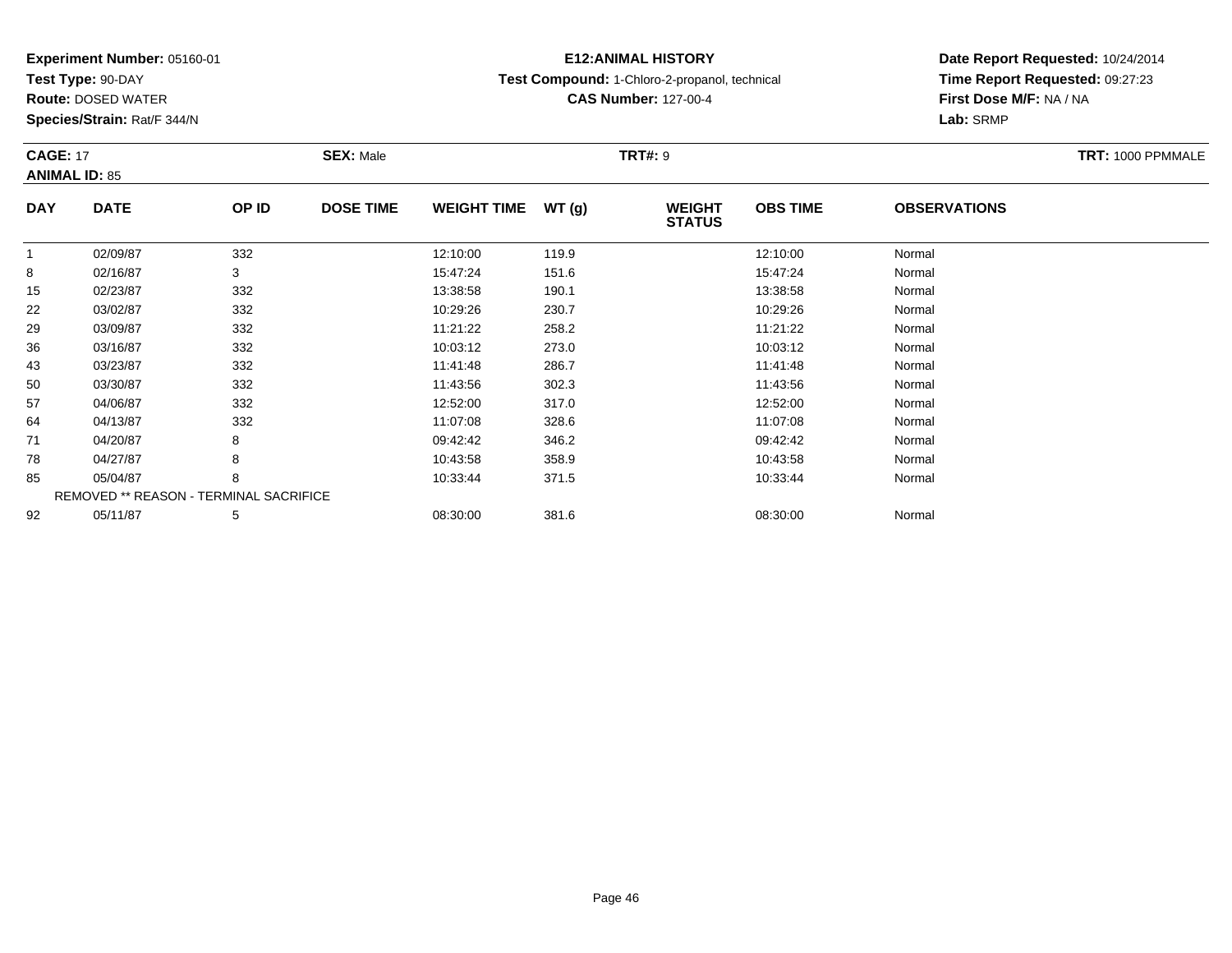**Test Type:** 90-DAY

92

**Route:** DOSED WATER

**Species/Strain:** Rat/F 344/N

REMOVED \*\* REASON - TERMINAL SACRIFICE

# **E12:ANIMAL HISTORY**

**Test Compound:** 1-Chloro-2-propanol, technical

**CAS Number:** 127-00-4

**Date Report Requested:** 10/24/2014**Time Report Requested:** 09:27:23**First Dose M/F:** NA / NA**Lab:** SRMP

#### **CAGE:** 18 **SEX:** Male **TRT#:** <sup>9</sup> **TRT:** 1000 PPMMALE**ANIMAL ID:** 86**DAY DATE OP IDDOSE TIME WEIGHT TIME WT** (g) **STATUSOBS TIME OBSERVATIONS** 11 02/09/87 332 12:10:00 105.2 12:10:00 Normal 88 02/16/87 3 15:50:12 141.3 15:50:12 Normal 155 02/23/87 332 13:44:58 182.7 13:44:58 Normal 222 03/02/87 332 382 10:33:56 224.6 224.6 10:33:56 Normal 29 03/09/87 <sup>332</sup> 11:25:48 254.5 11:25:48 Normal 366 03/16/87 332 10:11:06 276.4 10:11:06 Normal 433 03/23/87 332 11:44:54 295.2 11:44:54 Normal 500 03/30/87 332 11:41:20 312.7 11:41:20 Normal 577 04/06/87 332 32 12:53:54 333.4 12:53:54 Normal 644 04/13/87 332 332 11:09:54 348.8 348.8 11:09:54 Normal 71 04/20/87 <sup>8</sup> 09:47:16 362.9 09:47:16 Normal 788 04/27/87 8 8 10:46:30 371.2 10:46:30 371.2 10:46:30 Normal 8505/04/87 <sup>8</sup> 10:37:22 382.9 10:37:22 Nasal Discharge

2 05/11/87 5 5 08:30:00 398.8 08:30 08 08:30:00 398.8 08:30:00 08:30:00 08:30:00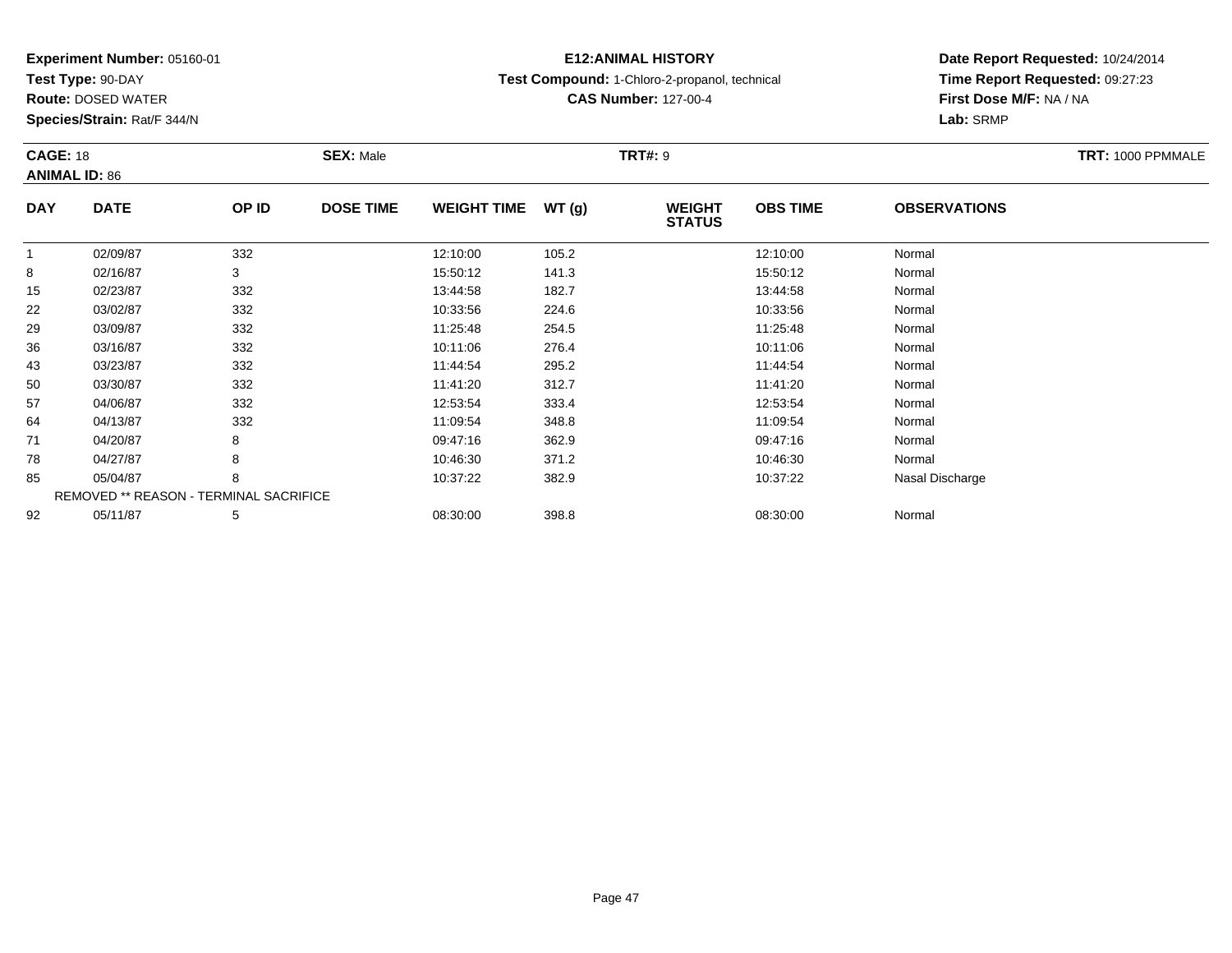**Test Type:** 90-DAY

71

78

85

92

**Route:** DOSED WATER

**Species/Strain:** Rat/F 344/N

REMOVED \*\* REASON - TERMINAL SACRIFICE

# **E12:ANIMAL HISTORY**

**Test Compound:** 1-Chloro-2-propanol, technical

**CAS Number:** 127-00-4

**Date Report Requested:** 10/24/2014**Time Report Requested:** 09:27:23**First Dose M/F:** NA / NA**Lab:** SRMP

#### **CAGE:** 18 **SEX:** Male **TRT#:** <sup>9</sup> **TRT:** 1000 PPMMALE**ANIMAL ID:** 87**DAY DATE OP IDDOSE TIME WEIGHT TIME WT** (g) **STATUSOBS TIME OBSERVATIONS** 11 02/09/87 332 12:10:00 114.2 12:10:00 Normal 8 02/16/87 <sup>3</sup> 15:50:12 151.4 15:50:12 Normal 155 02/23/87 332 332 13:44:58 192.4 392.4 13:44:58 5 02/23/87 222 03/02/87 332 382 10:33:56 225.6 225.6 10:33:56 Normal 299 03/09/87 332 11:25:48 251.7 11:25:48 Normal 366 03/16/87 332 10:11:06 267.6 10:11:06 Normal 433 03/23/87 332 11:44:54 283.9 11:44:54 Normal 500 03/30/87 332 11:41:20 298.9 11:41:20 Normal 577 04/06/87 332 32 12:53:54 311.2 311.2 12:53:54 Normal 644 04/13/87 332 332 11:09:54 326.6 11:09 12 36.6 11:09:54 Normal

04/20/87 <sup>8</sup> 09:47:16 335.6 09:47:16 Normal

8 04/27/87 8 8 10:46:30 344.0 30 10:46:30 344.0

2 05/11/87 5 5 08:30:00 363.8 08:30 08:00 363.8 08:30:00 08:30:00 Normal

05/04/87 <sup>8</sup> 10:37:22 356.2 10:37:22 Nasal Discharge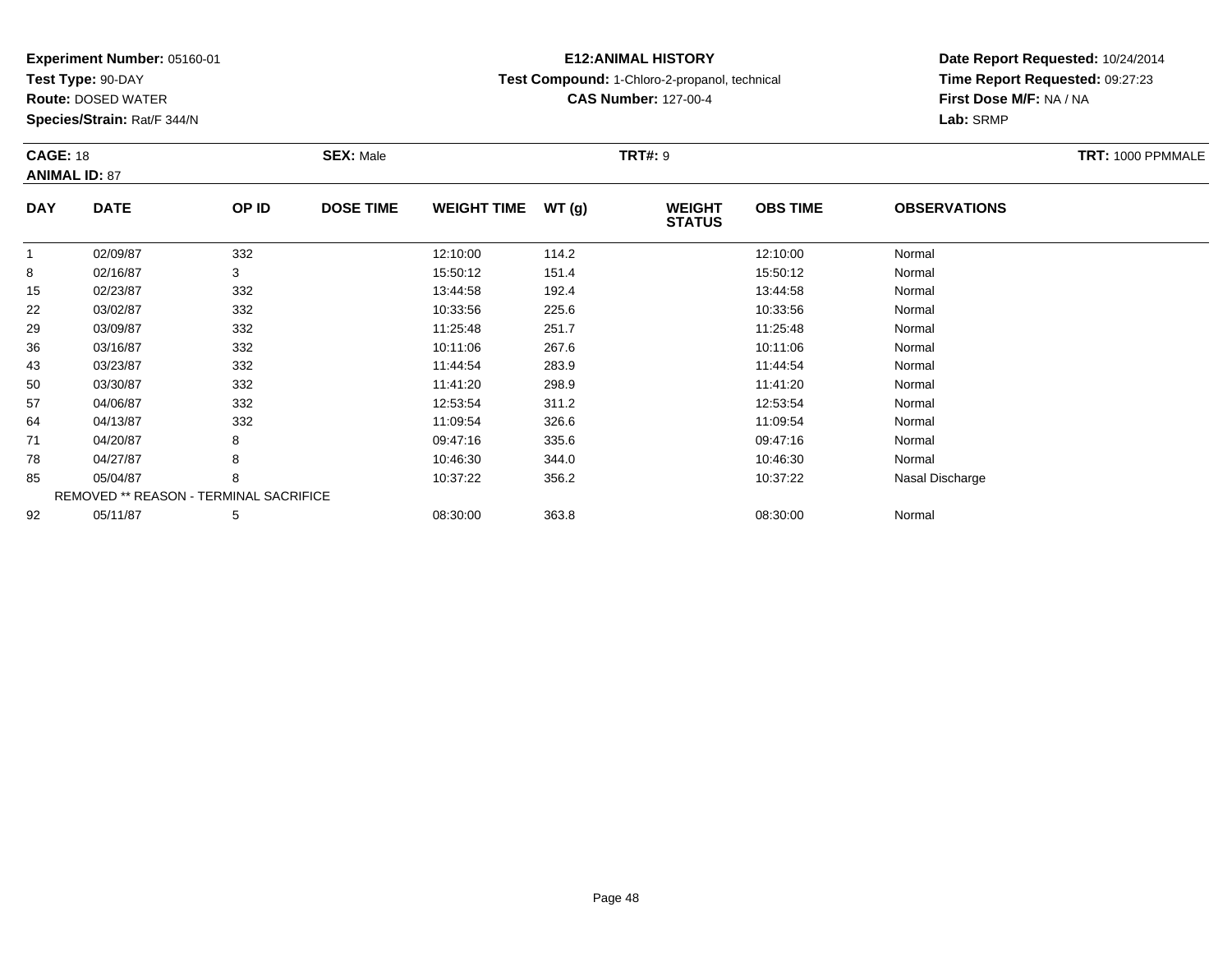**Test Type:** 90-DAY

92

**Route:** DOSED WATER

**Species/Strain:** Rat/F 344/N

REMOVED \*\* REASON - TERMINAL SACRIFICE

# **E12:ANIMAL HISTORY**

**Test Compound:** 1-Chloro-2-propanol, technical

**CAS Number:** 127-00-4

**Date Report Requested:** 10/24/2014**Time Report Requested:** 09:27:23**First Dose M/F:** NA / NA**Lab:** SRMP

| <b>CAGE: 18</b><br><b>ANIMAL ID: 88</b> |             | <b>SEX: Male</b> |                  |                    | <b>TRT#: 9</b> | TRT: 1000 PPMMALE              |                 |                     |  |
|-----------------------------------------|-------------|------------------|------------------|--------------------|----------------|--------------------------------|-----------------|---------------------|--|
| <b>DAY</b>                              | <b>DATE</b> | OP ID            | <b>DOSE TIME</b> | <b>WEIGHT TIME</b> | WT(g)          | <b>WEIGHT</b><br><b>STATUS</b> | <b>OBS TIME</b> | <b>OBSERVATIONS</b> |  |
| -1                                      | 02/09/87    | 332              |                  | 12:10:00           | 125.3          |                                | 12:10:00        | Normal              |  |
| 8                                       | 02/16/87    | 3                |                  | 15:50:12           | 165.5          |                                | 15:50:12        | Normal              |  |
| 15                                      | 02/23/87    | 332              |                  | 13:44:58           | 202.6          |                                | 13:44:58        | Normal              |  |
| 22                                      | 03/02/87    | 332              |                  | 10:33:56           | 238.2          |                                | 10:33:56        | Normal              |  |
| 29                                      | 03/09/87    | 332              |                  | 11:25:48           | 264.1          |                                | 11:25:48        | Normal              |  |
| 36                                      | 03/16/87    | 332              |                  | 10:11:06           | 283.8          |                                | 10:11:06        | Normal              |  |
| 43                                      | 03/23/87    | 332              |                  | 11:44:54           | 296.5          |                                | 11:44:54        | Normal              |  |
| 50                                      | 03/30/87    | 332              |                  | 11:41:20           | 313.6          |                                | 11:41:20        | Normal              |  |
| 57                                      | 04/06/87    | 332              |                  | 12:53:54           | 324.9          |                                | 12:53:54        | Normal              |  |
| 64                                      | 04/13/87    | 332              |                  | 11:09:54           | 338.2          |                                | 11:09:54        | Normal              |  |
| 71                                      | 04/20/87    | 8                |                  | 09:47:16           | 350.7          |                                | 09:47:16        | Normal              |  |
| 78                                      | 04/27/87    | 8                |                  | 10:46:30           | 356.2          |                                | 10:46:30        | Normal              |  |
| 85                                      | 05/04/87    | 8                |                  | 10:37:22           | 368.1          |                                | 10:37:22        | Normal              |  |

2 05/11/87 5 5 08:30:00 380.8 08:00 380.8 08:30:00 08:30:00 Normal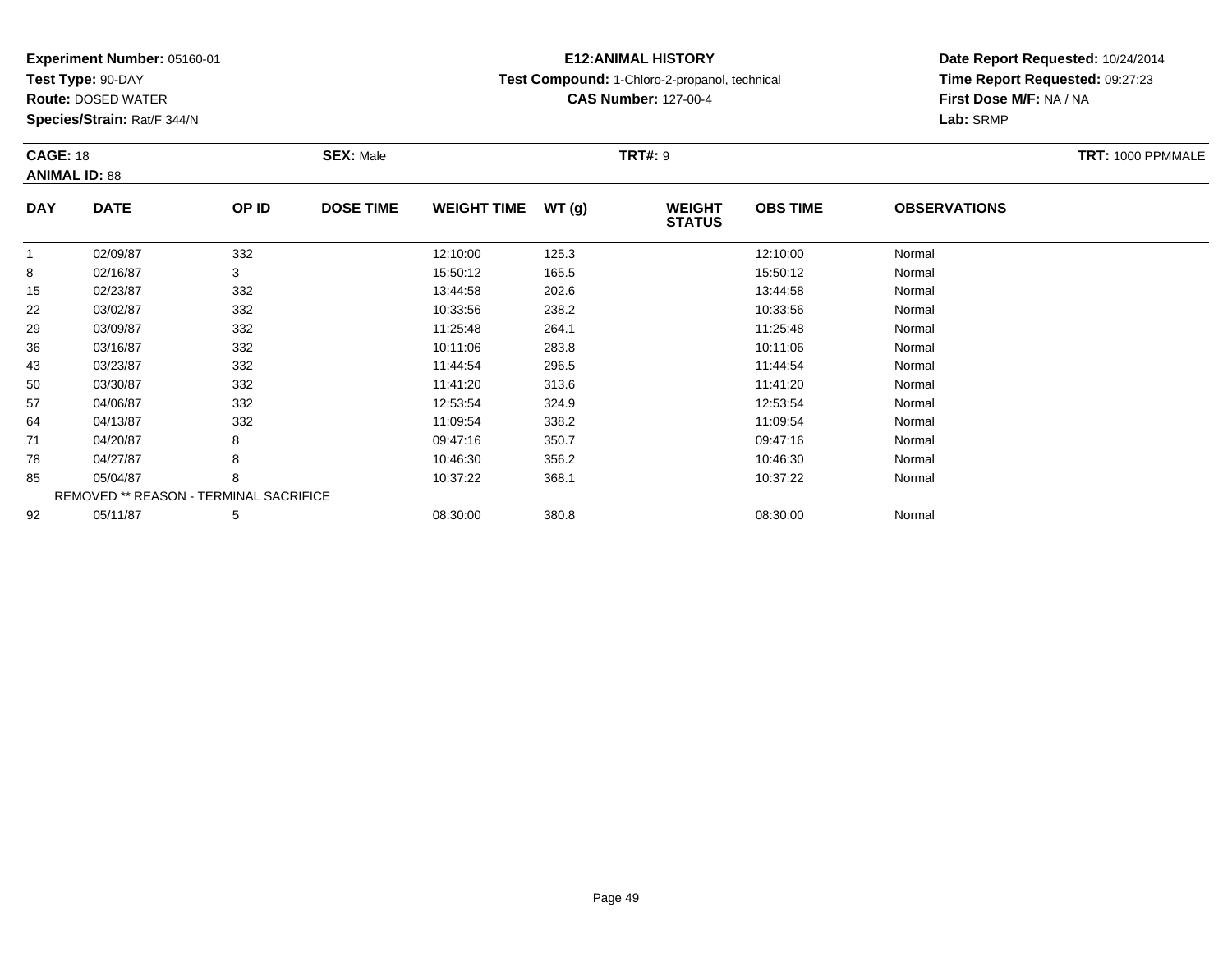**Test Type:** 90-DAY

92

**Route:** DOSED WATER

**Species/Strain:** Rat/F 344/N

# **E12:ANIMAL HISTORY**

**Test Compound:** 1-Chloro-2-propanol, technical

**CAS Number:** 127-00-4

**Date Report Requested:** 10/24/2014**Time Report Requested:** 09:27:23**First Dose M/F:** NA / NA**Lab:** SRMP

|            | <b>CAGE: 18</b>                        |       | <b>SEX: Male</b> |                    |       | <b>TRT#: 9</b>                 |                 | TRT: 1000 PPMMALE   |  |
|------------|----------------------------------------|-------|------------------|--------------------|-------|--------------------------------|-----------------|---------------------|--|
|            | <b>ANIMAL ID: 89</b>                   |       |                  |                    |       |                                |                 |                     |  |
| <b>DAY</b> | <b>DATE</b>                            | OP ID | <b>DOSE TIME</b> | <b>WEIGHT TIME</b> | WT(g) | <b>WEIGHT</b><br><b>STATUS</b> | <b>OBS TIME</b> | <b>OBSERVATIONS</b> |  |
|            | 02/09/87                               | 332   |                  | 12:10:00           | 115.5 |                                | 12:10:00        | Normal              |  |
| 8          | 02/16/87                               | 3     |                  | 15:50:12           | 149.7 |                                | 15:50:12        | Normal              |  |
| 15         | 02/23/87                               | 332   |                  | 13:44:58           | 191.4 |                                | 13:44:58        | Normal              |  |
| 22         | 03/02/87                               | 332   |                  | 10:33:56           | 232.4 |                                | 10:33:56        | Normal              |  |
| 29         | 03/09/87                               | 332   |                  | 11:25:48           | 263.9 |                                | 11:25:48        | Normal              |  |
| 36         | 03/16/87                               | 332   |                  | 10:11:06           | 285.1 |                                | 10:11:06        | Normal              |  |
| 43         | 03/23/87                               | 332   |                  | 11:44:54           | 301.6 |                                | 11:44:54        | Normal              |  |
| 50         | 03/30/87                               | 332   |                  | 11:41:20           | 320.5 |                                | 11:41:20        | Normal              |  |
| 57         | 04/06/87                               | 332   |                  | 12:53:54           | 336.6 |                                | 12:53:54        | Normal              |  |
| 64         | 04/13/87                               | 332   |                  | 11:09:54           | 349.7 |                                | 11:09:54        | Normal              |  |
| 71         | 04/20/87                               | 8     |                  | 09:47:16           | 368.0 |                                | 09:47:16        | Normal              |  |
| 78         | 04/27/87                               | 8     |                  | 10:46:30           | 377.5 |                                | 10:46:30        | Normal              |  |
| 85         | 05/04/87                               | 8     |                  | 10:37:22           | 390.9 |                                | 10:37:22        | Normal              |  |
|            | REMOVED ** REASON - TERMINAL SACRIFICE |       |                  |                    |       |                                |                 |                     |  |

2 05/11/87 5 5 08:30:00 399.5 08:30 08 08:00 399.5 08:30:00 08:30:00 Normal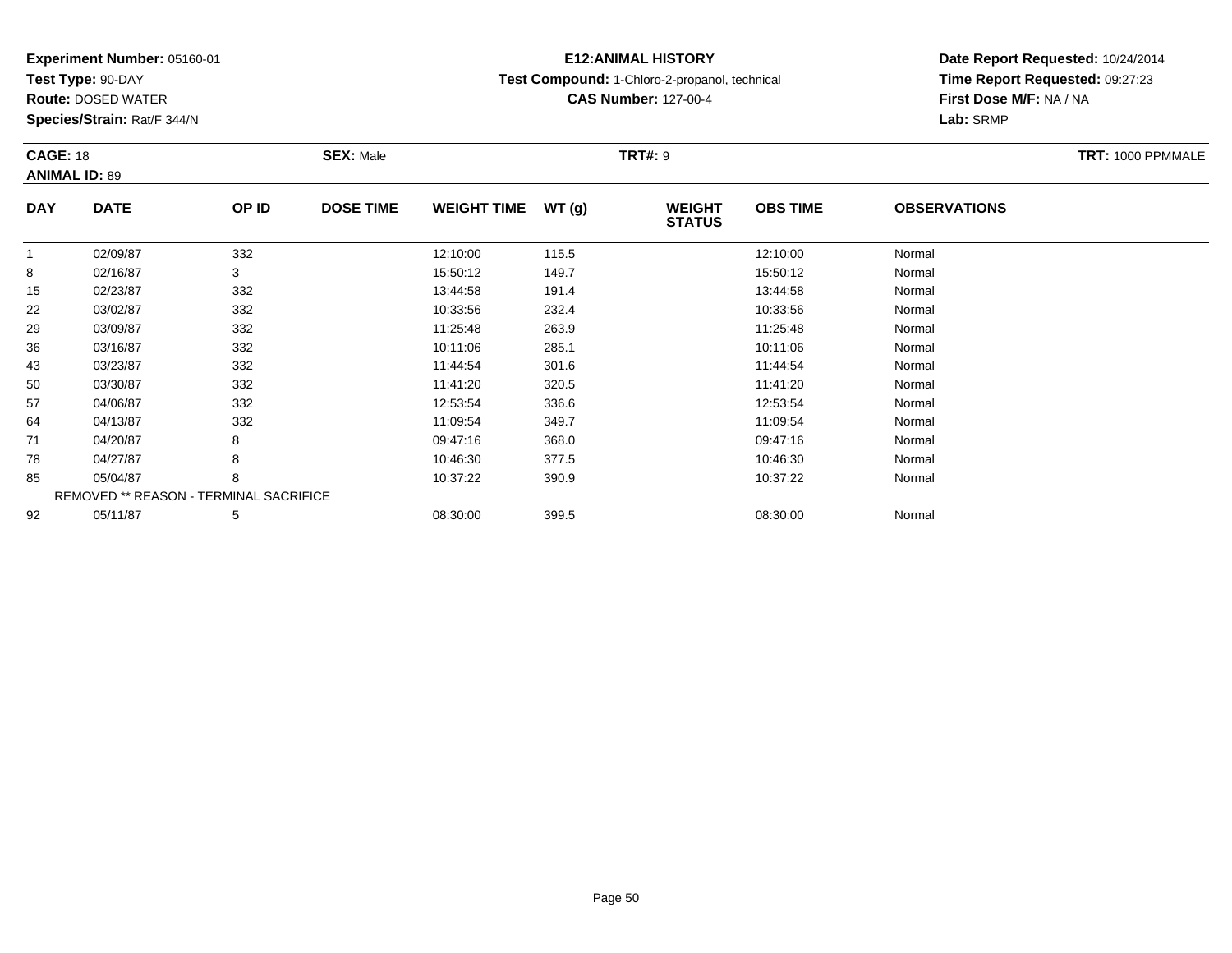**Test Type:** 90-DAY

**Route:** DOSED WATER

**Species/Strain:** Rat/F 344/N

# **E12:ANIMAL HISTORY**

**Test Compound:** 1-Chloro-2-propanol, technical

**CAS Number:** 127-00-4

### **Date Report Requested:** 10/24/2014**Time Report Requested:** 09:27:23**First Dose M/F:** NA / NA**Lab:** SRMP

#### **CAGE:** 18 **SEX:** Male **TRT#:** <sup>9</sup> **TRT:** 1000 PPMMALE**ANIMAL ID:** 90**DAY DATE OP IDDOSE TIME WEIGHT TIME WT** (g) **STATUSOBS TIME OBSERVATIONS** 11 02/09/87 332 12:10:00 109.9 12:10:00 Normal 88 02/16/87 3 15:50:12 139.6 15:50:12 Normal 15 02/23/87 <sup>332</sup> 13:44:58 176.4 13:44:58 Normal 222 03/02/87 332 332 10:33:56 211.8 2010 33:56 33/03/3:56 Normal 29 03/09/87 <sup>332</sup> 11:25:48 240.3 11:25:48 Normal 366 03/16/87 332 10:11:06 266.7 10:11:06 Normal 433 03/23/87 332 11:44:54 287.6 11:44:54 Normal 500 03/30/87 332 11:41:20 304.9 11:41:20 Normal 577 04/06/87 332 32 12:53:54 319.8 319.8 12:53:54 Normal 644 04/13/87 332 332 11:09:54 334.0 334.0 11:09:54 Normal 71 04/20/87 <sup>8</sup> 09:47:16 348.0 09:47:16 Normal 788 04/27/87 8 8 10:46:30 359.2 10:46:30 359.2 10:46:30 Normal 85 05/04/87 <sup>8</sup> 10:37:22 370.7 10:37:22 Nasal Discharge REMOVED \*\* REASON - TERMINAL SACRIFICE922 05/11/87 5 5 08:30:00 380.4 08:30 08 08:30:00 5/11/87 Normal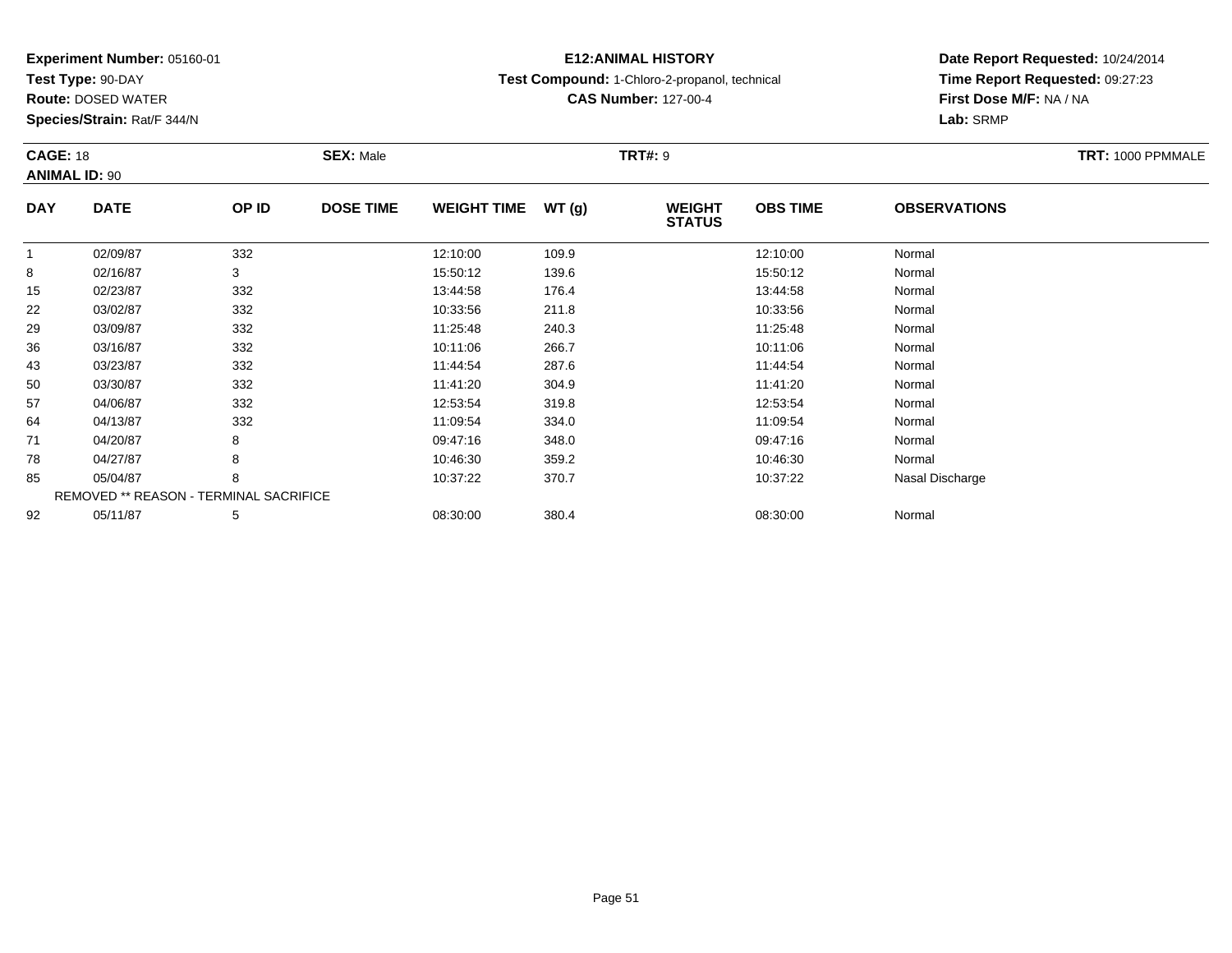**Test Type:** 90-DAY

**Route:** DOSED WATER

**Species/Strain:** Rat/F 344/N

# **E12:ANIMAL HISTORY**

**Test Compound:** 1-Chloro-2-propanol, technical

**CAS Number:** 127-00-4

### **Date Report Requested:** 10/24/2014**Time Report Requested:** 09:27:23**First Dose M/F:** NA / NA**Lab:** SRMP

| <b>CAGE: 21</b><br><b>ANIMAL ID: 101</b> |                                               |       | <b>SEX: Male</b> |                                          | <b>TRT#: 11</b> |                                |                 |                               |  |  |  |
|------------------------------------------|-----------------------------------------------|-------|------------------|------------------------------------------|-----------------|--------------------------------|-----------------|-------------------------------|--|--|--|
| <b>DAY</b>                               | <b>DATE</b>                                   | OP ID | <b>DOSE TIME</b> | <b>WEIGHT TIME</b>                       | WT(g)           | <b>WEIGHT</b><br><b>STATUS</b> | <b>OBS TIME</b> | <b>OBSERVATIONS</b>           |  |  |  |
|                                          | 02/09/87                                      | 332   |                  | 12:10:00                                 | 113.4           |                                | 12:10:00        | Normal                        |  |  |  |
| 8                                        | 02/16/87                                      | 3     |                  | 15:54:36                                 | 120.0           |                                | 15:54:36        | Normal                        |  |  |  |
| 15                                       | 02/23/87                                      | 332   |                  | 13:51:50                                 | 146.7           |                                | 13:51:50        | Normal                        |  |  |  |
| 22                                       | 03/02/87                                      | 332   |                  | 10:38:58                                 | 170.1           |                                | 10:38:58        | Normal                        |  |  |  |
| 29                                       | 03/09/87                                      | 332   |                  | 11:29:50                                 | 197.3           |                                | 11:29:50        | Normal                        |  |  |  |
| 36                                       | 03/16/87                                      | 332   |                  | 10:16:32                                 | 215.9           |                                | 10:16:32        | Normal                        |  |  |  |
| 43                                       | 03/23/87                                      | 332   |                  | 11:50:14                                 | 233.9           |                                | 11:50:14        | Normal                        |  |  |  |
| 50                                       | 03/30/87                                      | 332   |                  | 11:49:36                                 | 246.2           |                                | 11:49:36        | Normal                        |  |  |  |
| 57                                       | 04/06/87                                      | 332   |                  | 12:58:14                                 | 263.5           |                                | 12:58:14        | Normal                        |  |  |  |
| 64                                       | 04/13/87                                      | 332   |                  | 11:13:42                                 | 273.3           |                                | 11:13:42        | Normal                        |  |  |  |
| 71                                       | 04/20/87                                      | 8     |                  | **NOTE-DISCOLORED FUR ON CHEEKS, SLIGHT. |                 |                                | 09:47:16        |                               |  |  |  |
| 71                                       | 04/20/87                                      | 8     |                  | 09:52:30                                 | 284.0           |                                | 09:52:30        | <b>Discoloration Head</b>     |  |  |  |
| 78                                       | 04/27/87                                      | 8     |                  | 10:48:52                                 | 294.1           |                                | 10:48:52        | Normal                        |  |  |  |
| 85                                       | 05/04/87                                      |       |                  | **NOTE-DISCOLORED PATCHES BELOW EARS.    |                 |                                | 10:37:22        |                               |  |  |  |
| 85                                       | 05/04/87                                      | 8     |                  | 10:45:08                                 | 301.1           |                                | 10:45:08        | <b>Discoloration Head Red</b> |  |  |  |
|                                          |                                               |       |                  |                                          |                 |                                |                 | Nasal Discharge               |  |  |  |
|                                          | <b>REMOVED ** REASON - TERMINAL SACRIFICE</b> |       |                  |                                          |                 |                                |                 |                               |  |  |  |
| 92                                       | 05/11/87                                      | 5     |                  | 08:30:00                                 | 312.3           |                                | 08:30:00        | Discoloration Head Brown      |  |  |  |

05/11/87 <sup>5</sup> 08:30:00 312.3 08:30:00 Discoloration Head Brown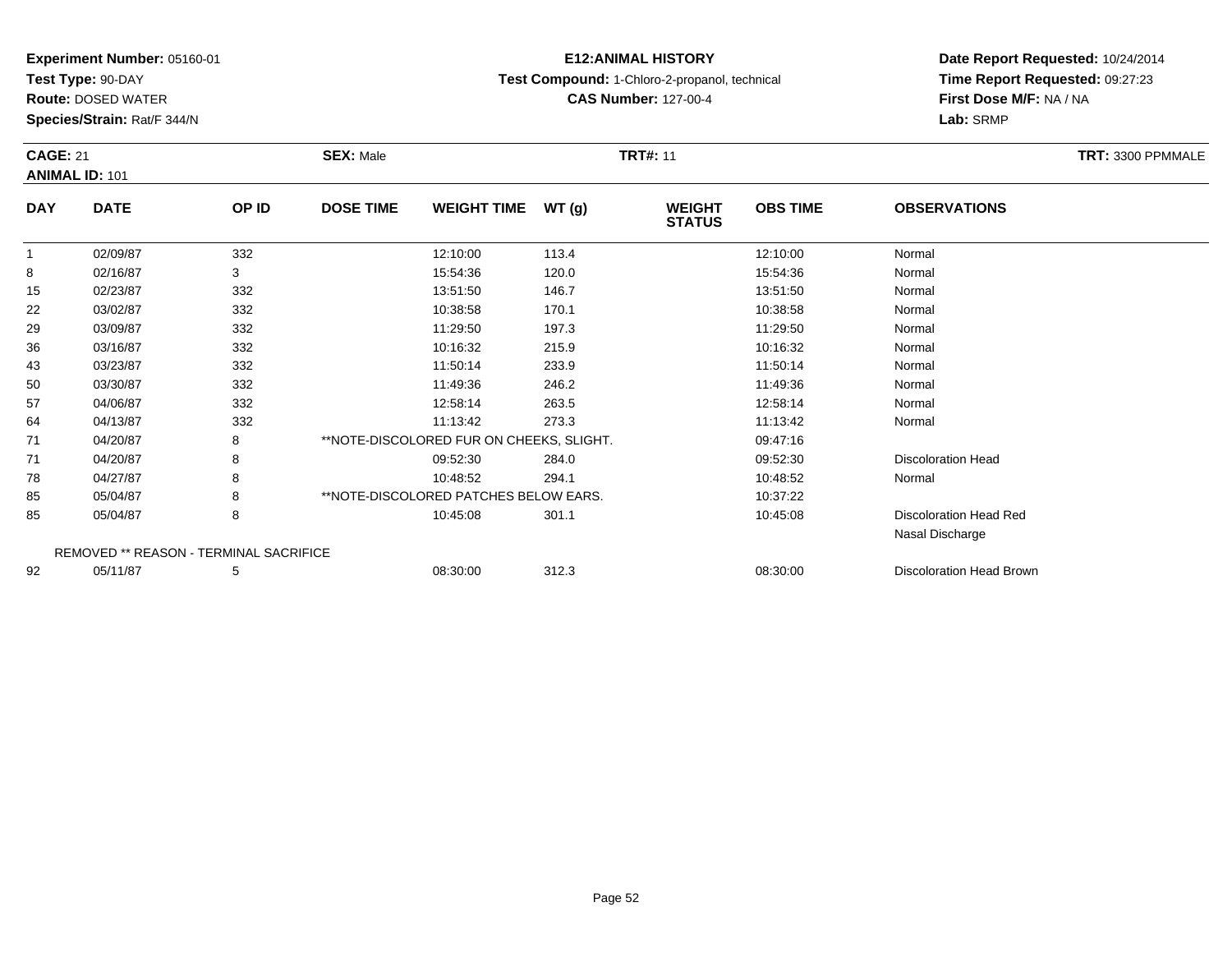**Test Type:** 90-DAY

**Route:** DOSED WATER

**Species/Strain:** Rat/F 344/N

# **E12:ANIMAL HISTORY**

**Test Compound:** 1-Chloro-2-propanol, technical

**CAS Number:** 127-00-4

| <b>CAGE: 21</b><br><b>ANIMAL ID: 102</b> |                                        | <b>SEX: Male</b> | <b>TRT#: 11</b>                        | TRT: 3300 PPMMALE |                                |                 |                           |  |
|------------------------------------------|----------------------------------------|------------------|----------------------------------------|-------------------|--------------------------------|-----------------|---------------------------|--|
| <b>DAY</b>                               | <b>DATE</b>                            | OP ID            | <b>DOSE TIME</b><br><b>WEIGHT TIME</b> | WT(g)             | <b>WEIGHT</b><br><b>STATUS</b> | <b>OBS TIME</b> | <b>OBSERVATIONS</b>       |  |
| $\mathbf{1}$                             | 02/09/87                               | 332              | 12:10:00                               | 120.2             |                                | 12:10:00        | Normal                    |  |
| 8                                        | 02/16/87                               | 3                | 15:54:36                               | 131.2             |                                | 15:54:36        | Normal                    |  |
| 15                                       | 02/23/87                               | 332              | 13:51:50                               | 158.3             |                                | 13:51:50        | Normal                    |  |
| 22                                       | 03/02/87                               | 332              | 10:38:58                               | 183.8             |                                | 10:38:58        | Normal                    |  |
| 29                                       | 03/09/87                               | 332              | 11:29:50                               | 207.0             |                                | 11:29:50        | Normal                    |  |
| 36                                       | 03/16/87                               | 332              | 10:16:32                               | 224.7             |                                | 10:16:32        | Normal                    |  |
| 43                                       | 03/23/87                               | 332              | 11:50:14                               | 240.4             |                                | 11:50:14        | Normal                    |  |
| 50                                       | 03/30/87                               | 332              | 11:49:36                               | 253.5             |                                | 11:49:36        | Normal                    |  |
| 57                                       | 04/06/87                               | 332              | 12:58:14                               | 266.4             |                                | 12:58:14        | Normal                    |  |
| 64                                       | 04/13/87                               | 332              | 11:13:42                               | 278.4             |                                | 11:13:42        | Normal                    |  |
| 71                                       | 04/20/87                               | 8                | 09:52:30                               | 287.6             |                                | 09:52:30        | Normal                    |  |
| 78                                       | 04/27/87                               | 8                | 10:48:52                               | 296.3             |                                | 10:48:52        | Normal                    |  |
| 85                                       | 05/04/87                               | 8                | **NOTE-DISCOLORED PATCHES BELOW EARS.  |                   |                                | 10:37:22        |                           |  |
| 85                                       | 05/04/87                               | 8                | 10:45:08                               | 305.3             |                                | 10:45:08        | <b>Discoloration Head</b> |  |
|                                          | REMOVED ** REASON - TERMINAL SACRIFICE |                  |                                        |                   |                                |                 |                           |  |
| 92                                       | 05/11/87                               | 5                | 08:30:00                               | 314.5             |                                | 08:30:00        | Normal                    |  |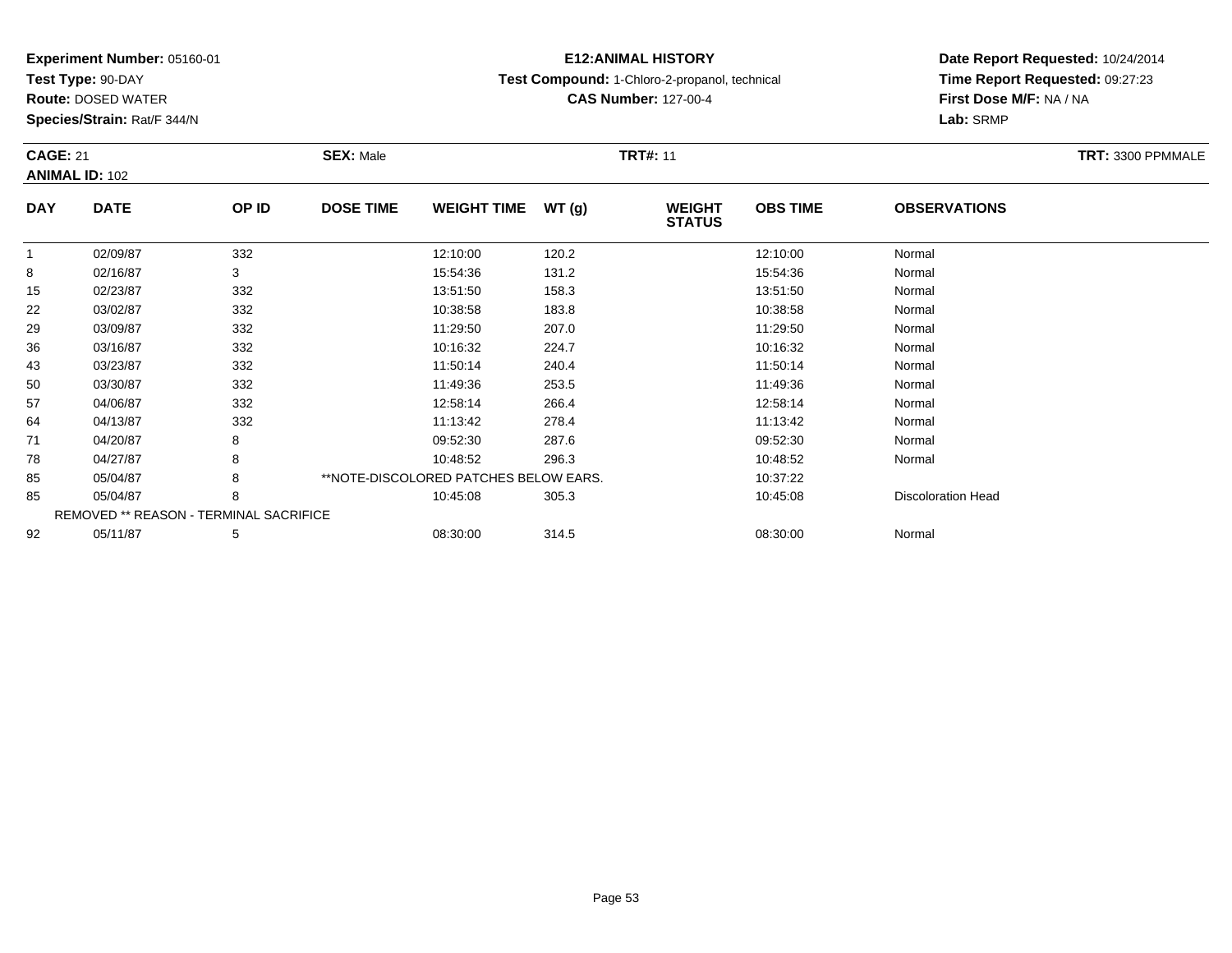**Test Type:** 90-DAY

**Route:** DOSED WATER

**Species/Strain:** Rat/F 344/N

# **E12:ANIMAL HISTORY**

**Test Compound:** 1-Chloro-2-propanol, technical

**CAS Number:** 127-00-4

| <b>CAGE: 21</b> | <b>ANIMAL ID: 103</b>                  |       | <b>SEX: Male</b> |                                                          |       | <b>TRT#: 11</b>                |                 |                               | TRT: 3300 PPMMALE |
|-----------------|----------------------------------------|-------|------------------|----------------------------------------------------------|-------|--------------------------------|-----------------|-------------------------------|-------------------|
| <b>DAY</b>      | <b>DATE</b>                            | OP ID | <b>DOSE TIME</b> | <b>WEIGHT TIME</b>                                       | WT(g) | <b>WEIGHT</b><br><b>STATUS</b> | <b>OBS TIME</b> | <b>OBSERVATIONS</b>           |                   |
| $\mathbf{1}$    | 02/09/87                               | 332   |                  | 12:10:00                                                 | 110.1 |                                | 12:10:00        | Normal                        |                   |
| 8               | 02/16/87                               | 3     |                  | 15:54:36                                                 | 113.9 |                                | 15:54:36        | Normal                        |                   |
| 15              | 02/23/87                               | 332   |                  | 13:51:50                                                 | 144.1 |                                | 13:51:50        | Normal                        |                   |
| 22              | 03/02/87                               | 332   |                  | 10:38:58                                                 | 169.4 |                                | 10:38:58        | Normal                        |                   |
| 29              | 03/09/87                               | 332   |                  | 11:29:50                                                 | 195.3 |                                | 11:29:50        | Normal                        |                   |
| 36              | 03/16/87                               | 332   |                  | 10:16:32                                                 | 211.2 |                                | 10:16:32        | Normal                        |                   |
| 43              | 03/23/87                               | 332   |                  | 11:50:14                                                 | 225.2 |                                | 11:50:14        | Normal                        |                   |
| 50              | 03/30/87                               | 332   |                  | 11:49:36                                                 | 237.8 |                                | 11:49:36        | Normal                        |                   |
| 57              | 04/06/87                               | 332   |                  | 12:58:14                                                 | 254.9 |                                | 12:58:14        | Normal                        |                   |
| 64              | 04/13/87                               | 332   |                  | 11:13:42                                                 | 263.8 |                                | 11:13:42        | Normal                        |                   |
| 71              | 04/20/87                               | 8     |                  | **NOTE-DISCOLORED FUR BACK OF CHEEK, RIGHT SIDE, SLIGHT. |       |                                | 09:47:16        |                               |                   |
| 71              | 04/20/87                               | 8     |                  | 09:52:30                                                 | 272.9 |                                | 09:52:30        | <b>Discoloration Head</b>     |                   |
| 78              | 04/27/87                               | 8     |                  | 10:48:52                                                 | 278.4 |                                | 10:48:52        | Normal                        |                   |
| 85              | 05/04/87                               | 8     |                  | **NOTE-DISCOLORED PATCHES BELOW EARS, TOP OF HEAD.       |       |                                | 10:37:22        |                               |                   |
| 85              | 05/04/87                               | 8     |                  | 10:45:08                                                 | 291.3 |                                | 10:45:08        | <b>Discoloration Head Red</b> |                   |
|                 |                                        |       |                  |                                                          |       |                                |                 | Nasal Discharge               |                   |
|                 | REMOVED ** REASON - TERMINAL SACRIFICE |       |                  |                                                          |       |                                |                 |                               |                   |
| 92              | 05/11/87                               | 5     |                  | 08:30:00                                                 | 302.8 |                                | 08:30:00        | Normal                        |                   |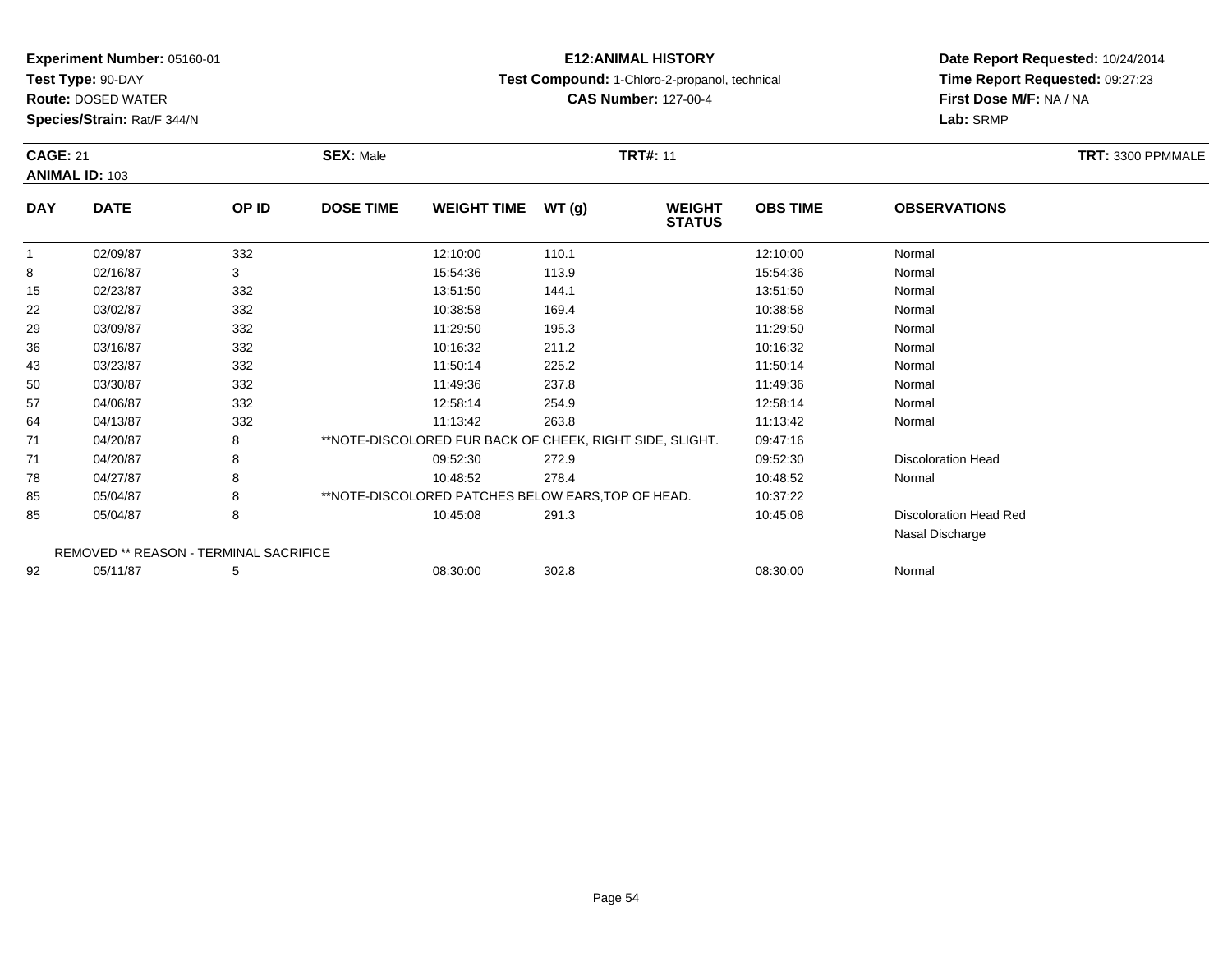**Test Type:** 90-DAY

**Route:** DOSED WATER

**Species/Strain:** Rat/F 344/N

# **E12:ANIMAL HISTORY**

**Test Compound:** 1-Chloro-2-propanol, technical

**CAS Number:** 127-00-4

**Date Report Requested:** 10/24/2014**Time Report Requested:** 09:27:23**First Dose M/F:** NA / NA**Lab:** SRMP

| <b>CAGE: 21</b><br><b>ANIMAL ID: 104</b> |                                               |       | <b>SEX: Male</b>                                   | <b>TRT#: 11</b> |                                | TRT: 3300 PPMMALE |                               |  |
|------------------------------------------|-----------------------------------------------|-------|----------------------------------------------------|-----------------|--------------------------------|-------------------|-------------------------------|--|
| <b>DAY</b>                               | <b>DATE</b>                                   | OP ID | <b>DOSE TIME</b><br><b>WEIGHT TIME</b>             | WT(g)           | <b>WEIGHT</b><br><b>STATUS</b> | <b>OBS TIME</b>   | <b>OBSERVATIONS</b>           |  |
| 1                                        | 02/09/87                                      | 332   | 12:10:00                                           | 129.0           |                                | 12:10:00          | Normal                        |  |
| 8                                        | 02/16/87                                      | 3     | 15:54:36                                           | 142.4           |                                | 15:54:36          | Normal                        |  |
| 15                                       | 02/23/87                                      | 332   | 13:51:50                                           | 168.7           |                                | 13:51:50          | Normal                        |  |
| 22                                       | 03/02/87                                      | 332   | 10:38:58                                           | 194.0           |                                | 10:38:58          | Normal                        |  |
| 29                                       | 03/09/87                                      | 332   | 11:29:50                                           | 217.2           |                                | 11:29:50          | Normal                        |  |
| 36                                       | 03/16/87                                      | 332   | 10:16:32                                           | 234.5           |                                | 10:16:32          | Normal                        |  |
| 43                                       | 03/23/87                                      | 332   | 11:50:14                                           | 256.8           |                                | 11:50:14          | Normal                        |  |
| 50                                       | 03/30/87                                      | 332   | 11:49:36                                           | 269.4           |                                | 11:49:36          | Normal                        |  |
| 57                                       | 04/06/87                                      | 332   | 12:58:14                                           | 284.5           |                                | 12:58:14          | Normal                        |  |
| 64                                       | 04/13/87                                      | 332   | 11:13:42                                           | 300.9           |                                | 11:13:42          | Normal                        |  |
| 71                                       | 04/20/87                                      | 8     | 09:52:30                                           | 305.6           |                                | 09:52:30          | Normal                        |  |
| 78                                       | 04/27/87                                      | 8     | 10:48:52                                           | 314.3           |                                | 10:48:52          | Normal                        |  |
| 85                                       | 05/04/87                                      | 8     | **NOTE-DISCOLORED PATCHES BELOW EARS, TOP OF HEAD. |                 |                                | 10:37:22          |                               |  |
| 85                                       | 05/04/87                                      | 8     | 10:45:08                                           | 328.4           |                                | 10:45:08          | <b>Discoloration Head Red</b> |  |
|                                          |                                               |       |                                                    |                 |                                |                   | Nasal Discharge               |  |
|                                          | <b>REMOVED ** REASON - TERMINAL SACRIFICE</b> |       |                                                    |                 |                                |                   |                               |  |
| 92                                       | 05/11/87                                      | 5     | 08:30:00                                           | 337.1           |                                | 08:30:00          | Discoloration Head Brown      |  |

05/11/87 <sup>5</sup> 08:30:00 337.1 08:30:00 Discoloration Head Brown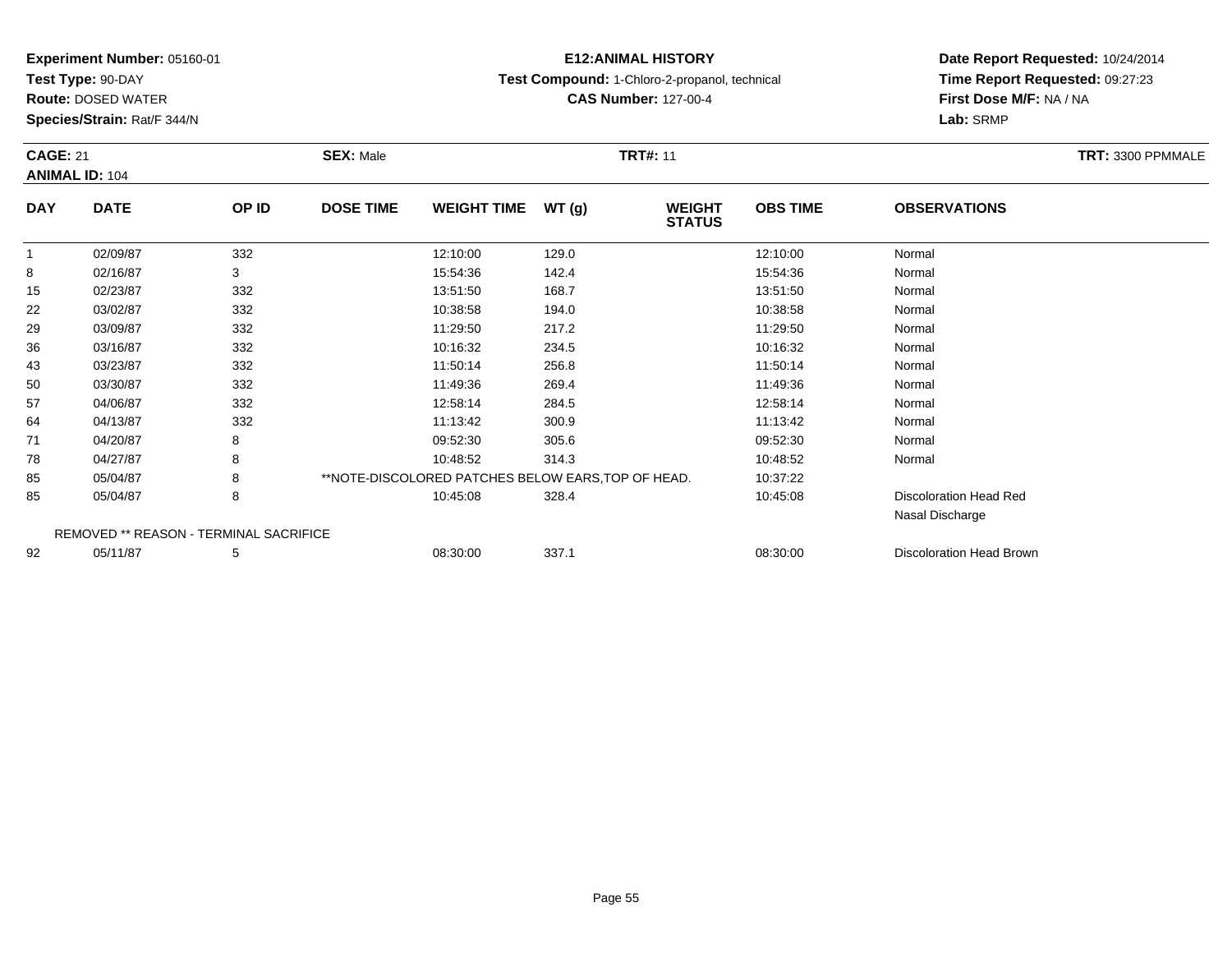**Test Type:** 90-DAY

92

**Route:** DOSED WATER

**Species/Strain:** Rat/F 344/N

REMOVED \*\* REASON - TERMINAL SACRIFICE

# **E12:ANIMAL HISTORY**

**Test Compound:** 1-Chloro-2-propanol, technical

**CAS Number:** 127-00-4

**Date Report Requested:** 10/24/2014**Time Report Requested:** 09:27:23**First Dose M/F:** NA / NA**Lab:** SRMP

|            | <b>CAGE: 21</b><br><b>ANIMAL ID: 105</b> |       | <b>SEX: Male</b> |                    |       | <b>TRT#: 11</b>                | TRT: 3300 PPMMALE |                     |  |
|------------|------------------------------------------|-------|------------------|--------------------|-------|--------------------------------|-------------------|---------------------|--|
| <b>DAY</b> | <b>DATE</b>                              | OP ID | <b>DOSE TIME</b> | <b>WEIGHT TIME</b> | WT(g) | <b>WEIGHT</b><br><b>STATUS</b> | <b>OBS TIME</b>   | <b>OBSERVATIONS</b> |  |
|            | 02/09/87                                 | 332   |                  | 12:10:00           | 102.1 |                                | 12:10:00          | Normal              |  |
| 8          | 02/16/87                                 | 3     |                  | 15:54:36           | 106.3 |                                | 15:54:36          | Normal              |  |
| 15         | 02/23/87                                 | 332   |                  | 13:51:50           | 140.2 |                                | 13:51:50          | Normal              |  |
| 22         | 03/02/87                                 | 332   |                  | 10:38:58           | 165.5 |                                | 10:38:58          | Normal              |  |
| 29         | 03/09/87                                 | 332   |                  | 11:29:50           | 190.4 |                                | 11:29:50          | Normal              |  |
| 36         | 03/16/87                                 | 332   |                  | 10:16:32           | 209.0 |                                | 10:16:32          | Normal              |  |
| 43         | 03/23/87                                 | 332   |                  | 11:50:14           | 227.8 |                                | 11:50:14          | Normal              |  |
| 50         | 03/30/87                                 | 332   |                  | 11:49:36           | 244.6 |                                | 11:49:36          | Normal              |  |
| 57         | 04/06/87                                 | 332   |                  | 12:58:14           | 263.4 |                                | 12:58:14          | Normal              |  |
| 64         | 04/13/87                                 | 332   |                  | 11:13:42           | 273.7 |                                | 11:13:42          | Normal              |  |
| 71         | 04/20/87                                 | 8     |                  | 09:52:30           | 280.2 |                                | 09:52:30          | Normal              |  |
| 78         | 04/27/87                                 | 8     |                  | 10:48:52           | 298.4 |                                | 10:48:52          | Normal              |  |
| 85         | 05/04/87                                 | 8     |                  | 10:45:08           | 306.8 |                                | 10:45:08          | Normal              |  |

2 05/11/87 5 5 08:30:00 318.2 08:30 08 08:30:00 5/11/87 Normal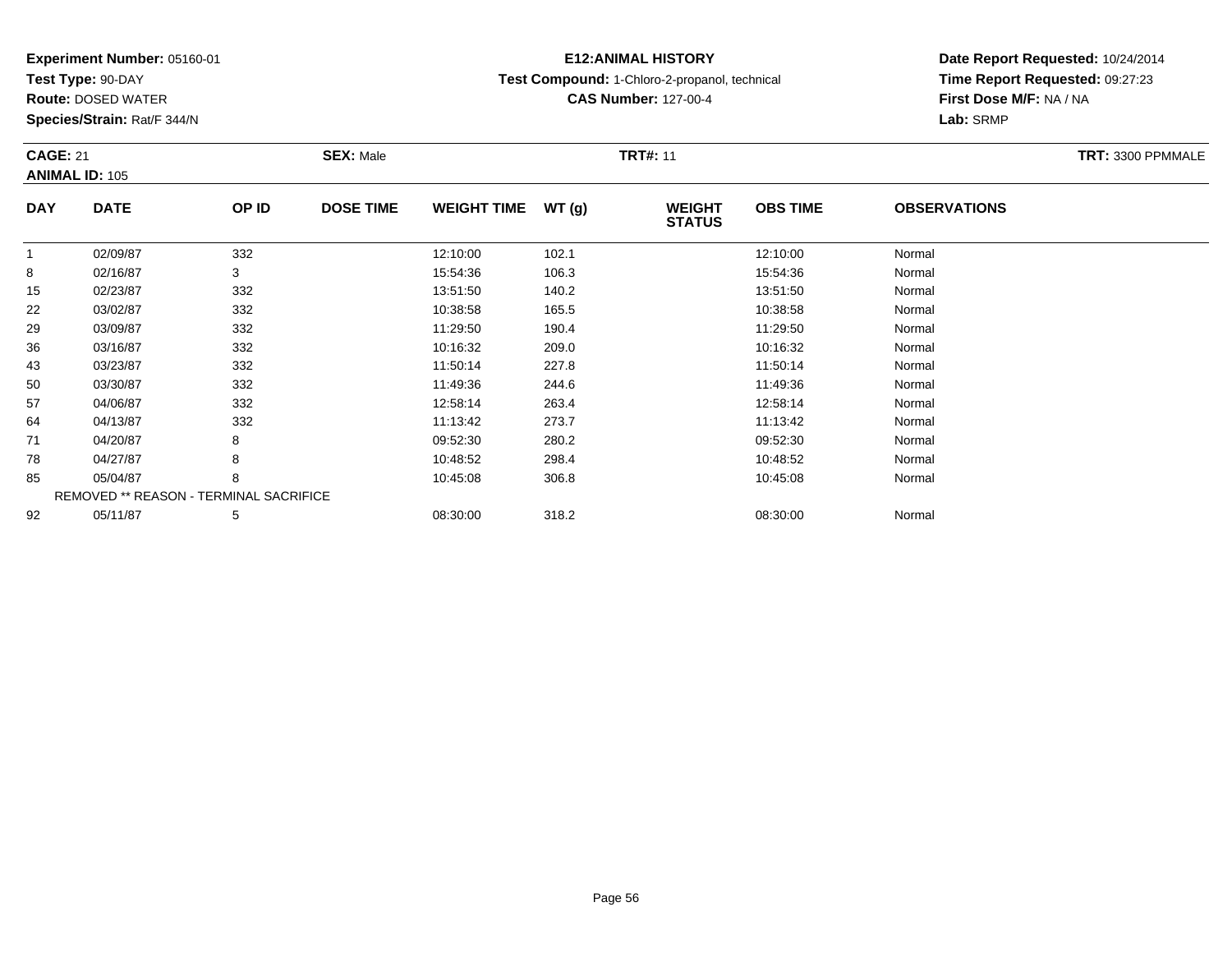**Test Type:** 90-DAY

**Route:** DOSED WATER

**Species/Strain:** Rat/F 344/N

# **E12:ANIMAL HISTORY**

**Test Compound:** 1-Chloro-2-propanol, technical

**CAS Number:** 127-00-4

|            | <b>CAGE: 22</b><br><b>ANIMAL ID: 106</b> |       | <b>SEX: Male</b> |                    |       |                                | <b>TRT#: 11</b> |                     |  |  |
|------------|------------------------------------------|-------|------------------|--------------------|-------|--------------------------------|-----------------|---------------------|--|--|
| <b>DAY</b> | <b>DATE</b>                              | OP ID | <b>DOSE TIME</b> | <b>WEIGHT TIME</b> | WT(g) | <b>WEIGHT</b><br><b>STATUS</b> | <b>OBS TIME</b> | <b>OBSERVATIONS</b> |  |  |
| 1          | 02/09/87                                 | 332   |                  | 12:10:00           | 104.3 |                                | 12:10:00        | Normal              |  |  |
| 8          | 02/16/87                                 | 3     |                  | 15:58:32           | 111.3 |                                | 15:58:32        | Normal              |  |  |
| 15         | 02/23/87                                 | 332   |                  | 13:59:16           | 144.4 |                                | 13:59:16        | Normal              |  |  |
| 22         | 03/02/87                                 | 332   |                  | 10:44:20           | 168.4 |                                | 10:44:20        | Normal              |  |  |
| 29         | 03/09/87                                 | 332   |                  | 11:35:22           | 191.9 |                                | 11:35:22        | Normal              |  |  |
| 36         | 03/16/87                                 | 332   |                  | 10:21:04           | 214.9 |                                | 10:21:04        | Normal              |  |  |
| 43         | 03/23/87                                 | 332   |                  | 11:53:40           | 229.4 |                                | 11:53:40        | Normal              |  |  |
| 50         | 03/30/87                                 | 332   |                  | 11:46:06           | 249.2 |                                | 11:46:06        | Normal              |  |  |
| 57         | 04/06/87                                 | 332   |                  | 13:00:26           | 267.2 |                                | 13:00:26        | Normal              |  |  |
| 64         | 04/13/87                                 | 332   |                  | 11:16:34           | 278.0 |                                | 11:16:34        | Normal              |  |  |
| 71         | 04/20/87                                 | 8     |                  | 10:05:06           | 289.3 |                                | 10:05:06        | Normal              |  |  |
| 78         | 04/27/87                                 | 8     |                  | 10:51:22           | 303.9 |                                | 10:51:22        | Normal              |  |  |
| 85         | 05/04/87                                 | 8     |                  | 10:55:50           | 317.2 |                                | 10:55:50        | Normal              |  |  |
|            | REMOVED ** REASON - TERMINAL SACRIFICE   |       |                  |                    |       |                                |                 |                     |  |  |
| 92         | 05/11/87                                 | 5     |                  | 08:30:00           | 328.8 |                                | 08:30:00        | Normal              |  |  |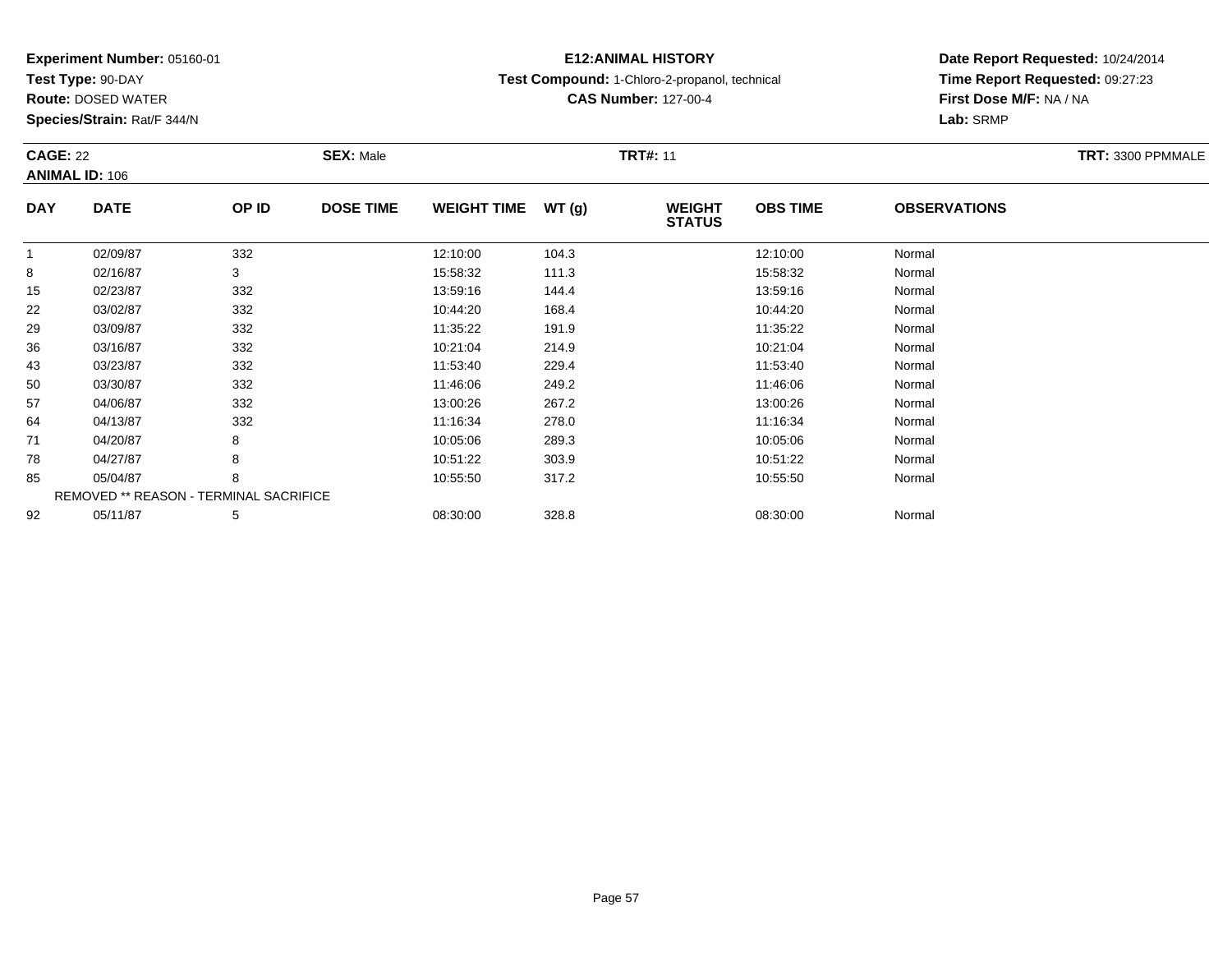**Test Type:** 90-DAY

**Route:** DOSED WATER

**Species/Strain:** Rat/F 344/N

# **E12:ANIMAL HISTORY**

**Test Compound:** 1-Chloro-2-propanol, technical

**CAS Number:** 127-00-4

|              | <b>CAGE: 22</b><br><b>ANIMAL ID: 107</b> |                                        | <b>SEX: Male</b>           |                    |       | <b>TRT#: 11</b>                | TRT: 3300 PPMMALE |                               |  |
|--------------|------------------------------------------|----------------------------------------|----------------------------|--------------------|-------|--------------------------------|-------------------|-------------------------------|--|
| <b>DAY</b>   | <b>DATE</b>                              | OP ID                                  | <b>DOSE TIME</b>           | <b>WEIGHT TIME</b> | WT(g) | <b>WEIGHT</b><br><b>STATUS</b> | <b>OBS TIME</b>   | <b>OBSERVATIONS</b>           |  |
| $\mathbf{1}$ | 02/09/87                                 | 332                                    |                            | 12:10:00           | 128.3 |                                | 12:10:00          | Normal                        |  |
| 8            | 02/16/87                                 | 3                                      |                            | 15:58:32           | 147.6 |                                | 15:58:32          | Normal                        |  |
| 15           | 02/23/87                                 | 332                                    |                            | 13:59:16           | 176.0 |                                | 13:59:16          | Normal                        |  |
| 22           | 03/02/87                                 | 332                                    |                            | 10:44:20           | 201.3 |                                | 10:44:20          | Normal                        |  |
| 29           | 03/09/87                                 | 332                                    |                            | 11:35:22           | 229.1 |                                | 11:35:22          | Normal                        |  |
| 36           | 03/16/87                                 | 332                                    |                            | 10:21:04           | 246.0 |                                | 10:21:04          | Normal                        |  |
| 43           | 03/23/87                                 | 332                                    |                            | 11:53:40           | 263.4 |                                | 11:53:40          | Normal                        |  |
| 50           | 03/30/87                                 | 332                                    |                            | 11:46:06           | 277.1 |                                | 11:46:06          | Normal                        |  |
| 57           | 04/06/87                                 | 332                                    |                            | 13:00:26           | 290.6 |                                | 13:00:26          | Normal                        |  |
| 64           | 04/13/87                                 | 332                                    |                            | 11:16:34           | 300.3 |                                | 11:16:34          | Normal                        |  |
| 71           | 04/20/87                                 | 8                                      |                            | 10:05:06           | 309.7 |                                | 10:05:06          | Normal                        |  |
| 78           | 04/27/87                                 | 8                                      |                            | 10:51:22           | 324.3 |                                | 10:51:22          | Normal                        |  |
| 85           | 05/04/87                                 | 8                                      | **NOTE-PATCH ABOVE RT EAR. |                    |       |                                | 10:45:08          |                               |  |
| 85           | 05/04/87                                 | 8                                      |                            | 10:55:50           | 333.1 |                                | 10:55:50          | <b>Discoloration Head Red</b> |  |
|              |                                          | REMOVED ** REASON - TERMINAL SACRIFICE |                            |                    |       |                                |                   |                               |  |
| 92           | 05/11/87                                 | 5                                      |                            | 08:30:00           | 341.4 |                                | 08:30:00          | Normal                        |  |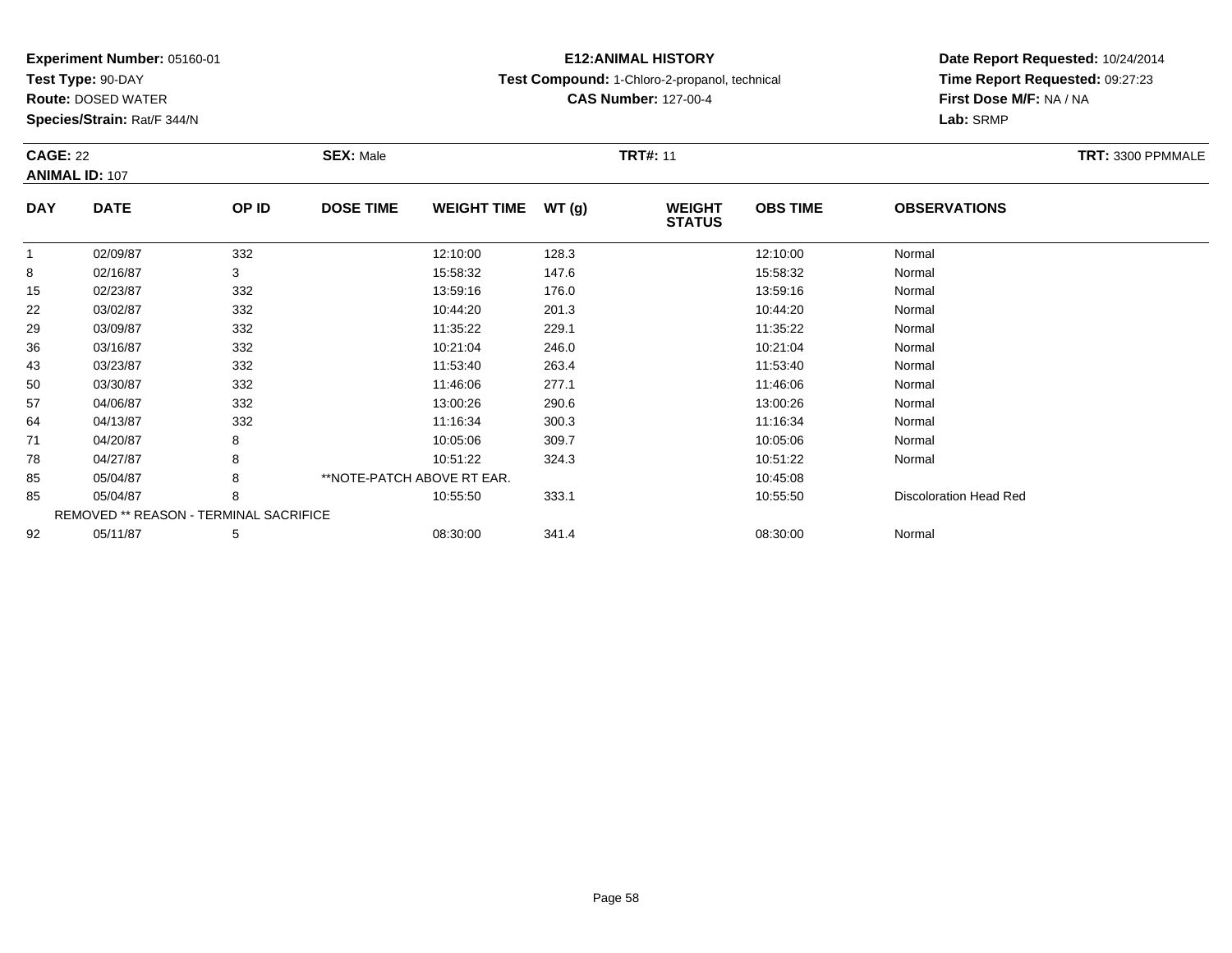**Test Type:** 90-DAY

**Route:** DOSED WATER

**Species/Strain:** Rat/F 344/N

# **E12:ANIMAL HISTORY**

**Test Compound:** 1-Chloro-2-propanol, technical

**CAS Number:** 127-00-4

|            | <b>CAGE: 22</b><br><b>ANIMAL ID: 108</b> |       | <b>SEX: Male</b>                                   | <b>TRT#: 11</b> | TRT: 3300 PPMMALE              |                 |                        |  |
|------------|------------------------------------------|-------|----------------------------------------------------|-----------------|--------------------------------|-----------------|------------------------|--|
| <b>DAY</b> | <b>DATE</b>                              | OP ID | <b>DOSE TIME</b><br><b>WEIGHT TIME</b>             | WT(g)           | <b>WEIGHT</b><br><b>STATUS</b> | <b>OBS TIME</b> | <b>OBSERVATIONS</b>    |  |
| -1         | 02/09/87                                 | 332   | 12:10:00                                           | 126.0           |                                | 12:10:00        | Normal                 |  |
| 8          | 02/16/87                                 | 3     | 15:58:32                                           | 135.4           |                                | 15:58:32        | Normal                 |  |
| 15         | 02/23/87                                 | 332   | 13:59:16                                           | 171.5           |                                | 13:59:16        | Normal                 |  |
| 22         | 03/02/87                                 | 332   | 10:44:20                                           | 201.1           |                                | 10:44:20        | Normal                 |  |
| 29         | 03/09/87                                 | 332   | 11:35:22                                           | 229.3           |                                | 11:35:22        | Normal                 |  |
| 36         | 03/16/87                                 | 332   | 10:21:04                                           | 252.6           |                                | 10:21:04        | Normal                 |  |
| 43         | 03/23/87                                 | 332   | 11:53:40                                           | 266.5           |                                | 11:53:40        | Normal                 |  |
| 50         | 03/30/87                                 | 332   | 11:46:06                                           | 280.2           |                                | 11:46:06        | Normal                 |  |
| 57         | 04/06/87                                 | 332   | 13:00:26                                           | 296.8           |                                | 13:00:26        | Normal                 |  |
| 64         | 04/13/87                                 | 332   | 11:16:34                                           | 305.5           |                                | 11:16:34        | Normal                 |  |
| 71         | 04/20/87                                 | 8     | 10:05:06                                           | 316.8           |                                | 10:05:06        | Normal                 |  |
| 78         | 04/27/87                                 | 8     | 10:51:22                                           | 317.0           |                                | 10:51:22        | Normal                 |  |
| 85         | 05/04/87                                 | 8     | **NOTE-DISCOLORED PATCHES BELOW EARS, TOP OF HEAD. |                 |                                | 10:45:08        |                        |  |
| 85         | 05/04/87                                 | 8     | 10:55:50                                           | 334.4           |                                | 10:55:50        | Discoloration Head Red |  |
|            | REMOVED ** REASON - TERMINAL SACRIFICE   |       |                                                    |                 |                                |                 |                        |  |
| 92         | 05/11/87                                 | 5     | 08:30:00                                           | 348.7           |                                | 08:30:00        | Normal                 |  |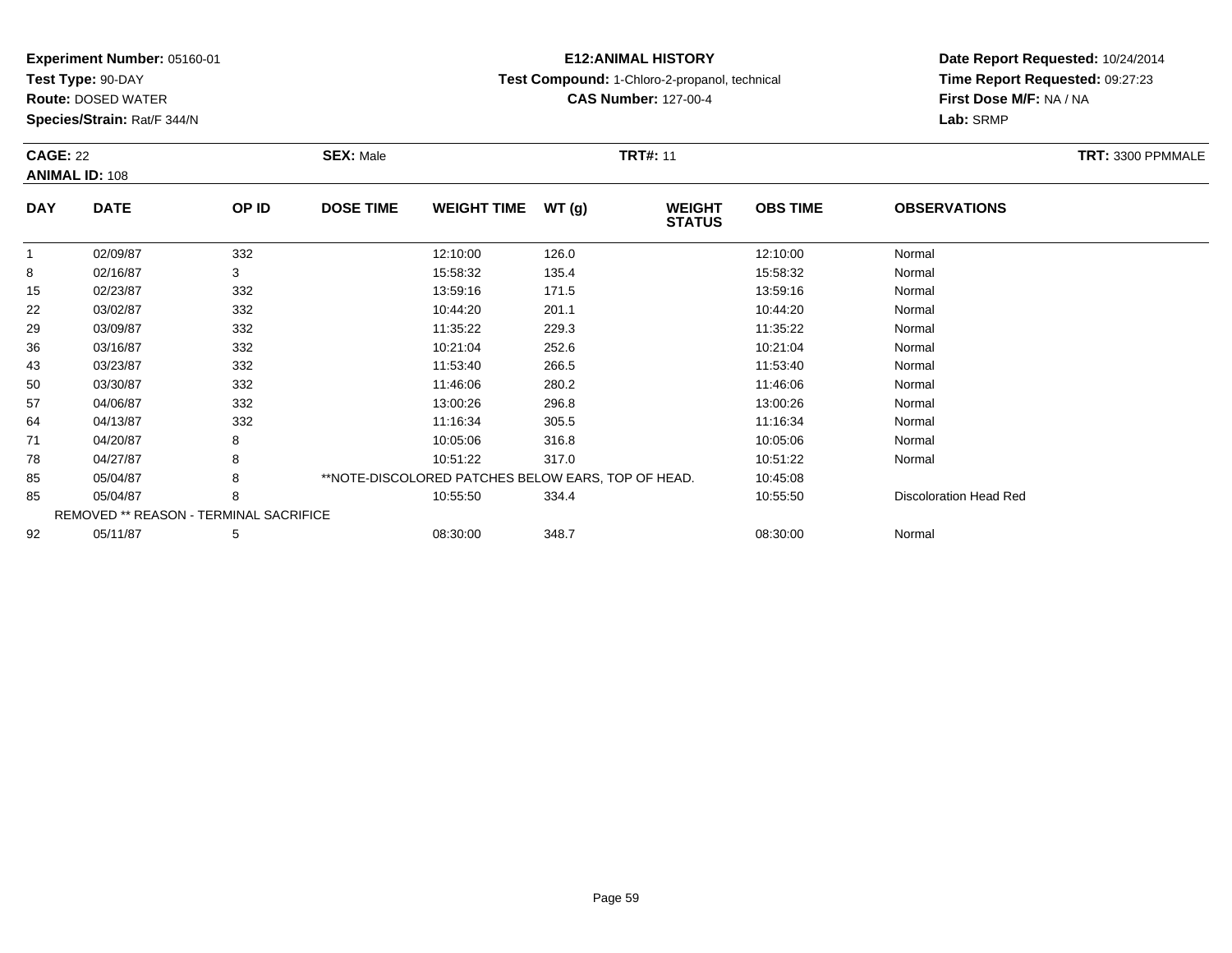**Test Type:** 90-DAY

**Route:** DOSED WATER

**Species/Strain:** Rat/F 344/N

# **E12:ANIMAL HISTORY**

**Test Compound:** 1-Chloro-2-propanol, technical

**CAS Number:** 127-00-4

|            | <b>CAGE: 22</b><br><b>ANIMAL ID: 109</b> |       | <b>SEX: Male</b> |                    |       | <b>TRT#: 11</b>                |                 | TRT: 3300 PPMMALE   |  |
|------------|------------------------------------------|-------|------------------|--------------------|-------|--------------------------------|-----------------|---------------------|--|
| <b>DAY</b> | <b>DATE</b>                              | OP ID | <b>DOSE TIME</b> | <b>WEIGHT TIME</b> | WT(g) | <b>WEIGHT</b><br><b>STATUS</b> | <b>OBS TIME</b> | <b>OBSERVATIONS</b> |  |
|            | 02/09/87                                 | 7     |                  | 12:10:00           | 112.8 |                                | 12:10:00        | Normal              |  |
| 8          | 02/16/87                                 | 3     |                  | 15:58:32           | 120.0 |                                | 15:58:32        | Normal              |  |
| 15         | 02/23/87                                 | 332   |                  | 13:59:16           | 148.1 |                                | 13:59:16        | Normal              |  |
| 22         | 03/02/87                                 | 332   |                  | 10:44:20           | 175.0 |                                | 10:44:20        | Normal              |  |
| 29         | 03/09/87                                 | 332   |                  | 11:35:22           | 201.6 |                                | 11:35:22        | Normal              |  |
| 36         | 03/16/87                                 | 332   |                  | 10:21:04           | 219.2 |                                | 10:21:04        | Normal              |  |
| 43         | 03/23/87                                 | 332   |                  | 11:53:40           | 237.1 |                                | 11:53:40        | Normal              |  |
| 50         | 03/30/87                                 | 332   |                  | 11:46:06           | 246.9 |                                | 11:46:06        | Normal              |  |
| 57         | 04/06/87                                 | 332   |                  | 13:00:26           | 263.3 |                                | 13:00:26        | Normal              |  |
| 64         | 04/13/87                                 | 332   |                  | 11:16:34           | 276.5 |                                | 11:16:34        | Normal              |  |
| 71         | 04/20/87                                 | 8     |                  | 10:05:06           | 289.9 |                                | 10:05:06        | Normal              |  |
| 78         | 04/27/87                                 | 8     |                  | 10:51:22           | 298.1 |                                | 10:51:22        | Normal              |  |
| 85         | 05/04/87                                 | 8     |                  | 10:55:50           | 310.0 |                                | 10:55:50        | Normal              |  |
|            | REMOVED ** REASON - TERMINAL SACRIFICE   |       |                  |                    |       |                                |                 |                     |  |
| 92         | 05/11/87                                 | 5     |                  | 08:30:00           | 317.8 |                                | 08:30:00        | Normal              |  |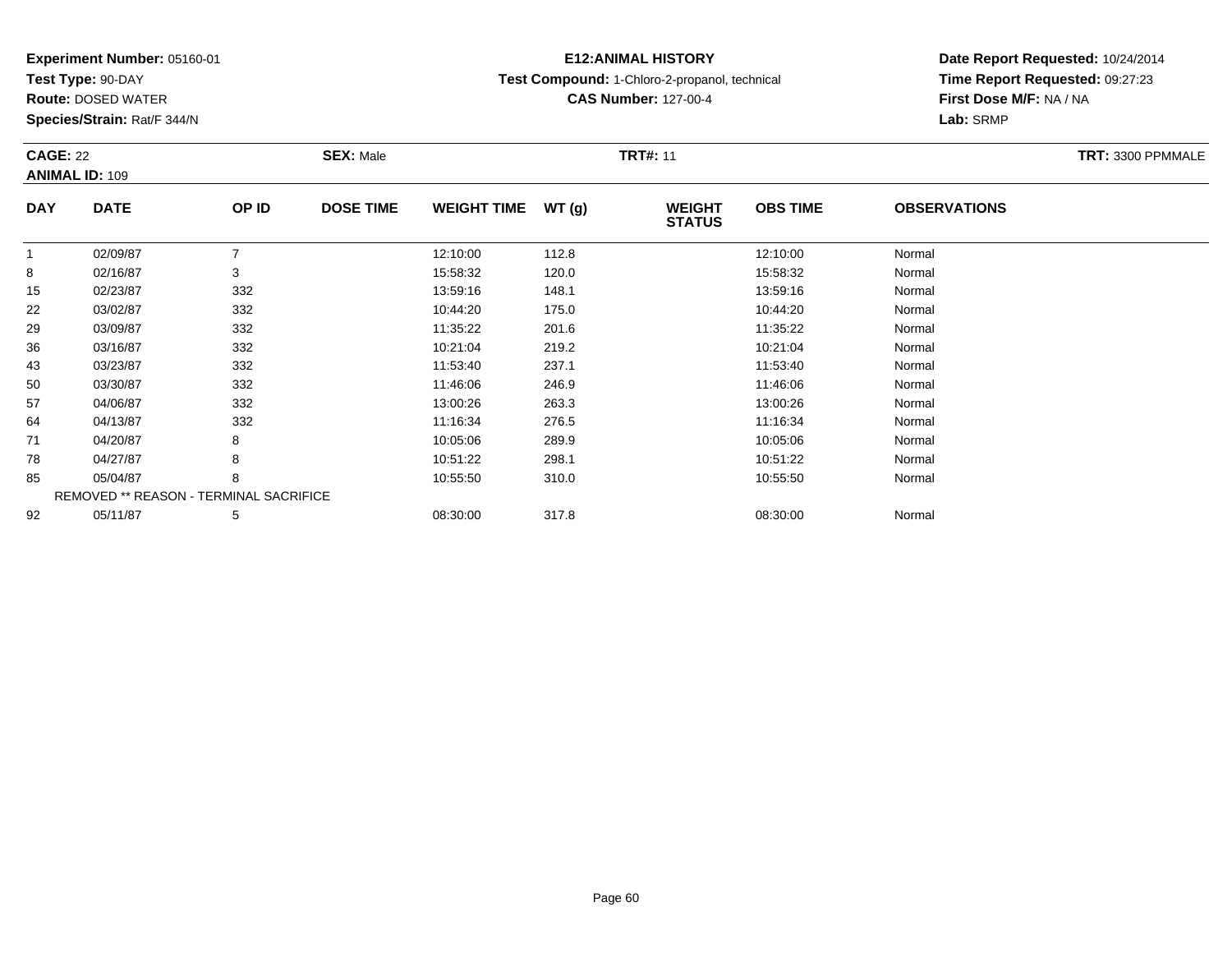**Test Type:** 90-DAY

**Route:** DOSED WATER

**Species/Strain:** Rat/F 344/N

# **E12:ANIMAL HISTORY**

**Test Compound:** 1-Chloro-2-propanol, technical

**CAS Number:** 127-00-4

| <b>CAGE: 22</b><br><b>ANIMAL ID: 110</b> |                                        |       | <b>SEX: Male</b>                       |       | <b>TRT#: 11</b>                | TRT: 3300 PPMMALE |                               |  |
|------------------------------------------|----------------------------------------|-------|----------------------------------------|-------|--------------------------------|-------------------|-------------------------------|--|
| <b>DAY</b>                               | <b>DATE</b>                            | OP ID | <b>DOSE TIME</b><br><b>WEIGHT TIME</b> | WT(g) | <b>WEIGHT</b><br><b>STATUS</b> | <b>OBS TIME</b>   | <b>OBSERVATIONS</b>           |  |
| $\mathbf{1}$                             | 02/09/87                               | 332   | 12:10:00                               | 115.2 |                                | 12:10:00          | Normal                        |  |
| 8                                        | 02/16/87                               | 3     | 15:58:32                               | 128.3 |                                | 15:58:32          | Normal                        |  |
| 15                                       | 02/23/87                               | 332   | 13:59:16                               | 150.8 |                                | 13:59:16          | Normal                        |  |
| 22                                       | 03/02/87                               | 332   | 10:44:20                               | 173.2 |                                | 10:44:20          | Normal                        |  |
| 29                                       | 03/09/87                               | 332   | 11:35:22                               | 194.1 |                                | 11:35:22          | Normal                        |  |
| 36                                       | 03/16/87                               | 332   | 10:21:04                               | 215.4 |                                | 10:21:04          | Normal                        |  |
| 43                                       | 03/23/87                               | 332   | 11:53:40                               | 228.8 |                                | 11:53:40          | Normal                        |  |
| 50                                       | 03/30/87                               | 332   | 11:46:06                               | 243.2 |                                | 11:46:06          | Normal                        |  |
| 57                                       | 04/06/87                               | 332   | 13:00:26                               | 255.8 |                                | 13:00:26          | Normal                        |  |
| 64                                       | 04/13/87                               | 332   | 11:16:34                               | 265.1 |                                | 11:16:34          | Normal                        |  |
| 71                                       | 04/20/87                               | 8     | 10:05:06                               | 276.9 |                                | 10:05:06          | Normal                        |  |
| 78                                       | 04/27/87                               | 8     | 10:51:22                               | 280.7 |                                | 10:51:22          | Normal                        |  |
| 85                                       | 05/04/87                               | 8     | **NOTE-PATCHES BELOW AND ABOVE EARS.   |       |                                | 10:45:08          |                               |  |
| 85                                       | 05/04/87                               | 8     | 10:55:50                               | 292.7 |                                | 10:55:50          | <b>Discoloration Head Red</b> |  |
|                                          | REMOVED ** REASON - TERMINAL SACRIFICE |       |                                        |       |                                |                   |                               |  |
| 92                                       | 05/11/87                               | 5     | 08:30:00                               | 302.0 |                                | 08:30:00          | Normal                        |  |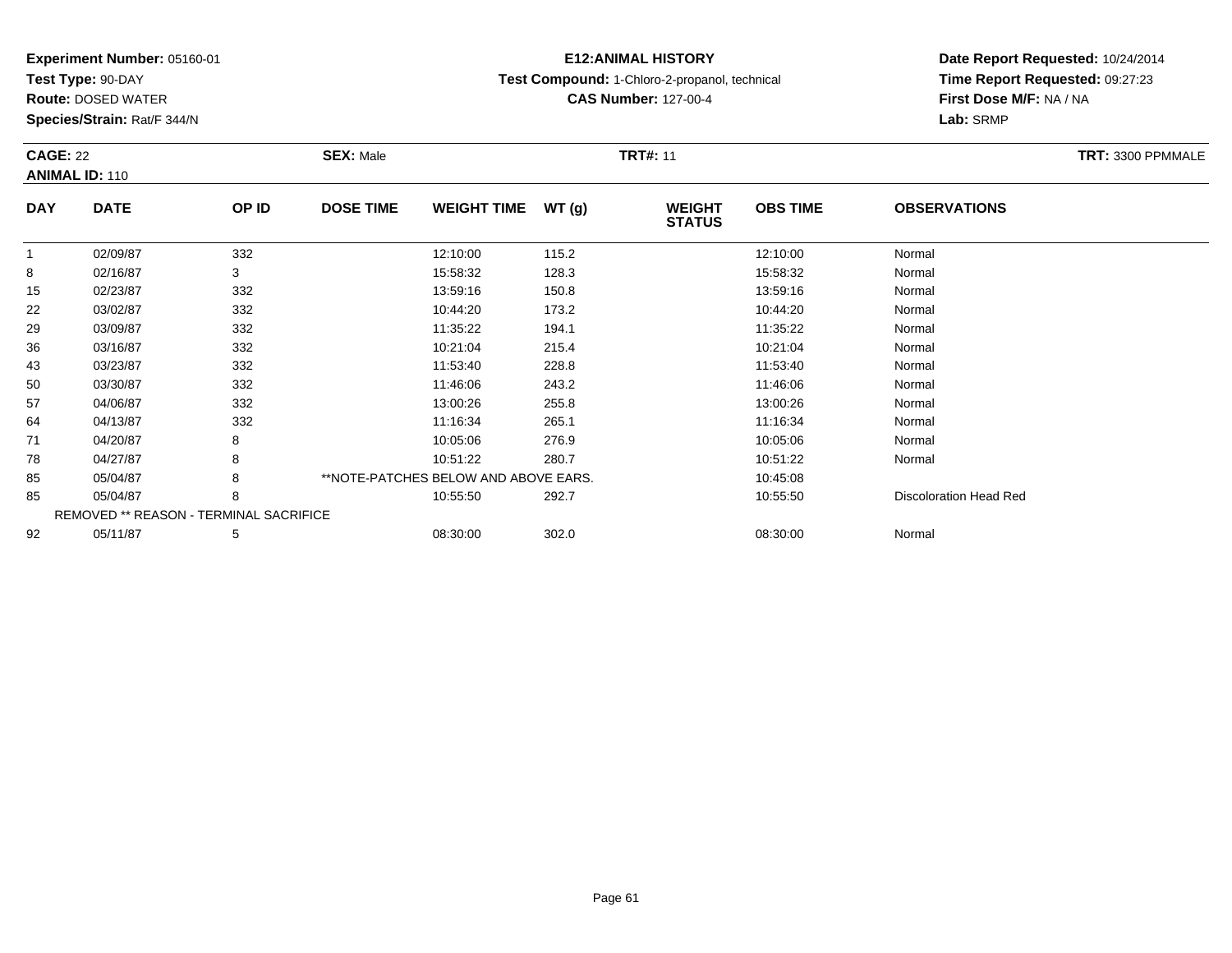**Test Type:** 90-DAY

92

**Route:** DOSED WATER

**Species/Strain:** Rat/F 344/N

# **E12:ANIMAL HISTORY**

**Test Compound:** 1-Chloro-2-propanol, technical

**CAS Number:** 127-00-4

**Date Report Requested:** 10/24/2014**Time Report Requested:** 09:27:23**First Dose M/F:** NA / NA**Lab:** SRMP

|            | CAGE: 3<br><b>ANIMAL ID: 11</b>               |       | <b>SEX: Female</b> |                    |       | <b>TRT#: 2</b>                 | <b>TRT: VEHICLE FEMALE</b> |                     |  |
|------------|-----------------------------------------------|-------|--------------------|--------------------|-------|--------------------------------|----------------------------|---------------------|--|
| <b>DAY</b> | <b>DATE</b>                                   | OP ID | <b>DOSE TIME</b>   | <b>WEIGHT TIME</b> | WT(g) | <b>WEIGHT</b><br><b>STATUS</b> | <b>OBS TIME</b>            | <b>OBSERVATIONS</b> |  |
|            | 02/10/87                                      | 332   |                    | 11:19:46           | 94.5  |                                | 11:19:46                   | Normal              |  |
| 8          | 02/17/87                                      | 332   |                    | 11:07:06           | 112.8 |                                | 11:07:06                   | Normal              |  |
| 15         | 02/24/87                                      | 332   |                    | 15:21:04           | 126.4 |                                | 15:21:04                   | Normal              |  |
| 22         | 03/03/87                                      | 332   |                    | 11:20:34           | 143.6 |                                | 11:20:34                   | Normal              |  |
| 29         | 03/10/87                                      | 332   |                    | 10:28:48           | 154.2 |                                | 10:28:48                   | Normal              |  |
| 36         | 03/17/87                                      | 332   |                    | 10:30:32           | 165.7 |                                | 10:30:32                   | Normal              |  |
| 43         | 03/24/87                                      | 332   |                    | 10:13:38           | 169.5 |                                | 10:13:38                   | Normal              |  |
| 50         | 03/31/87                                      | 332   |                    | 10:21:34           | 175.0 |                                | 10:21:34                   | Normal              |  |
| 57         | 04/07/87                                      | 8     |                    | 13:21:48           | 178.9 |                                | 13:21:48                   | Normal              |  |
| 64         | 04/14/87                                      | 9     |                    | 09:15:40           | 184.9 |                                | 09:15:40                   | Normal              |  |
| 71         | 04/21/87                                      | 9     |                    | 09:12:54           | 187.0 |                                | 09:12:54                   | Normal              |  |
| 78         | 04/28/87                                      | 332   |                    | 10:06:06           | 191.6 |                                | 10:06:06                   | Normal              |  |
| 85         | 05/05/87                                      | 332   |                    | 09:23:36           | 181.8 |                                | 09:23:36                   | Normal              |  |
|            | <b>REMOVED ** REASON - TERMINAL SACRIFICE</b> |       |                    |                    |       |                                |                            |                     |  |

2 05/12/87 5 5 08:30:00 155.0 08:30 00 08:00 08:30:00 08:30:00 08:30:00 08:30:00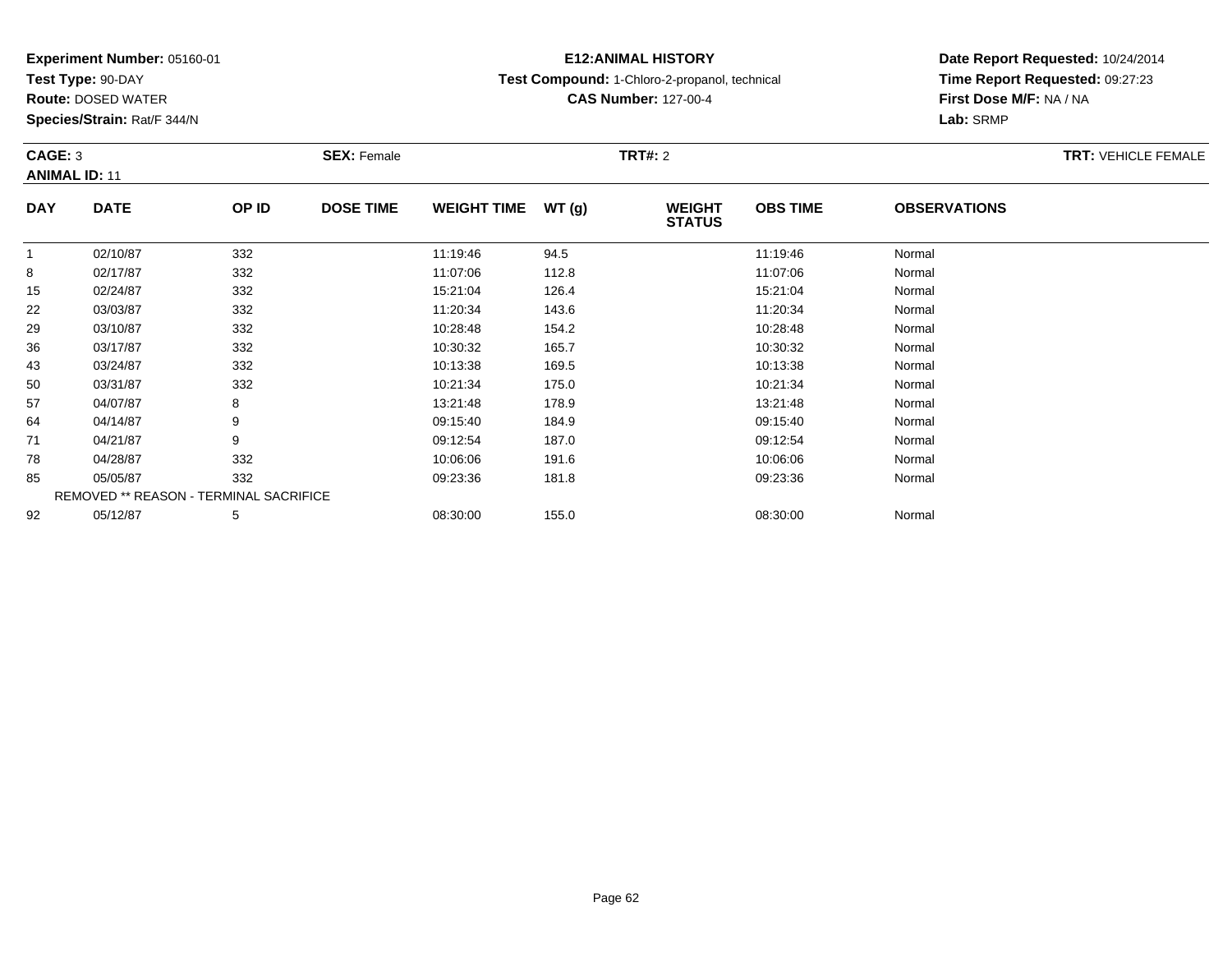**Test Type:** 90-DAY

**Route:** DOSED WATER

**Species/Strain:** Rat/F 344/N

# **E12:ANIMAL HISTORY**

**Test Compound:** 1-Chloro-2-propanol, technical

**CAS Number:** 127-00-4

| CAGE: 3     | <b>ANIMAL ID: 12</b>                   |       | <b>SEX: Female</b> |                    |       |                                | <b>TRT#: 2</b>  |                     |  |  |
|-------------|----------------------------------------|-------|--------------------|--------------------|-------|--------------------------------|-----------------|---------------------|--|--|
| <b>DAY</b>  | <b>DATE</b>                            | OP ID | <b>DOSE TIME</b>   | <b>WEIGHT TIME</b> | WT(g) | <b>WEIGHT</b><br><b>STATUS</b> | <b>OBS TIME</b> | <b>OBSERVATIONS</b> |  |  |
| $\mathbf 1$ | 02/10/87                               | 332   |                    | 11:19:46           | 109.4 |                                | 11:19:46        | Normal              |  |  |
| 8           | 02/17/87                               | 332   |                    | 11:07:06           | 128.0 |                                | 11:07:06        | Normal              |  |  |
| 15          | 02/24/87                               | 332   |                    | 15:21:04           | 148.4 |                                | 15:21:04        | Normal              |  |  |
| 22          | 03/03/87                               | 332   |                    | 11:20:34           | 167.4 |                                | 11:20:34        | Normal              |  |  |
| 29          | 03/10/87                               | 332   |                    | 10:28:48           | 179.6 |                                | 10:28:48        | Normal              |  |  |
| 36          | 03/17/87                               | 332   |                    | 10:30:32           | 189.4 |                                | 10:30:32        | Normal              |  |  |
| 43          | 03/24/87                               | 332   |                    | 10:13:38           | 195.9 |                                | 10:13:38        | Normal              |  |  |
| 50          | 03/31/87                               | 332   |                    | 10:21:34           | 204.1 |                                | 10:21:34        | Normal              |  |  |
| 57          | 04/07/87                               | 8     |                    | 13:21:48           | 210.9 |                                | 13:21:48        | Normal              |  |  |
| 64          | 04/14/87                               | 9     |                    | 09:15:40           | 220.6 |                                | 09:15:40        | Normal              |  |  |
| 71          | 04/21/87                               | 9     |                    | 09:12:54           | 224.4 |                                | 09:12:54        | Normal              |  |  |
| 78          | 04/28/87                               | 332   |                    | 10:06:06           | 229.7 |                                | 10:06:06        | Normal              |  |  |
| 85          | 05/05/87                               | 332   |                    | 09:23:36           | 223.0 |                                | 09:23:36        | Normal              |  |  |
|             | REMOVED ** REASON - TERMINAL SACRIFICE |       |                    |                    |       |                                |                 |                     |  |  |
| 92          | 05/12/87                               | 5     |                    | 08:30:00           | 231.3 |                                | 08:30:00        | Normal              |  |  |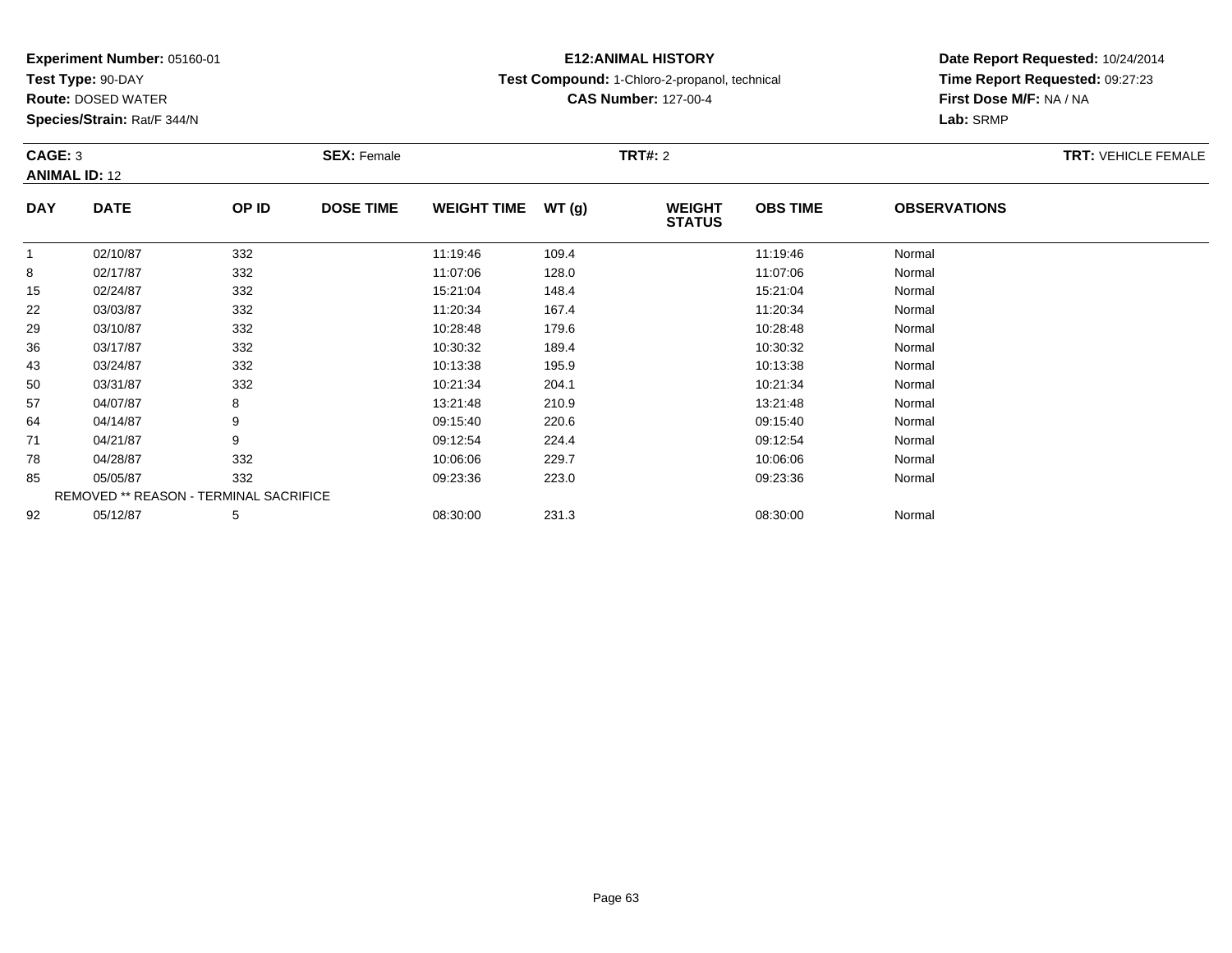**Test Type:** 90-DAY

**Species/Strain:** Rat/F 344/N

# **E12:ANIMAL HISTORY**

**Test Compound:** 1-Chloro-2-propanol, technical

**CAS Number:** 127-00-4

**Date Report Requested:** 10/24/2014 **Time Report Requested:** 09:27:23**First Dose M/F:** NA / NA**Lab:** SRMP

| CAGE: 3<br><b>ANIMAL ID: 13</b> |                                        |       | <b>SEX: Female</b> |                    |       | <b>TRT#: 2</b>                 |                 |                     | <b>TRT: VEHICLE FEMALE</b> |
|---------------------------------|----------------------------------------|-------|--------------------|--------------------|-------|--------------------------------|-----------------|---------------------|----------------------------|
| <b>DAY</b>                      | <b>DATE</b>                            | OP ID | <b>DOSE TIME</b>   | <b>WEIGHT TIME</b> | WT(g) | <b>WEIGHT</b><br><b>STATUS</b> | <b>OBS TIME</b> | <b>OBSERVATIONS</b> |                            |
|                                 | 02/10/87                               | 332   |                    | 11:19:46           | 97.9  |                                | 11:19:46        | Normal              |                            |
| 8                               | 02/17/87                               | 332   |                    | 11:07:06           | 120.7 |                                | 11:07:06        | Normal              |                            |
| 15                              | 02/24/87                               | 332   |                    | 15:21:04           | 135.7 |                                | 15:21:04        | Normal              |                            |
| 22                              | 03/03/87                               | 332   |                    | 11:20:34           | 156.9 |                                | 11:20:34        | Normal              |                            |
| 29                              | 03/10/87                               | 332   |                    | 10:28:48           | 166.7 |                                | 10:28:48        | Normal              |                            |
| 36                              | 03/17/87                               | 332   |                    | 10:30:32           | 174.0 |                                | 10:30:32        | Normal              |                            |
| 43                              | 03/24/87                               | 332   |                    | 10:13:38           | 187.5 |                                | 10:13:38        | Normal              |                            |
| 50                              | 03/31/87                               | 332   |                    | 10:21:34           | 188.1 |                                | 10:21:34        | Normal              |                            |
| 57                              | 04/07/87                               | 8     |                    | 13:21:48           | 190.6 |                                | 13:21:48        | Normal              |                            |
| 64                              | 04/14/87                               | 9     |                    | 09:15:40           | 201.3 |                                | 09:15:40        | Normal              |                            |
| 71                              | 04/21/87                               | 9     |                    | 09:12:54           | 205.2 |                                | 09:12:54        | Normal              |                            |
| 78                              | 04/28/87                               | 332   |                    | 10:06:06           | 209.6 |                                | 10:06:06        | Normal              |                            |
| 85                              | 05/05/87                               | 332   |                    | 09:23:36           | 208.1 |                                | 09:23:36        | Normal              |                            |
|                                 | REMOVED ** REASON - TERMINAL SACRIFICE |       |                    |                    |       |                                |                 |                     |                            |
| 92                              | 05/12/87                               | 5     |                    | 08:30:00           | 218.7 |                                | 08:30:00        | Normal              |                            |

**Route:** DOSED WATER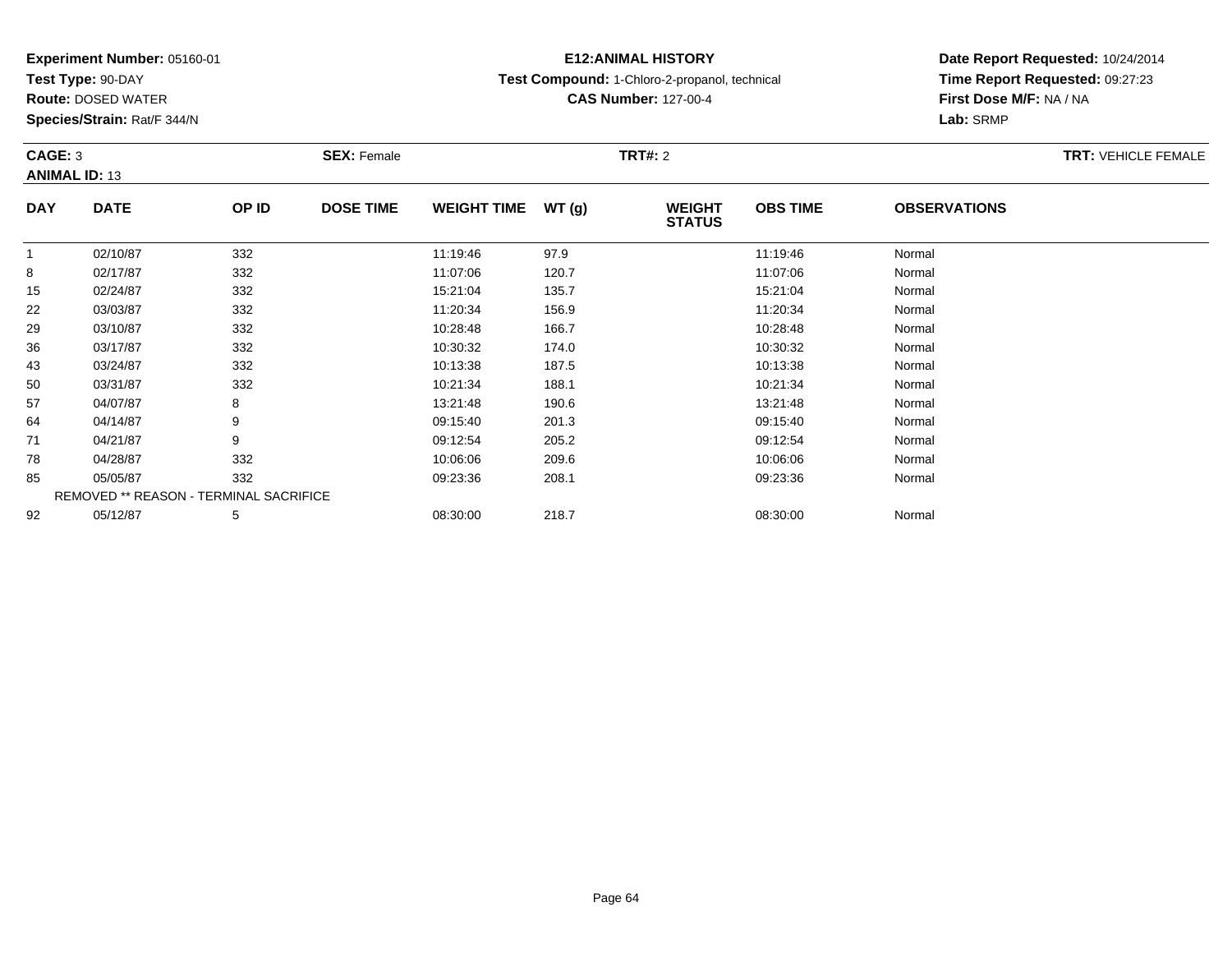**Test Type:** 90-DAY

**Route:** DOSED WATER

**Species/Strain:** Rat/F 344/N

# **E12:ANIMAL HISTORY**

**Test Compound:** 1-Chloro-2-propanol, technical

**CAS Number:** 127-00-4

| CAGE: 3      | <b>ANIMAL ID: 14</b>                   |       | <b>SEX: Female</b> |                    |       | <b>TRT#:</b> 2                 |                 | <b>TRT: VEHICLE FEMALE</b> |  |
|--------------|----------------------------------------|-------|--------------------|--------------------|-------|--------------------------------|-----------------|----------------------------|--|
| <b>DAY</b>   | <b>DATE</b>                            | OP ID | <b>DOSE TIME</b>   | <b>WEIGHT TIME</b> | WT(g) | <b>WEIGHT</b><br><b>STATUS</b> | <b>OBS TIME</b> | <b>OBSERVATIONS</b>        |  |
| $\mathbf{1}$ | 02/10/87                               | 332   |                    | 11:19:46           | 110.7 |                                | 11:19:46        | Normal                     |  |
| 8            | 02/17/87                               | 332   |                    | 11:07:06           | 138.8 |                                | 11:07:06        | Normal                     |  |
| 15           | 02/24/87                               | 332   |                    | 15:21:04           | 161.7 |                                | 15:21:04        | Normal                     |  |
| 22           | 03/03/87                               | 332   |                    | 11:20:34           | 178.8 |                                | 11:20:34        | Normal                     |  |
| 29           | 03/10/87                               | 332   |                    | 10:28:48           | 196.5 |                                | 10:28:48        | Normal                     |  |
| 36           | 03/17/87                               | 332   |                    | 10:30:32           | 207.6 |                                | 10:30:32        | Normal                     |  |
| 43           | 03/24/87                               | 332   |                    | 10:13:38           | 211.1 |                                | 10:13:38        | Normal                     |  |
| 50           | 03/31/87                               | 332   |                    | 10:21:34           | 218.2 |                                | 10:21:34        | Normal                     |  |
| 57           | 04/07/87                               | 8     |                    | 13:21:48           | 217.4 |                                | 13:21:48        | Normal                     |  |
| 64           | 04/14/87                               | 9     |                    | 09:15:40           | 231.6 |                                | 09:15:40        | Normal                     |  |
| 71           | 04/21/87                               | 9     |                    | 09:12:54           | 240.6 |                                | 09:12:54        | Normal                     |  |
| 78           | 04/28/87                               | 332   |                    | 10:06:06           | 239.8 |                                | 10:06:06        | Normal                     |  |
| 85           | 05/05/87                               | 332   |                    | 09:23:36           | 237.8 |                                | 09:23:36        | Normal                     |  |
|              | REMOVED ** REASON - TERMINAL SACRIFICE |       |                    |                    |       |                                |                 |                            |  |
| 92           | 05/12/87                               | 5     |                    | 08:30:00           | 241.0 |                                | 08:30:00        | Normal                     |  |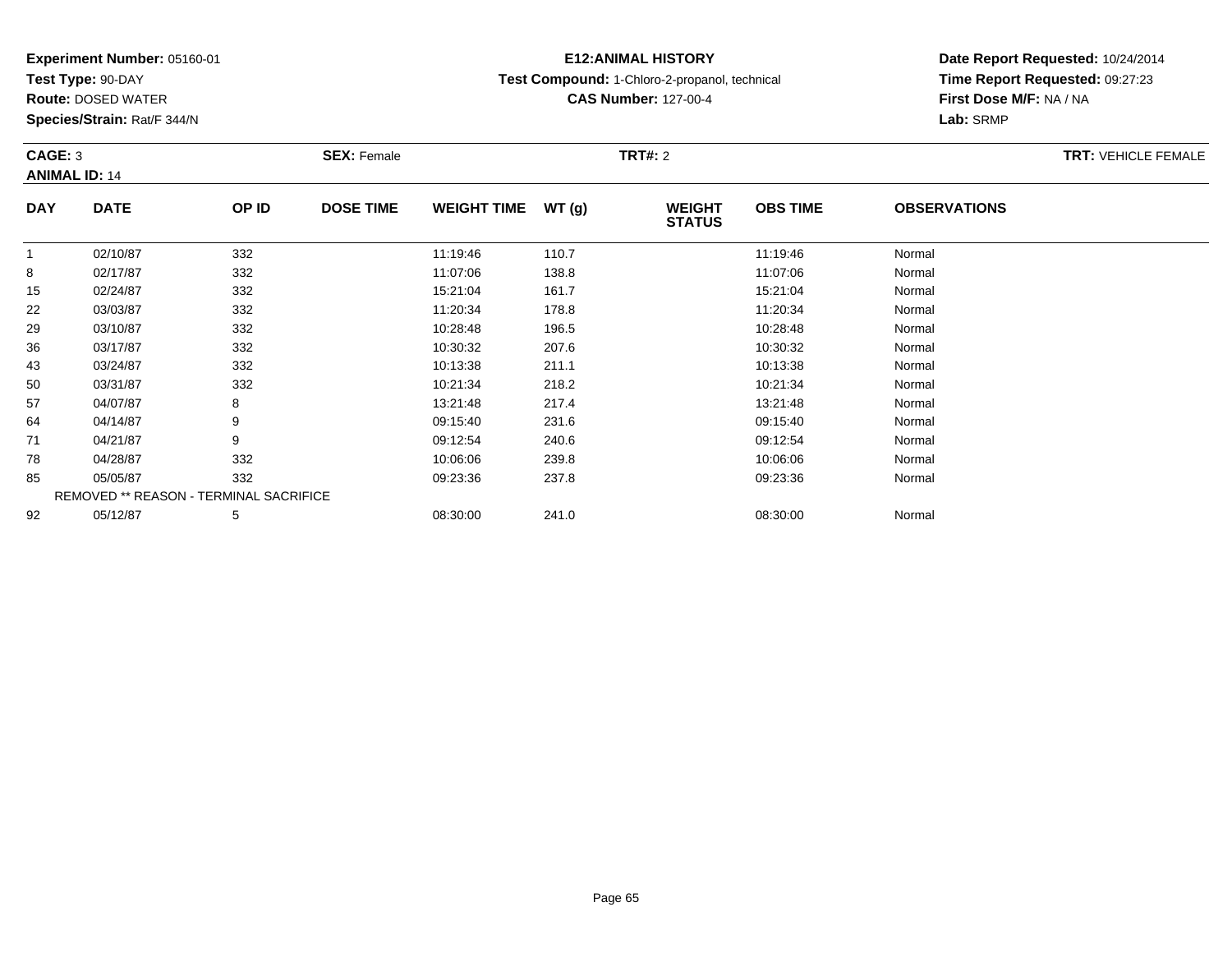**Test Type:** 90-DAY

**Route:** DOSED WATER

**Species/Strain:** Rat/F 344/N

# **E12:ANIMAL HISTORY**

**Test Compound:** 1-Chloro-2-propanol, technical

**CAS Number:** 127-00-4

| CAGE: 3      |                                        |       | <b>SEX: Female</b> |                    |       | <b>TRT#: 2</b>                 |                 |                     | <b>TRT: VEHICLE FEMALE</b> |
|--------------|----------------------------------------|-------|--------------------|--------------------|-------|--------------------------------|-----------------|---------------------|----------------------------|
|              | <b>ANIMAL ID: 15</b>                   |       |                    |                    |       |                                |                 |                     |                            |
| <b>DAY</b>   | <b>DATE</b>                            | OP ID | <b>DOSE TIME</b>   | <b>WEIGHT TIME</b> | WT(g) | <b>WEIGHT</b><br><b>STATUS</b> | <b>OBS TIME</b> | <b>OBSERVATIONS</b> |                            |
| $\mathbf{1}$ | 02/10/87                               | 332   |                    | 11:19:46           | 104.7 |                                | 11:19:46        | Normal              |                            |
| 8            | 02/17/87                               | 332   |                    | 11:07:06           | 123.5 |                                | 11:07:06        | Normal              |                            |
| 15           | 02/24/87                               | 332   |                    | 15:21:04           | 137.3 |                                | 15:21:04        | Normal              |                            |
| 22           | 03/03/87                               | 332   |                    | 11:20:34           | 154.0 |                                | 11:20:34        | Normal              |                            |
| 29           | 03/10/87                               | 332   |                    | 10:28:48           | 167.8 |                                | 10:28:48        | Normal              |                            |
| 36           | 03/17/87                               | 332   |                    | 10:30:32           | 177.4 |                                | 10:30:32        | Normal              |                            |
| 43           | 03/24/87                               | 332   |                    | 10:13:38           | 179.4 |                                | 10:13:38        | Normal              |                            |
| 50           | 03/31/87                               | 332   |                    | 10:21:34           | 186.9 |                                | 10:21:34        | Normal              |                            |
| 57           | 04/07/87                               | 8     |                    | 13:21:48           | 185.9 |                                | 13:21:48        | Normal              |                            |
| 64           | 04/14/87                               | 9     |                    | 09:15:40           | 198.1 |                                | 09:15:40        | Normal              |                            |
| 71           | 04/21/87                               | 9     |                    | 09:12:54           | 201.8 |                                | 09:12:54        | Normal              |                            |
| 78           | 04/28/87                               | 332   |                    | 10:06:06           | 210.5 |                                | 10:06:06        | Normal              |                            |
| 85           | 05/05/87                               | 332   |                    | 09:23:36           | 199.7 |                                | 09:23:36        | Normal              |                            |
|              | REMOVED ** REASON - TERMINAL SACRIFICE |       |                    |                    |       |                                |                 |                     |                            |
| 92           | 05/12/87                               | 5     |                    | 08:30:00           | 203.6 |                                | 08:30:00        | Normal              |                            |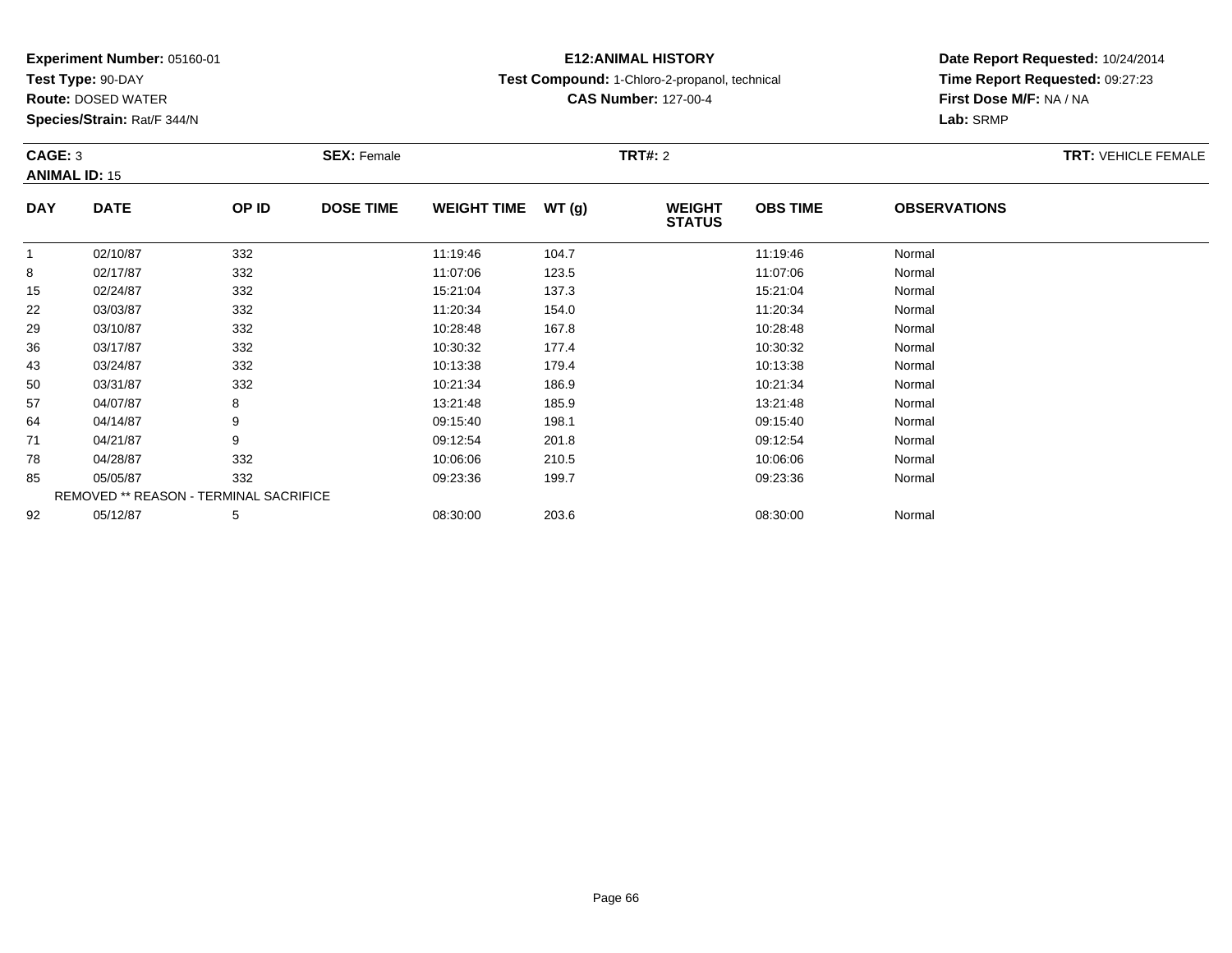**Test Type:** 90-DAY

**Route:** DOSED WATER

**Species/Strain:** Rat/F 344/N

#### **E12:ANIMAL HISTORY**

#### **Test Compound:** 1-Chloro-2-propanol, technical

**CAS Number:** 127-00-4

| CAGE: 4      | <b>ANIMAL ID: 16</b>                   |       | <b>SEX: Female</b> |                                                  |       | <b>TRT#:</b> 2                 |                 |                     | <b>TRT: VEHICLE FEMALE</b> |
|--------------|----------------------------------------|-------|--------------------|--------------------------------------------------|-------|--------------------------------|-----------------|---------------------|----------------------------|
| <b>DAY</b>   | <b>DATE</b>                            | OP ID | <b>DOSE TIME</b>   | <b>WEIGHT TIME</b>                               | WT(g) | <b>WEIGHT</b><br><b>STATUS</b> | <b>OBS TIME</b> | <b>OBSERVATIONS</b> |                            |
| $\mathbf{1}$ | 02/10/87                               | 332   |                    | 11:26:58                                         | 106.1 |                                | 11:26:58        | Normal              |                            |
| 8            | 02/17/87                               | 332   |                    | 11:14:10                                         | 121.9 |                                | 11:14:10        | Normal              |                            |
| 15           | 02/24/87                               | 332   |                    | **NOTE-17 MIS-ID AS 16, WT OF 16 IS 1367, NORMAL |       |                                | 15:04:56        |                     |                            |
| 15           | 02/24/87                               | 332   |                    | 15:10:32                                         | 136.7 |                                | 15:10:32        | Normal              |                            |
| 22           | 03/03/87                               | 332   |                    | 11:16:34                                         | 146.6 |                                | 11:16:34        | Normal              |                            |
| 29           | 03/10/87                               | 332   |                    | 10:31:26                                         | 160.7 |                                | 10:31:26        | Normal              |                            |
| 36           | 03/17/87                               | 332   |                    | 10:34:42                                         | 171.3 |                                | 10:34:42        | Normal              |                            |
| 43           | 03/24/87                               | 332   |                    | 10:24:46                                         | 178.3 |                                | 10:24:46        | Normal              |                            |
| 50           | 03/31/87                               | 332   |                    | 10:26:52                                         | 184.4 |                                | 10:26:52        | Normal              |                            |
| 57           | 04/07/87                               | 8     |                    | 13:28:36                                         | 188.6 |                                | 13:28:36        | Normal              |                            |
| 64           | 04/14/87                               | 9     |                    | 09:25:42                                         | 194.8 |                                | 09:25:42        | Normal              |                            |
| 71           | 04/21/87                               | 9     |                    | 09:10:48                                         | 202.2 |                                | 09:10:48        | Normal              |                            |
| 78           | 04/28/87                               | 332   |                    | 10:10:22                                         | 205.7 |                                | 10:10:22        | Normal              |                            |
| 85           | 05/05/87                               | 332   |                    | 10:44:04                                         | 203.6 |                                | 10:44:04        | Normal              |                            |
|              | REMOVED ** REASON - TERMINAL SACRIFICE |       |                    |                                                  |       |                                |                 |                     |                            |
| 92           | 05/12/87                               | 5     |                    | 08:30:00                                         | 210.8 |                                | 08:30:00        | Normal              |                            |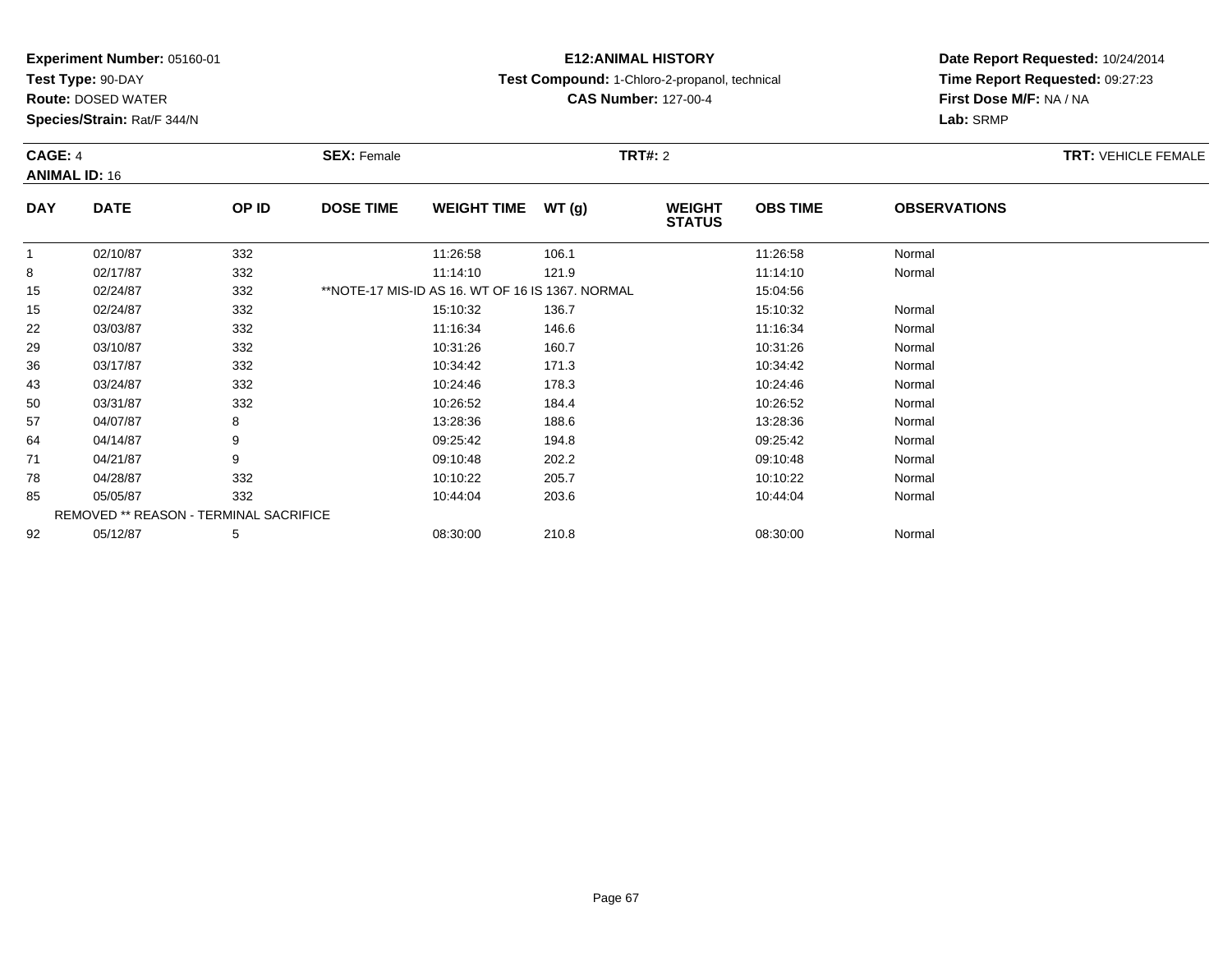**Test Type:** 90-DAY

92

**Route:** DOSED WATER

**Species/Strain:** Rat/F 344/N

# **E12:ANIMAL HISTORY**

**Test Compound:** 1-Chloro-2-propanol, technical

**Date Report Requested:** 10/24/2014**Time Report Requested:** 09:27:23**First Dose M/F:** NA / NA**Lab:** SRMP

| CAGE: 4<br><b>ANIMAL ID: 17</b> |                                               |       | <b>SEX: Female</b> |                    |                                         | <b>TRT: VEHICLE FEMALE</b> |                     |        |  |
|---------------------------------|-----------------------------------------------|-------|--------------------|--------------------|-----------------------------------------|----------------------------|---------------------|--------|--|
| <b>DAY</b>                      | <b>DATE</b>                                   | OP ID | <b>DOSE TIME</b>   | <b>WEIGHT TIME</b> | WT(g)<br><b>WEIGHT</b><br><b>STATUS</b> | <b>OBS TIME</b>            | <b>OBSERVATIONS</b> |        |  |
| 1                               | 02/10/87                                      | 332   |                    | 11:26:58           | 103.7                                   |                            | 11:26:58            | Normal |  |
| 8                               | 02/17/87                                      | 332   |                    | 11:14:10           | 124.1                                   |                            | 11:14:10            | Normal |  |
| 15                              | 02/24/87                                      | 332   |                    | 15:10:32           | 137.2                                   |                            | 15:10:32            | Normal |  |
| 22                              | 03/03/87                                      | 332   |                    | 11:16:34           | 151.2                                   |                            | 11:16:34            | Normal |  |
| 29                              | 03/10/87                                      | 332   |                    | 10:31:26           | 159.9                                   |                            | 10:31:26            | Normal |  |
| 36                              | 03/17/87                                      | 332   |                    | 10:34:42           | 170.1                                   |                            | 10:34:42            | Normal |  |
| 43                              | 03/24/87                                      | 332   |                    | 10:24:46           | 174.9                                   |                            | 10:24:46            | Normal |  |
| 50                              | 03/31/87                                      | 332   |                    | 10:26:52           | 181.8                                   |                            | 10:26:52            | Normal |  |
| 57                              | 04/07/87                                      | 8     |                    | 13:28:36           | 187.5                                   |                            | 13:28:36            | Normal |  |
| 64                              | 04/14/87                                      | 9     |                    | 09:25:42           | 197.5                                   |                            | 09:25:42            | Normal |  |
| 71                              | 04/21/87                                      | 9     |                    | 09:10:48           | 201.8                                   |                            | 09:10:48            | Normal |  |
| 78                              | 04/28/87                                      | 332   |                    | 10:10:22           | 204.3                                   |                            | 10:10:22            | Normal |  |
| 85                              | 05/05/87                                      | 332   |                    | 10:44:04           | 208.1                                   |                            | 10:44:04            | Normal |  |
|                                 | <b>REMOVED ** REASON - TERMINAL SACRIFICE</b> |       |                    |                    |                                         |                            |                     |        |  |

2 05/12/87 5 5 08:30:00 205.8 08:30:00 08:30:00 08:30:00 08:30:00 08:30:00 08:30:00

**CAS Number:** 127-00-4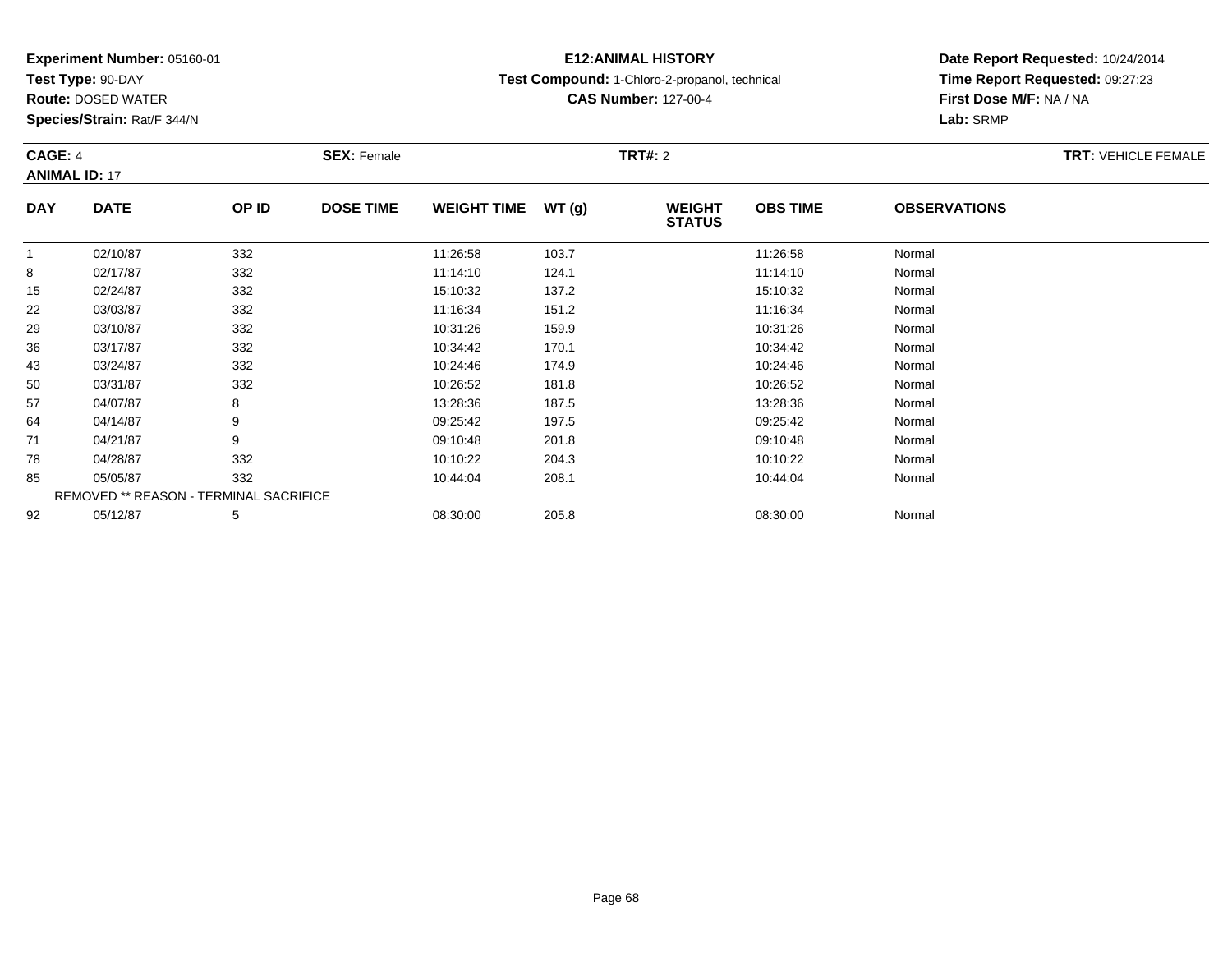**Test Type:** 90-DAY

**Route:** DOSED WATER

**Species/Strain:** Rat/F 344/N

# **E12:ANIMAL HISTORY**

**Test Compound:** 1-Chloro-2-propanol, technical

**CAS Number:** 127-00-4

| CAGE: 4              |                                        | <b>SEX: Female</b> |                  |                    | <b>TRT#: 2</b> | <b>TRT: VEHICLE FEMALE</b>     |                 |                     |  |
|----------------------|----------------------------------------|--------------------|------------------|--------------------|----------------|--------------------------------|-----------------|---------------------|--|
| <b>ANIMAL ID: 18</b> |                                        |                    |                  |                    |                |                                |                 |                     |  |
| <b>DAY</b>           | <b>DATE</b>                            | OP ID              | <b>DOSE TIME</b> | <b>WEIGHT TIME</b> | WT(g)          | <b>WEIGHT</b><br><b>STATUS</b> | <b>OBS TIME</b> | <b>OBSERVATIONS</b> |  |
|                      | 02/10/87                               | 332                |                  | 11:26:58           | 93.4           |                                | 11:26:58        | Normal              |  |
| 8                    | 02/17/87                               | 332                |                  | 11:14:10           | 111.7          |                                | 11:14:10        | Normal              |  |
| 15                   | 02/24/87                               | 332                |                  | 15:10:32           | 125.7          |                                | 15:10:32        | Normal              |  |
| 22                   | 03/03/87                               | 332                |                  | 11:16:34           | 144.0          |                                | 11:16:34        | Normal              |  |
| 29                   | 03/10/87                               | 332                |                  | 10:31:26           | 155.7          |                                | 10:31:26        | Normal              |  |
| 36                   | 03/17/87                               | 332                |                  | 10:34:42           | 168.0          |                                | 10:34:42        | Normal              |  |
| 43                   | 03/24/87                               | 332                |                  | 10:24:46           | 162.2          |                                | 10:24:46        | Normal              |  |
| 50                   | 03/31/87                               | 332                |                  | 10:26:52           | 170.3          |                                | 10:26:52        | Normal              |  |
| 57                   | 04/07/87                               | 8                  |                  | 13:28:36           | 182.2          |                                | 13:28:36        | Normal              |  |
| 64                   | 04/14/87                               | 9                  |                  | 09:25:42           | 188.2          |                                | 09:25:42        | Normal              |  |
| 71                   | 04/21/87                               | 9                  |                  | 09:10:48           | 187.8          |                                | 09:10:48        | Normal              |  |
| 78                   | 04/28/87                               | 332                |                  | 10:10:22           | 195.0          |                                | 10:10:22        | Normal              |  |
| 85                   | 05/05/87                               | 332                |                  | 10:44:04           | 204.8          |                                | 10:44:04        | Normal              |  |
|                      | REMOVED ** REASON - TERMINAL SACRIFICE |                    |                  |                    |                |                                |                 |                     |  |
| 92                   | 05/12/87                               | 5                  |                  | 08:30:00           | 208.8          |                                | 08:30:00        | Normal              |  |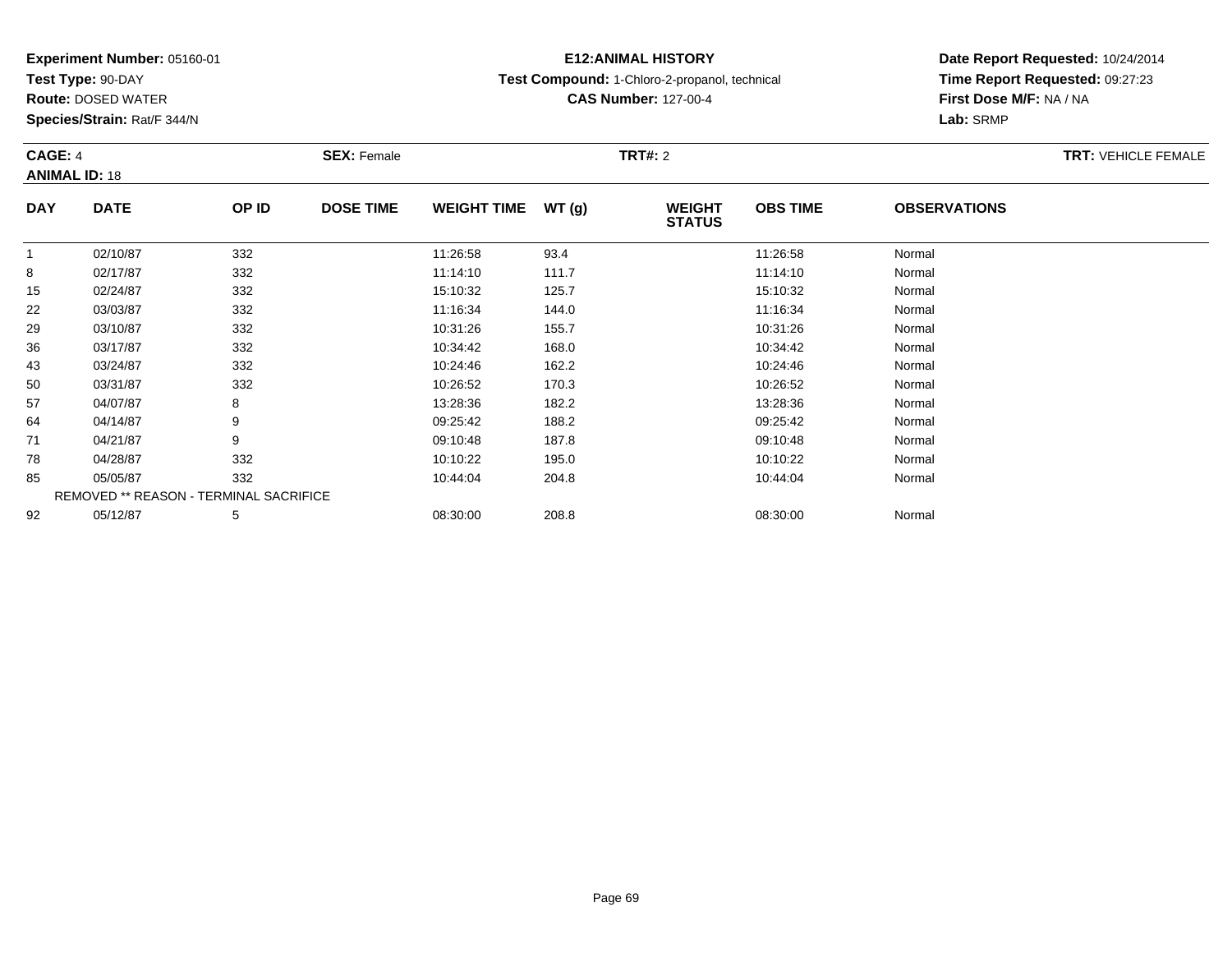**Test Type:** 90-DAY

**Route:** DOSED WATER

**Species/Strain:** Rat/F 344/N

# **E12:ANIMAL HISTORY**

**Test Compound:** 1-Chloro-2-propanol, technical

**CAS Number:** 127-00-4

| CAGE: 4      |                                        | <b>SEX: Female</b> |                  |                     | <b>TRT#: 2</b> | <b>TRT: VEHICLE FEMALE</b>     |                 |                     |  |
|--------------|----------------------------------------|--------------------|------------------|---------------------|----------------|--------------------------------|-----------------|---------------------|--|
|              | <b>ANIMAL ID: 19</b>                   |                    |                  |                     |                |                                |                 |                     |  |
| <b>DAY</b>   | <b>DATE</b>                            | OP ID              | <b>DOSE TIME</b> | WEIGHT TIME $WT(g)$ |                | <b>WEIGHT</b><br><b>STATUS</b> | <b>OBS TIME</b> | <b>OBSERVATIONS</b> |  |
| $\mathbf{1}$ | 02/10/87                               | 332                |                  | 11:26:58            | 112.0          |                                | 11:26:58        | Normal              |  |
| 8            | 02/17/87                               | 332                |                  | 11:14:10            | 130.9          |                                | 11:14:10        | Normal              |  |
| 15           | 02/24/87                               | 332                |                  | 15:10:32            | 144.3          |                                | 15:10:32        | Normal              |  |
| 22           | 03/03/87                               | 332                |                  | 11:16:34            | 163.6          |                                | 11:16:34        | Normal              |  |
| 29           | 03/10/87                               | 332                |                  | 10:31:26            | 177.0          |                                | 10:31:26        | Normal              |  |
| 36           | 03/17/87                               | 332                |                  | 10:34:42            | 186.2          |                                | 10:34:42        | Normal              |  |
| 43           | 03/24/87                               | 332                |                  | 10:24:46            | 192.6          |                                | 10:24:46        | Normal              |  |
| 50           | 03/31/87                               | 332                |                  | 10:26:52            | 197.7          |                                | 10:26:52        | Normal              |  |
| 57           | 04/07/87                               | 8                  |                  | 13:28:36            | 202.0          |                                | 13:28:36        | Normal              |  |
| 64           | 04/14/87                               | 9                  |                  | 09:25:42            | 212.7          |                                | 09:25:42        | Normal              |  |
| 71           | 04/21/87                               | 9                  |                  | 09:10:48            | 216.5          |                                | 09:10:48        | Normal              |  |
| 78           | 04/28/87                               | 332                |                  | 10:10:22            | 222.7          |                                | 10:10:22        | Normal              |  |
| 85           | 05/05/87                               | 332                |                  | 10:44:04            | 225.6          |                                | 10:44:04        | Normal              |  |
|              | REMOVED ** REASON - TERMINAL SACRIFICE |                    |                  |                     |                |                                |                 |                     |  |
| 92           | 05/12/87                               | 5                  |                  | 08:30:00            | 228.7          |                                | 08:30:00        | Normal              |  |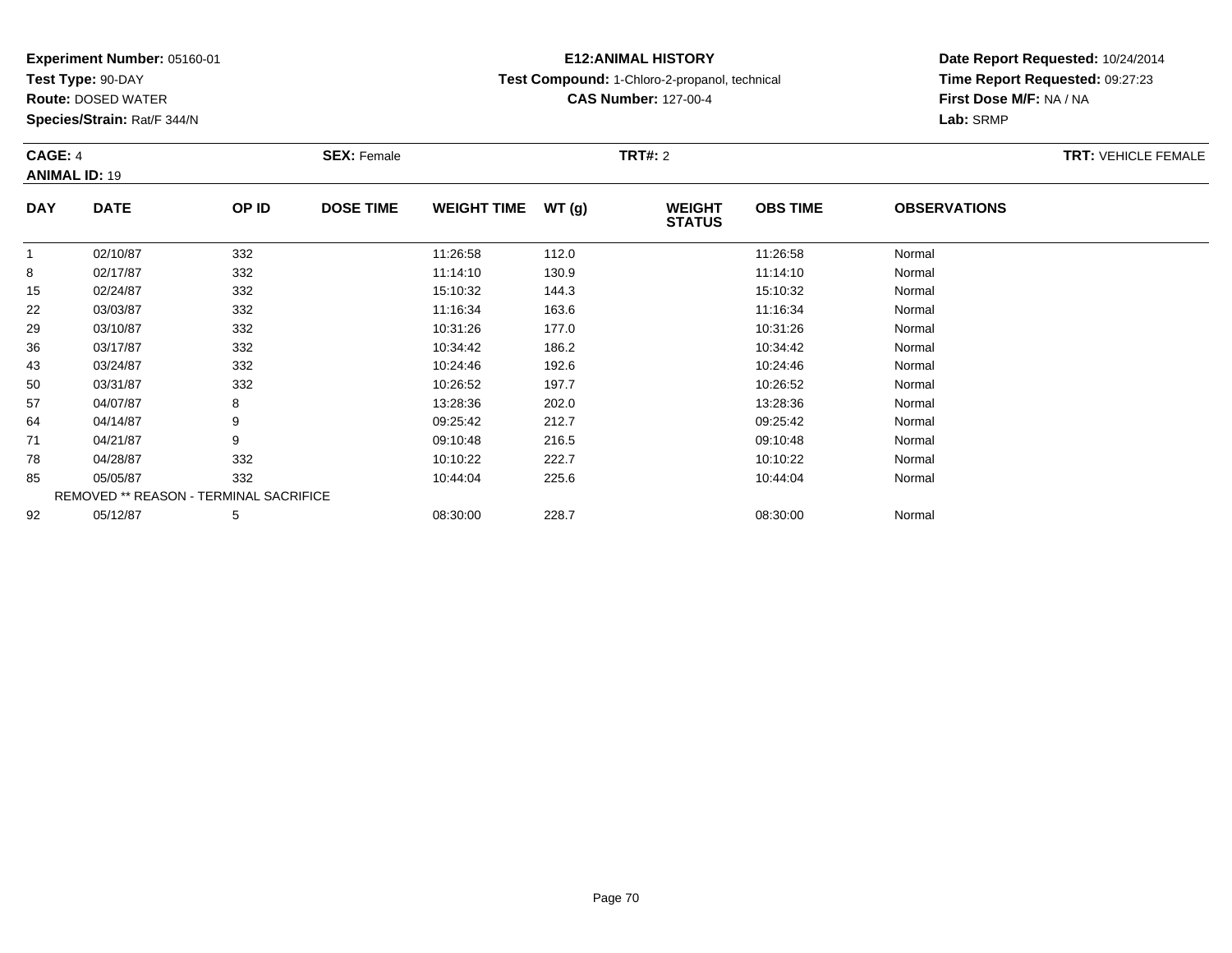**Test Type:** 90-DAY

**Route:** DOSED WATER

**Species/Strain:** Rat/F 344/N

# **E12:ANIMAL HISTORY**

**Test Compound:** 1-Chloro-2-propanol, technical

**CAS Number:** 127-00-4

| CAGE: 4<br><b>ANIMAL ID: 20</b> |                                        | <b>SEX: Female</b> |                  | <b>TRT#: 2</b>     |        |                                |                 | <b>TRT: VEHICLE FEMALE</b> |  |
|---------------------------------|----------------------------------------|--------------------|------------------|--------------------|--------|--------------------------------|-----------------|----------------------------|--|
| <b>DAY</b>                      | <b>DATE</b>                            | OP ID              | <b>DOSE TIME</b> | <b>WEIGHT TIME</b> | WT (g) | <b>WEIGHT</b><br><b>STATUS</b> | <b>OBS TIME</b> | <b>OBSERVATIONS</b>        |  |
| $\mathbf 1$                     | 02/10/87                               | 332                |                  | 11:26:58           | 101.4  |                                | 11:26:58        | Normal                     |  |
| 8                               | 02/17/87                               | 332                |                  | 11:14:10           | 121.3  |                                | 11:14:10        | Normal                     |  |
| 15                              | 02/24/87                               | 332                |                  | 15:10:32           | 136.0  |                                | 15:10:32        | Normal                     |  |
| 22                              | 03/03/87                               | 332                |                  | 11:16:34           | 154.6  |                                | 11:16:34        | Normal                     |  |
| 29                              | 03/10/87                               | 332                |                  | 10:31:26           | 165.7  |                                | 10:31:26        | Normal                     |  |
| 36                              | 03/17/87                               | 332                |                  | 10:34:42           | 180.1  |                                | 10:34:42        | Normal                     |  |
| 43                              | 03/24/87                               | 332                |                  | 10:24:46           | 185.9  |                                | 10:24:46        | Normal                     |  |
| 50                              | 03/31/87                               | 332                |                  | 10:26:52           | 192.9  |                                | 10:26:52        | Normal                     |  |
| 57                              | 04/07/87                               | 8                  |                  | 13:28:36           | 198.3  |                                | 13:28:36        | Normal                     |  |
| 64                              | 04/14/87                               | 9                  |                  | 09:25:42           | 208.3  |                                | 09:25:42        | Normal                     |  |
| 71                              | 04/21/87                               | 9                  |                  | 09:10:48           | 213.5  |                                | 09:10:48        | Normal                     |  |
| 78                              | 04/28/87                               | 332                |                  | 10:10:22           | 215.4  |                                | 10:10:22        | Normal                     |  |
| 85                              | 05/05/87                               | 332                |                  | 10:44:04           | 218.0  |                                | 10:44:04        | Normal                     |  |
|                                 | REMOVED ** REASON - TERMINAL SACRIFICE |                    |                  |                    |        |                                |                 |                            |  |
| 92                              | 05/12/87                               | 5                  |                  | 08:30:00           | 219.4  |                                | 08:30:00        | Normal                     |  |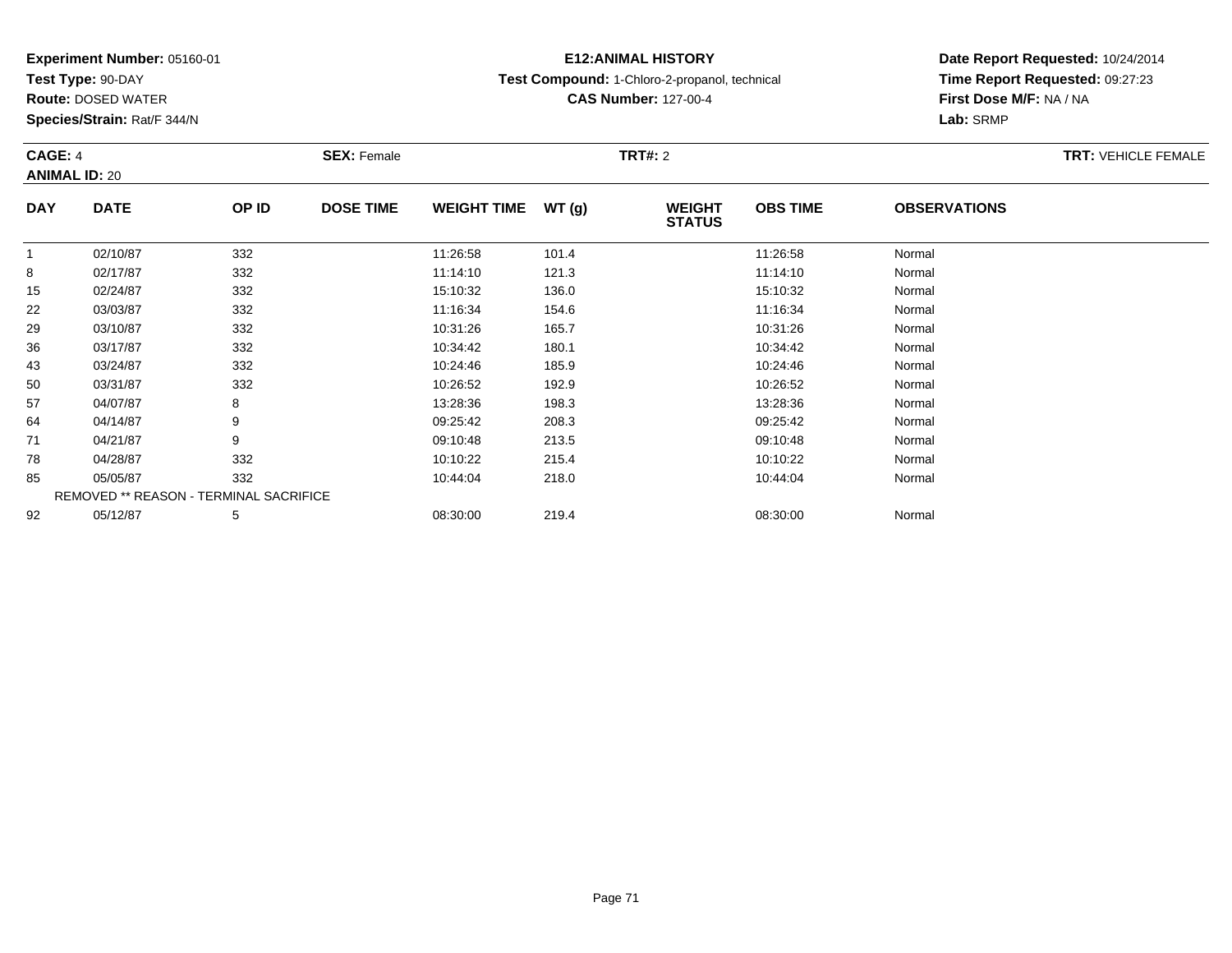**Test Type:** 90-DAY

**Route:** DOSED WATER

**Species/Strain:** Rat/F 344/N

# **E12:ANIMAL HISTORY**

**Test Compound:** 1-Chloro-2-propanol, technical

**CAS Number:** 127-00-4

**Date Report Requested:** 10/24/2014**Time Report Requested:** 09:27:23**First Dose M/F:** NA / NA**Lab:** SRMP

| CAGE: 7    |                                        | <b>SEX: Female</b> |                  |                    | <b>TRT#: 4</b> | TRT: 33 PPM FEMALE             |                 |                     |  |
|------------|----------------------------------------|--------------------|------------------|--------------------|----------------|--------------------------------|-----------------|---------------------|--|
|            | <b>ANIMAL ID: 31</b>                   |                    |                  |                    |                |                                |                 |                     |  |
| <b>DAY</b> | <b>DATE</b>                            | OP ID              | <b>DOSE TIME</b> | <b>WEIGHT TIME</b> | WT(g)          | <b>WEIGHT</b><br><b>STATUS</b> | <b>OBS TIME</b> | <b>OBSERVATIONS</b> |  |
|            | 02/10/87                               | 332                |                  | 11:32:04           | 108.5          |                                | 11:32:04        | Normal              |  |
| 8          | 02/17/87                               | 332                |                  | 11:19:36           | 131.4          |                                | 11:19:36        | Normal              |  |
| 15         | 02/24/87                               | 332                |                  | 15:04:56           | 144.3          |                                | 15:04:56        | Normal              |  |
| 22         | 03/03/87                               | 332                |                  | 11:11:12           | 161.4          |                                | 11:11:12        | Normal              |  |
| 29         | 03/10/87                               | 332                |                  | 10:17:02           | 172.7          |                                | 10:17:02        | Normal              |  |
| 36         | 03/17/87                               | 332                |                  | 10:23:44           | 179.5          |                                | 10:23:44        | Normal              |  |
| 43         | 03/24/87                               | 332                |                  | 10:31:46           | 184.8          |                                | 10:31:46        | Normal              |  |
| 50         | 03/31/87                               | 332                |                  | 10:35:20           | 194.4          |                                | 10:35:20        | Normal              |  |
| 57         | 04/07/87                               | 8                  |                  | 13:36:00           | 192.8          |                                | 13:36:00        | Normal              |  |
| 64         | 04/14/87                               | 9                  |                  | 09:51:24           | 200.4          |                                | 09:51:24        | Normal              |  |
| 71         | 04/21/87                               | 9                  |                  | 09:06:58           | 207.2          |                                | 09:06:58        | Normal              |  |
| 78         | 04/28/87                               | 332                |                  | 10:16:04           | 211.1          |                                | 10:16:04        | Normal              |  |
| 85         | 05/05/87                               | 332                |                  | 10:49:58           | 215.2          |                                | 10:49:58        | Normal              |  |
|            | REMOVED ** REASON - TERMINAL SACRIFICE |                    |                  |                    |                |                                |                 |                     |  |
| 92         | 05/12/87                               | 5                  |                  | 08:30:00           | 217.4          |                                | 08:30:00        | Normal              |  |

2 05/12/87 5 5 08:30:00 217.4 08:30 08:30:00 08:30:00 08:30:00 08:30:00 08:30:00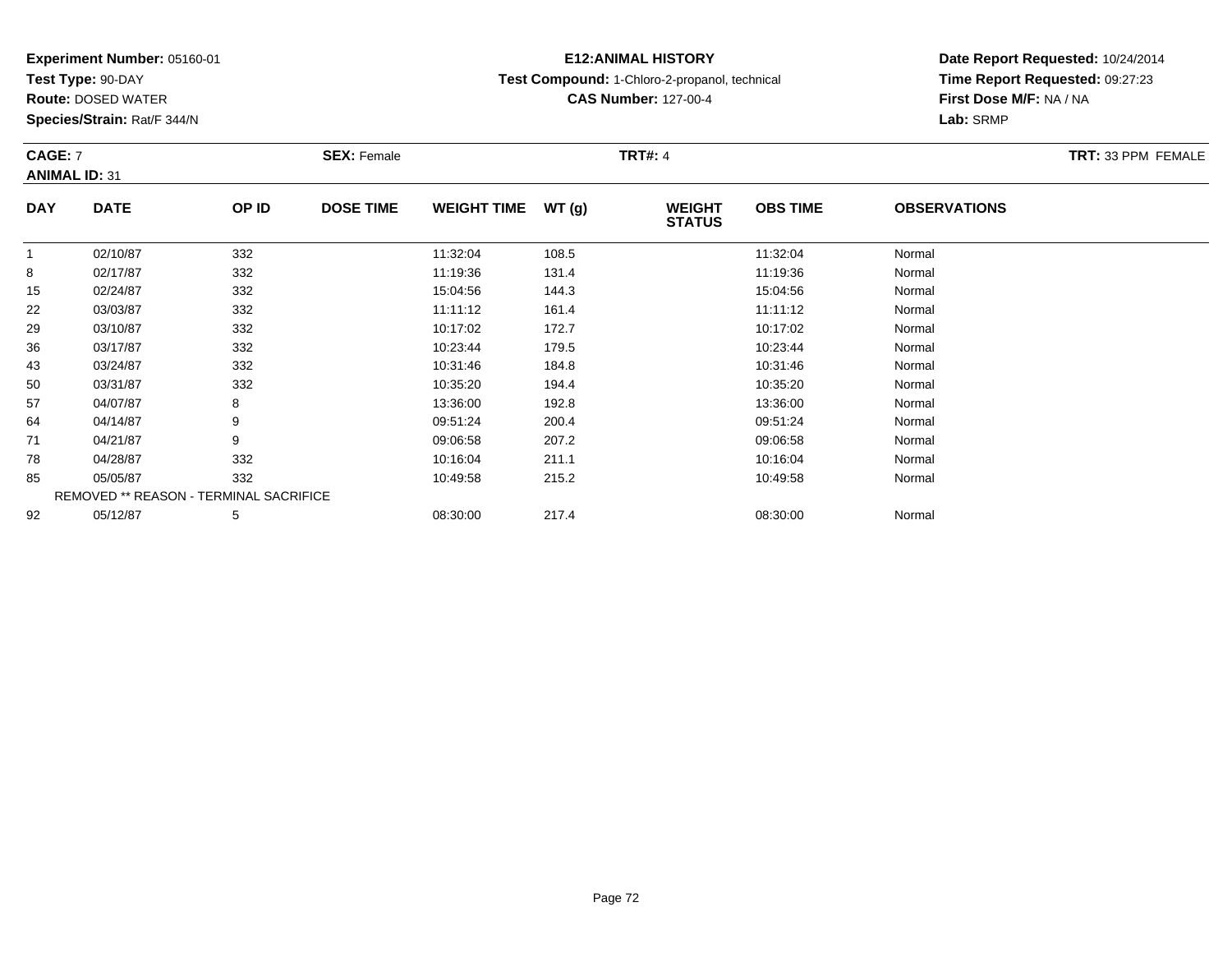**Test Type:** 90-DAY

**Route:** DOSED WATER

**Species/Strain:** Rat/F 344/N

# **E12:ANIMAL HISTORY**

**Test Compound:** 1-Chloro-2-propanol, technical

**CAS Number:** 127-00-4

| <b>CAGE: 7</b> | <b>ANIMAL ID: 32</b>                          |       | <b>SEX: Female</b> |                    |       | <b>TRT#: 4</b>                 |                 |                     | TRT: 33 PPM FEMALE |
|----------------|-----------------------------------------------|-------|--------------------|--------------------|-------|--------------------------------|-----------------|---------------------|--------------------|
| <b>DAY</b>     | <b>DATE</b>                                   | OP ID | <b>DOSE TIME</b>   | <b>WEIGHT TIME</b> | WT(g) | <b>WEIGHT</b><br><b>STATUS</b> | <b>OBS TIME</b> | <b>OBSERVATIONS</b> |                    |
| $\mathbf{1}$   | 02/10/87                                      | 332   |                    | 11:32:04           | 107.5 |                                | 11:32:04        | Normal              |                    |
| 8              | 02/17/87                                      | 332   |                    | 11:19:36           | 130.9 |                                | 11:19:36        | Normal              |                    |
| 15             | 02/24/87                                      | 332   |                    | 15:04:56           | 139.4 |                                | 15:04:56        | Normal              |                    |
| 22             | 03/03/87                                      | 332   |                    | 11:11:12           | 155.8 |                                | 11:11:12        | Normal              |                    |
| 29             | 03/10/87                                      | 332   |                    | 10:17:02           | 165.8 |                                | 10:17:02        | Normal              |                    |
| 36             | 03/17/87                                      | 332   |                    | 10:23:44           | 172.1 |                                | 10:23:44        | Normal              |                    |
| 43             | 03/24/87                                      | 332   |                    | 10:31:46           | 174.8 |                                | 10:31:46        | Normal              |                    |
| 50             | 03/31/87                                      | 332   |                    | 10:35:20           | 182.9 |                                | 10:35:20        | Normal              |                    |
| 57             | 04/07/87                                      | 8     |                    | 13:36:00           | 181.1 |                                | 13:36:00        | Normal              |                    |
| 64             | 04/14/87                                      | 9     |                    | 09:51:24           | 190.7 |                                | 09:51:24        | Normal              |                    |
| 71             | 04/21/87                                      | 9     |                    | 09:06:58           | 195.8 |                                | 09:06:58        | Normal              |                    |
| 78             | 04/28/87                                      | 332   |                    | 10:16:04           | 200.1 |                                | 10:16:04        | Normal              |                    |
| 85             | 05/05/87                                      | 332   |                    | 10:49:58           | 205.7 |                                | 10:49:58        | Normal              |                    |
|                | <b>REMOVED ** REASON - TERMINAL SACRIFICE</b> |       |                    |                    |       |                                |                 |                     |                    |
| 92             | 05/12/87                                      | 5     |                    | 08:30:00           | 203.6 |                                | 08:30:00        | Normal              |                    |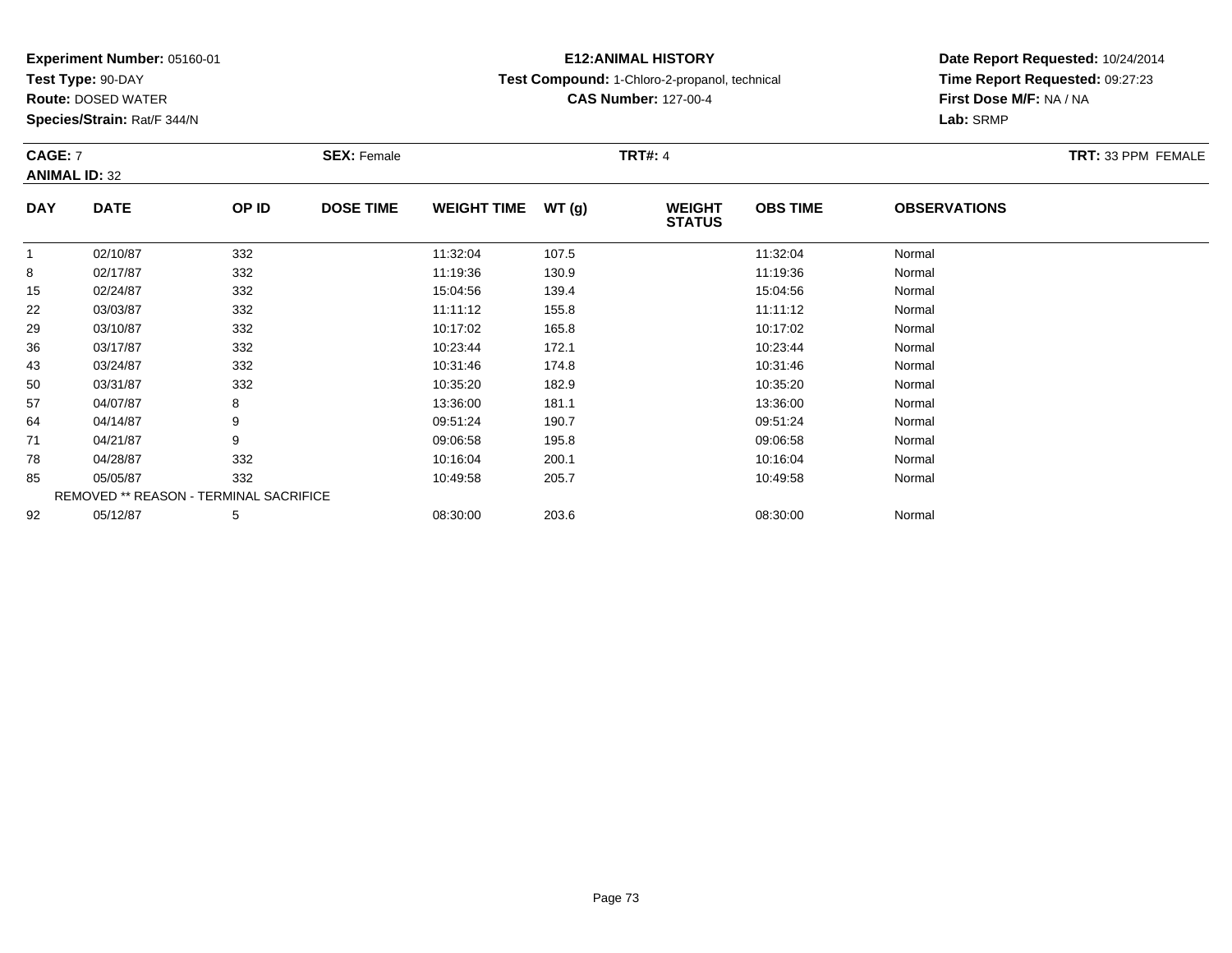**Test Type:** 90-DAY

**Route:** DOSED WATER

**Species/Strain:** Rat/F 344/N

# **E12:ANIMAL HISTORY**

**Test Compound:** 1-Chloro-2-propanol, technical

**CAS Number:** 127-00-4

| CAGE: 7<br><b>ANIMAL ID: 33</b> |                                        |       | <b>SEX: Female</b> |                    |       | <b>TRT#: 4</b>                 |                 |                     | TRT: 33 PPM FEMALE |
|---------------------------------|----------------------------------------|-------|--------------------|--------------------|-------|--------------------------------|-----------------|---------------------|--------------------|
| <b>DAY</b>                      | <b>DATE</b>                            | OP ID | <b>DOSE TIME</b>   | <b>WEIGHT TIME</b> | WT(g) | <b>WEIGHT</b><br><b>STATUS</b> | <b>OBS TIME</b> | <b>OBSERVATIONS</b> |                    |
|                                 | 02/10/87                               | 332   |                    | 11:32:04           | 100.7 |                                | 11:32:04        | Normal              |                    |
| 8                               | 02/17/87                               | 332   |                    | 11:19:36           | 127.5 |                                | 11:19:36        | Normal              |                    |
| 15                              | 02/24/87                               | 332   |                    | 15:04:56           | 142.2 |                                | 15:04:56        | Normal              |                    |
| 22                              | 03/03/87                               | 332   |                    | 11:11:12           | 163.5 |                                | 11:11:12        | Normal              |                    |
| 29                              | 03/10/87                               | 332   |                    | 10:17:02           | 176.6 |                                | 10:17:02        | Normal              |                    |
| 36                              | 03/17/87                               | 332   |                    | 10:23:44           | 180.9 |                                | 10:23:44        | Normal              |                    |
| 43                              | 03/24/87                               | 332   |                    | 10:31:46           | 188.9 |                                | 10:31:46        | Normal              |                    |
| 50                              | 03/31/87                               | 332   |                    | 10:35:20           | 201.8 |                                | 10:35:20        | Normal              |                    |
| 57                              | 04/07/87                               | 8     |                    | 13:36:00           | 201.4 |                                | 13:36:00        | Normal              |                    |
| 64                              | 04/14/87                               | 9     |                    | 09:51:24           | 212.2 |                                | 09:51:24        | Normal              |                    |
| 71                              | 04/21/87                               | 9     |                    | 09:06:58           | 216.2 |                                | 09:06:58        | Normal              |                    |
| 78                              | 04/28/87                               | 332   |                    | 10:16:04           | 220.3 |                                | 10:16:04        | Normal              |                    |
| 85                              | 05/05/87                               | 332   |                    | 10:49:58           | 226.5 |                                | 10:49:58        | Normal              |                    |
|                                 | REMOVED ** REASON - TERMINAL SACRIFICE |       |                    |                    |       |                                |                 |                     |                    |
| 92                              | 05/12/87                               | 5     |                    | 08:30:00           | 225.9 |                                | 08:30:00        | Normal              |                    |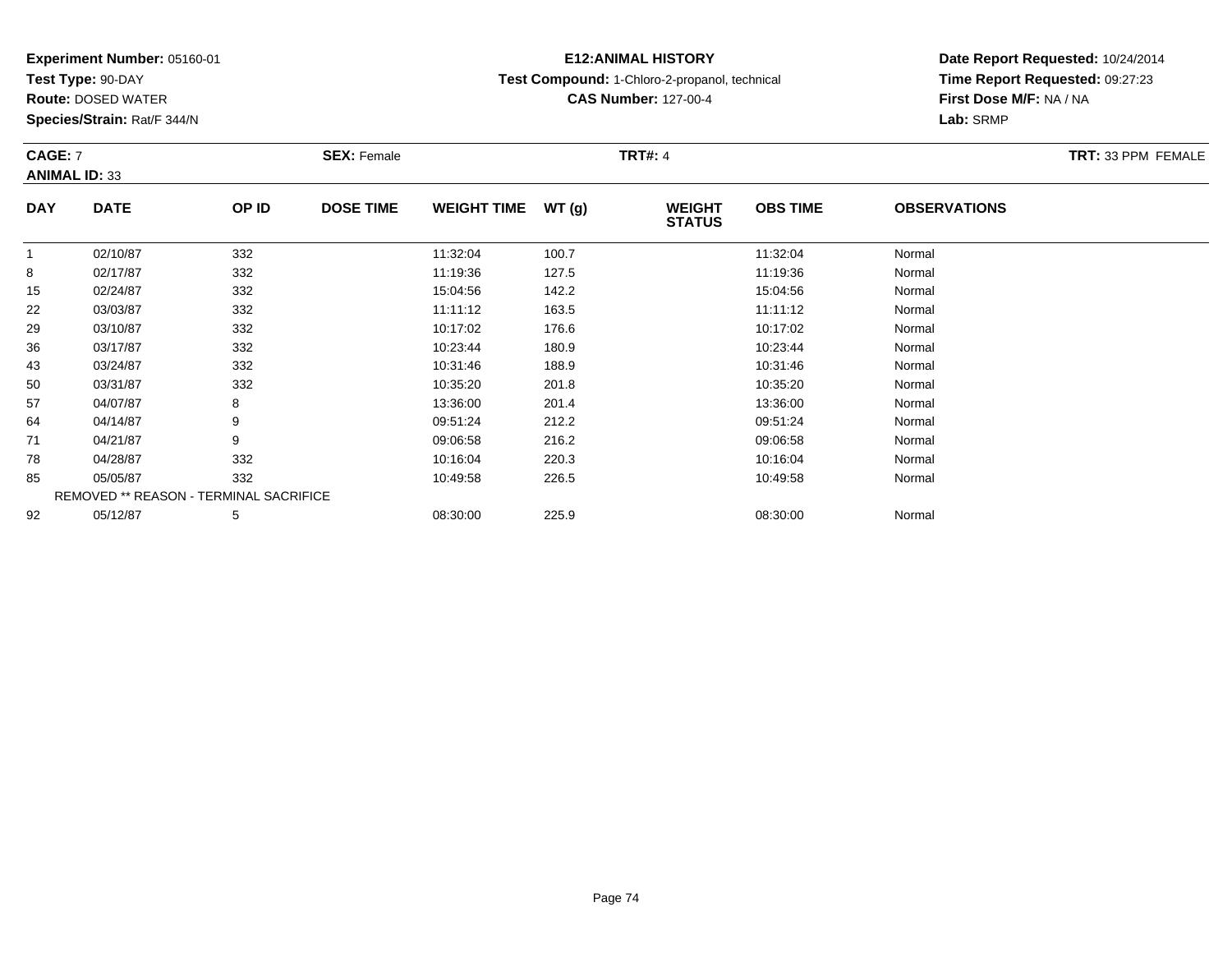**Test Type:** 90-DAY

92

**Route:** DOSED WATER

**Species/Strain:** Rat/F 344/N

# **E12:ANIMAL HISTORY**

**Test Compound:** 1-Chloro-2-propanol, technical

**CAS Number:** 127-00-4

**Date Report Requested:** 10/24/2014**Time Report Requested:** 09:27:23**First Dose M/F:** NA / NA**Lab:** SRMP

| <b>CAGE: 7</b> | <b>ANIMAL ID: 34</b>                          |       | <b>SEX: Female</b> |                     |       | <b>TRT#: 4</b>                 |                 |                     | TRT: 33 PPM FEMALE |
|----------------|-----------------------------------------------|-------|--------------------|---------------------|-------|--------------------------------|-----------------|---------------------|--------------------|
| <b>DAY</b>     | <b>DATE</b>                                   | OP ID | <b>DOSE TIME</b>   | WEIGHT TIME $WT(g)$ |       | <b>WEIGHT</b><br><b>STATUS</b> | <b>OBS TIME</b> | <b>OBSERVATIONS</b> |                    |
|                | 02/10/87                                      | 332   |                    | 11:32:04            | 94.2  |                                | 11:32:04        | Normal              |                    |
| 8              | 02/17/87                                      | 332   |                    | 11:19:36            | 110.2 |                                | 11:19:36        | Normal              |                    |
| 15             | 02/24/87                                      | 332   |                    | 15:04:56            | 124.2 |                                | 15:04:56        | Normal              |                    |
| 22             | 03/03/87                                      | 332   |                    | 11:11:12            | 142.9 |                                | 11:11:12        | Normal              |                    |
| 29             | 03/10/87                                      | 332   |                    | 10:17:02            | 151.9 |                                | 10:17:02        | Normal              |                    |
| 36             | 03/17/87                                      | 332   |                    | 10:23:44            | 157.5 |                                | 10:23:44        | Normal              |                    |
| 43             | 03/24/87                                      | 332   |                    | 10:31:46            | 162.9 |                                | 10:31:46        | Normal              |                    |
| 50             | 03/31/87                                      | 332   |                    | 10:35:20            | 168.3 |                                | 10:35:20        | Normal              |                    |
| 57             | 04/07/87                                      | 8     |                    | 13:36:00            | 172.2 |                                | 13:36:00        | Normal              |                    |
| 64             | 04/14/87                                      | 9     |                    | 09:51:24            | 179.9 |                                | 09:51:24        | Normal              |                    |
| 71             | 04/21/87                                      | 9     |                    | 09:06:58            | 185.0 |                                | 09:06:58        | Normal              |                    |
| 78             | 04/28/87                                      | 332   |                    | 10:16:04            | 189.6 |                                | 10:16:04        | Normal              |                    |
| 85             | 05/05/87                                      | 332   |                    | 10:49:58            | 193.1 |                                | 10:49:58        | Normal              |                    |
|                | <b>REMOVED ** REASON - TERMINAL SACRIFICE</b> |       |                    |                     |       |                                |                 |                     |                    |

2 05/12/87 5 5 08:30:00 192.6 08:30 08 08:30:00 192.6 08:30:00 08:30:00 Normal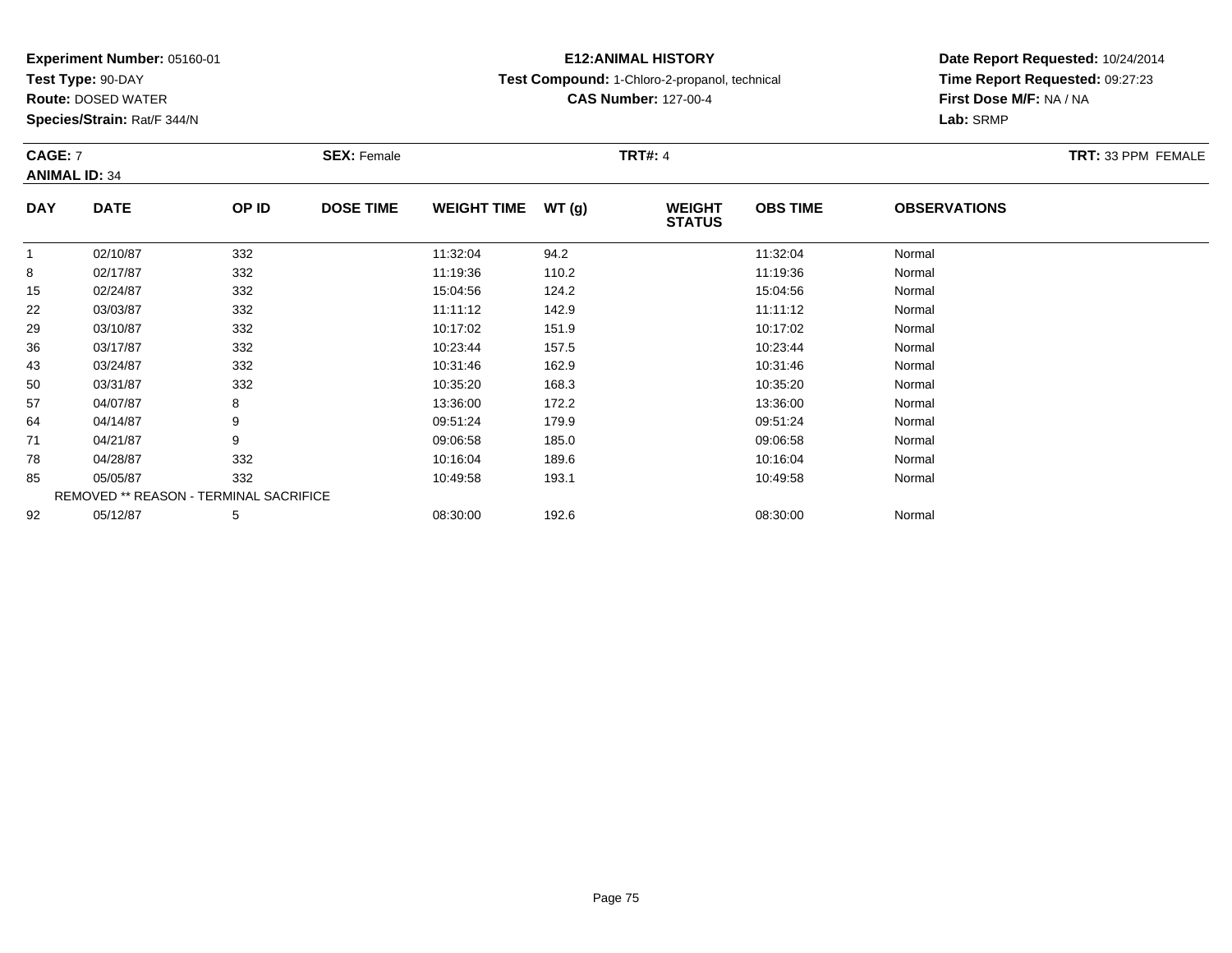**Test Type:** 90-DAY

**Route:** DOSED WATER

**Species/Strain:** Rat/F 344/N

# **E12:ANIMAL HISTORY**

**Test Compound:** 1-Chloro-2-propanol, technical

**CAS Number:** 127-00-4

| CAGE: 7    | <b>ANIMAL ID: 35</b>                   |       | <b>SEX: Female</b> |                    |       | <b>TRT#:</b> 4                 |                 |                     | <b>TRT: 33 PPM FEMALE</b> |
|------------|----------------------------------------|-------|--------------------|--------------------|-------|--------------------------------|-----------------|---------------------|---------------------------|
| <b>DAY</b> | <b>DATE</b>                            | OP ID | <b>DOSE TIME</b>   | <b>WEIGHT TIME</b> | WT(g) | <b>WEIGHT</b><br><b>STATUS</b> | <b>OBS TIME</b> | <b>OBSERVATIONS</b> |                           |
|            | 02/10/87                               | 332   |                    | 11:32:04           | 106.5 |                                | 11:32:04        | Normal              |                           |
| 8          | 02/17/87                               | 332   |                    | 11:19:36           | 127.8 |                                | 11:19:36        | Normal              |                           |
| 15         | 02/24/87                               | 332   |                    | 15:04:56           | 144.4 |                                | 15:04:56        | Normal              |                           |
| 22         | 03/03/87                               | 332   |                    | 11:11:12           | 158.7 |                                | 11:11:12        | Normal              |                           |
| 29         | 03/10/87                               | 332   |                    | 10:17:02           | 169.2 |                                | 10:17:02        | Normal              |                           |
| 36         | 03/17/87                               | 332   |                    | 10:23:44           | 178.6 |                                | 10:23:44        | Normal              |                           |
| 43         | 03/24/87                               | 332   |                    | 10:31:46           | 178.3 |                                | 10:31:46        | Normal              |                           |
| 50         | 03/31/87                               | 332   |                    | 10:35:20           | 190.0 |                                | 10:35:20        | Normal              |                           |
| 57         | 04/07/87                               | 8     |                    | 13:36:00           | 191.4 |                                | 13:36:00        | Normal              |                           |
| 64         | 04/14/87                               | 9     |                    | 09:51:24           | 200.4 |                                | 09:51:24        | Normal              |                           |
| 71         | 04/21/87                               | 9     |                    | 09:06:58           | 210.1 |                                | 09:06:58        | Normal              |                           |
| 78         | 04/28/87                               | 332   |                    | 10:16:04           | 211.6 |                                | 10:16:04        | Normal              |                           |
| 85         | 05/05/87                               | 332   | **NOTE-SLIGHT      |                    |       |                                | 10:44:04        |                     |                           |
| 85         | 05/05/87                               | 332   |                    | 10:49:58           | 210.8 |                                | 10:49:58        | Nasal Discharge     |                           |
|            | REMOVED ** REASON - TERMINAL SACRIFICE |       |                    |                    |       |                                |                 |                     |                           |
| 92         | 05/12/87                               | 5     |                    | 08:30:00           | 211.1 |                                | 08:30:00        | Normal              |                           |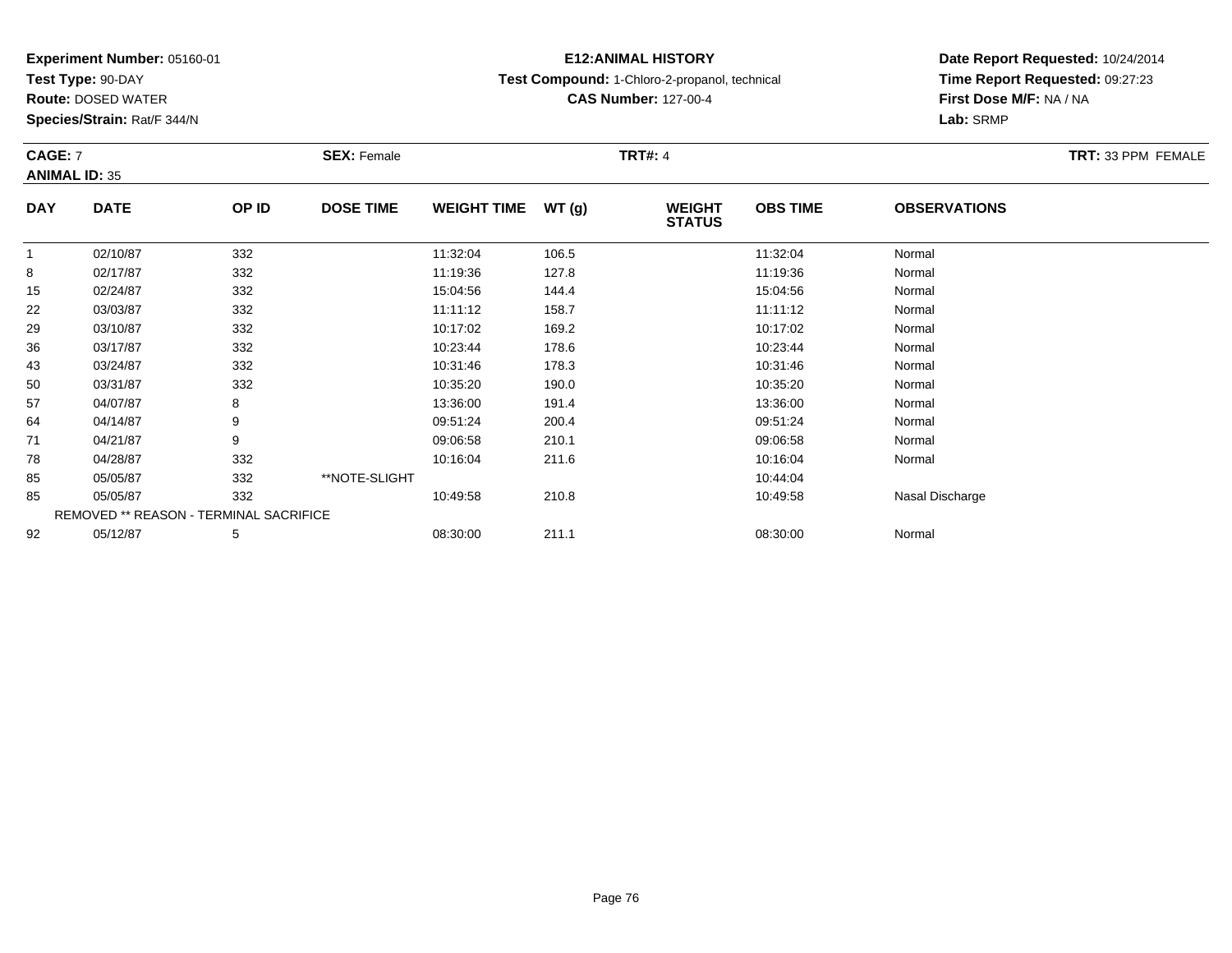**Test Type:** 90-DAY

**Route:** DOSED WATER

**Species/Strain:** Rat/F 344/N

# **E12:ANIMAL HISTORY**

**Test Compound:** 1-Chloro-2-propanol, technical

**CAS Number:** 127-00-4

**Date Report Requested:** 10/24/2014 **Time Report Requested:** 09:27:23**Lab:** SRMP

| CAGE: 8    |                                        |       | <b>SEX: Female</b> |                    |       | TRT#: 4                        |                 |                     | <b>TRT: 33 PPM FEMALE</b> |
|------------|----------------------------------------|-------|--------------------|--------------------|-------|--------------------------------|-----------------|---------------------|---------------------------|
|            | <b>ANIMAL ID: 36</b>                   |       |                    |                    |       |                                |                 |                     |                           |
| <b>DAY</b> | <b>DATE</b>                            | OP ID | <b>DOSE TIME</b>   | <b>WEIGHT TIME</b> | WT(g) | <b>WEIGHT</b><br><b>STATUS</b> | <b>OBS TIME</b> | <b>OBSERVATIONS</b> |                           |
|            | 02/10/87                               | 332   |                    | 11:36:42           | 108.9 |                                | 11:36:42        | Normal              |                           |
| 8          | 02/17/87                               | 332   |                    | 11:26:56           | 131.8 |                                | 11:26:56        | Normal              |                           |
| 15         | 02/24/87                               | 332   |                    | 14:59:08           | 145.6 |                                | 14:59:08        | Normal              |                           |
| 22         | 03/03/87                               | 332   |                    | 11:05:42           | 160.7 |                                | 11:05:42        | Normal              |                           |
| 29         | 03/10/87                               | 332   |                    | 10:20:54           | 170.4 |                                | 10:20:54        | Normal              |                           |
| 36         | 03/17/87                               | 332   |                    | 10:27:06           | 177.0 |                                | 10:27:06        | Normal              |                           |
| 43         | 03/24/87                               | 332   |                    | 10:35:14           | 182.6 |                                | 10:35:14        | Normal              |                           |
| 50         | 03/31/87                               | 332   |                    | 10:37:56           | 184.9 |                                | 10:37:56        | Normal              |                           |
| 57         | 04/07/87                               | 8     |                    | 13:40:04           | 188.8 |                                | 13:40:04        | Normal              |                           |
| 64         | 04/14/87                               | 9     |                    | 09:53:46           | 198.2 |                                | 09:53:46        | Normal              |                           |
| 71         | 04/21/87                               | 9     |                    | 09:04:34           | 197.1 |                                | 09:04:34        | Normal              |                           |
| 78         | 04/28/87                               | 332   |                    | 10:18:22           | 202.0 |                                | 10:18:22        | Normal              |                           |
| 85         | 05/05/87                               | 332   |                    | 10:55:00           | 209.2 |                                | 10:55:00        | Normal              |                           |
|            | REMOVED ** REASON - TERMINAL SACRIFICE |       |                    |                    |       |                                |                 |                     |                           |
| 92         | 05/12/87                               | 5     |                    | 08:30:00           | 203.3 |                                | 08:30:00        | Normal              |                           |

# **First Dose M/F:** NA / NA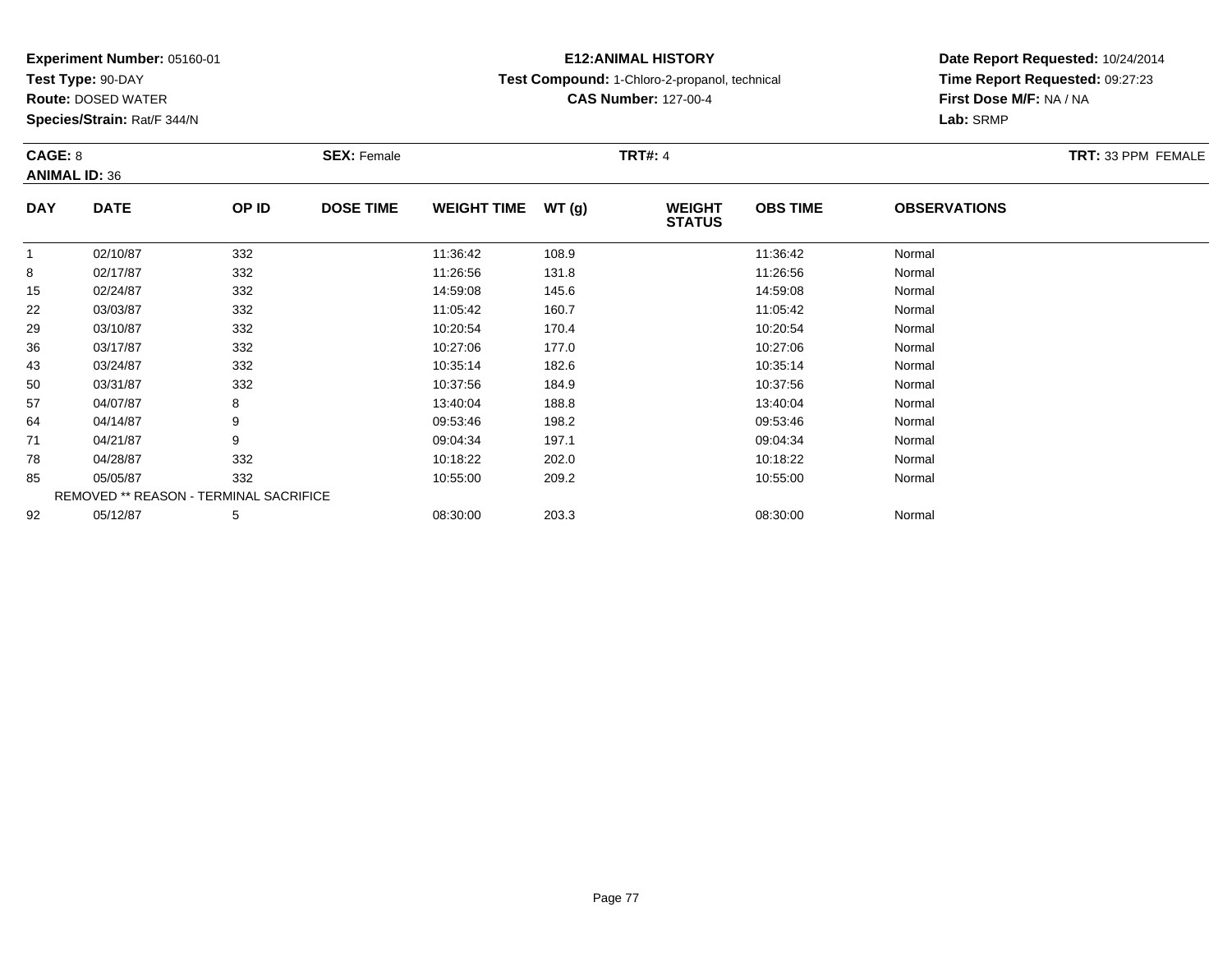**Test Type:** 90-DAY

**Route:** DOSED WATER

**Species/Strain:** Rat/F 344/N

# **E12:ANIMAL HISTORY**

**Test Compound:** 1-Chloro-2-propanol, technical

**CAS Number:** 127-00-4

| CAGE: 8<br><b>ANIMAL ID: 37</b> |                                        |       | <b>SEX: Female</b> |                    |       | <b>TRT#: 4</b>                 |                 |                     | TRT: 33 PPM FEMALE |
|---------------------------------|----------------------------------------|-------|--------------------|--------------------|-------|--------------------------------|-----------------|---------------------|--------------------|
| <b>DAY</b>                      | <b>DATE</b>                            | OP ID | <b>DOSE TIME</b>   | <b>WEIGHT TIME</b> | WT(g) | <b>WEIGHT</b><br><b>STATUS</b> | <b>OBS TIME</b> | <b>OBSERVATIONS</b> |                    |
| $\mathbf{1}$                    | 02/10/87                               | 332   |                    | 11:36:42           | 93.7  |                                | 11:36:42        | Normal              |                    |
| 8                               | 02/17/87                               | 332   |                    | 11:26:56           | 116.1 |                                | 11:26:56        | Normal              |                    |
| 15                              | 02/24/87                               | 332   |                    | 14:59:08           | 130.3 |                                | 14:59:08        | Normal              |                    |
| 22                              | 03/03/87                               | 332   |                    | 11:05:42           | 144.3 |                                | 11:05:42        | Normal              |                    |
| 29                              | 03/10/87                               | 332   |                    | 10:20:54           | 151.9 |                                | 10:20:54        | Normal              |                    |
| 36                              | 03/17/87                               | 332   |                    | 10:27:06           | 161.2 |                                | 10:27:06        | Normal              |                    |
| 43                              | 03/24/87                               | 332   |                    | 10:35:14           | 165.2 |                                | 10:35:14        | Normal              |                    |
| 50                              | 03/31/87                               | 332   |                    | 10:37:56           | 172.5 |                                | 10:37:56        | Normal              |                    |
| 57                              | 04/07/87                               | 8     |                    | 13:40:04           | 174.9 |                                | 13:40:04        | Normal              |                    |
| 64                              | 04/14/87                               | 9     |                    | 09:53:46           | 183.3 |                                | 09:53:46        | Normal              |                    |
| 71                              | 04/21/87                               | 9     |                    | 09:04:34           | 188.0 |                                | 09:04:34        | Normal              |                    |
| 78                              | 04/28/87                               | 332   |                    | 10:18:22           | 188.3 |                                | 10:18:22        | Normal              |                    |
| 85                              | 05/05/87                               | 332   |                    | 10:55:00           | 193.4 |                                | 10:55:00        | Nasal Discharge     |                    |
|                                 | REMOVED ** REASON - TERMINAL SACRIFICE |       |                    |                    |       |                                |                 |                     |                    |
| 92                              | 05/12/87                               | 5     |                    | 08:30:00           | 187.2 |                                | 08:30:00        | Normal              |                    |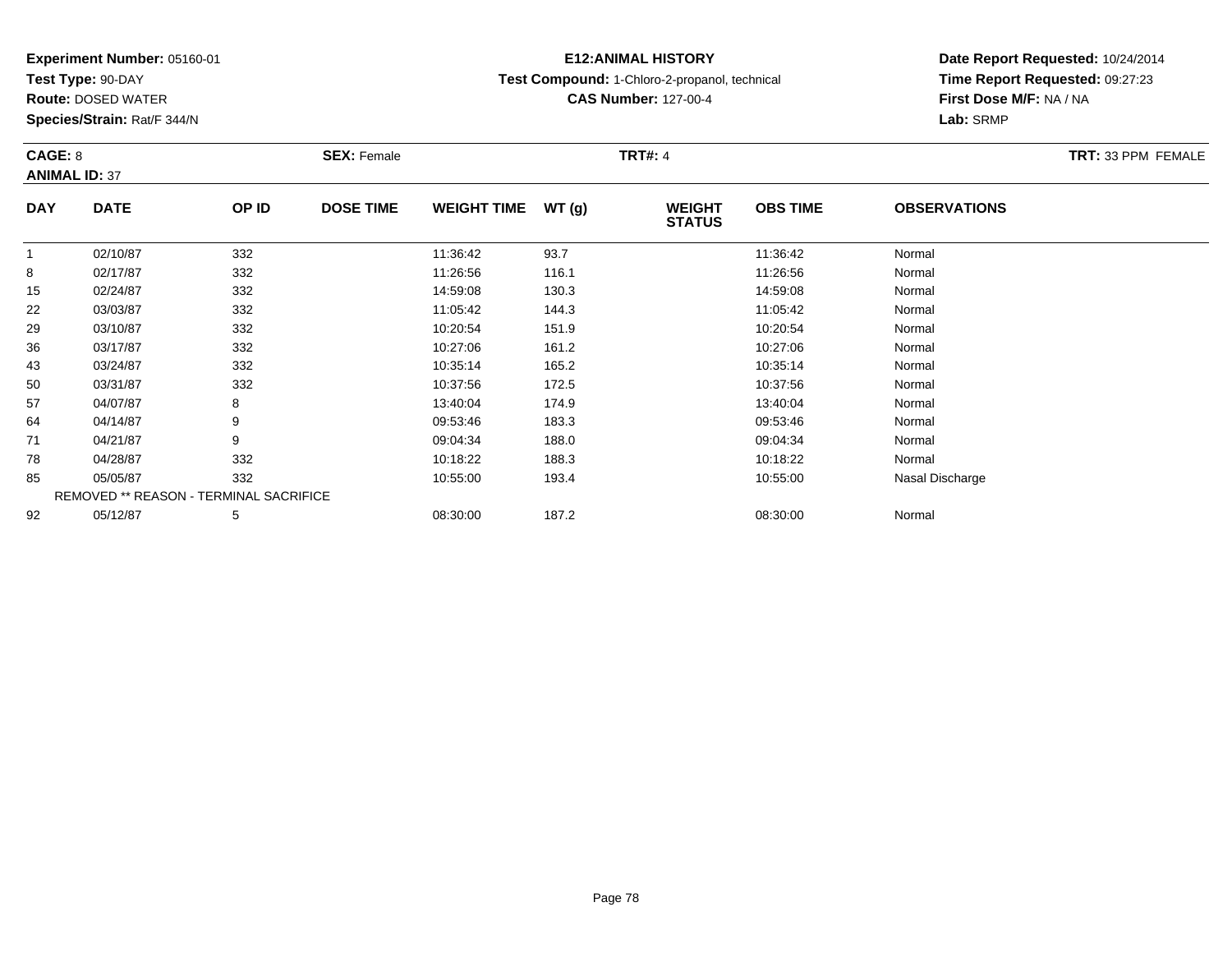**Test Type:** 90-DAY

**Route:** DOSED WATER

**Species/Strain:** Rat/F 344/N

# **E12:ANIMAL HISTORY**

**Test Compound:** 1-Chloro-2-propanol, technical

**CAS Number:** 127-00-4

| CAGE: 8      | <b>ANIMAL ID: 38</b>                   |       | <b>SEX: Female</b> |                    |       | <b>TRT#: 4</b>                 |                 |                     | TRT: 33 PPM FEMALE |
|--------------|----------------------------------------|-------|--------------------|--------------------|-------|--------------------------------|-----------------|---------------------|--------------------|
| <b>DAY</b>   | <b>DATE</b>                            | OP ID | <b>DOSE TIME</b>   | <b>WEIGHT TIME</b> | WT(g) | <b>WEIGHT</b><br><b>STATUS</b> | <b>OBS TIME</b> | <b>OBSERVATIONS</b> |                    |
| $\mathbf{1}$ | 02/10/87                               | 332   |                    | 11:36:42           | 98.9  |                                | 11:36:42        | Normal              |                    |
| 8            | 02/17/87                               | 332   |                    | 11:26:56           | 124.5 |                                | 11:26:56        | Normal              |                    |
| 15           | 02/24/87                               | 332   |                    | 14:59:08           | 134.4 |                                | 14:59:08        | Normal              |                    |
| 22           | 03/03/87                               | 332   |                    | 11:05:42           | 152.1 |                                | 11:05:42        | Normal              |                    |
| 29           | 03/10/87                               | 332   |                    | 10:20:54           | 160.3 |                                | 10:20:54        | Normal              |                    |
| 36           | 03/17/87                               | 332   |                    | 10:27:06           | 175.2 |                                | 10:27:06        | Normal              |                    |
| 43           | 03/24/87                               | 332   |                    | 10:35:14           | 182.3 |                                | 10:35:14        | Normal              |                    |
| 50           | 03/31/87                               | 332   |                    | 10:37:56           | 186.2 |                                | 10:37:56        | Normal              |                    |
| 57           | 04/07/87                               | 8     |                    | 13:40:04           | 184.9 |                                | 13:40:04        | Normal              |                    |
| 64           | 04/14/87                               | 9     |                    | 09:53:46           | 195.0 |                                | 09:53:46        | Normal              |                    |
| 71           | 04/21/87                               | 9     |                    | 09:04:34           | 204.8 |                                | 09:04:34        | Normal              |                    |
| 78           | 04/28/87                               | 332   |                    | 10:18:22           | 199.0 |                                | 10:18:22        | Normal              |                    |
| 85           | 05/05/87                               | 332   |                    | 10:55:00           | 205.6 |                                | 10:55:00        | Normal              |                    |
|              | REMOVED ** REASON - TERMINAL SACRIFICE |       |                    |                    |       |                                |                 |                     |                    |
| 92           | 05/12/87                               | 5     |                    | 08:30:00           | 201.4 |                                | 08:30:00        | Normal              |                    |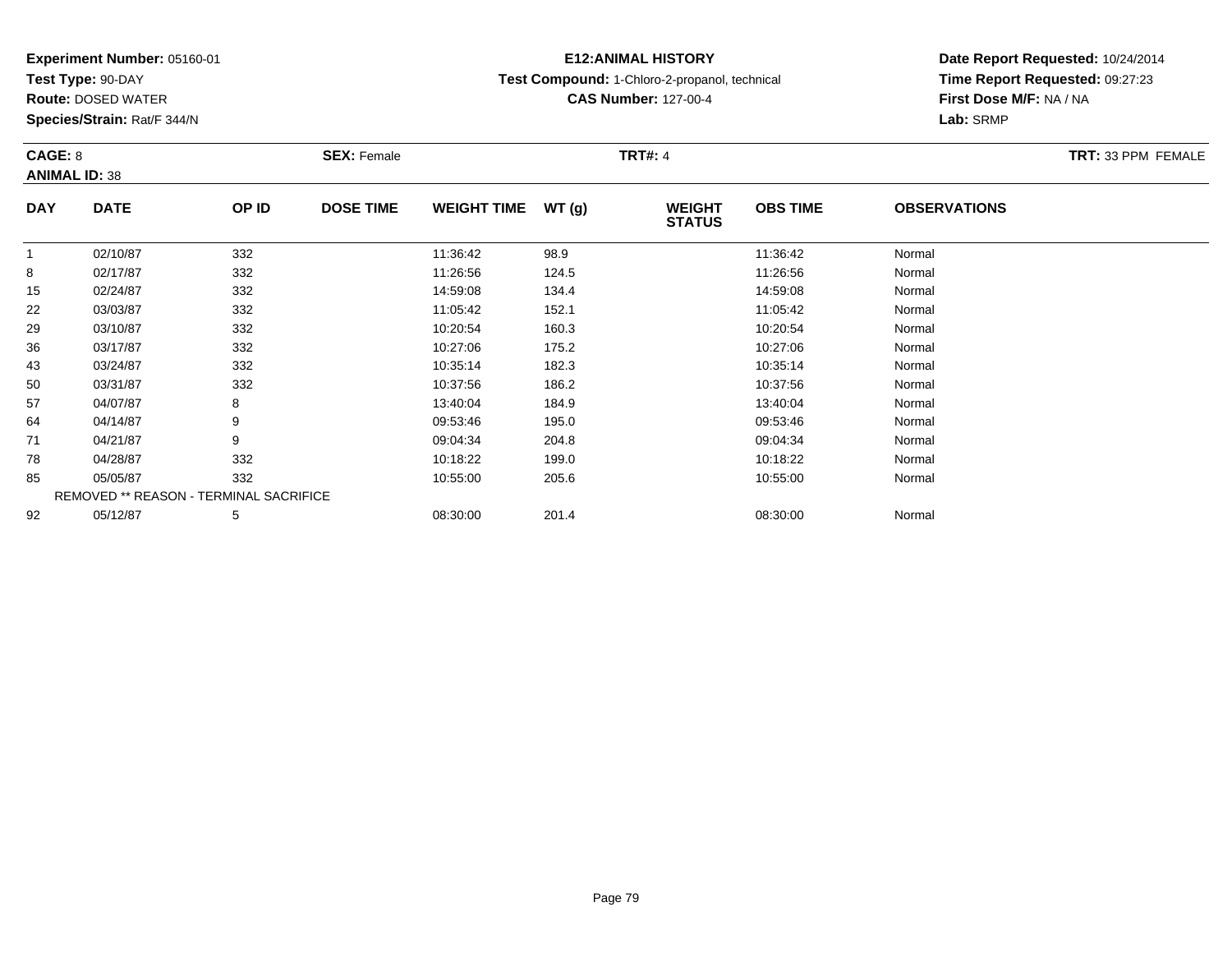**Test Type:** 90-DAY

**Route:** DOSED WATER

**Species/Strain:** Rat/F 344/N

# **E12:ANIMAL HISTORY**

**Test Compound:** 1-Chloro-2-propanol, technical

**CAS Number:** 127-00-4

| CAGE: 8      | <b>ANIMAL ID: 39</b>                   |       | <b>SEX: Female</b> |                    |       | <b>TRT#: 4</b>                 |                 |                     | TRT: 33 PPM FEMALE |
|--------------|----------------------------------------|-------|--------------------|--------------------|-------|--------------------------------|-----------------|---------------------|--------------------|
| <b>DAY</b>   | <b>DATE</b>                            | OP ID | <b>DOSE TIME</b>   | <b>WEIGHT TIME</b> | WT(g) | <b>WEIGHT</b><br><b>STATUS</b> | <b>OBS TIME</b> | <b>OBSERVATIONS</b> |                    |
| $\mathbf{1}$ | 02/10/87                               | 332   |                    | 11:36:42           | 103.1 |                                | 11:36:42        | Normal              |                    |
| 8            | 02/17/87                               | 332   |                    | 11:26:56           | 124.4 |                                | 11:26:56        | Normal              |                    |
| 15           | 02/24/87                               | 332   |                    | 14:59:08           | 141.7 |                                | 14:59:08        | Normal              |                    |
| 22           | 03/03/87                               | 332   |                    | 11:05:42           | 156.5 |                                | 11:05:42        | Normal              |                    |
| 29           | 03/10/87                               | 332   |                    | 10:20:54           | 168.0 |                                | 10:20:54        | Normal              |                    |
| 36           | 03/17/87                               | 332   |                    | 10:27:06           | 176.7 |                                | 10:27:06        | Normal              |                    |
| 43           | 03/24/87                               | 332   |                    | 10:35:14           | 183.5 |                                | 10:35:14        | Normal              |                    |
| 50           | 03/31/87                               | 332   |                    | 10:37:56           | 189.0 |                                | 10:37:56        | Normal              |                    |
| 57           | 04/07/87                               | 8     |                    | 13:40:04           | 192.7 |                                | 13:40:04        | Normal              |                    |
| 64           | 04/14/87                               | 9     |                    | 09:53:46           | 202.6 |                                | 09:53:46        | Normal              |                    |
| 71           | 04/21/87                               | 9     |                    | 09:04:34           | 207.5 |                                | 09:04:34        | Normal              |                    |
| 78           | 04/28/87                               | 332   |                    | 10:18:22           | 211.9 |                                | 10:18:22        | Normal              |                    |
| 85           | 05/05/87                               | 332   |                    | 10:55:00           | 208.7 |                                | 10:55:00        | Normal              |                    |
|              | REMOVED ** REASON - TERMINAL SACRIFICE |       |                    |                    |       |                                |                 |                     |                    |
| 92           | 05/12/87                               | 5     |                    | 08:30:00           | 212.4 |                                | 08:30:00        | Normal              |                    |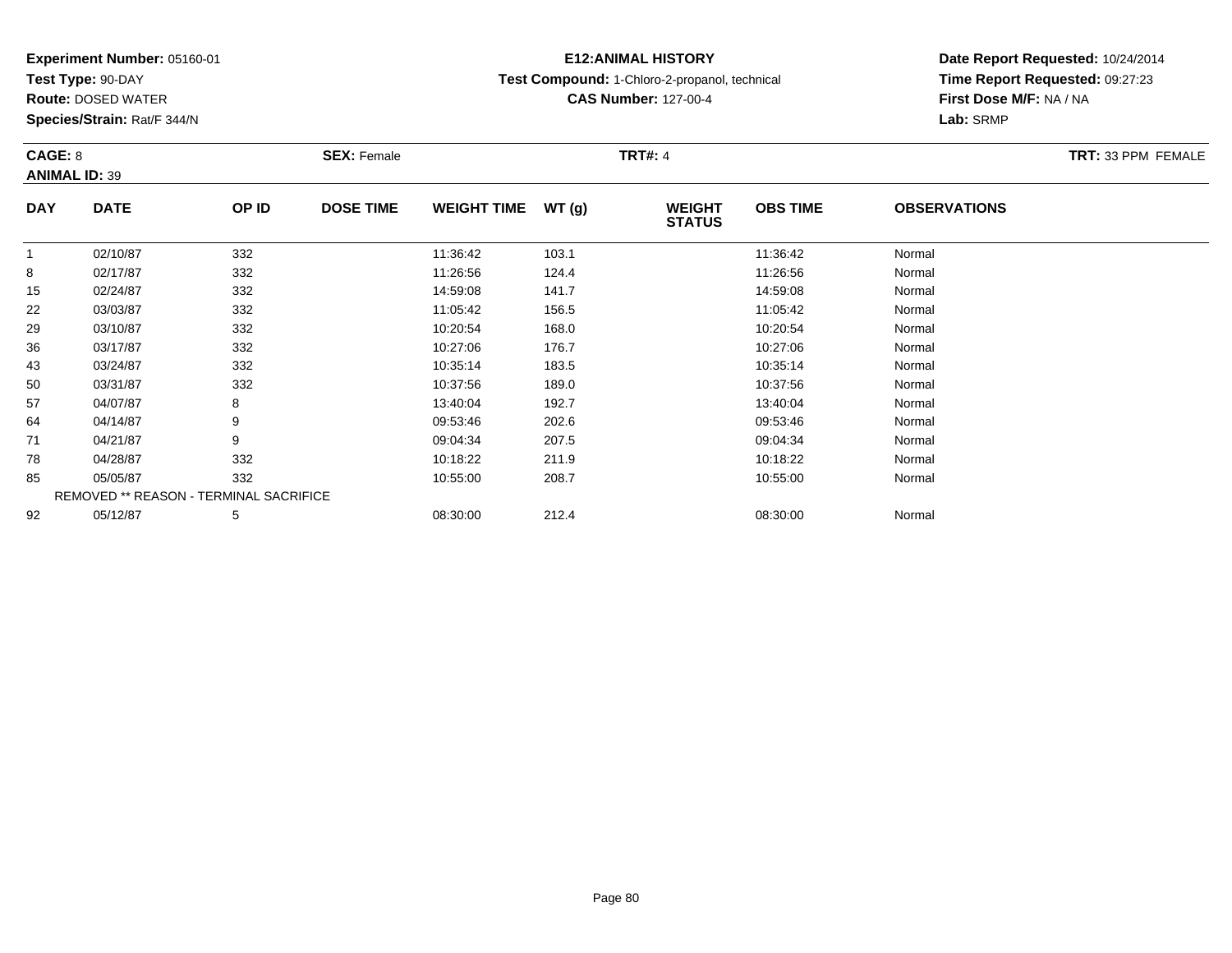**Test Type:** 90-DAY

**Route:** DOSED WATER

**Species/Strain:** Rat/F 344/N

# **E12:ANIMAL HISTORY**

**Test Compound:** 1-Chloro-2-propanol, technical

**CAS Number:** 127-00-4

|            | CAGE: 8<br><b>ANIMAL ID: 40</b>               |       | <b>SEX: Female</b> |                    |       | <b>TRT#: 4</b>                 | TRT: 33 PPM FEMALE |                     |  |
|------------|-----------------------------------------------|-------|--------------------|--------------------|-------|--------------------------------|--------------------|---------------------|--|
| <b>DAY</b> | <b>DATE</b>                                   | OP ID | <b>DOSE TIME</b>   | <b>WEIGHT TIME</b> | WT(g) | <b>WEIGHT</b><br><b>STATUS</b> | <b>OBS TIME</b>    | <b>OBSERVATIONS</b> |  |
|            | 02/10/87                                      | 332   |                    | 11:36:42           | 109.1 |                                | 11:36:42           | Normal              |  |
| 8          | 02/17/87                                      | 332   |                    | 11:26:56           | 129.8 |                                | 11:26:56           | Normal              |  |
| 15         | 02/24/87                                      | 332   |                    | 14:59:08           | 148.8 |                                | 14:59:08           | Normal              |  |
| 22         | 03/03/87                                      | 332   |                    | 11:05:42           | 162.6 |                                | 11:05:42           | Normal              |  |
| 29         | 03/10/87                                      | 332   |                    | 10:20:54           | 175.7 |                                | 10:20:54           | Normal              |  |
| 36         | 03/17/87                                      | 332   |                    | 10:27:06           | 183.1 |                                | 10:27:06           | Normal              |  |
| 43         | 03/24/87                                      | 332   |                    | 10:35:14           | 187.2 |                                | 10:35:14           | Normal              |  |
| 50         | 03/31/87                                      | 332   |                    | 10:37:56           | 194.5 |                                | 10:37:56           | Normal              |  |
| 57         | 04/07/87                                      | 8     |                    | 13:40:04           | 193.8 |                                | 13:40:04           | Normal              |  |
| 64         | 04/14/87                                      | 9     |                    | 09:53:46           | 201.5 |                                | 09:53:46           | Normal              |  |
| 71         | 04/21/87                                      | 9     |                    | 09:04:34           | 208.4 |                                | 09:04:34           | Normal              |  |
| 78         | 04/28/87                                      | 332   |                    | 10:18:22           | 212.1 |                                | 10:18:22           | Normal              |  |
| 85         | 05/05/87                                      | 332   |                    | 10:55:00           | 220.2 |                                | 10:55:00           | Normal              |  |
|            | <b>REMOVED ** REASON - TERMINAL SACRIFICE</b> |       |                    |                    |       |                                |                    |                     |  |
| 92         | 05/12/87                                      | 5     |                    | 08:30:00           | 209.8 |                                | 08:30:00           | Normal              |  |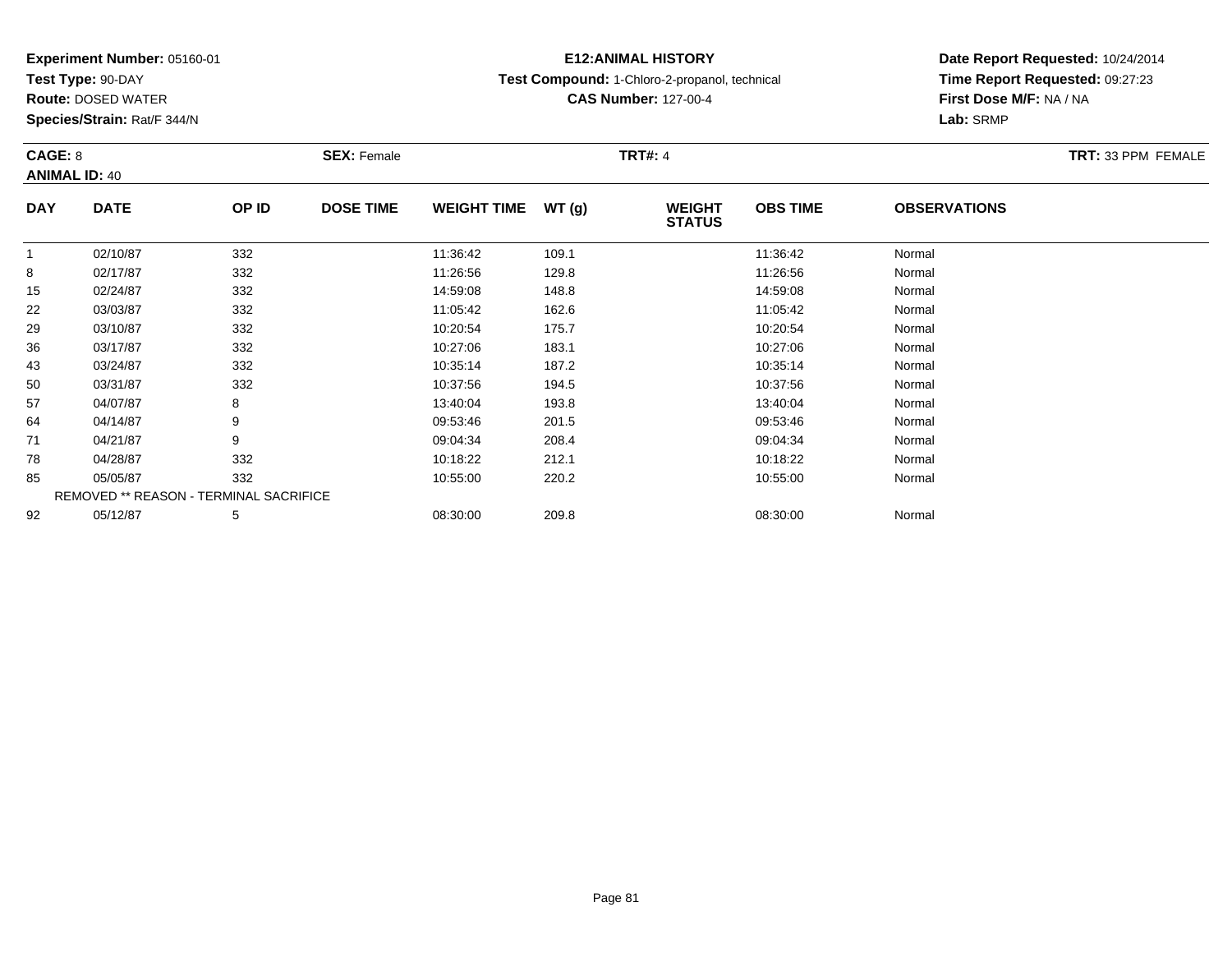**Test Type:** 90-DAY

**Route:** DOSED WATER

**Species/Strain:** Rat/F 344/N

# **E12:ANIMAL HISTORY**

**Test Compound:** 1-Chloro-2-propanol, technical

**CAS Number:** 127-00-4

| <b>CAGE: 11</b> |                                        |       | <b>SEX: Female</b> |                    |       | <b>TRT#: 6</b>                 |                 |                     | TRT: 100 PPM FEMALE |
|-----------------|----------------------------------------|-------|--------------------|--------------------|-------|--------------------------------|-----------------|---------------------|---------------------|
|                 | <b>ANIMAL ID: 51</b>                   |       |                    |                    |       |                                |                 |                     |                     |
| <b>DAY</b>      | <b>DATE</b>                            | OP ID | <b>DOSE TIME</b>   | <b>WEIGHT TIME</b> | WT(g) | <b>WEIGHT</b><br><b>STATUS</b> | <b>OBS TIME</b> | <b>OBSERVATIONS</b> |                     |
| $\mathbf{1}$    | 02/10/87                               | 332   |                    | 11:42:38           | 107.3 |                                | 11:42:38        | Normal              |                     |
| 8               | 02/17/87                               | 332   |                    | 11:30:48           | 131.0 |                                | 11:30:48        | Normal              |                     |
| 15              | 02/24/87                               | 332   |                    | 14:41:52           | 149.8 |                                | 14:41:52        | Normal              |                     |
| 22              | 03/03/87                               | 332   |                    | 10:52:28           | 164.0 |                                | 10:52:28        | Normal              |                     |
| 29              | 03/10/87                               | 332   |                    | 09:58:38           | 169.6 |                                | 09:58:38        | Normal              |                     |
| 36              | 03/17/87                               | 332   |                    | 10:06:46           | 183.7 |                                | 10:06:46        | Normal              |                     |
| 43              | 03/24/87                               | 332   |                    | 10:44:22           | 191.4 |                                | 10:44:22        | Normal              |                     |
| 50              | 03/31/87                               | 332   |                    | 10:42:36           | 192.3 |                                | 10:42:36        | Normal              |                     |
| 57              | 04/07/87                               | 8     |                    | 13:48:36           | 194.8 |                                | 13:48:36        | Normal              |                     |
| 64              | 04/14/87                               | 9     |                    | 09:39:22           | 205.6 |                                | 09:39:22        | Normal              |                     |
| 71              | 04/21/87                               | 9     |                    | 08:57:10           | 211.0 |                                | 08:57:10        | Normal              |                     |
| 78              | 04/28/87                               | 332   |                    | 10:23:44           | 215.4 |                                | 10:23:44        | Alopecia Head       |                     |
| 85              | 05/05/87                               | 332   |                    | 11:02:30           | 219.1 |                                | 11:02:30        | Alopecia Head       |                     |
|                 | REMOVED ** REASON - TERMINAL SACRIFICE |       |                    |                    |       |                                |                 |                     |                     |
| 92              | 05/12/87                               | 5     |                    | 08:30:00           | 216.6 |                                | 08:30:00        | Normal              |                     |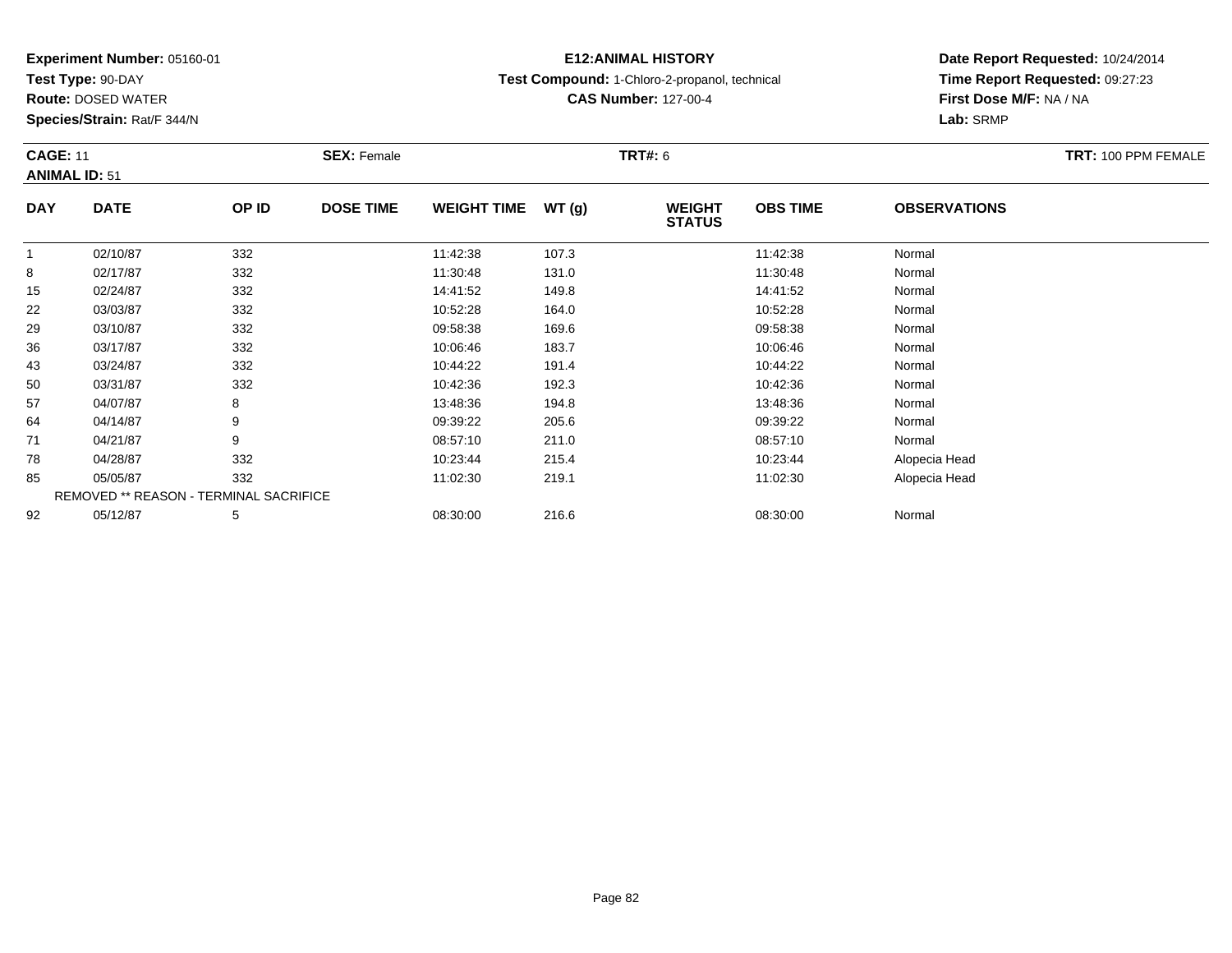**Test Type:** 90-DAY

**Route:** DOSED WATER

**Species/Strain:** Rat/F 344/N

# **E12:ANIMAL HISTORY**

**Test Compound:** 1-Chloro-2-propanol, technical

**CAS Number:** 127-00-4

| <b>CAGE: 11</b><br><b>ANIMAL ID: 52</b> |                                        |       | <b>SEX: Female</b> |                    |       | <b>TRT#: 6</b>                 |                 |                     | <b>TRT: 100 PPM FEMALE</b> |
|-----------------------------------------|----------------------------------------|-------|--------------------|--------------------|-------|--------------------------------|-----------------|---------------------|----------------------------|
| <b>DAY</b>                              | <b>DATE</b>                            | OP ID | <b>DOSE TIME</b>   | <b>WEIGHT TIME</b> | WT(g) | <b>WEIGHT</b><br><b>STATUS</b> | <b>OBS TIME</b> | <b>OBSERVATIONS</b> |                            |
|                                         | 02/10/87                               | 332   |                    | 11:42:38           | 98.2  |                                | 11:42:38        | Normal              |                            |
| 8                                       | 02/17/87                               | 332   |                    | 11:30:48           | 116.1 |                                | 11:30:48        | Normal              |                            |
| 15                                      | 02/24/87                               | 332   |                    | 14:41:52           | 137.5 |                                | 14:41:52        | Normal              |                            |
| 22                                      | 03/03/87                               | 332   |                    | 10:52:28           | 153.5 |                                | 10:52:28        | Normal              |                            |
| 29                                      | 03/10/87                               | 332   |                    | 09:58:38           | 166.5 |                                | 09:58:38        | Normal              |                            |
| 36                                      | 03/17/87                               | 332   |                    | 10:06:46           | 178.8 |                                | 10:06:46        | Normal              |                            |
| 43                                      | 03/24/87                               | 332   |                    | 10:44:22           | 182.5 |                                | 10:44:22        | Normal              |                            |
| 50                                      | 03/31/87                               | 332   |                    | 10:42:36           | 193.1 |                                | 10:42:36        | Normal              |                            |
| 57                                      | 04/07/87                               | 8     |                    | 13:48:36           | 195.3 |                                | 13:48:36        | Normal              |                            |
| 64                                      | 04/14/87                               | 9     |                    | 09:39:22           | 206.7 |                                | 09:39:22        | Normal              |                            |
| 71                                      | 04/21/87                               | 9     |                    | 08:57:10           | 210.2 |                                | 08:57:10        | Normal              |                            |
| 78                                      | 04/28/87                               | 332   |                    | 10:23:44           | 214.1 |                                | 10:23:44        | Normal              |                            |
| 85                                      | 05/05/87                               | 332   |                    | 11:02:30           | 218.3 |                                | 11:02:30        | Normal              |                            |
|                                         | REMOVED ** REASON - TERMINAL SACRIFICE |       |                    |                    |       |                                |                 |                     |                            |
| 92                                      | 05/12/87                               | 5     |                    | 08:30:00           | 221.1 |                                | 08:30:00        | Normal              |                            |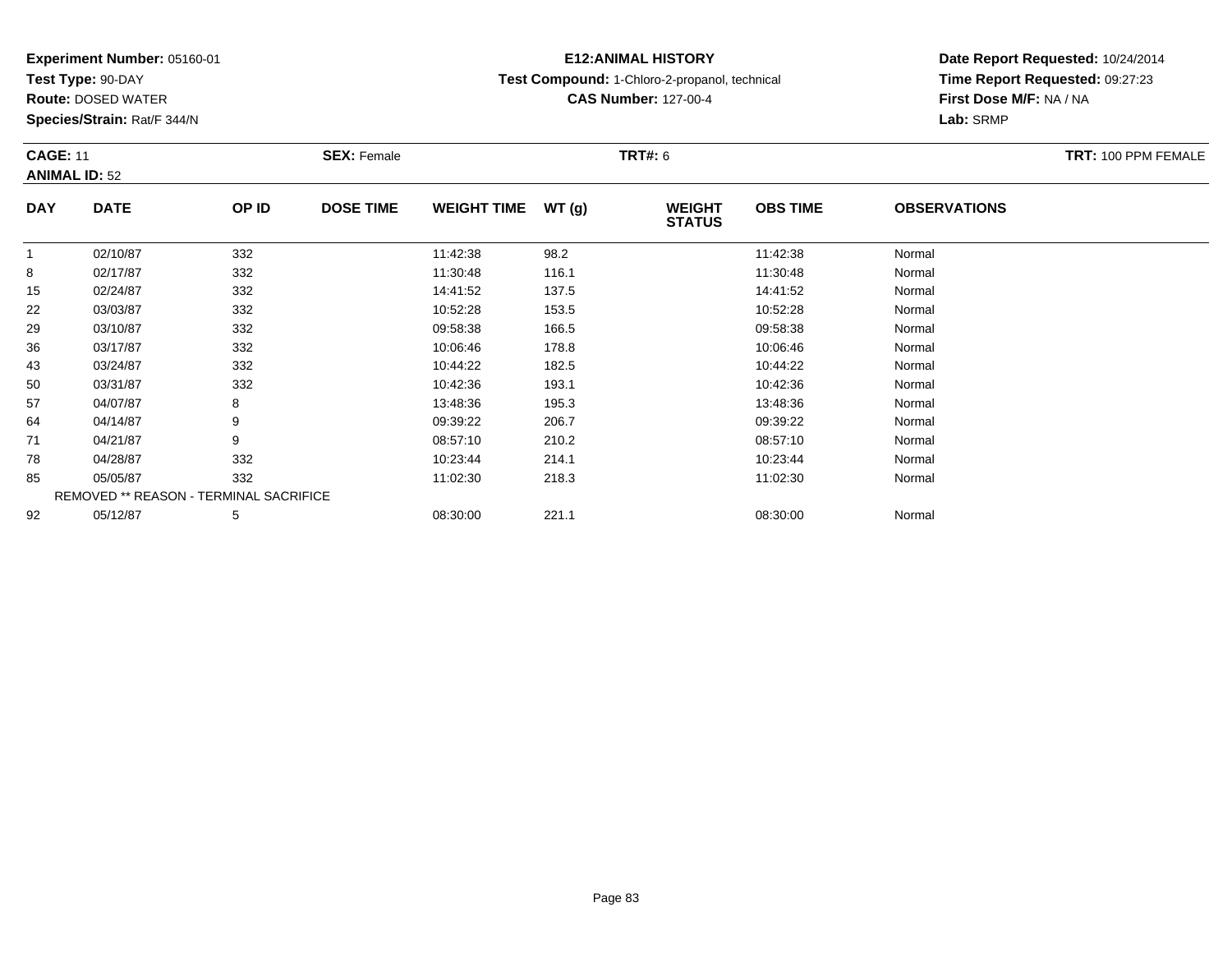**Test Type:** 90-DAY

**Route:** DOSED WATER

**Species/Strain:** Rat/F 344/N

# **E12:ANIMAL HISTORY**

**Test Compound:** 1-Chloro-2-propanol, technical

**CAS Number:** 127-00-4

| <b>CAGE: 11</b> | <b>ANIMAL ID: 53</b>                   |       | <b>SEX: Female</b> |                    |       | <b>TRT#: 6</b>                 |                 |                     | TRT: 100 PPM FEMALE |
|-----------------|----------------------------------------|-------|--------------------|--------------------|-------|--------------------------------|-----------------|---------------------|---------------------|
| <b>DAY</b>      | <b>DATE</b>                            | OP ID | <b>DOSE TIME</b>   | <b>WEIGHT TIME</b> | WT(g) | <b>WEIGHT</b><br><b>STATUS</b> | <b>OBS TIME</b> | <b>OBSERVATIONS</b> |                     |
|                 | 02/10/87                               | 332   |                    | 11:42:38           | 92.4  |                                | 11:42:38        | Normal              |                     |
| 8               | 02/17/87                               | 332   |                    | 11:30:48           | 115.1 |                                | 11:30:48        | Normal              |                     |
| 15              | 02/24/87                               | 332   |                    | 14:41:52           | 128.7 |                                | 14:41:52        | Normal              |                     |
| 22              | 03/03/87                               | 332   |                    | 10:52:28           | 149.1 |                                | 10:52:28        | Normal              |                     |
| 29              | 03/10/87                               | 332   |                    | 09:58:38           | 159.7 |                                | 09:58:38        | Normal              |                     |
| 36              | 03/17/87                               | 332   |                    | 10:06:46           | 166.7 |                                | 10:06:46        | Normal              |                     |
| 43              | 03/24/87                               | 332   |                    | 10:44:22           | 171.0 |                                | 10:44:22        | Normal              |                     |
| 50              | 03/31/87                               | 332   |                    | 10:42:36           | 174.6 |                                | 10:42:36        | Normal              |                     |
| 57              | 04/07/87                               | 8     |                    | 13:48:36           | 172.0 |                                | 13:48:36        | Normal              |                     |
| 64              | 04/14/87                               | 9     |                    | 09:39:22           | 184.2 |                                | 09:39:22        | Normal              |                     |
| 71              | 04/21/87                               | 9     |                    | 08:57:10           | 191.4 |                                | 08:57:10        | Normal              |                     |
| 78              | 04/28/87                               | 332   |                    | 10:23:44           | 196.3 |                                | 10:23:44        | Alopecia Head       |                     |
| 85              | 05/05/87                               | 332   |                    | 11:02:30           | 195.7 |                                | 11:02:30        | Alopecia Head       |                     |
|                 | REMOVED ** REASON - TERMINAL SACRIFICE |       |                    |                    |       |                                |                 |                     |                     |
| 92              | 05/12/87                               | 5     |                    | 08:30:00           | 197.5 |                                | 08:30:00        | Normal              |                     |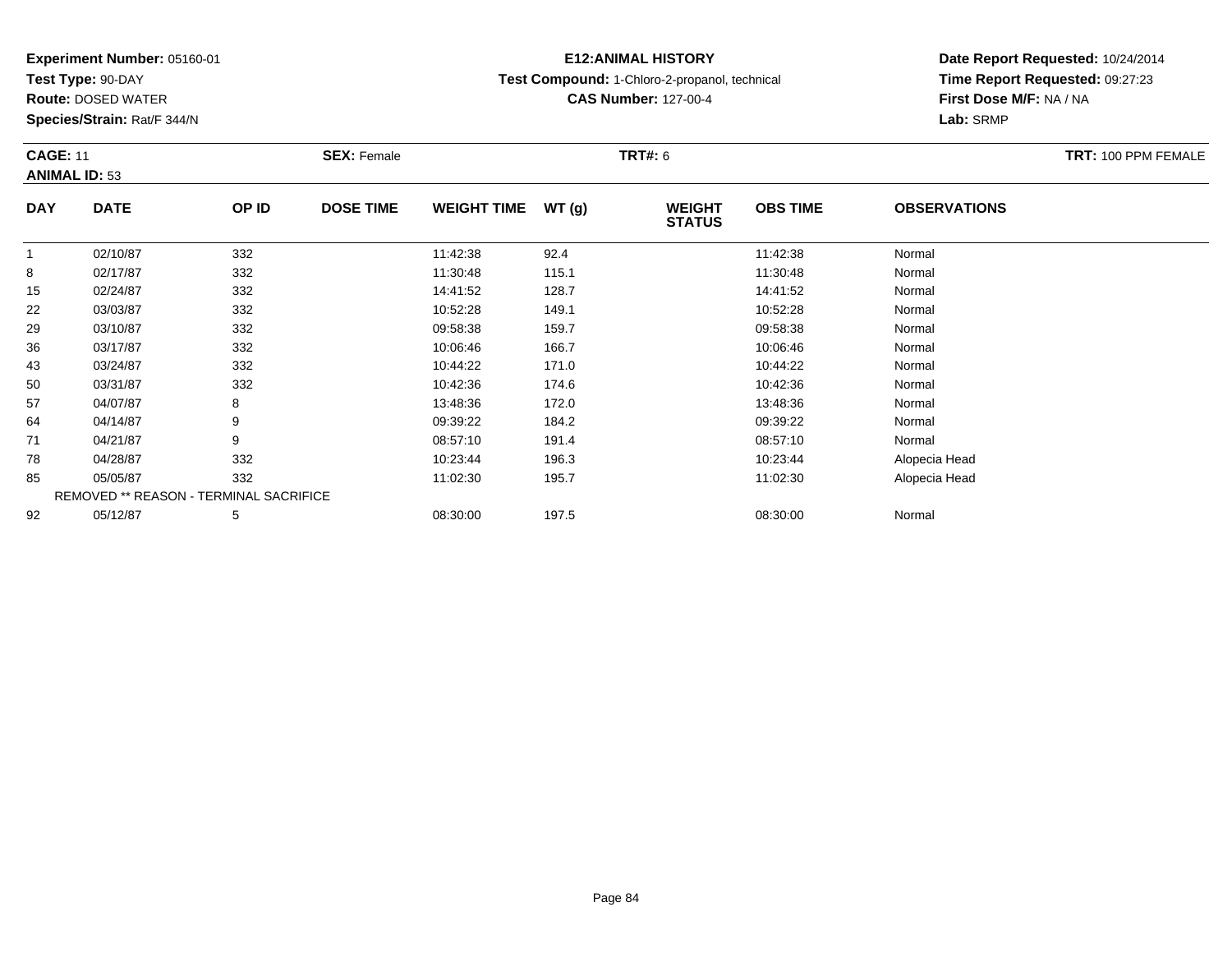**Test Type:** 90-DAY

**Route:** DOSED WATER

**Species/Strain:** Rat/F 344/N

# **E12:ANIMAL HISTORY**

**Test Compound:** 1-Chloro-2-propanol, technical

**CAS Number:** 127-00-4

| <b>CAGE: 11</b> |                                        |       | <b>SEX: Female</b> |                    |       | <b>TRT#: 6</b>                 |                 |                     | TRT: 100 PPM FEMALE |
|-----------------|----------------------------------------|-------|--------------------|--------------------|-------|--------------------------------|-----------------|---------------------|---------------------|
|                 | <b>ANIMAL ID: 54</b>                   |       |                    |                    |       |                                |                 |                     |                     |
| <b>DAY</b>      | <b>DATE</b>                            | OP ID | <b>DOSE TIME</b>   | <b>WEIGHT TIME</b> | WT(g) | <b>WEIGHT</b><br><b>STATUS</b> | <b>OBS TIME</b> | <b>OBSERVATIONS</b> |                     |
| $\mathbf 1$     | 02/10/87                               | 332   |                    | 11:42:38           | 101.4 |                                | 11:42:38        | Normal              |                     |
| 8               | 02/17/87                               | 332   |                    | 11:30:48           | 123.2 |                                | 11:30:48        | Normal              |                     |
| 15              | 02/24/87                               | 332   |                    | 14:41:52           | 141.9 |                                | 14:41:52        | Normal              |                     |
| 22              | 03/03/87                               | 332   |                    | 10:52:28           | 156.7 |                                | 10:52:28        | Normal              |                     |
| 29              | 03/10/87                               | 332   |                    | 09:58:38           | 168.1 |                                | 09:58:38        | Normal              |                     |
| 36              | 03/17/87                               | 332   |                    | 10:06:46           | 177.6 |                                | 10:06:46        | Normal              |                     |
| 43              | 03/24/87                               | 332   |                    | 10:44:22           | 179.6 |                                | 10:44:22        | Normal              |                     |
| 50              | 03/31/87                               | 332   |                    | 10:42:36           | 187.3 |                                | 10:42:36        | Normal              |                     |
| 57              | 04/07/87                               | 8     |                    | 13:48:36           | 184.9 |                                | 13:48:36        | Normal              |                     |
| 64              | 04/14/87                               | 9     |                    | 09:39:22           | 196.5 |                                | 09:39:22        | Normal              |                     |
| 71              | 04/21/87                               | 9     |                    | 08:57:10           | 204.4 |                                | 08:57:10        | Normal              |                     |
| 78              | 04/28/87                               | 332   |                    | 10:23:44           | 205.0 |                                | 10:23:44        | Alopecia Head       |                     |
| 85              | 05/05/87                               | 332   |                    | 11:02:30           | 206.1 |                                | 11:02:30        | Alopecia Head       |                     |
|                 | REMOVED ** REASON - TERMINAL SACRIFICE |       |                    |                    |       |                                |                 |                     |                     |
| 92              | 05/12/87                               | 5     |                    | 08:30:00           | 210.9 |                                | 08:30:00        | Alopecia Head       |                     |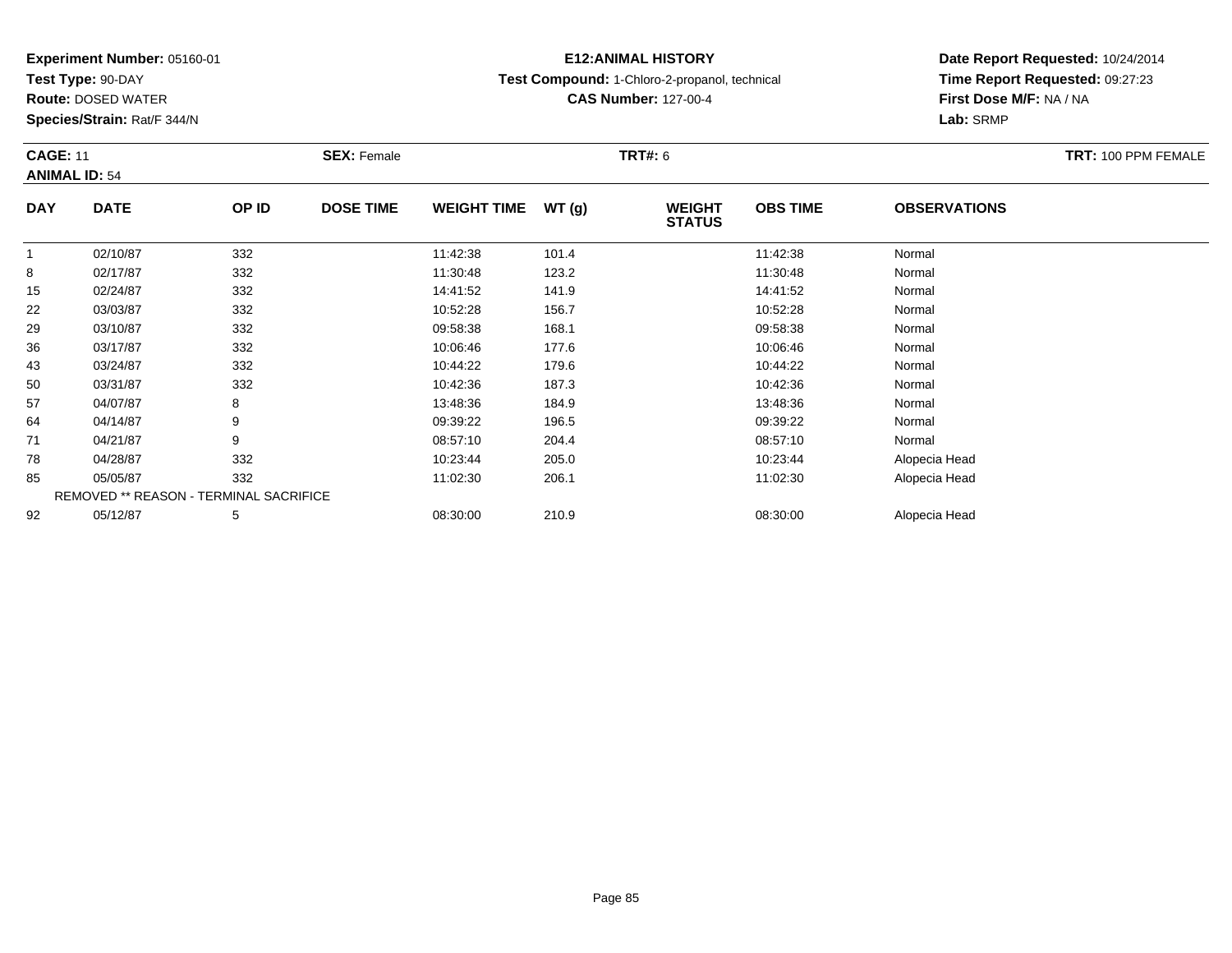**Test Type:** 90-DAY

**Route:** DOSED WATER

**Species/Strain:** Rat/F 344/N

# **E12:ANIMAL HISTORY**

**Test Compound:** 1-Chloro-2-propanol, technical

**CAS Number:** 127-00-4

| <b>CAGE: 11</b> | <b>ANIMAL ID: 55</b> |                                        | <b>SEX: Female</b> |                    |       | <b>TRT#:</b> 6                 |                 |                     | TRT: 100 PPM FEMALE |
|-----------------|----------------------|----------------------------------------|--------------------|--------------------|-------|--------------------------------|-----------------|---------------------|---------------------|
| <b>DAY</b>      | <b>DATE</b>          | OP ID                                  | <b>DOSE TIME</b>   | <b>WEIGHT TIME</b> | WT(g) | <b>WEIGHT</b><br><b>STATUS</b> | <b>OBS TIME</b> | <b>OBSERVATIONS</b> |                     |
| 1               | 02/10/87             | 332                                    |                    | 11:42:38           | 109.1 |                                | 11:42:38        | Normal              |                     |
| 8               | 02/17/87             | 332                                    |                    | 11:30:48           | 135.8 |                                | 11:30:48        | Normal              |                     |
| 15              | 02/24/87             | 332                                    |                    | 14:41:52           | 153.9 |                                | 14:41:52        | Normal              |                     |
| 22              | 03/03/87             | 332                                    |                    | 10:52:28           | 169.6 |                                | 10:52:28        | Normal              |                     |
| 29              | 03/10/87             | 332                                    |                    | 09:58:38           | 180.9 |                                | 09:58:38        | Normal              |                     |
| 36              | 03/17/87             | 332                                    |                    | 10:06:46           | 191.5 |                                | 10:06:46        | Normal              |                     |
| 43              | 03/24/87             | 332                                    |                    | 10:44:22           | 196.5 |                                | 10:44:22        | Normal              |                     |
| 50              | 03/31/87             | 332                                    |                    | 10:42:36           | 207.1 |                                | 10:42:36        | Normal              |                     |
| 57              | 04/07/87             | 8                                      |                    | 13:48:36           | 208.6 |                                | 13:48:36        | Normal              |                     |
| 64              | 04/14/87             | 9                                      |                    | 09:39:22           | 221.2 |                                | 09:39:22        | Normal              |                     |
| 71              | 04/21/87             | 9                                      |                    | 08:57:10           | 223.1 |                                | 08:57:10        | Normal              |                     |
| 78              | 04/28/87             | 332                                    |                    | 10:23:44           | 223.4 |                                | 10:23:44        | Alopecia Head       |                     |
| 85              | 05/05/87             | 332                                    |                    | 11:02:30           | 224.3 |                                | 11:02:30        | Alopecia Head       |                     |
|                 |                      | REMOVED ** REASON - TERMINAL SACRIFICE |                    |                    |       |                                |                 |                     |                     |
| 92              | 05/12/87             | 5                                      |                    | 08:30:00           | 228.7 |                                | 08:30:00        | Normal              |                     |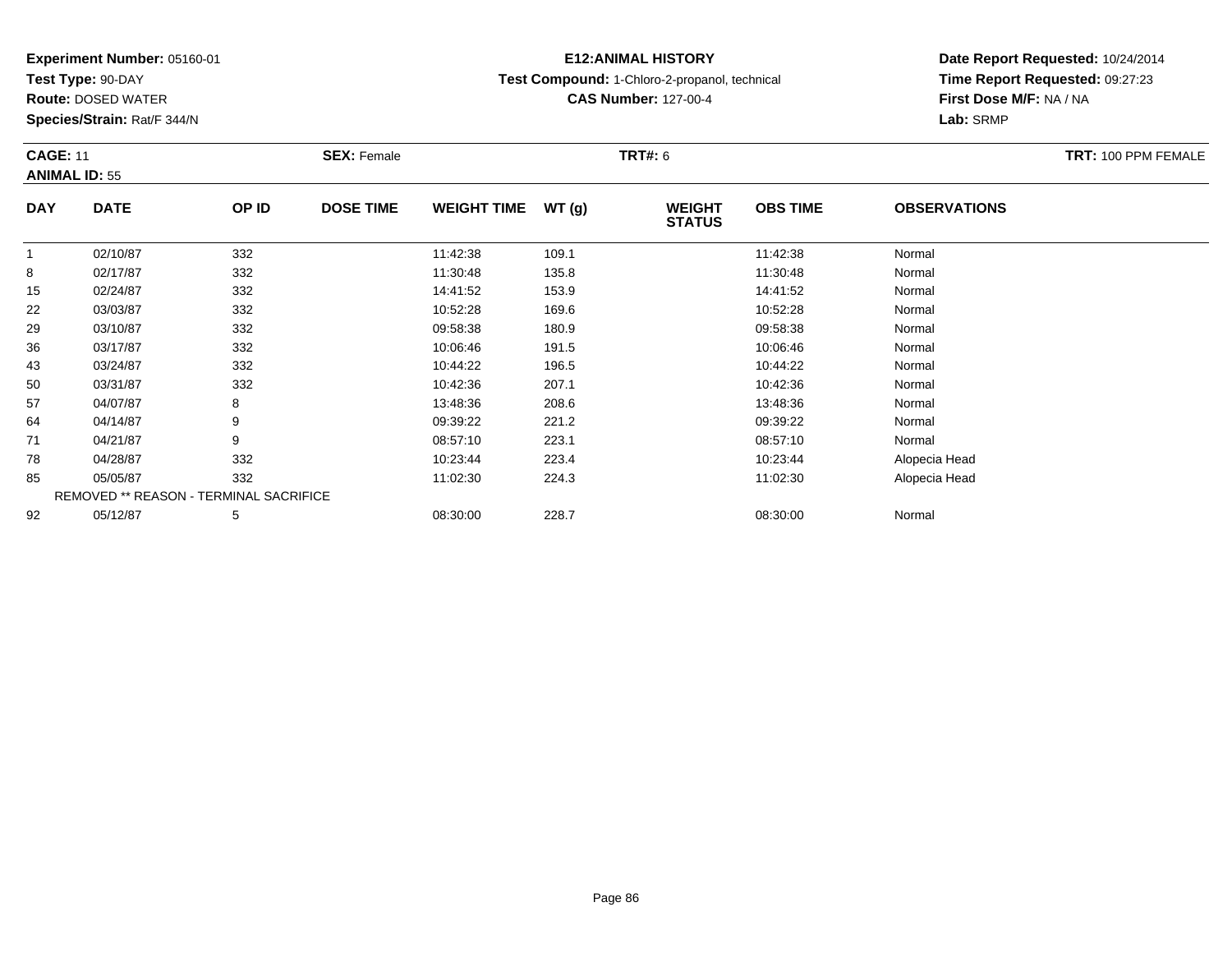**Test Type:** 90-DAY

**Route:** DOSED WATER

**Species/Strain:** Rat/F 344/N

# **E12:ANIMAL HISTORY**

**Test Compound:** 1-Chloro-2-propanol, technical

**CAS Number:** 127-00-4

| <b>CAGE: 12</b> | <b>ANIMAL ID: 56</b>                   |       | <b>SEX: Female</b> |                    |       | <b>TRT#: 6</b>                 |                 |                     | TRT: 100 PPM FEMALE |
|-----------------|----------------------------------------|-------|--------------------|--------------------|-------|--------------------------------|-----------------|---------------------|---------------------|
| <b>DAY</b>      | <b>DATE</b>                            | OP ID | <b>DOSE TIME</b>   | <b>WEIGHT TIME</b> | WT(g) | <b>WEIGHT</b><br><b>STATUS</b> | <b>OBS TIME</b> | <b>OBSERVATIONS</b> |                     |
| $\overline{1}$  | 02/10/87                               | 332   |                    | 11:48:56           | 101.3 |                                | 11:48:56        | Normal              |                     |
| 8               | 02/17/87                               | 332   |                    | 11:36:44           | 123.3 |                                | 11:36:44        | Normal              |                     |
| 15              | 02/24/87                               | 332   |                    | 14:31:42           | 133.9 |                                | 14:31:42        | Normal              |                     |
| 22              | 03/03/87                               | 332   |                    | 10:40:42           | 153.6 |                                | 10:40:42        | Normal              |                     |
| 29              | 03/10/87                               | 332   |                    | 10:03:44           | 163.3 |                                | 10:03:44        | Normal              |                     |
| 36              | 03/17/87                               | 332   |                    | 10:11:42           | 173.0 |                                | 10:11:42        | Normal              |                     |
| 43              | 03/24/87                               | 332   |                    | 10:49:16           | 179.7 |                                | 10:49:16        | Normal              |                     |
| 50              | 03/31/87                               | 332   |                    | 10:44:48           | 187.4 |                                | 10:44:48        | Normal              |                     |
| 57              | 04/07/87                               | 8     |                    | 13:52:40           | 187.2 |                                | 13:52:40        | Normal              |                     |
| 64              | 04/14/87                               | 9     |                    | 09:41:44           | 194.6 |                                | 09:41:44        | Normal              |                     |
| 71              | 04/21/87                               | 9     |                    | 08:52:28           | 202.7 |                                | 08:52:28        | Normal              |                     |
| 78              | 04/28/87                               | 332   |                    | 10:31:56           | 204.4 |                                | 10:31:56        | Normal              |                     |
| 85              | 05/05/87                               | 332   |                    | 11:07:26           | 202.5 |                                | 11:07:26        | Normal              |                     |
|                 | REMOVED ** REASON - TERMINAL SACRIFICE |       |                    |                    |       |                                |                 |                     |                     |
| 92              | 05/12/87                               | 5     |                    | 08:30:00           | 212.2 |                                | 08:30:00        | Normal              |                     |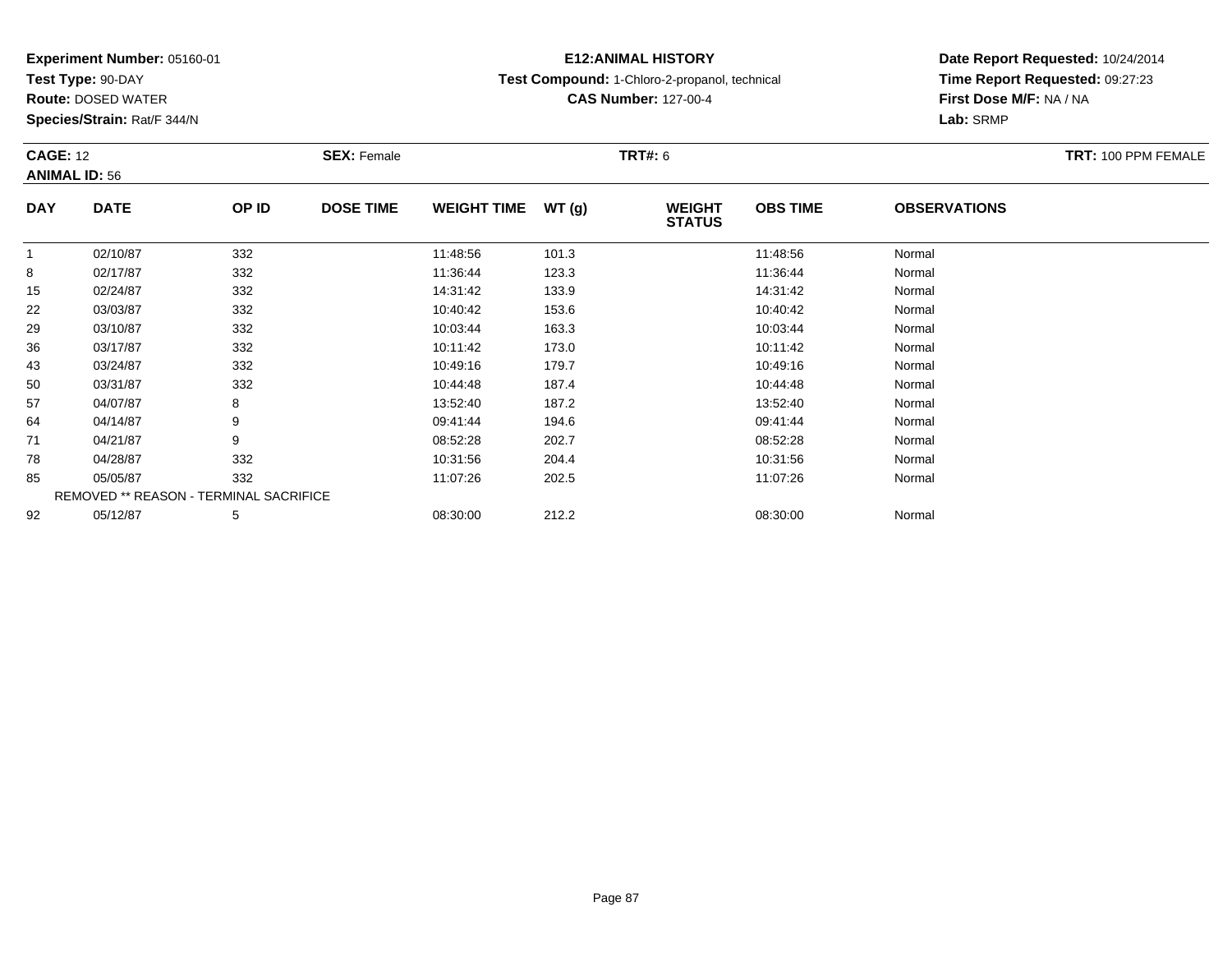**Test Type:** 90-DAY

**Route:** DOSED WATER

**Species/Strain:** Rat/F 344/N

# **E12:ANIMAL HISTORY**

**Test Compound:** 1-Chloro-2-propanol, technical

**CAS Number:** 127-00-4

| <b>CAGE: 12</b> | <b>ANIMAL ID: 57</b>                   |       | <b>SEX: Female</b> |                    |       | <b>TRT#: 6</b>                 |                 |                     | TRT: 100 PPM FEMALE |
|-----------------|----------------------------------------|-------|--------------------|--------------------|-------|--------------------------------|-----------------|---------------------|---------------------|
|                 |                                        |       |                    |                    |       |                                |                 |                     |                     |
| <b>DAY</b>      | <b>DATE</b>                            | OP ID | <b>DOSE TIME</b>   | <b>WEIGHT TIME</b> | WT(g) | <b>WEIGHT</b><br><b>STATUS</b> | <b>OBS TIME</b> | <b>OBSERVATIONS</b> |                     |
| $\mathbf{1}$    | 02/10/87                               | 332   |                    | 11:48:56           | 103.9 |                                | 11:48:56        | Normal              |                     |
| 8               | 02/17/87                               | 332   |                    | 11:36:44           | 123.8 |                                | 11:36:44        | Normal              |                     |
| 15              | 02/24/87                               | 332   |                    | 14:31:42           | 140.2 |                                | 14:31:42        | Normal              |                     |
| 22              | 03/03/87                               | 332   |                    | 10:40:42           | 154.3 |                                | 10:40:42        | Normal              |                     |
| 29              | 03/10/87                               | 332   |                    | 10:03:44           | 166.0 |                                | 10:03:44        | Normal              |                     |
| 36              | 03/17/87                               | 332   |                    | 10:11:42           | 171.7 |                                | 10:11:42        | Normal              |                     |
| 43              | 03/24/87                               | 332   |                    | 10:49:16           | 179.7 |                                | 10:49:16        | Normal              |                     |
| 50              | 03/31/87                               | 332   |                    | 10:44:48           | 189.6 |                                | 10:44:48        | Normal              |                     |
| 57              | 04/07/87                               | 8     |                    | 13:52:40           | 191.6 |                                | 13:52:40        | Normal              |                     |
| 64              | 04/14/87                               | 9     |                    | 09:41:44           | 202.2 |                                | 09:41:44        | Normal              |                     |
| 71              | 04/21/87                               | 9     |                    | 08:52:28           | 204.2 |                                | 08:52:28        | Normal              |                     |
| 78              | 04/28/87                               | 332   |                    | 10:31:56           | 212.0 |                                | 10:31:56        | Normal              |                     |
| 85              | 05/05/87                               | 332   |                    | 11:07:26           | 208.7 |                                | 11:07:26        | Normal              |                     |
|                 | REMOVED ** REASON - TERMINAL SACRIFICE |       |                    |                    |       |                                |                 |                     |                     |
| 92              | 05/12/87                               | 5     |                    | 08:30:00           | 215.0 |                                | 08:30:00        | Normal              |                     |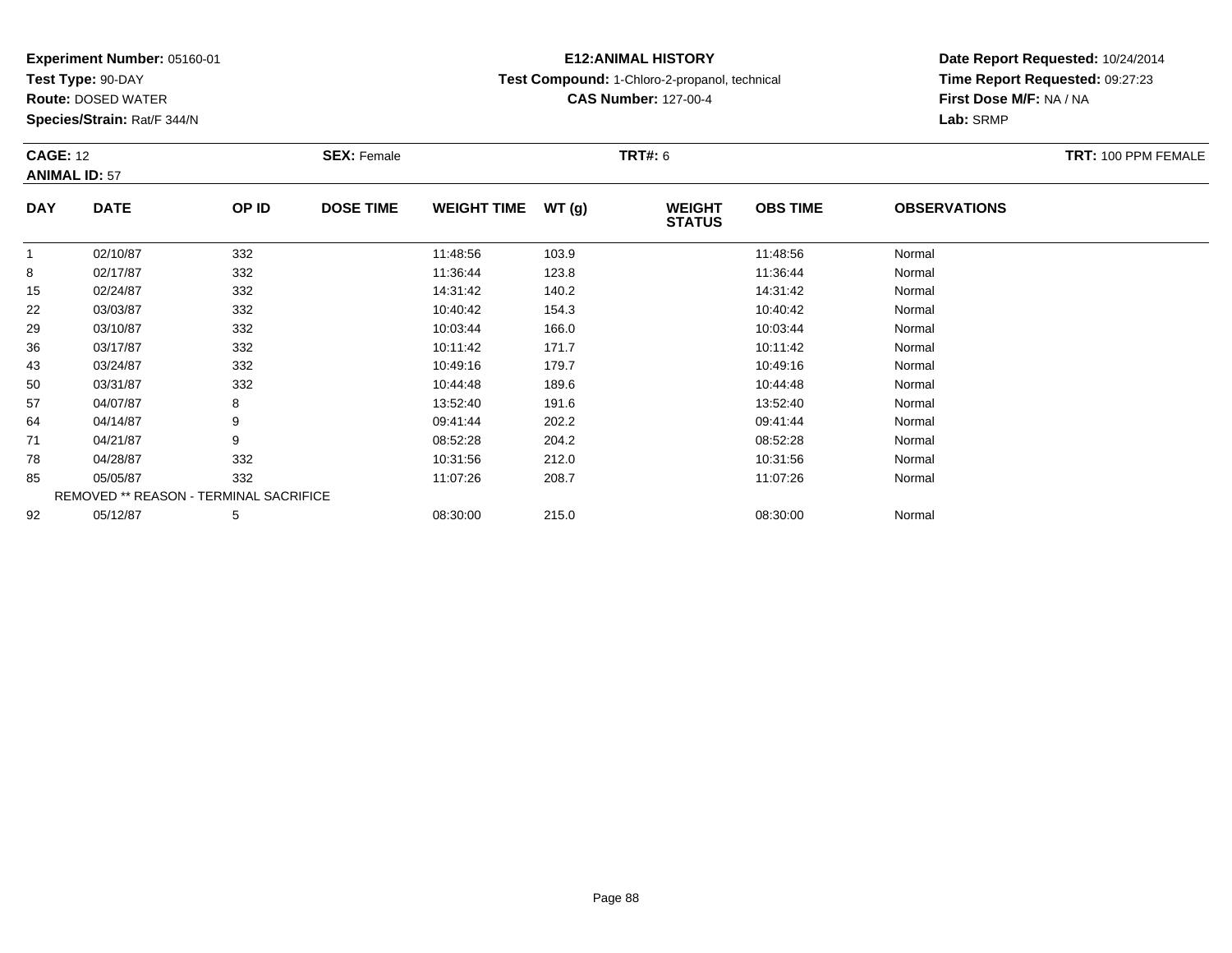**Test Type:** 90-DAY

**Route:** DOSED WATER

**Species/Strain:** Rat/F 344/N

# **E12:ANIMAL HISTORY**

**Test Compound:** 1-Chloro-2-propanol, technical

**CAS Number:** 127-00-4

| <b>CAGE: 12</b> | <b>ANIMAL ID: 58</b>                   |       | <b>SEX: Female</b> |                    |       | <b>TRT#: 6</b>                 |                 |                     | <b>TRT: 100 PPM FEMALE</b> |
|-----------------|----------------------------------------|-------|--------------------|--------------------|-------|--------------------------------|-----------------|---------------------|----------------------------|
| <b>DAY</b>      | <b>DATE</b>                            | OP ID | <b>DOSE TIME</b>   | <b>WEIGHT TIME</b> | WT(g) | <b>WEIGHT</b><br><b>STATUS</b> | <b>OBS TIME</b> | <b>OBSERVATIONS</b> |                            |
| $\mathbf 1$     | 02/10/87                               | 332   |                    | 11:48:56           | 109.6 |                                | 11:48:56        | Normal              |                            |
| 8               | 02/17/87                               | 332   |                    | 11:36:44           | 138.6 |                                | 11:36:44        | Normal              |                            |
| 15              | 02/24/87                               | 332   |                    | 14:31:42           | 155.1 |                                | 14:31:42        | Normal              |                            |
| 22              | 03/03/87                               | 332   |                    | 10:40:42           | 172.3 |                                | 10:40:42        | Normal              |                            |
| 29              | 03/10/87                               | 332   |                    | 10:03:44           | 184.4 |                                | 10:03:44        | Normal              |                            |
| 36              | 03/17/87                               | 332   |                    | 10:11:42           | 197.6 |                                | 10:11:42        | Normal              |                            |
| 43              | 03/24/87                               | 332   |                    | 10:49:16           | 205.8 |                                | 10:49:16        | Normal              |                            |
| 50              | 03/31/87                               | 332   |                    | 10:44:48           | 212.3 |                                | 10:44:48        | Normal              |                            |
| 57              | 04/07/87                               | 8     |                    | 13:52:40           | 213.6 |                                | 13:52:40        | Normal              |                            |
| 64              | 04/14/87                               | 9     |                    | 09:41:44           | 225.4 |                                | 09:41:44        | Normal              |                            |
| 71              | 04/21/87                               | 9     |                    | 08:52:28           | 231.9 |                                | 08:52:28        | Normal              |                            |
| 78              | 04/28/87                               | 332   |                    | 10:31:56           | 235.2 |                                | 10:31:56        | Normal              |                            |
| 85              | 05/05/87                               | 332   |                    | 11:07:26           | 229.0 |                                | 11:07:26        | Normal              |                            |
|                 | REMOVED ** REASON - TERMINAL SACRIFICE |       |                    |                    |       |                                |                 |                     |                            |
| 92              | 05/12/87                               | 5     |                    | 08:30:00           | 237.8 |                                | 08:30:00        | Normal              |                            |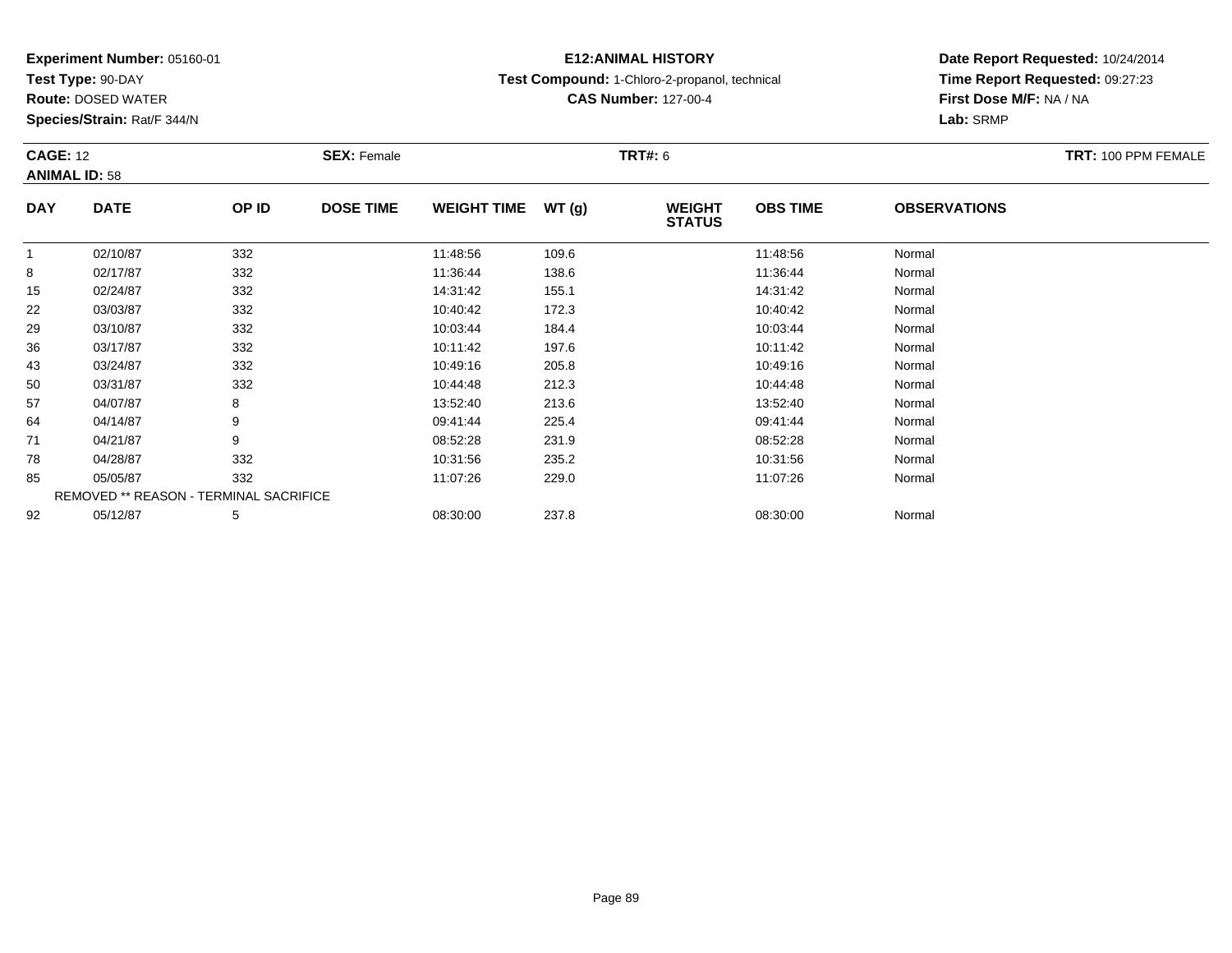**Test Type:** 90-DAY

**Route:** DOSED WATER

**Species/Strain:** Rat/F 344/N

# **E12:ANIMAL HISTORY**

**Test Compound:** 1-Chloro-2-propanol, technical

**CAS Number:** 127-00-4

| <b>CAGE: 12</b><br><b>ANIMAL ID: 59</b> |                                        |       | <b>SEX: Female</b> |                    |       | <b>TRT#: 6</b>                 |                 |                     | TRT: 100 PPM FEMALE |
|-----------------------------------------|----------------------------------------|-------|--------------------|--------------------|-------|--------------------------------|-----------------|---------------------|---------------------|
| <b>DAY</b>                              | <b>DATE</b>                            | OP ID | <b>DOSE TIME</b>   | <b>WEIGHT TIME</b> | WT(g) | <b>WEIGHT</b><br><b>STATUS</b> | <b>OBS TIME</b> | <b>OBSERVATIONS</b> |                     |
| $\overline{1}$                          | 02/10/87                               | 332   |                    | 11:48:56           | 92.1  |                                | 11:48:56        | Normal              |                     |
| 8                                       | 02/17/87                               | 332   |                    | 11:36:44           | 114.5 |                                | 11:36:44        | Normal              |                     |
| 15                                      | 02/24/87                               | 332   |                    | 14:31:42           | 131.9 |                                | 14:31:42        | Normal              |                     |
| 22                                      | 03/03/87                               | 332   |                    | 10:40:42           | 147.9 |                                | 10:40:42        | Normal              |                     |
| 29                                      | 03/10/87                               | 332   |                    | 10:03:44           | 160.4 |                                | 10:03:44        | Normal              |                     |
| 36                                      | 03/17/87                               | 332   |                    | 10:11:42           | 167.8 |                                | 10:11:42        | Normal              |                     |
| 43                                      | 03/24/87                               | 332   |                    | 10:49:16           | 175.1 |                                | 10:49:16        | Normal              |                     |
| 50                                      | 03/31/87                               | 332   |                    | 10:44:48           | 183.4 |                                | 10:44:48        | Normal              |                     |
| 57                                      | 04/07/87                               | 8     |                    | 13:52:40           | 186.7 |                                | 13:52:40        | Normal              |                     |
| 64                                      | 04/14/87                               | 9     |                    | 09:41:44           | 197.0 |                                | 09:41:44        | Normal              |                     |
| 71                                      | 04/21/87                               | 9     |                    | 08:52:28           | 201.2 |                                | 08:52:28        | Normal              |                     |
| 78                                      | 04/28/87                               | 332   |                    | 10:31:56           | 204.2 |                                | 10:31:56        | Normal              |                     |
| 85                                      | 05/05/87                               | 332   |                    | 11:07:26           | 202.5 |                                | 11:07:26        | Normal              |                     |
|                                         | REMOVED ** REASON - TERMINAL SACRIFICE |       |                    |                    |       |                                |                 |                     |                     |
| 92                                      | 05/12/87                               | 5     |                    | 08:30:00           | 212.7 |                                | 08:30:00        | Normal              |                     |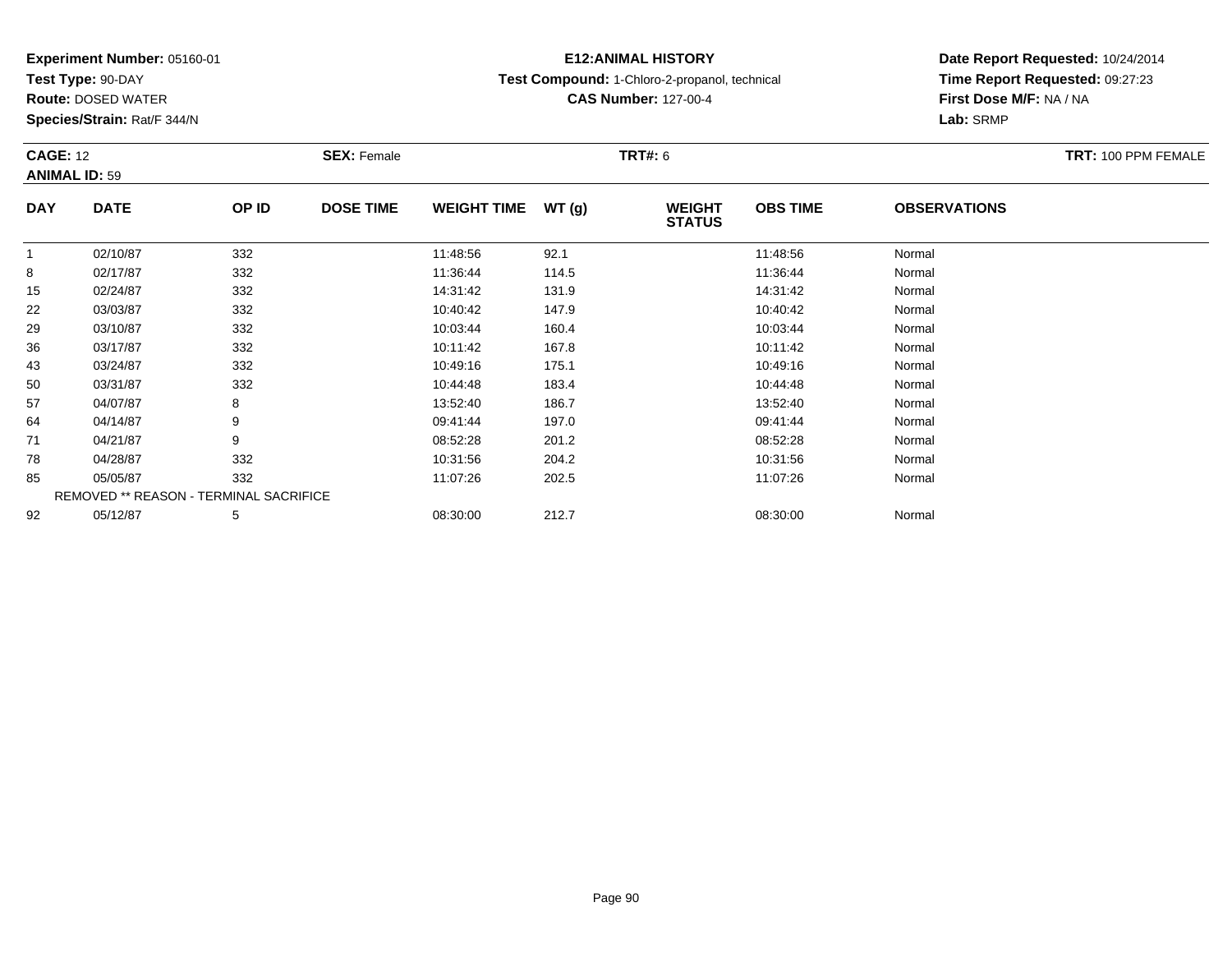**Test Type:** 90-DAY

**Route:** DOSED WATER

**Species/Strain:** Rat/F 344/N

# **E12:ANIMAL HISTORY**

**Test Compound:** 1-Chloro-2-propanol, technical

**CAS Number:** 127-00-4

| <b>CAGE: 12</b><br><b>ANIMAL ID: 60</b> |                                        |       | <b>SEX: Female</b> |                    |       | <b>TRT#: 6</b>                 |                 |                     | TRT: 100 PPM FEMALE |
|-----------------------------------------|----------------------------------------|-------|--------------------|--------------------|-------|--------------------------------|-----------------|---------------------|---------------------|
| <b>DAY</b>                              | <b>DATE</b>                            | OP ID | <b>DOSE TIME</b>   | <b>WEIGHT TIME</b> | WT(g) | <b>WEIGHT</b><br><b>STATUS</b> | <b>OBS TIME</b> | <b>OBSERVATIONS</b> |                     |
|                                         | 02/10/87                               | 332   |                    | 11:48:56           | 111.3 |                                | 11:48:56        | Normal              |                     |
| 8                                       | 02/17/87                               | 332   |                    | 11:36:44           | 133.5 |                                | 11:36:44        | Normal              |                     |
| 15                                      | 02/24/87                               | 332   |                    | 14:31:42           | 143.7 |                                | 14:31:42        | Normal              |                     |
| 22                                      | 03/03/87                               | 332   |                    | 10:40:42           | 159.8 |                                | 10:40:42        | Normal              |                     |
| 29                                      | 03/10/87                               | 332   |                    | 10:03:44           | 171.4 |                                | 10:03:44        | Normal              |                     |
| 36                                      | 03/17/87                               | 332   |                    | 10:11:42           | 187.2 |                                | 10:11:42        | Normal              |                     |
| 43                                      | 03/24/87                               | 332   |                    | 10:49:16           | 200.0 |                                | 10:49:16        | Normal              |                     |
| 50                                      | 03/31/87                               | 332   |                    | 10:44:48           | 204.8 |                                | 10:44:48        | Normal              |                     |
| 57                                      | 04/07/87                               | 8     |                    | 13:52:40           | 203.3 |                                | 13:52:40        | Normal              |                     |
| 64                                      | 04/14/87                               | 9     |                    | 09:41:44           | 211.9 |                                | 09:41:44        | Normal              |                     |
| 71                                      | 04/21/87                               | 9     |                    | 08:52:28           | 215.6 |                                | 08:52:28        | Normal              |                     |
| 78                                      | 04/28/87                               | 332   |                    | 10:31:56           | 217.6 |                                | 10:31:56        | Normal              |                     |
| 85                                      | 05/05/87                               | 332   |                    | 11:07:26           | 215.1 |                                | 11:07:26        | Normal              |                     |
|                                         | REMOVED ** REASON - TERMINAL SACRIFICE |       |                    |                    |       |                                |                 |                     |                     |
| 92                                      | 05/12/87                               | 5     |                    | 08:30:00           | 228.3 |                                | 08:30:00        | Normal              |                     |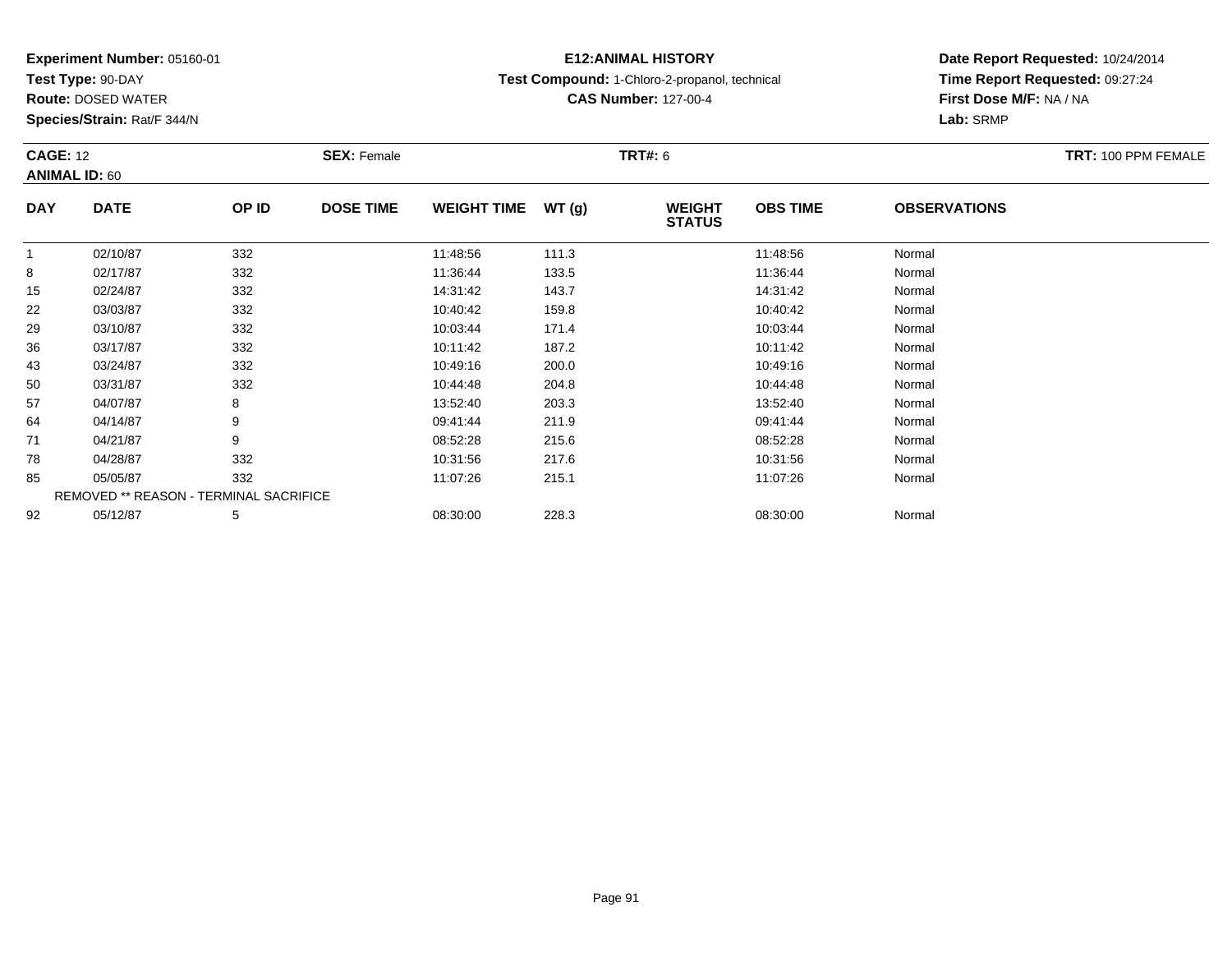**Test Type:** 90-DAY

**Route:** DOSED WATER

**Species/Strain:** Rat/F 344/N

# **E12:ANIMAL HISTORY**

**Test Compound:** 1-Chloro-2-propanol, technical

**CAS Number:** 127-00-4

**Date Report Requested:** 10/24/2014**Time Report Requested:** 09:27:24**First Dose M/F:** NA / NA**Lab:** SRMP

| <b>CAGE: 15</b> | <b>ANIMAL ID: 71</b>                   |       | <b>SEX: Female</b> |                    |       | <b>TRT#: 8</b>                 |                 |                     | TRT: 330 PPM FEMALE |
|-----------------|----------------------------------------|-------|--------------------|--------------------|-------|--------------------------------|-----------------|---------------------|---------------------|
| <b>DAY</b>      | <b>DATE</b>                            | OP ID | <b>DOSE TIME</b>   | <b>WEIGHT TIME</b> | WT(g) | <b>WEIGHT</b><br><b>STATUS</b> | <b>OBS TIME</b> | <b>OBSERVATIONS</b> |                     |
|                 | 02/10/87                               | 332   |                    | 13:03:58           | 107.8 |                                | 13:03:58        | Normal              |                     |
| 8               | 02/17/87                               | 332   |                    | 11:43:20           | 133.4 |                                | 11:43:20        | Normal              |                     |
| 15              | 02/24/87                               | 332   |                    | 14:53:16           | 144.5 |                                | 14:53:16        | Normal              |                     |
| 22              | 03/03/87                               | 332   |                    | 11:01:08           | 157.8 |                                | 11:01:08        | Normal              |                     |
| 29              | 03/10/87                               | 332   |                    | 10:09:00           | 169.1 |                                | 10:09:00        | Normal              |                     |
| 36              | 03/17/87                               | 332   |                    | 10:15:48           | 177.2 |                                | 10:15:48        | Normal              |                     |
| 43              | 03/24/87                               | 332   |                    | 10:55:12           | 183.4 |                                | 10:55:12        | Normal              |                     |
| 50              | 03/31/87                               | 332   |                    | 10:50:00           | 188.8 |                                | 10:50:00        | Normal              |                     |
| 57              | 04/07/87                               | 8     |                    | 14:01:12           | 194.3 |                                | 14:01:12        | Normal              |                     |
| 64              | 04/14/87                               | 9     |                    | 09:45:40           | 203.3 |                                | 09:45:40        | Normal              |                     |
| 71              | 04/21/87                               | 9     |                    | 09:01:48           | 208.8 |                                | 09:01:48        | Normal              |                     |
| 78              | 04/28/87                               | 332   |                    | 10:38:38           | 209.1 |                                | 10:38:38        | Normal              |                     |
| 85              | 05/05/87                               | 332   |                    | 11:12:38           | 213.1 |                                | 11:12:38        | Normal              |                     |
|                 | REMOVED ** REASON - TERMINAL SACRIFICE |       |                    |                    |       |                                |                 |                     |                     |
| 92              | 05/12/87                               | 5     |                    | 08:30:00           | 216.8 |                                | 08:30:00        | Normal              |                     |

2 05/12/87 5 5 08:30:00 216.8 08:30 00 08:30:00 08:30:00 08:30:00 08:30:00 08:30:00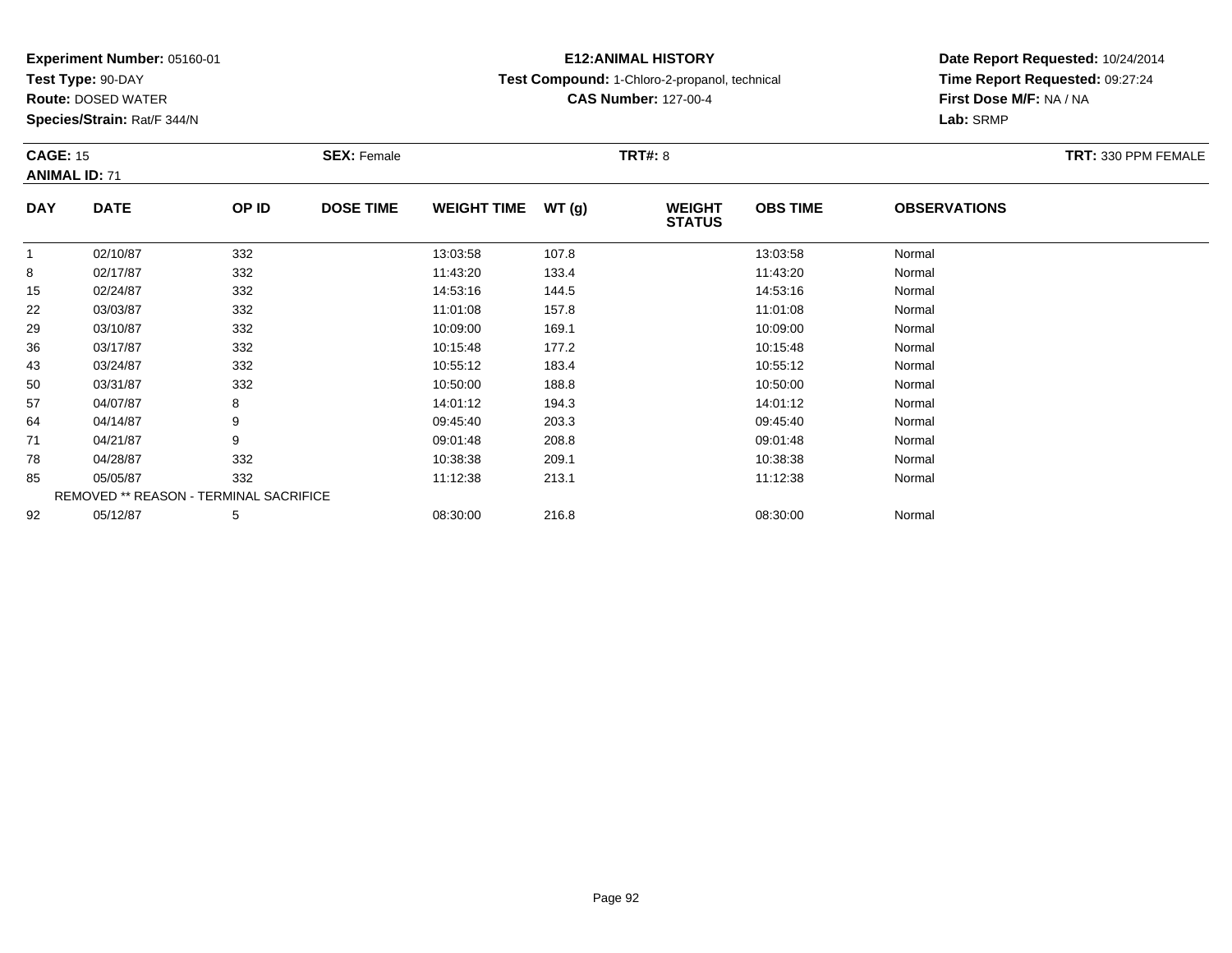**Test Type:** 90-DAY

**Route:** DOSED WATER

**Species/Strain:** Rat/F 344/N

# **E12:ANIMAL HISTORY**

**Test Compound:** 1-Chloro-2-propanol, technical

**CAS Number:** 127-00-4

| <b>CAGE: 15</b> | <b>ANIMAL ID: 72</b>                   |       | <b>SEX: Female</b>  |                    |       | <b>TRT#: 8</b>                 |                 |                     | TRT: 330 PPM FEMALE |
|-----------------|----------------------------------------|-------|---------------------|--------------------|-------|--------------------------------|-----------------|---------------------|---------------------|
| <b>DAY</b>      | <b>DATE</b>                            | OP ID | <b>DOSE TIME</b>    | <b>WEIGHT TIME</b> | WT(g) | <b>WEIGHT</b><br><b>STATUS</b> | <b>OBS TIME</b> | <b>OBSERVATIONS</b> |                     |
| $\mathbf{1}$    | 02/10/87                               | 332   |                     | 13:03:58           | 95.4  |                                | 13:03:58        | Normal              |                     |
| 8               | 02/17/87                               | 332   |                     | 11:43:20           | 119.0 |                                | 11:43:20        | Normal              |                     |
| 15              | 02/24/87                               | 332   |                     | 14:53:16           | 134.0 |                                | 14:53:16        | Normal              |                     |
| 22              | 03/03/87                               | 332   |                     | 11:01:08           | 155.6 |                                | 11:01:08        | Normal              |                     |
| 29              | 03/10/87                               | 332   |                     | 10:09:00           | 161.3 |                                | 10:09:00        | Normal              |                     |
| 36              | 03/17/87                               | 332   |                     | 10:15:48           | 171.2 |                                | 10:15:48        | Normal              |                     |
| 43              | 03/24/87                               | 332   |                     | 10:55:12           | 174.1 |                                | 10:55:12        | Normal              |                     |
| 50              | 03/31/87                               | 332   |                     | 10:50:00           | 184.0 |                                | 10:50:00        | Normal              |                     |
| 57              | 04/07/87                               | 8     | **NOTE-VERY SLIGHT. |                    |       |                                | 13:52:40        |                     |                     |
| 57              | 04/07/87                               | 8     |                     | 14:01:12           | 181.5 |                                | 14:01:12        | Nasal Discharge     |                     |
| 64              | 04/14/87                               | 9     |                     | 09:45:40           | 191.7 |                                | 09:45:40        | Normal              |                     |
| 71              | 04/21/87                               | 9     |                     | 09:01:48           | 198.1 |                                | 09:01:48        | Normal              |                     |
| 78              | 04/28/87                               | 332   |                     | 10:38:38           | 197.4 |                                | 10:38:38        | Normal              |                     |
| 85              | 05/05/87                               | 332   |                     | 11:12:38           | 197.0 |                                | 11:12:38        | Normal              |                     |
|                 | REMOVED ** REASON - TERMINAL SACRIFICE |       |                     |                    |       |                                |                 |                     |                     |
| 92              | 05/12/87                               | 5     |                     | 08:30:00           | 206.2 |                                | 08:30:00        | Normal              |                     |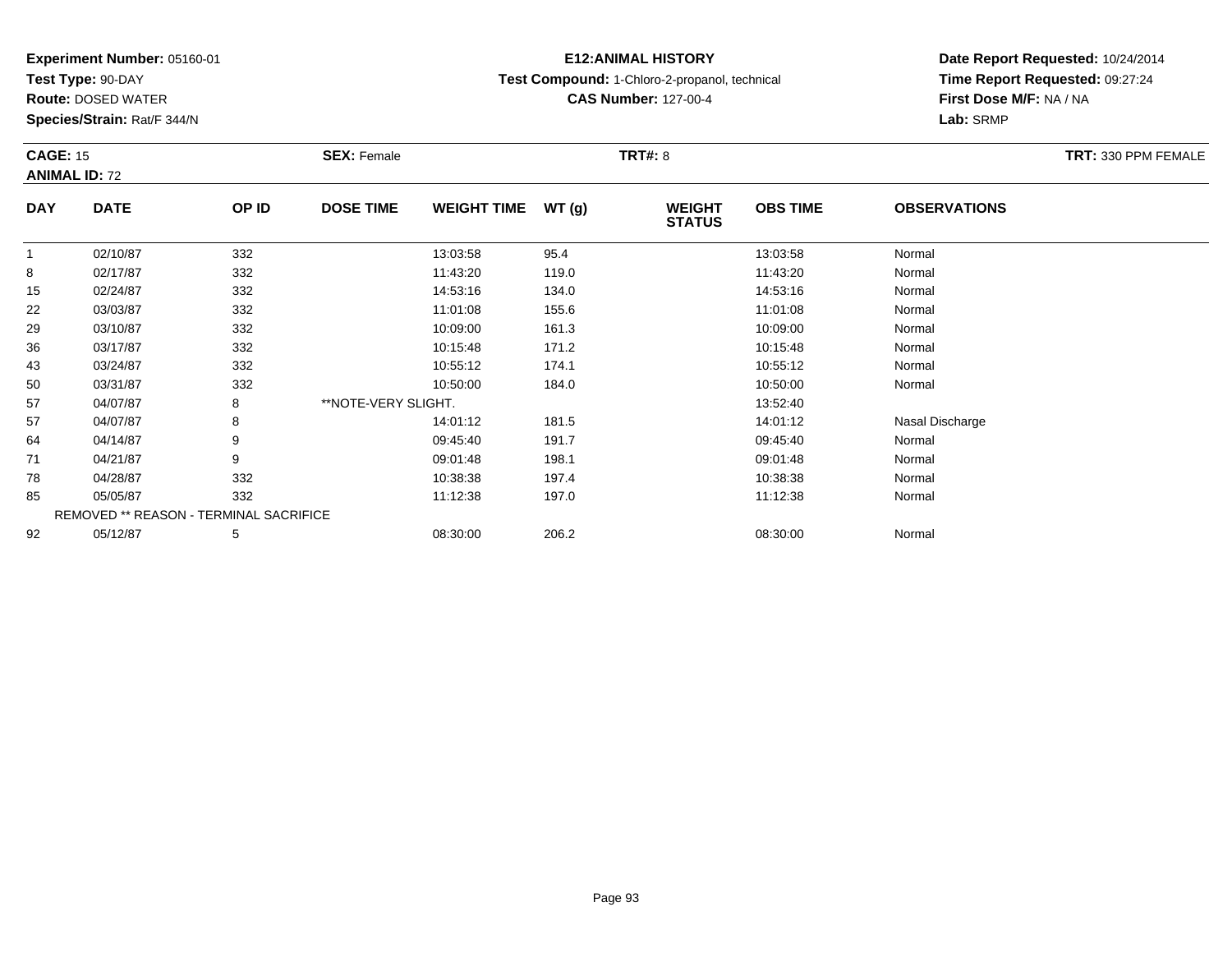**Test Type:** 90-DAY

**Route:** DOSED WATER

**Species/Strain:** Rat/F 344/N

# **E12:ANIMAL HISTORY**

**Test Compound:** 1-Chloro-2-propanol, technical

**CAS Number:** 127-00-4

| <b>CAGE: 15</b> | <b>ANIMAL ID: 73</b>                   |       | <b>SEX: Female</b> |                    |       | <b>TRT#: 8</b>                 |                 |                     | TRT: 330 PPM FEMALE |
|-----------------|----------------------------------------|-------|--------------------|--------------------|-------|--------------------------------|-----------------|---------------------|---------------------|
| <b>DAY</b>      | <b>DATE</b>                            | OP ID | <b>DOSE TIME</b>   | <b>WEIGHT TIME</b> | WT(g) | <b>WEIGHT</b><br><b>STATUS</b> | <b>OBS TIME</b> | <b>OBSERVATIONS</b> |                     |
| $\mathbf{1}$    | 02/10/87                               | 332   |                    | 13:03:58           | 104.5 |                                | 13:03:58        | Normal              |                     |
| 8               | 02/17/87                               | 332   |                    | 11:43:20           | 129.4 |                                | 11:43:20        | Normal              |                     |
| 15              | 02/24/87                               | 332   |                    | 14:53:16           | 141.4 |                                | 14:53:16        | Normal              |                     |
| 22              | 03/03/87                               | 332   |                    | 11:01:08           | 159.5 |                                | 11:01:08        | Normal              |                     |
| 29              | 03/10/87                               | 332   |                    | 10:09:00           | 171.0 |                                | 10:09:00        | Normal              |                     |
| 36              | 03/17/87                               | 332   |                    | 10:15:48           | 177.1 |                                | 10:15:48        | Normal              |                     |
| 43              | 03/24/87                               | 332   |                    | 10:55:12           | 180.5 |                                | 10:55:12        | Normal              |                     |
| 50              | 03/31/87                               | 332   |                    | 10:50:00           | 186.0 |                                | 10:50:00        | Normal              |                     |
| 57              | 04/07/87                               | 8     |                    | 14:01:12           | 186.8 |                                | 14:01:12        | Normal              |                     |
| 64              | 04/14/87                               | 9     |                    | 09:45:40           | 199.1 |                                | 09:45:40        | Normal              |                     |
| 71              | 04/21/87                               | 9     |                    | 09:01:48           | 202.3 |                                | 09:01:48        | Normal              |                     |
| 78              | 04/28/87                               | 332   |                    | 10:38:38           | 202.5 |                                | 10:38:38        | Normal              |                     |
| 85              | 05/05/87                               | 332   |                    | 11:12:38           | 203.6 |                                | 11:12:38        | Normal              |                     |
|                 | REMOVED ** REASON - TERMINAL SACRIFICE |       |                    |                    |       |                                |                 |                     |                     |
| 92              | 05/12/87                               | 5     |                    | 08:30:00           | 218.9 |                                | 08:30:00        | Normal              |                     |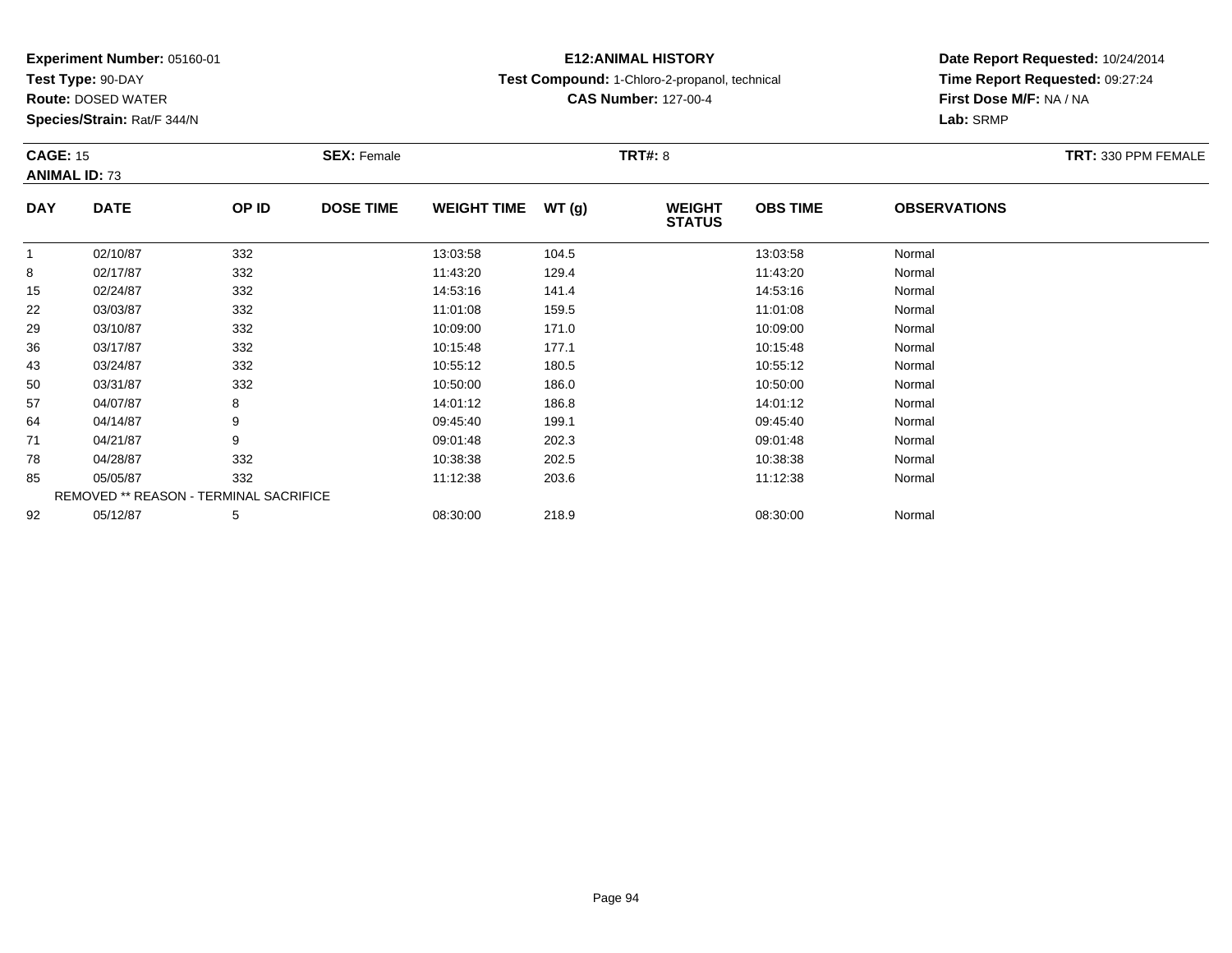**Test Type:** 90-DAY

**Route:** DOSED WATER

**Species/Strain:** Rat/F 344/N

# **E12:ANIMAL HISTORY**

**Test Compound:** 1-Chloro-2-propanol, technical

**CAS Number:** 127-00-4

| <b>CAGE: 15</b> | <b>ANIMAL ID: 74</b>                   |       | <b>SEX: Female</b> |                    |        | <b>TRT#: 8</b>                 |                 |                     | TRT: 330 PPM FEMALE |
|-----------------|----------------------------------------|-------|--------------------|--------------------|--------|--------------------------------|-----------------|---------------------|---------------------|
| <b>DAY</b>      | <b>DATE</b>                            | OP ID | <b>DOSE TIME</b>   | <b>WEIGHT TIME</b> | WT (g) | <b>WEIGHT</b><br><b>STATUS</b> | <b>OBS TIME</b> | <b>OBSERVATIONS</b> |                     |
| $\mathbf 1$     | 02/10/87                               | 332   |                    | 13:03:58           | 103.1  |                                | 13:03:58        | Normal              |                     |
| 8               | 02/17/87                               | 332   |                    | 11:43:20           | 126.0  |                                | 11:43:20        | Normal              |                     |
| 15              | 02/24/87                               | 332   |                    | 14:53:16           | 140.8  |                                | 14:53:16        | Normal              |                     |
| 22              | 03/03/87                               | 332   |                    | 11:01:08           | 159.7  |                                | 11:01:08        | Normal              |                     |
| 29              | 03/10/87                               | 332   |                    | 10:09:00           | 166.3  |                                | 10:09:00        | Normal              |                     |
| 36              | 03/17/87                               | 332   |                    | 10:15:48           | 175.1  |                                | 10:15:48        | Normal              |                     |
| 43              | 03/24/87                               | 332   |                    | 10:55:12           | 181.8  |                                | 10:55:12        | Normal              |                     |
| 50              | 03/31/87                               | 332   |                    | 10:50:00           | 185.2  |                                | 10:50:00        | Normal              |                     |
| 57              | 04/07/87                               | 8     |                    | 14:01:12           | 189.5  |                                | 14:01:12        | Normal              |                     |
| 64              | 04/14/87                               | 9     |                    | 09:45:40           | 197.8  |                                | 09:45:40        | Normal              |                     |
| 71              | 04/21/87                               | 9     |                    | 09:01:48           | 204.8  |                                | 09:01:48        | Normal              |                     |
| 78              | 04/28/87                               | 332   |                    | 10:38:38           | 208.9  |                                | 10:38:38        | Normal              |                     |
| 85              | 05/05/87                               | 332   |                    | 11:12:38           | 204.8  |                                | 11:12:38        | Normal              |                     |
|                 | REMOVED ** REASON - TERMINAL SACRIFICE |       |                    |                    |        |                                |                 |                     |                     |
| 92              | 05/12/87                               | 5     |                    | 08:30:00           | 208.8  |                                | 08:30:00        | Normal              |                     |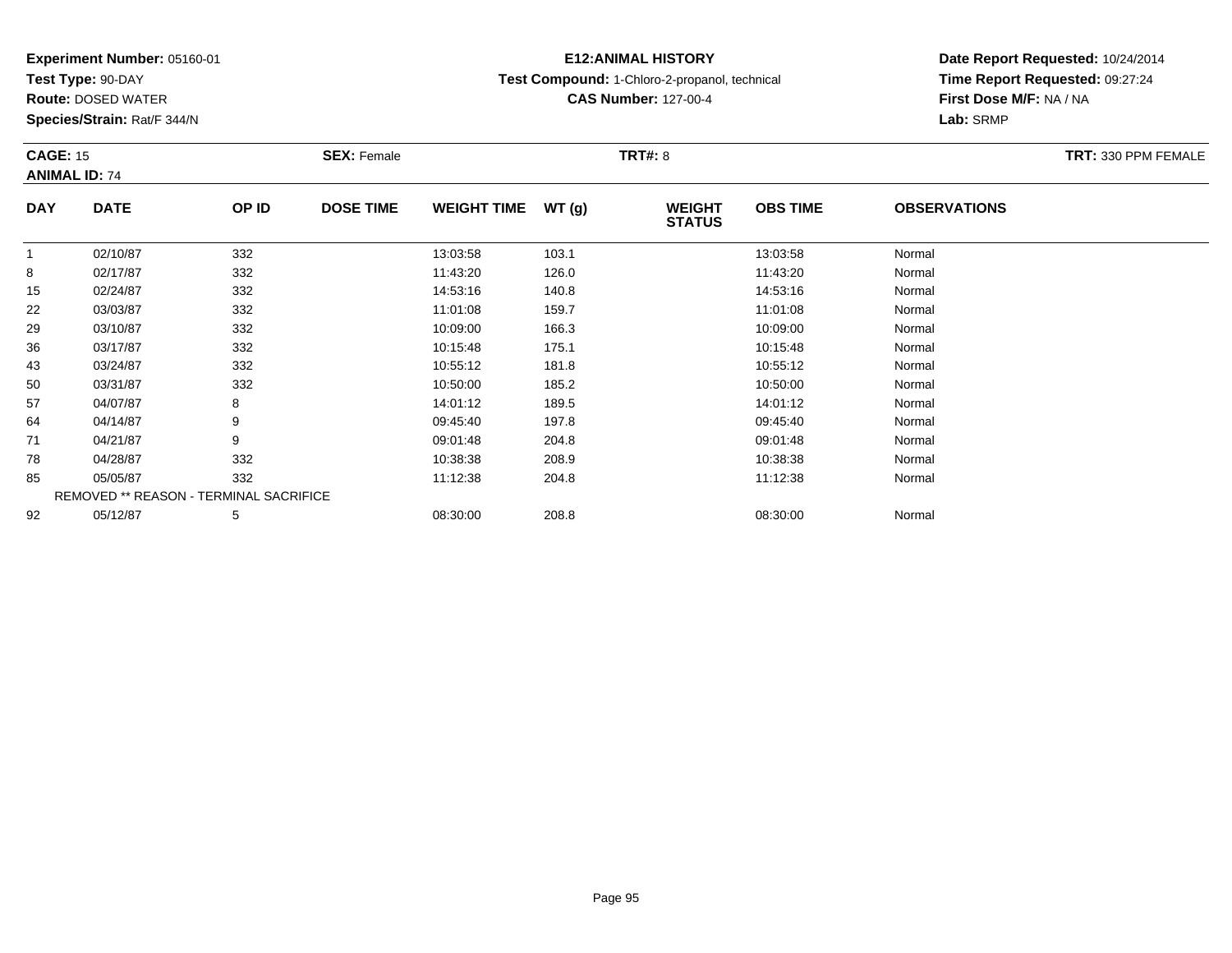**Test Type:** 90-DAY

**Route:** DOSED WATER

**Species/Strain:** Rat/F 344/N

# **E12:ANIMAL HISTORY**

**Test Compound:** 1-Chloro-2-propanol, technical

**CAS Number:** 127-00-4

| <b>CAGE: 15</b> |                                        |       | <b>SEX: Female</b> |                    |       | <b>TRT#: 8</b>                 |                 |                     | TRT: 330 PPM FEMALE |
|-----------------|----------------------------------------|-------|--------------------|--------------------|-------|--------------------------------|-----------------|---------------------|---------------------|
|                 | <b>ANIMAL ID: 75</b>                   |       |                    |                    |       |                                |                 |                     |                     |
| <b>DAY</b>      | <b>DATE</b>                            | OP ID | <b>DOSE TIME</b>   | <b>WEIGHT TIME</b> | WT(g) | <b>WEIGHT</b><br><b>STATUS</b> | <b>OBS TIME</b> | <b>OBSERVATIONS</b> |                     |
| $\mathbf{1}$    | 02/10/87                               | 332   |                    | 13:03:58           | 93.7  |                                | 13:03:58        | Normal              |                     |
| 8               | 02/17/87                               | 332   |                    | 11:43:20           | 125.6 |                                | 11:43:20        | Normal              |                     |
| 15              | 02/24/87                               | 332   |                    | 14:53:16           | 138.7 |                                | 14:53:16        | Normal              |                     |
| 22              | 03/03/87                               | 332   |                    | 11:01:08           | 155.3 |                                | 11:01:08        | Normal              |                     |
| 29              | 03/10/87                               | 332   |                    | 10:09:00           | 168.4 |                                | 10:09:00        | Normal              |                     |
| 36              | 03/17/87                               | 332   |                    | 10:15:48           | 175.8 |                                | 10:15:48        | Normal              |                     |
| 43              | 03/24/87                               | 332   |                    | 10:55:12           | 180.3 |                                | 10:55:12        | Normal              |                     |
| 50              | 03/31/87                               | 332   |                    | 10:50:00           | 190.2 |                                | 10:50:00        | Normal              |                     |
| 57              | 04/07/87                               | 8     |                    | 14:01:12           | 192.0 |                                | 14:01:12        | Normal              |                     |
| 64              | 04/14/87                               | 9     |                    | 09:45:40           | 199.9 |                                | 09:45:40        | Normal              |                     |
| 71              | 04/21/87                               | 9     |                    | 09:01:48           | 209.2 |                                | 09:01:48        | Normal              |                     |
| 78              | 04/28/87                               | 332   |                    | 10:38:38           | 208.8 |                                | 10:38:38        | Normal              |                     |
| 85              | 05/05/87                               | 332   |                    | 11:12:38           | 205.8 |                                | 11:12:38        | Normal              |                     |
|                 | REMOVED ** REASON - TERMINAL SACRIFICE |       |                    |                    |       |                                |                 |                     |                     |
| 92              | 05/12/87                               | 5     |                    | 08:30:00           | 208.9 |                                | 08:30:00        | Normal              |                     |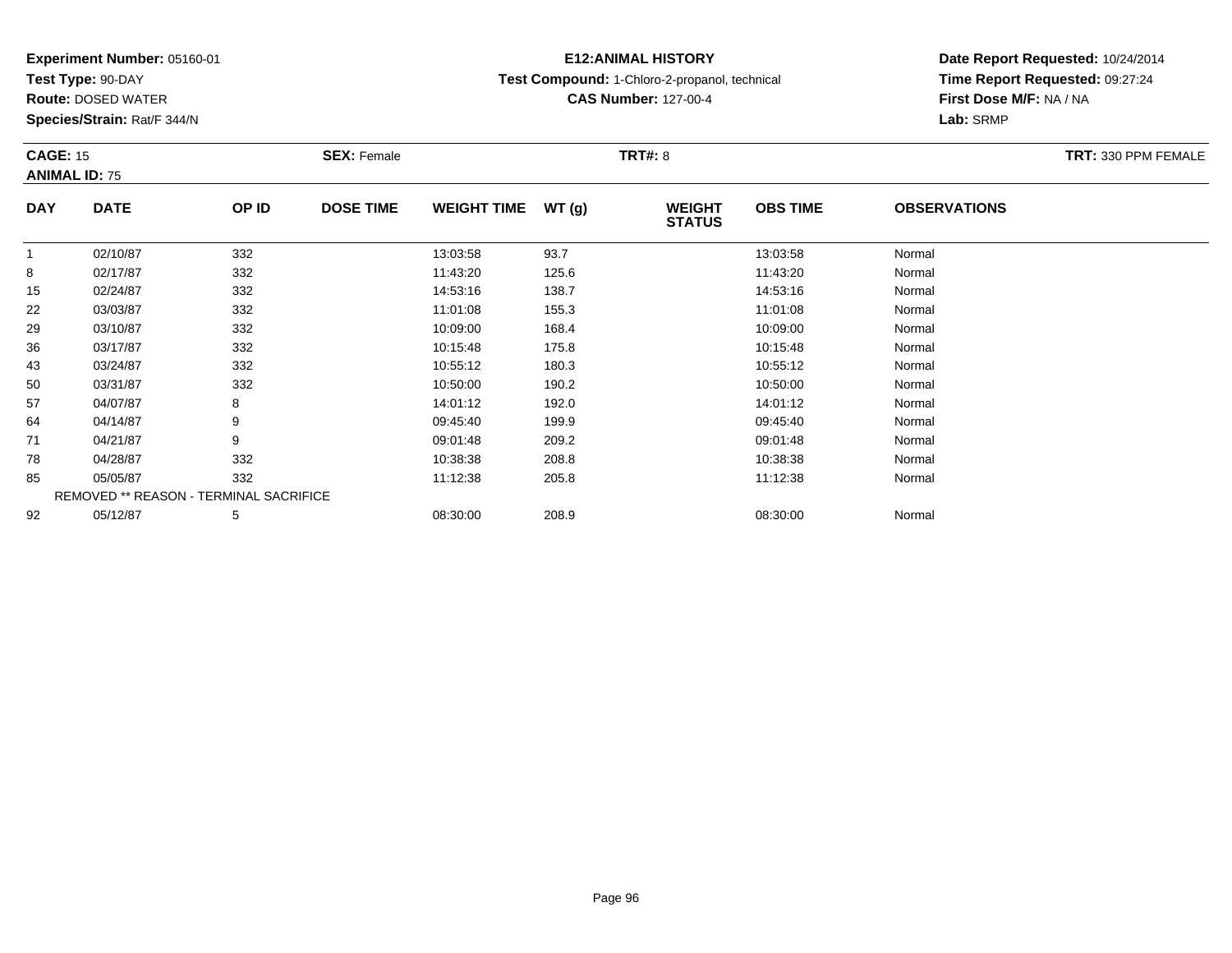**Test Type:** 90-DAY

**Route:** DOSED WATER

**Species/Strain:** Rat/F 344/N

# **E12:ANIMAL HISTORY**

**Test Compound:** 1-Chloro-2-propanol, technical

**CAS Number:** 127-00-4

| <b>CAGE: 16</b> |                      |                                        | <b>SEX: Female</b> |                    |       | <b>TRT#: 8</b>                 |                 |                     | <b>TRT: 330 PPM FEMALE</b> |
|-----------------|----------------------|----------------------------------------|--------------------|--------------------|-------|--------------------------------|-----------------|---------------------|----------------------------|
|                 | <b>ANIMAL ID: 76</b> |                                        |                    |                    |       |                                |                 |                     |                            |
| <b>DAY</b>      | <b>DATE</b>          | OP ID                                  | <b>DOSE TIME</b>   | <b>WEIGHT TIME</b> | WT(g) | <b>WEIGHT</b><br><b>STATUS</b> | <b>OBS TIME</b> | <b>OBSERVATIONS</b> |                            |
|                 | 02/10/87             | 332                                    |                    | 13:10:42           | 110.5 |                                | 13:10:42        | Normal              |                            |
| 8               | 02/17/87             | 332                                    |                    | 11:47:02           | 132.0 |                                | 11:47:02        | Normal              |                            |
| 15              | 02/24/87             | 332                                    |                    | 14:46:52           | 148.2 |                                | 14:46:52        | Normal              |                            |
| 22              | 03/03/87             | 332                                    |                    | 10:56:52           | 167.4 |                                | 10:56:52        | Normal              |                            |
| 29              | 03/10/87             | 332                                    |                    | 10:12:52           | 174.4 |                                | 10:12:52        | Normal              |                            |
| 36              | 03/17/87             | 332                                    |                    | 10:19:04           | 186.8 |                                | 10:19:04        | Normal              |                            |
| 43              | 03/24/87             | 332                                    |                    | 10:58:04           | 194.5 |                                | 10:58:04        | Normal              |                            |
| 50              | 03/31/87             | 332                                    |                    | 10:52:46           | 199.5 |                                | 10:52:46        | Normal              |                            |
| 57              | 04/07/87             | 8                                      |                    | 14:06:20           | 199.8 |                                | 14:06:20        | Normal              |                            |
| 64              | 04/14/87             | 9                                      |                    | 09:48:08           | 210.3 |                                | 09:48:08        | Normal              |                            |
| 71              | 04/21/87             | 9                                      |                    | 08:59:34           | 212.6 |                                | 08:59:34        | Normal              |                            |
| 78              | 04/28/87             | 332                                    |                    | 10:40:52           | 215.6 |                                | 10:40:52        | Normal              |                            |
| 85              | 05/05/87             | 332                                    |                    | 11:16:40           | 218.1 |                                | 11:16:40        | Normal              |                            |
|                 |                      | REMOVED ** REASON - TERMINAL SACRIFICE |                    |                    |       |                                |                 |                     |                            |
| 92              | 05/12/87             | 5                                      |                    | 08:30:00           | 218.1 |                                | 08:30:00        | Normal              |                            |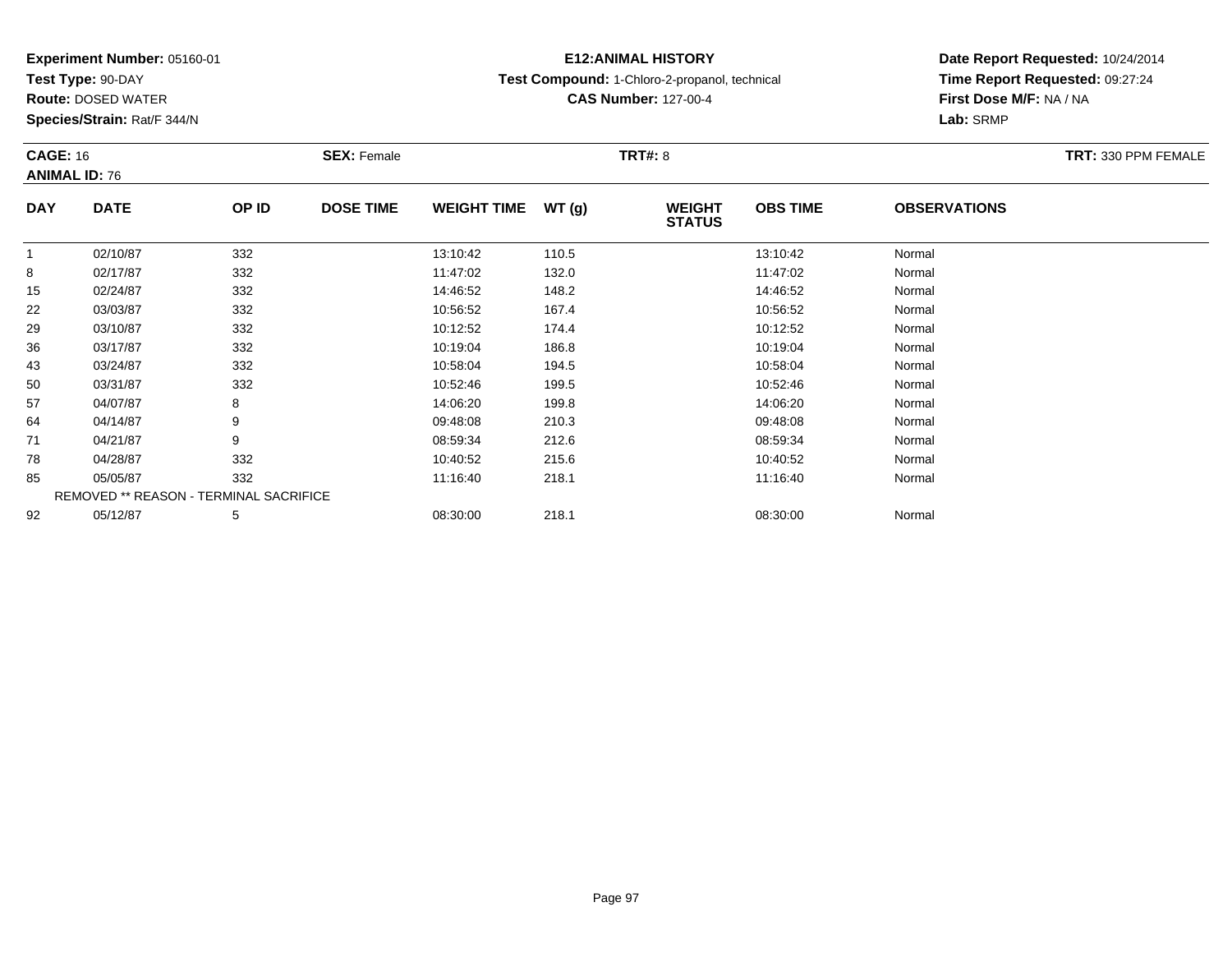**Test Type:** 90-DAY

92

**Route:** DOSED WATER

**Species/Strain:** Rat/F 344/N

# **E12:ANIMAL HISTORY**

**Test Compound:** 1-Chloro-2-propanol, technical

**CAS Number:** 127-00-4

**Date Report Requested:** 10/24/2014**Time Report Requested:** 09:27:24**First Dose M/F:** NA / NA**Lab:** SRMP

| <b>CAGE: 16</b> |                      |                                               | <b>SEX: Female</b> |                    |       | <b>TRT#: 8</b>                 |                 |                     | TRT: 330 PPM FEMALE |
|-----------------|----------------------|-----------------------------------------------|--------------------|--------------------|-------|--------------------------------|-----------------|---------------------|---------------------|
|                 | <b>ANIMAL ID: 77</b> |                                               |                    |                    |       |                                |                 |                     |                     |
| <b>DAY</b>      | <b>DATE</b>          | OP ID                                         | <b>DOSE TIME</b>   | <b>WEIGHT TIME</b> | WT(g) | <b>WEIGHT</b><br><b>STATUS</b> | <b>OBS TIME</b> | <b>OBSERVATIONS</b> |                     |
| $\mathbf{1}$    | 02/10/87             | 332                                           |                    | 13:10:42           | 101.2 |                                | 13:10:42        | Normal              |                     |
| 8               | 02/17/87             | 332                                           |                    | 11:47:02           | 118.2 |                                | 11:47:02        | Normal              |                     |
| 15              | 02/24/87             | 332                                           |                    | 14:46:52           | 139.4 |                                | 14:46:52        | Normal              |                     |
| 22              | 03/03/87             | 332                                           |                    | 10:56:52           | 159.5 |                                | 10:56:52        | Normal              |                     |
| 29              | 03/10/87             | 332                                           |                    | 10:12:52           | 173.2 |                                | 10:12:52        | Normal              |                     |
| 36              | 03/17/87             | 332                                           |                    | 10:19:04           | 179.5 |                                | 10:19:04        | Normal              |                     |
| 43              | 03/24/87             | 332                                           |                    | 10:58:04           | 187.2 |                                | 10:58:04        | Normal              |                     |
| 50              | 03/31/87             | 332                                           |                    | 10:52:46           | 193.1 |                                | 10:52:46        | Normal              |                     |
| 57              | 04/07/87             | 8                                             |                    | 14:06:20           | 193.5 |                                | 14:06:20        | Normal              |                     |
| 64              | 04/14/87             | 9                                             |                    | 09:48:08           | 204.2 |                                | 09:48:08        | Normal              |                     |
| 71              | 04/21/87             | 9                                             |                    | 08:59:34           | 209.8 |                                | 08:59:34        | Normal              |                     |
| 78              | 04/28/87             | 332                                           |                    | 10:40:52           | 215.1 |                                | 10:40:52        | Normal              |                     |
| 85              | 05/05/87             | 332                                           |                    | 11:16:40           | 215.8 |                                | 11:16:40        | Normal              |                     |
|                 |                      | <b>REMOVED ** REASON - TERMINAL SACRIFICE</b> |                    |                    |       |                                |                 |                     |                     |

2 05/12/87 5 5 08:30:00 218.6 08:30 08 08:30:00 08:30:00 08:30:00 08:30:00 08:30:00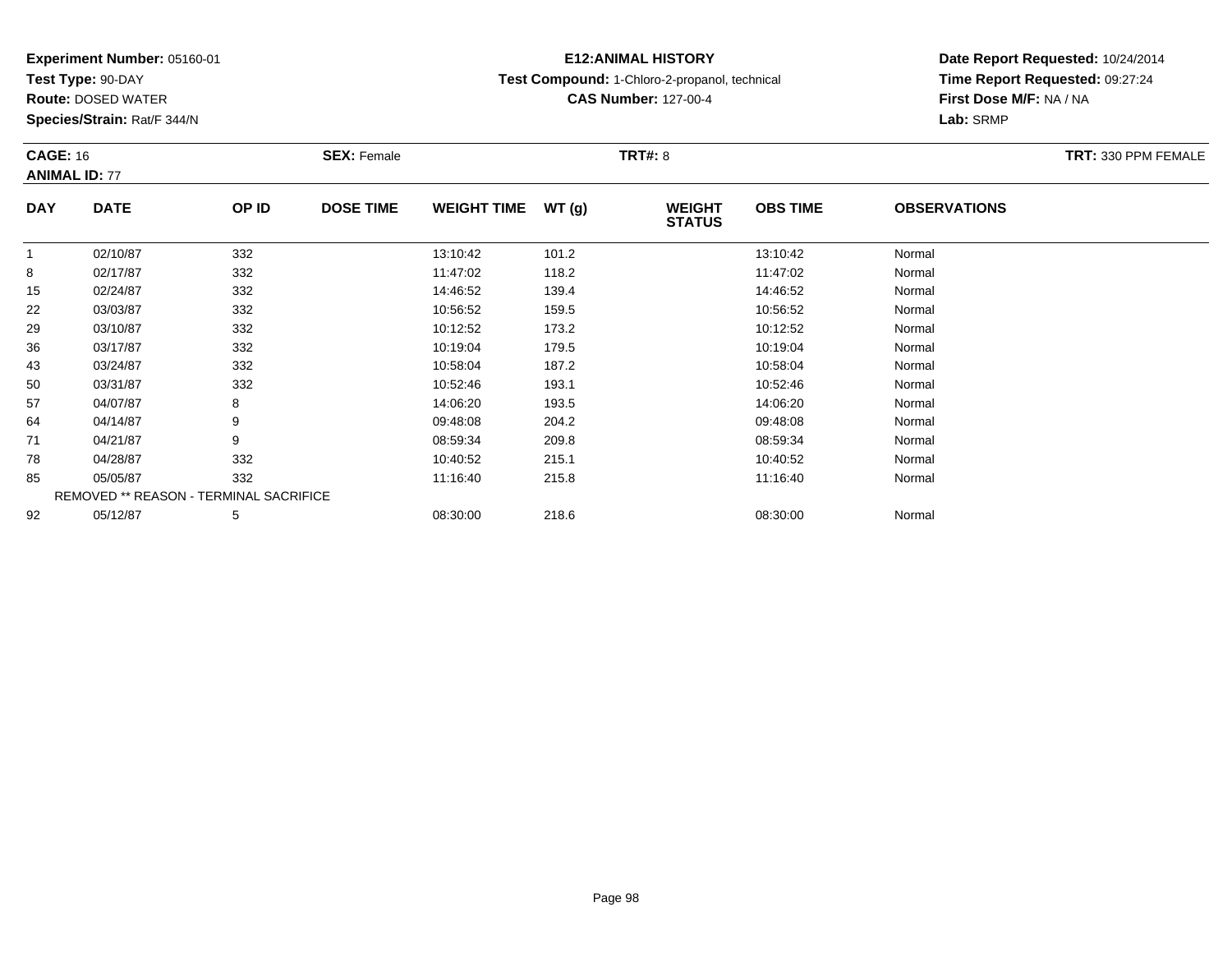**Test Type:** 90-DAY

**Route:** DOSED WATER

**Species/Strain:** Rat/F 344/N

# **E12:ANIMAL HISTORY**

**Test Compound:** 1-Chloro-2-propanol, technical

**CAS Number:** 127-00-4

| <b>CAGE: 16</b> | <b>ANIMAL ID: 78</b>                   |       | <b>SEX: Female</b> |                    |        | <b>TRT#: 8</b>                 |                 |                     | TRT: 330 PPM FEMALE |
|-----------------|----------------------------------------|-------|--------------------|--------------------|--------|--------------------------------|-----------------|---------------------|---------------------|
| <b>DAY</b>      | <b>DATE</b>                            | OP ID | <b>DOSE TIME</b>   | <b>WEIGHT TIME</b> | WT (g) | <b>WEIGHT</b><br><b>STATUS</b> | <b>OBS TIME</b> | <b>OBSERVATIONS</b> |                     |
|                 | 02/10/87                               | 332   |                    | 13:10:42           | 99.0   |                                | 13:10:42        | Normal              |                     |
| 8               | 02/17/87                               | 332   |                    | 11:47:02           | 120.2  |                                | 11:47:02        | Normal              |                     |
| 15              | 02/24/87                               | 332   |                    | 14:46:52           | 132.2  |                                | 14:46:52        | Normal              |                     |
| 22              | 03/03/87                               | 332   |                    | 10:56:52           | 152.0  |                                | 10:56:52        | Normal              |                     |
| 29              | 03/10/87                               | 332   |                    | 10:12:52           | 160.9  |                                | 10:12:52        | Normal              |                     |
| 36              | 03/17/87                               | 332   |                    | 10:19:04           | 171.0  |                                | 10:19:04        | Normal              |                     |
| 43              | 03/24/87                               | 332   |                    | 10:58:04           | 174.7  |                                | 10:58:04        | Normal              |                     |
| 50              | 03/31/87                               | 332   |                    | 10:52:46           | 180.6  |                                | 10:52:46        | Normal              |                     |
| 57              | 04/07/87                               | 8     |                    | 14:06:20           | 182.9  |                                | 14:06:20        | Normal              |                     |
| 64              | 04/14/87                               | 9     |                    | 09:48:08           | 193.6  |                                | 09:48:08        | Normal              |                     |
| 71              | 04/21/87                               | 9     |                    | 08:59:34           | 199.9  |                                | 08:59:34        | Normal              |                     |
| 78              | 04/28/87                               | 332   |                    | 10:40:52           | 197.3  |                                | 10:40:52        | Normal              |                     |
| 85              | 05/05/87                               | 332   |                    | 11:16:40           | 194.3  |                                | 11:16:40        | Normal              |                     |
|                 | REMOVED ** REASON - TERMINAL SACRIFICE |       |                    |                    |        |                                |                 |                     |                     |
| 92              | 05/12/87                               | 5     |                    | 08:30:00           | 188.8  |                                | 08:30:00        | Normal              |                     |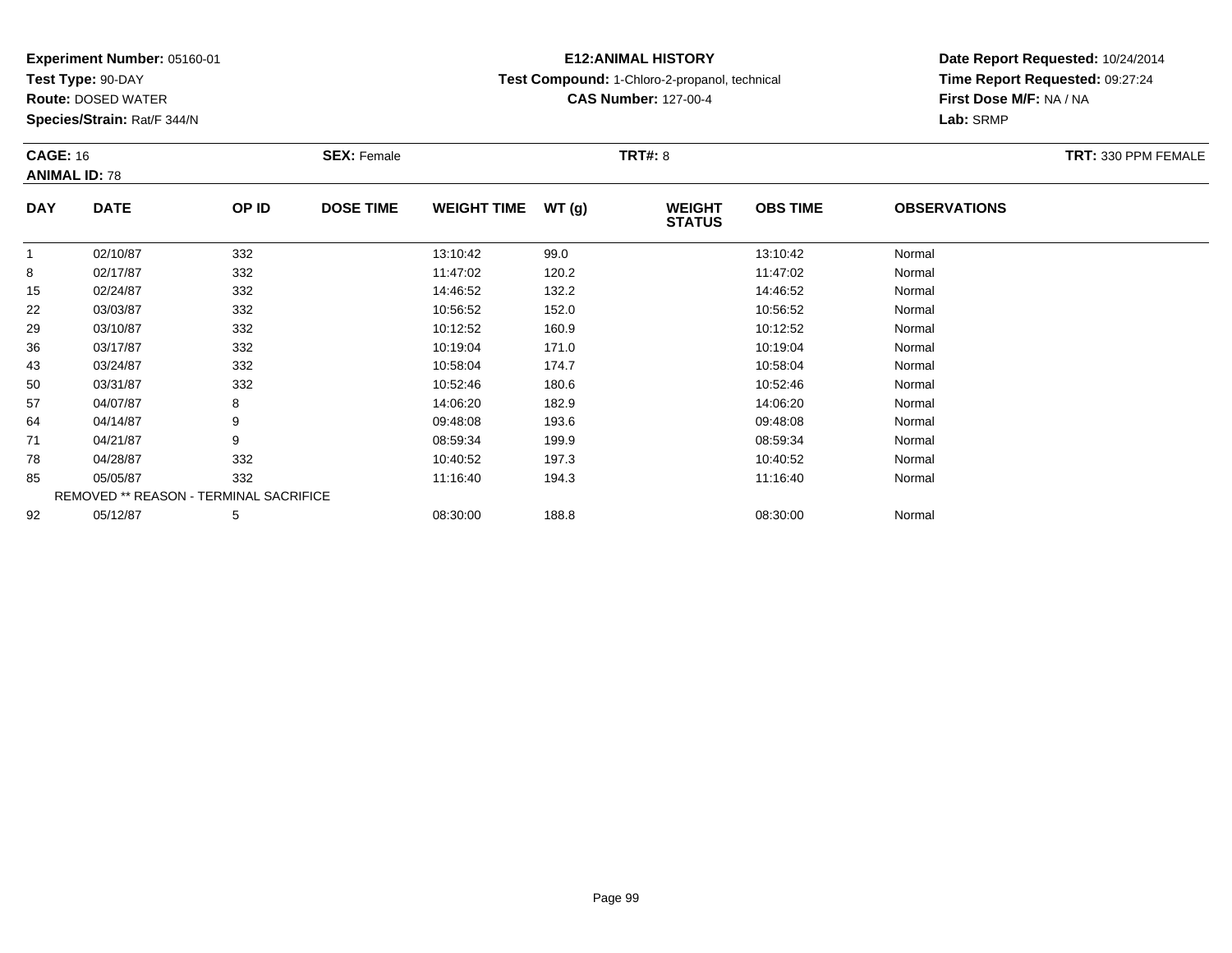**Test Type:** 90-DAY

**Route:** DOSED WATER

**Species/Strain:** Rat/F 344/N

# **E12:ANIMAL HISTORY**

**Test Compound:** 1-Chloro-2-propanol, technical

**CAS Number:** 127-00-4

| <b>CAGE: 16</b> |                                        |       | <b>SEX: Female</b> |                    |       | <b>TRT#: 8</b>                 |                 |                     | <b>TRT: 330 PPM FEMALE</b> |
|-----------------|----------------------------------------|-------|--------------------|--------------------|-------|--------------------------------|-----------------|---------------------|----------------------------|
|                 | <b>ANIMAL ID: 79</b>                   |       |                    |                    |       |                                |                 |                     |                            |
| <b>DAY</b>      | <b>DATE</b>                            | OP ID | <b>DOSE TIME</b>   | <b>WEIGHT TIME</b> | WT(g) | <b>WEIGHT</b><br><b>STATUS</b> | <b>OBS TIME</b> | <b>OBSERVATIONS</b> |                            |
| 1               | 02/10/87                               | 332   |                    | 13:10:42           | 98.4  |                                | 13:10:42        | Normal              |                            |
| 8               | 02/17/87                               | 332   |                    | 11:47:02           | 122.1 |                                | 11:47:02        | Normal              |                            |
| 15              | 02/24/87                               | 332   |                    | 14:46:52           | 135.7 |                                | 14:46:52        | Normal              |                            |
| 22              | 03/03/87                               | 332   |                    | 10:56:52           | 147.7 |                                | 10:56:52        | Normal              |                            |
| 29              | 03/10/87                               | 332   |                    | 10:12:52           | 158.1 |                                | 10:12:52        | Normal              |                            |
| 36              | 03/17/87                               | 332   |                    | 10:19:04           | 165.8 |                                | 10:19:04        | Normal              |                            |
| 43              | 03/24/87                               | 332   |                    | 10:58:04           | 169.9 |                                | 10:58:04        | Normal              |                            |
| 50              | 03/31/87                               | 332   |                    | 10:52:46           | 177.8 |                                | 10:52:46        | Normal              |                            |
| 57              | 04/07/87                               | 8     |                    | 14:06:20           | 178.4 |                                | 14:06:20        | Normal              |                            |
| 64              | 04/14/87                               | 9     |                    | 09:48:08           | 189.1 |                                | 09:48:08        | Normal              |                            |
| 71              | 04/21/87                               | 9     |                    | 08:59:34           | 191.1 |                                | 08:59:34        | Normal              |                            |
| 78              | 04/28/87                               | 332   |                    | 10:40:52           | 198.1 |                                | 10:40:52        | Normal              |                            |
| 85              | 05/05/87                               | 332   |                    | 11:16:40           | 197.4 |                                | 11:16:40        | Normal              |                            |
|                 | REMOVED ** REASON - TERMINAL SACRIFICE |       |                    |                    |       |                                |                 |                     |                            |
| 92              | 05/12/87                               | 5     |                    | 08:30:00           | 200.7 |                                | 08:30:00        | Normal              |                            |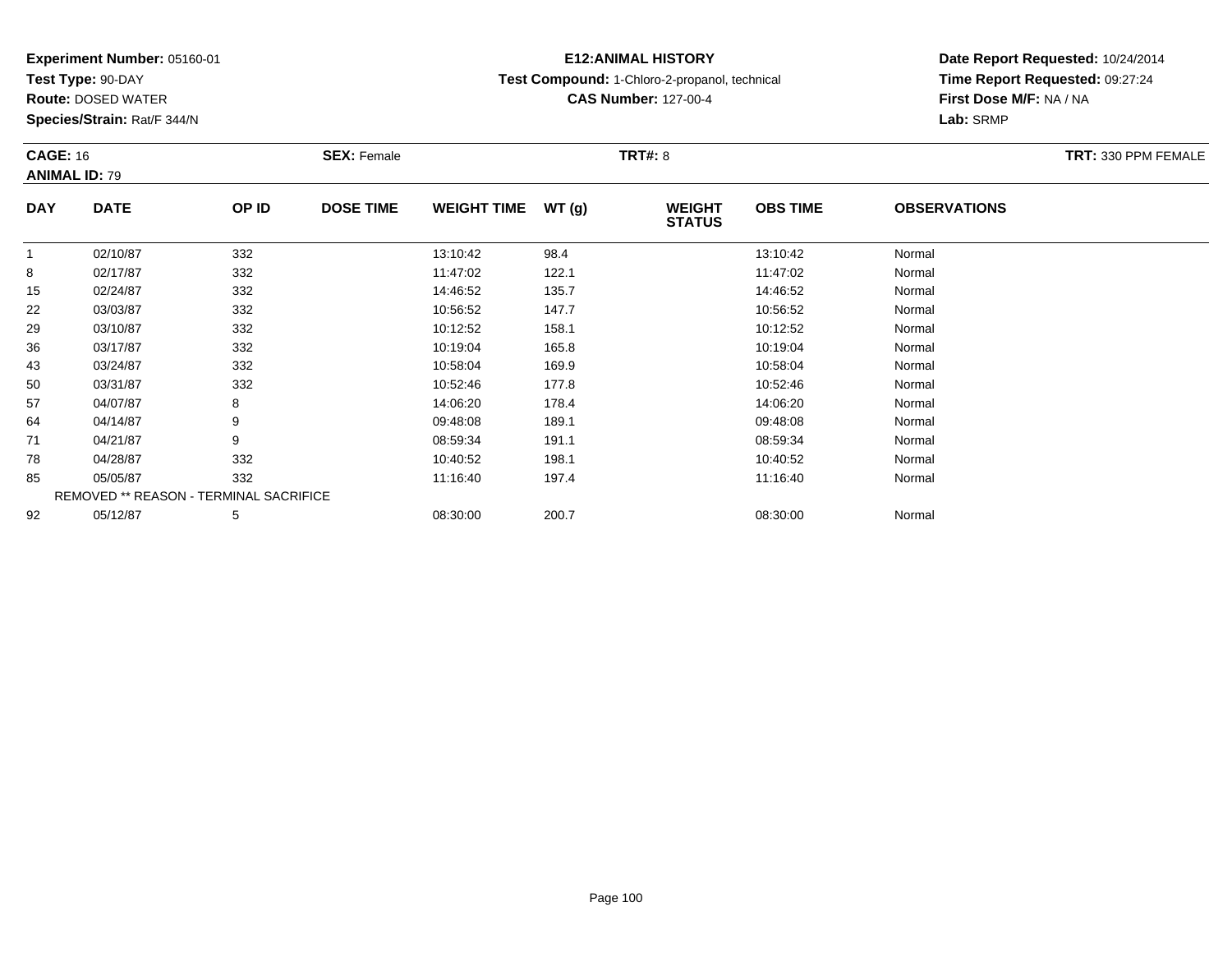**Test Type:** 90-DAY

**Route:** DOSED WATER

**Species/Strain:** Rat/F 344/N

# **E12:ANIMAL HISTORY**

**Test Compound:** 1-Chloro-2-propanol, technical

**CAS Number:** 127-00-4

| <b>CAGE: 16</b> | <b>ANIMAL ID: 80</b> |                                        | <b>SEX: Female</b> |                    |       | <b>TRT#:</b> 8                 |                 |                     | <b>TRT: 330 PPM FEMALE</b> |
|-----------------|----------------------|----------------------------------------|--------------------|--------------------|-------|--------------------------------|-----------------|---------------------|----------------------------|
| <b>DAY</b>      | <b>DATE</b>          | OP ID                                  | <b>DOSE TIME</b>   | <b>WEIGHT TIME</b> | WT(g) | <b>WEIGHT</b><br><b>STATUS</b> | <b>OBS TIME</b> | <b>OBSERVATIONS</b> |                            |
| 1               | 02/10/87             | 332                                    |                    | 13:10:42           | 92.7  |                                | 13:10:42        | Normal              |                            |
| 8               | 02/17/87             | 332                                    |                    | 11:47:02           | 114.4 |                                | 11:47:02        | Normal              |                            |
| 15              | 02/24/87             | 332                                    |                    | 14:46:52           | 127.3 |                                | 14:46:52        | Normal              |                            |
| 22              | 03/03/87             | 332                                    |                    | 10:56:52           | 142.3 |                                | 10:56:52        | Normal              |                            |
| 29              | 03/10/87             | 332                                    |                    | 10:12:52           | 155.0 |                                | 10:12:52        | Normal              |                            |
| 36              | 03/17/87             | 332                                    |                    | 10:19:04           | 164.2 |                                | 10:19:04        | Normal              |                            |
| 43              | 03/24/87             | 332                                    |                    | 10:58:04           | 169.5 |                                | 10:58:04        | Normal              |                            |
| 50              | 03/31/87             | 332                                    |                    | 10:52:46           | 174.8 |                                | 10:52:46        | Normal              |                            |
| 57              | 04/07/87             | 8                                      |                    | 14:06:20           | 173.4 |                                | 14:06:20        | Normal              |                            |
| 64              | 04/14/87             | 9                                      |                    | 09:48:08           | 188.9 |                                | 09:48:08        | Normal              |                            |
| 71              | 04/21/87             | 9                                      |                    | 08:59:34           | 191.8 |                                | 08:59:34        | Normal              |                            |
| 78              | 04/28/87             | 332                                    |                    | 10:40:52           | 197.0 |                                | 10:40:52        | Normal              |                            |
| 85              | 05/05/87             | 332                                    |                    | 11:16:40           | 198.6 |                                | 11:16:40        | Normal              |                            |
|                 |                      | REMOVED ** REASON - TERMINAL SACRIFICE |                    |                    |       |                                |                 |                     |                            |
| 92              | 05/12/87             | 5                                      |                    | 08:30:00           | 199.0 |                                | 08:30:00        | Normal              |                            |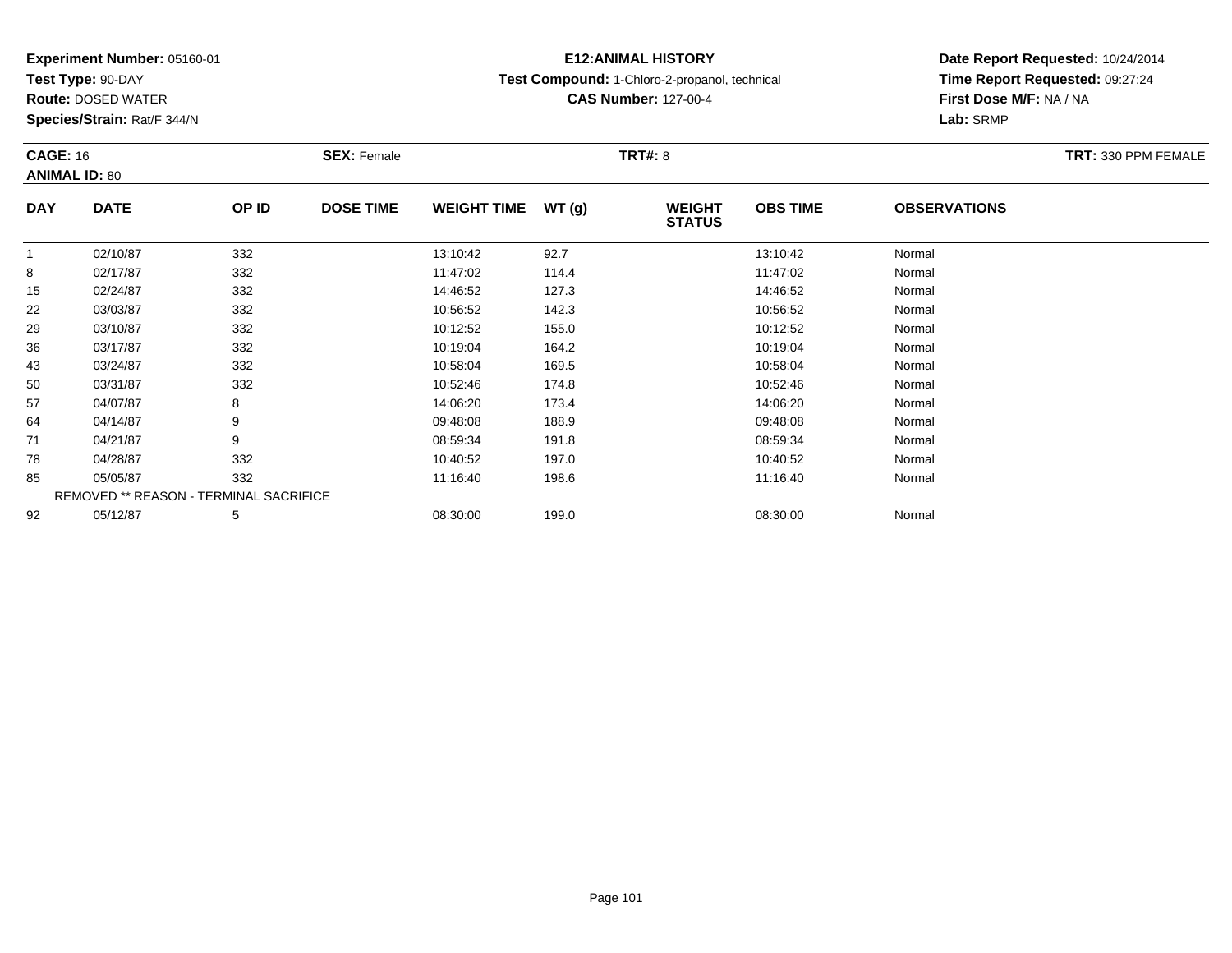**Test Type:** 90-DAY

**Route:** DOSED WATER

**Species/Strain:** Rat/F 344/N

# **E12:ANIMAL HISTORY**

**Test Compound:** 1-Chloro-2-propanol, technical

**CAS Number:** 127-00-4

| <b>CAGE: 19</b> | <b>ANIMAL ID: 91</b>                   |       | <b>SEX: Female</b> |                     |       | <b>TRT#: 10</b>                |                 |                     | TRT: 1000 PPMFEMALE |
|-----------------|----------------------------------------|-------|--------------------|---------------------|-------|--------------------------------|-----------------|---------------------|---------------------|
| <b>DAY</b>      | <b>DATE</b>                            | OP ID | <b>DOSE TIME</b>   | WEIGHT TIME $WT(g)$ |       | <b>WEIGHT</b><br><b>STATUS</b> | <b>OBS TIME</b> | <b>OBSERVATIONS</b> |                     |
|                 | 02/10/87                               | 332   |                    | 13:21:42            | 107.9 |                                | 13:21:42        | Normal              |                     |
| 8               | 02/17/87                               | 332   |                    | 11:52:42            | 126.8 |                                | 11:52:42        | Normal              |                     |
| 15              | 02/24/87                               | 332   |                    | 15:33:30            | 141.1 |                                | 15:33:30        | Normal              |                     |
| 22              | 03/03/87                               | 332   |                    | 11:29:14            | 152.2 |                                | 11:29:14        | Normal              |                     |
| 29              | 03/10/87                               | 332   |                    | 10:35:50            | 159.9 |                                | 10:35:50        | Normal              |                     |
| 36              | 03/17/87                               | 332   |                    | 10:37:54            | 168.6 |                                | 10:37:54        | Normal              |                     |
| 43              | 03/24/87                               | 332   |                    | 11:04:00            | 175.3 |                                | 11:04:00        | Normal              |                     |
| 50              | 03/31/87                               | 332   |                    | 11:00:26            | 181.9 |                                | 11:00:26        | Normal              |                     |
| 57              | 04/07/87                               | 8     |                    | 14:21:04            | 182.6 |                                | 14:21:04        | Normal              |                     |
| 64              | 04/14/87                               | 9     |                    | 09:29:06            | 189.6 |                                | 09:29:06        | Normal              |                     |
| 71              | 04/21/87                               | 9     |                    | 09:18:22            | 196.1 |                                | 09:18:22        | Normal              |                     |
| 78              | 04/28/87                               | 332   |                    | 10:45:10            | 200.8 |                                | 10:45:10        | Normal              |                     |
| 85              | 05/05/87                               | 332   |                    | 11:22:02            | 201.0 |                                | 11:22:02        | Normal              |                     |
|                 | REMOVED ** REASON - TERMINAL SACRIFICE |       |                    |                     |       |                                |                 |                     |                     |
| 92              | 05/12/87                               | 5     |                    | 08:30:00            | 201.6 |                                | 08:30:00        | Normal              |                     |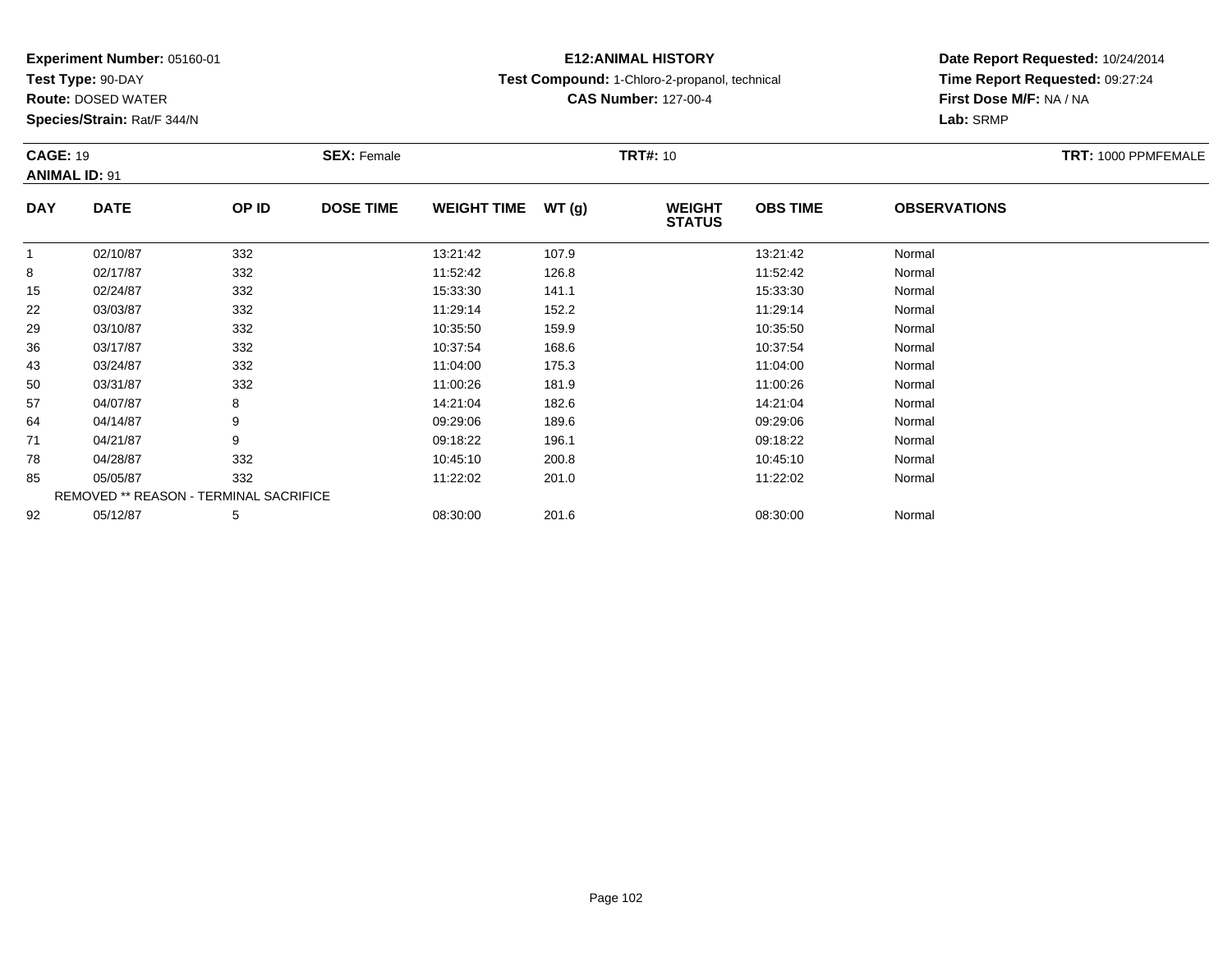**Test Type:** 90-DAY

**Route:** DOSED WATER

**Species/Strain:** Rat/F 344/N

# **E12:ANIMAL HISTORY**

**Test Compound:** 1-Chloro-2-propanol, technical

**CAS Number:** 127-00-4

| <b>CAGE: 19</b><br><b>ANIMAL ID: 92</b> |                                        |       | <b>SEX: Female</b> |                    |       | <b>TRT#: 10</b>                |                 |                     | TRT: 1000 PPMFEMALE |
|-----------------------------------------|----------------------------------------|-------|--------------------|--------------------|-------|--------------------------------|-----------------|---------------------|---------------------|
| <b>DAY</b>                              | <b>DATE</b>                            | OP ID | <b>DOSE TIME</b>   | <b>WEIGHT TIME</b> | WT(g) | <b>WEIGHT</b><br><b>STATUS</b> | <b>OBS TIME</b> | <b>OBSERVATIONS</b> |                     |
|                                         | 02/10/87                               | 332   |                    | 13:21:42           | 95.9  |                                | 13:21:42        | Normal              |                     |
| 8                                       | 02/17/87                               | 332   |                    | 11:52:42           | 119.8 |                                | 11:52:42        | Normal              |                     |
| 15                                      | 02/24/87                               | 332   |                    | 15:33:30           | 134.9 |                                | 15:33:30        | Normal              |                     |
| 22                                      | 03/03/87                               | 332   |                    | 11:29:14           | 150.0 |                                | 11:29:14        | Normal              |                     |
| 29                                      | 03/10/87                               | 332   |                    | 10:35:50           | 161.5 |                                | 10:35:50        | Normal              |                     |
| 36                                      | 03/17/87                               | 332   |                    | 10:37:54           | 168.4 |                                | 10:37:54        | Normal              |                     |
| 43                                      | 03/24/87                               | 332   |                    | 11:04:00           | 174.6 |                                | 11:04:00        | Normal              |                     |
| 50                                      | 03/31/87                               | 332   |                    | 11:00:26           | 178.7 |                                | 11:00:26        | Normal              |                     |
| 57                                      | 04/07/87                               | 8     |                    | 14:21:04           | 184.8 |                                | 14:21:04        | Normal              |                     |
| 64                                      | 04/14/87                               | 9     |                    | 09:29:06           | 189.5 |                                | 09:29:06        | Normal              |                     |
| 71                                      | 04/21/87                               | 9     |                    | 09:18:22           | 196.8 |                                | 09:18:22        | Normal              |                     |
| 78                                      | 04/28/87                               | 332   |                    | 10:45:10           | 197.6 |                                | 10:45:10        | Normal              |                     |
| 85                                      | 05/05/87                               | 332   |                    | 11:22:02           | 201.7 |                                | 11:22:02        | Normal              |                     |
|                                         | REMOVED ** REASON - TERMINAL SACRIFICE |       |                    |                    |       |                                |                 |                     |                     |
| 92                                      | 05/12/87                               | 5     |                    | 08:30:00           | 204.0 |                                | 08:30:00        | Normal              |                     |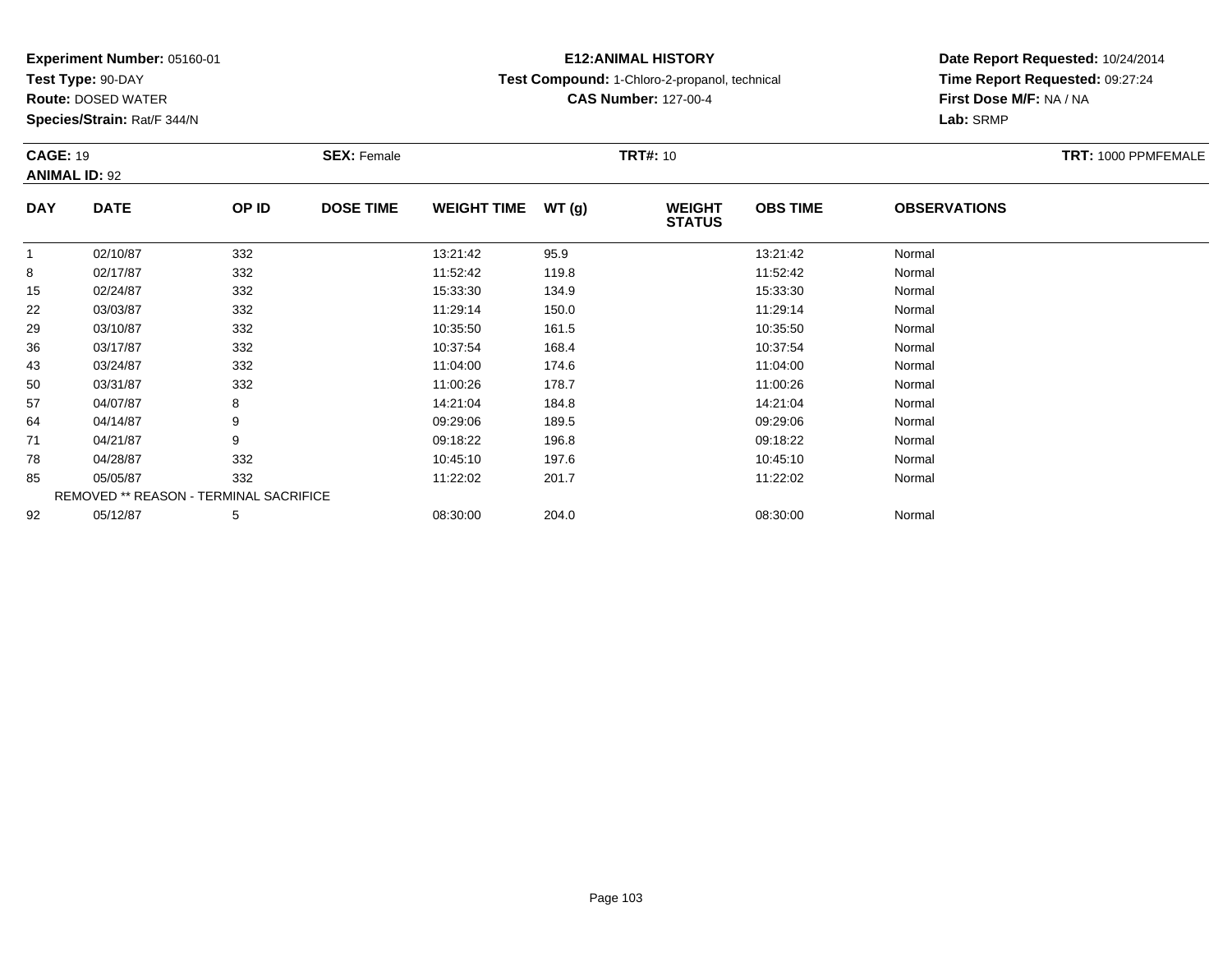**Test Type:** 90-DAY

**Species/Strain:** Rat/F 344/N

# **E12:ANIMAL HISTORY**

**Test Compound:** 1-Chloro-2-propanol, technical

**CAS Number:** 127-00-4

**Date Report Requested:** 10/24/2014 **Time Report Requested:** 09:27:24**First Dose M/F:** NA / NA**Lab:** SRMP

| <b>CAGE: 19</b> | <b>ANIMAL ID: 93</b>                   |       | <b>SEX: Female</b> |                    |       | <b>TRT#: 10</b>                |                 |                     | TRT: 1000 PPMFEMALE |
|-----------------|----------------------------------------|-------|--------------------|--------------------|-------|--------------------------------|-----------------|---------------------|---------------------|
| <b>DAY</b>      | <b>DATE</b>                            | OP ID | <b>DOSE TIME</b>   | <b>WEIGHT TIME</b> | WT(g) | <b>WEIGHT</b><br><b>STATUS</b> | <b>OBS TIME</b> | <b>OBSERVATIONS</b> |                     |
| $\mathbf{1}$    | 02/10/87                               | 332   |                    | 13:21:42           | 98.3  |                                | 13:21:42        | Normal              |                     |
| 8               | 02/17/87                               | 332   |                    | 11:52:42           | 119.0 |                                | 11:52:42        | Normal              |                     |
| 15              | 02/24/87                               | 332   |                    | 15:33:30           | 136.5 |                                | 15:33:30        | Normal              |                     |
| 22              | 03/03/87                               | 332   |                    | 11:29:14           | 149.6 |                                | 11:29:14        | Normal              |                     |
| 29              | 03/10/87                               | 332   |                    | 10:35:50           | 160.2 |                                | 10:35:50        | Normal              |                     |
| 36              | 03/17/87                               | 332   |                    | 10:37:54           | 170.4 |                                | 10:37:54        | Normal              |                     |
| 43              | 03/24/87                               | 332   |                    | 11:04:00           | 175.7 |                                | 11:04:00        | Normal              |                     |
| 50              | 03/31/87                               | 332   |                    | 11:00:26           | 180.1 |                                | 11:00:26        | Normal              |                     |
| 57              | 04/07/87                               | 8     |                    | 14:21:04           | 183.0 |                                | 14:21:04        | Normal              |                     |
| 64              | 04/14/87                               | 9     |                    | 09:29:06           | 192.1 |                                | 09:29:06        | Normal              |                     |
| 71              | 04/21/87                               | 9     |                    | 09:18:22           | 201.6 |                                | 09:18:22        | Normal              |                     |
| 78              | 04/28/87                               | 332   |                    | 10:45:10           | 201.5 |                                | 10:45:10        | Normal              |                     |
| 85              | 05/05/87                               | 332   |                    | 11:22:02           | 200.9 |                                | 11:22:02        | Normal              |                     |
|                 | REMOVED ** REASON - TERMINAL SACRIFICE |       |                    |                    |       |                                |                 |                     |                     |
| 92              | 05/12/87                               | 5     |                    | 08:30:00           | 208.4 |                                | 08:30:00        | Normal              |                     |

**Route:** DOSED WATER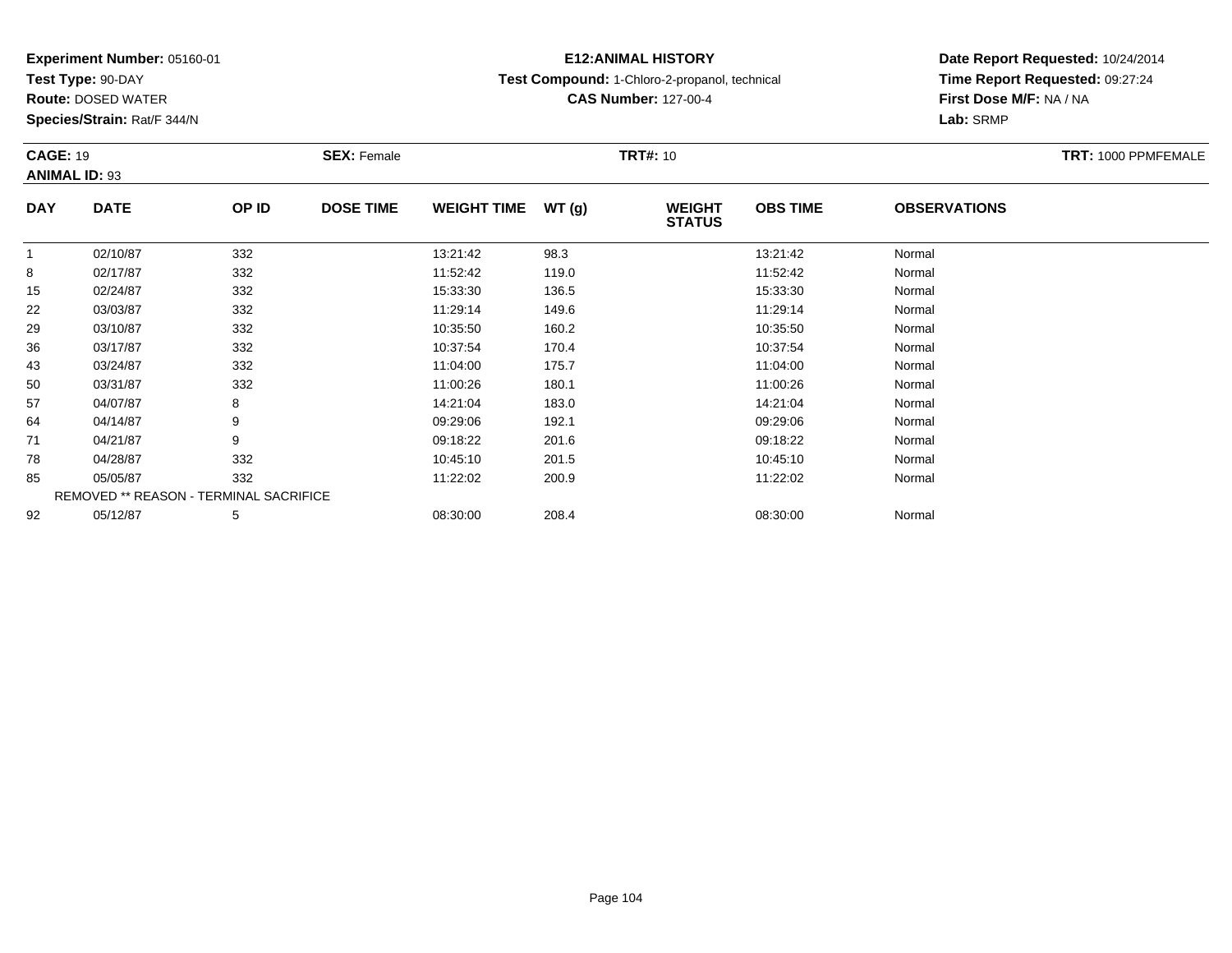**Test Type:** 90-DAY

**Route:** DOSED WATER

**Species/Strain:** Rat/F 344/N

# **E12:ANIMAL HISTORY**

**Test Compound:** 1-Chloro-2-propanol, technical

**CAS Number:** 127-00-4

| <b>CAGE: 19</b> | <b>ANIMAL ID: 94</b>                          |       | <b>SEX: Female</b> |                    |        | <b>TRT#: 10</b>                |                 |                     | TRT: 1000 PPMFEMALE |
|-----------------|-----------------------------------------------|-------|--------------------|--------------------|--------|--------------------------------|-----------------|---------------------|---------------------|
| <b>DAY</b>      | <b>DATE</b>                                   | OP ID | <b>DOSE TIME</b>   | <b>WEIGHT TIME</b> | WT (g) | <b>WEIGHT</b><br><b>STATUS</b> | <b>OBS TIME</b> | <b>OBSERVATIONS</b> |                     |
| $\mathbf{1}$    | 02/10/87                                      | 332   |                    | 13:21:42           | 100.8  |                                | 13:21:42        | Normal              |                     |
| 8               | 02/17/87                                      | 332   |                    | 11:52:42           | 120.7  |                                | 11:52:42        | Normal              |                     |
| 15              | 02/24/87                                      | 332   |                    | 15:33:30           | 136.9  |                                | 15:33:30        | Normal              |                     |
| 22              | 03/03/87                                      | 332   |                    | 11:29:14           | 147.1  |                                | 11:29:14        | Normal              |                     |
| 29              | 03/10/87                                      | 332   |                    | 10:35:50           | 157.5  |                                | 10:35:50        | Normal              |                     |
| 36              | 03/17/87                                      | 332   |                    | 10:37:54           | 166.9  |                                | 10:37:54        | Normal              |                     |
| 43              | 03/24/87                                      | 332   |                    | 11:04:00           | 175.2  |                                | 11:04:00        | Normal              |                     |
| 50              | 03/31/87                                      | 332   |                    | 11:00:26           | 178.3  |                                | 11:00:26        | Normal              |                     |
| 57              | 04/07/87                                      | 8     |                    | 14:21:04           | 183.3  |                                | 14:21:04        | Normal              |                     |
| 64              | 04/14/87                                      | 9     |                    | 09:29:06           | 188.1  |                                | 09:29:06        | Normal              |                     |
| 71              | 04/21/87                                      | 9     |                    | 09:18:22           | 192.1  |                                | 09:18:22        | Normal              |                     |
| 78              | 04/28/87                                      | 332   |                    | 10:45:10           | 195.6  |                                | 10:45:10        | Normal              |                     |
| 85              | 05/05/87                                      | 332   |                    | 11:22:02           | 196.6  |                                | 11:22:02        | Normal              |                     |
|                 | <b>REMOVED ** REASON - TERMINAL SACRIFICE</b> |       |                    |                    |        |                                |                 |                     |                     |
| 92              | 05/12/87                                      | 5     |                    | 08:30:00           | 199.6  |                                | 08:30:00        | Normal              |                     |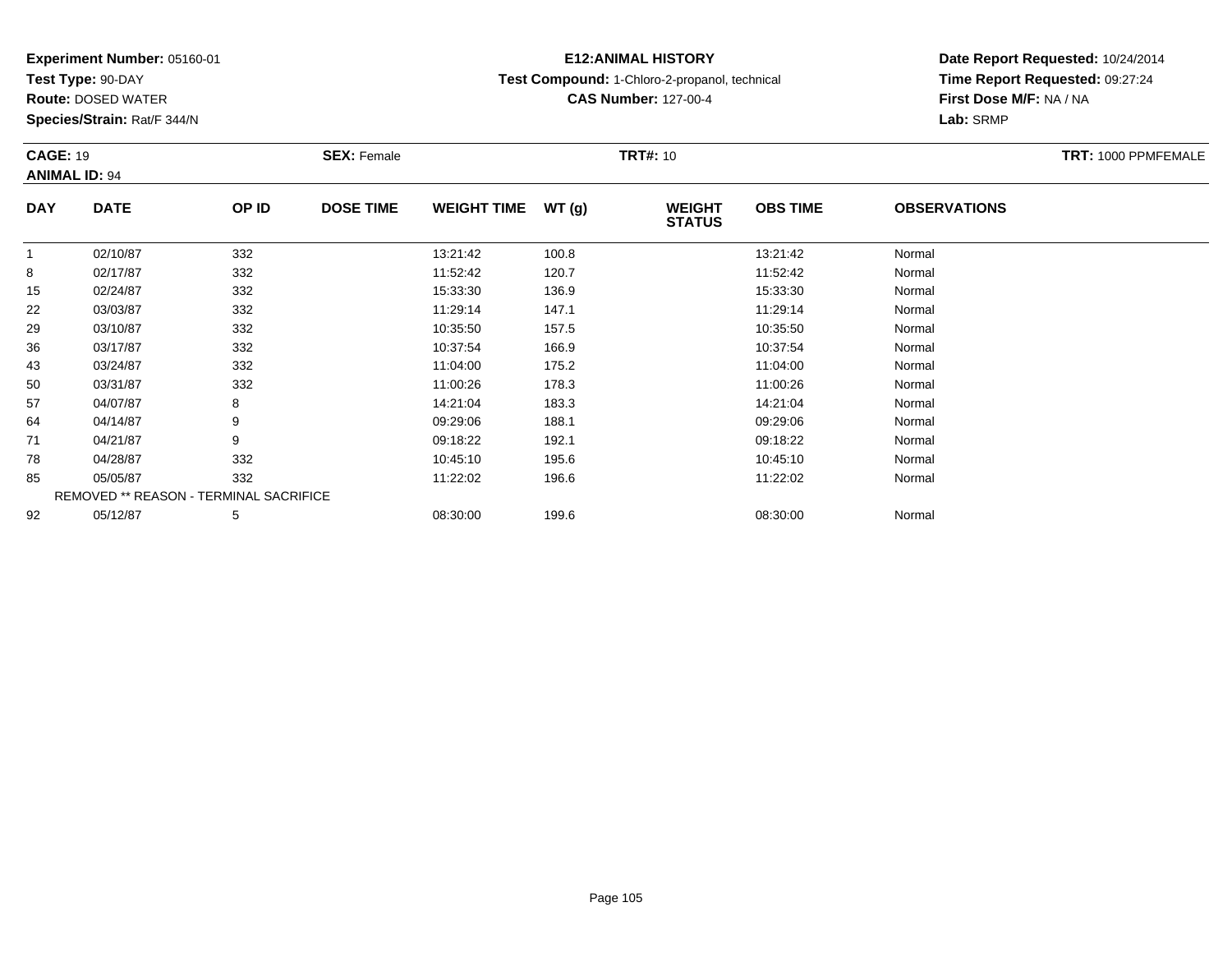**Test Type:** 90-DAY

**Route:** DOSED WATER

**Species/Strain:** Rat/F 344/N

# **E12:ANIMAL HISTORY**

**Test Compound:** 1-Chloro-2-propanol, technical

**CAS Number:** 127-00-4

| <b>CAGE: 19</b> |                                               |       | <b>SEX: Female</b> |                    |       | <b>TRT#: 10</b>                |                 |                     | TRT: 1000 PPMFEMALE |
|-----------------|-----------------------------------------------|-------|--------------------|--------------------|-------|--------------------------------|-----------------|---------------------|---------------------|
|                 | <b>ANIMAL ID: 95</b>                          |       |                    |                    |       |                                |                 |                     |                     |
| <b>DAY</b>      | <b>DATE</b>                                   | OP ID | <b>DOSE TIME</b>   | <b>WEIGHT TIME</b> | WT(g) | <b>WEIGHT</b><br><b>STATUS</b> | <b>OBS TIME</b> | <b>OBSERVATIONS</b> |                     |
| $\mathbf{1}$    | 02/10/87                                      | 332   |                    | 13:21:42           | 108.3 |                                | 13:21:42        | Normal              |                     |
| 8               | 02/17/87                                      | 332   |                    | 11:52:42           | 135.0 |                                | 11:52:42        | Normal              |                     |
| 15              | 02/24/87                                      | 332   |                    | 17:34:00           | 152.2 |                                | 15:33:30        | Normal              |                     |
| 22              | 03/03/87                                      | 332   |                    | 11:29:14           | 167.1 |                                | 11:29:14        | Normal              |                     |
| 29              | 03/10/87                                      | 332   |                    | 10:35:50           | 178.1 |                                | 10:35:50        | Normal              |                     |
| 36              | 03/17/87                                      | 332   |                    | 10:37:54           | 186.2 |                                | 10:37:54        | Normal              |                     |
| 43              | 03/24/87                                      | 332   |                    | 11:04:00           | 195.5 |                                | 11:04:00        | Normal              |                     |
| 50              | 03/31/87                                      | 332   |                    | 11:00:26           | 201.0 |                                | 11:00:26        | Normal              |                     |
| 57              | 04/07/87                                      | 8     |                    | 14:21:04           | 206.1 |                                | 14:21:04        | Normal              |                     |
| 64              | 04/14/87                                      | 9     |                    | 09:29:06           | 211.2 |                                | 09:29:06        | Normal              |                     |
| 71              | 04/21/87                                      | 9     |                    | 09:18:22           | 216.2 |                                | 09:18:22        | Normal              |                     |
| 78              | 04/28/87                                      | 332   |                    | 10:45:10           | 223.9 |                                | 10:45:10        | Normal              |                     |
| 85              | 05/05/87                                      | 332   |                    | 11:22:02           | 225.5 |                                | 11:22:02        | Normal              |                     |
|                 | <b>REMOVED ** REASON - TERMINAL SACRIFICE</b> |       |                    |                    |       |                                |                 |                     |                     |
| 92              | 05/12/87                                      | 5     |                    | 08:30:00           | 227.0 |                                | 08:30:00        | Normal              |                     |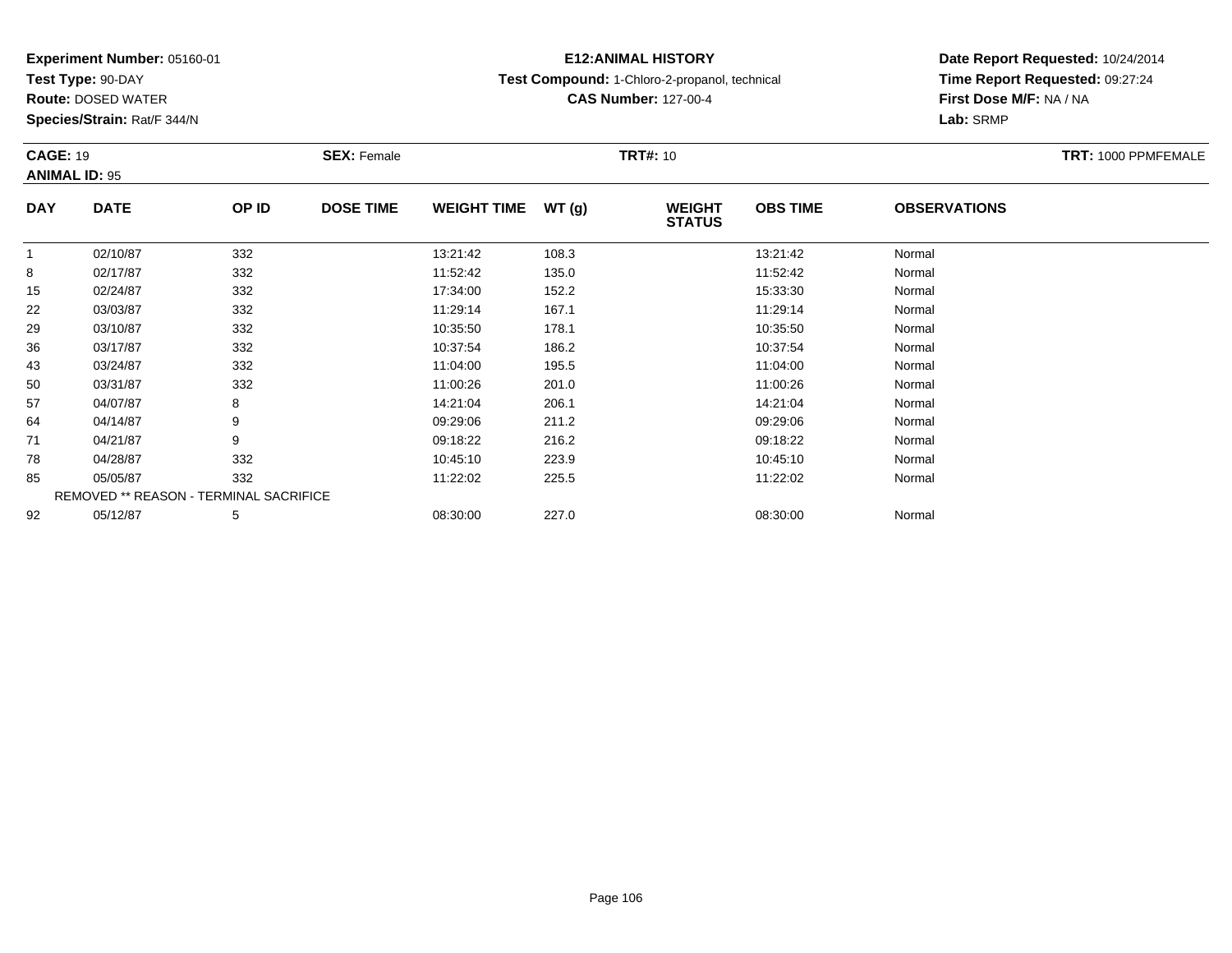**Test Type:** 90-DAY

**Route:** DOSED WATER

**Species/Strain:** Rat/F 344/N

# **E12:ANIMAL HISTORY**

**Test Compound:** 1-Chloro-2-propanol, technical

**CAS Number:** 127-00-4

| <b>CAGE: 20</b> |                                        |       | <b>SEX: Female</b> |                    |       | <b>TRT#: 10</b>                |                 |                     | TRT: 1000 PPMFEMALE |
|-----------------|----------------------------------------|-------|--------------------|--------------------|-------|--------------------------------|-----------------|---------------------|---------------------|
|                 | <b>ANIMAL ID: 96</b>                   |       |                    |                    |       |                                |                 |                     |                     |
| <b>DAY</b>      | <b>DATE</b>                            | OP ID | <b>DOSE TIME</b>   | <b>WEIGHT TIME</b> | WT(g) | <b>WEIGHT</b><br><b>STATUS</b> | <b>OBS TIME</b> | <b>OBSERVATIONS</b> |                     |
| $\mathbf 1$     | 02/10/87                               | 332   |                    | 13:31:54           | 101.7 |                                | 13:31:54        | Normal              |                     |
| 8               | 02/17/87                               | 332   |                    | 11:56:36           | 123.8 |                                | 11:56:36        | Normal              |                     |
| 15              | 02/24/87                               | 332   |                    | 15:27:34           | 137.6 |                                | 15:27:34        | Normal              |                     |
| 22              | 03/03/87                               | 332   |                    | 11:24:54           | 154.0 |                                | 11:24:54        | Normal              |                     |
| 29              | 03/10/87                               | 332   |                    | 10:40:12           | 165.8 |                                | 10:40:12        | Normal              |                     |
| 36              | 03/17/87                               | 332   |                    | 10:41:36           | 172.1 |                                | 10:41:36        | Normal              |                     |
| 43              | 03/24/87                               | 332   |                    | 11:07:46           | 181.1 |                                | 11:07:46        | Normal              |                     |
| 50              | 03/31/87                               | 332   |                    | 10:57:58           | 184.5 |                                | 10:57:58        | Normal              |                     |
| 57              | 04/07/87                               | 8     |                    | 14:26:06           | 188.7 |                                | 14:26:06        | Normal              |                     |
| 64              | 04/14/87                               | 9     |                    | 09:31:34           | 197.2 |                                | 09:31:34        | Normal              |                     |
| 71              | 04/21/87                               | 9     |                    | 09:15:54           | 201.9 |                                | 09:15:54        | Normal              |                     |
| 78              | 04/28/87                               | 332   |                    | 10:47:18           | 202.9 |                                | 10:47:18        | Normal              |                     |
| 85              | 05/05/87                               | 332   |                    | 11:26:02           | 204.5 |                                | 11:26:02        | Normal              |                     |
|                 | REMOVED ** REASON - TERMINAL SACRIFICE |       |                    |                    |       |                                |                 |                     |                     |
| 92              | 05/12/87                               | 5     |                    | 08:30:00           | 214.8 |                                | 08:30:00        | Normal              |                     |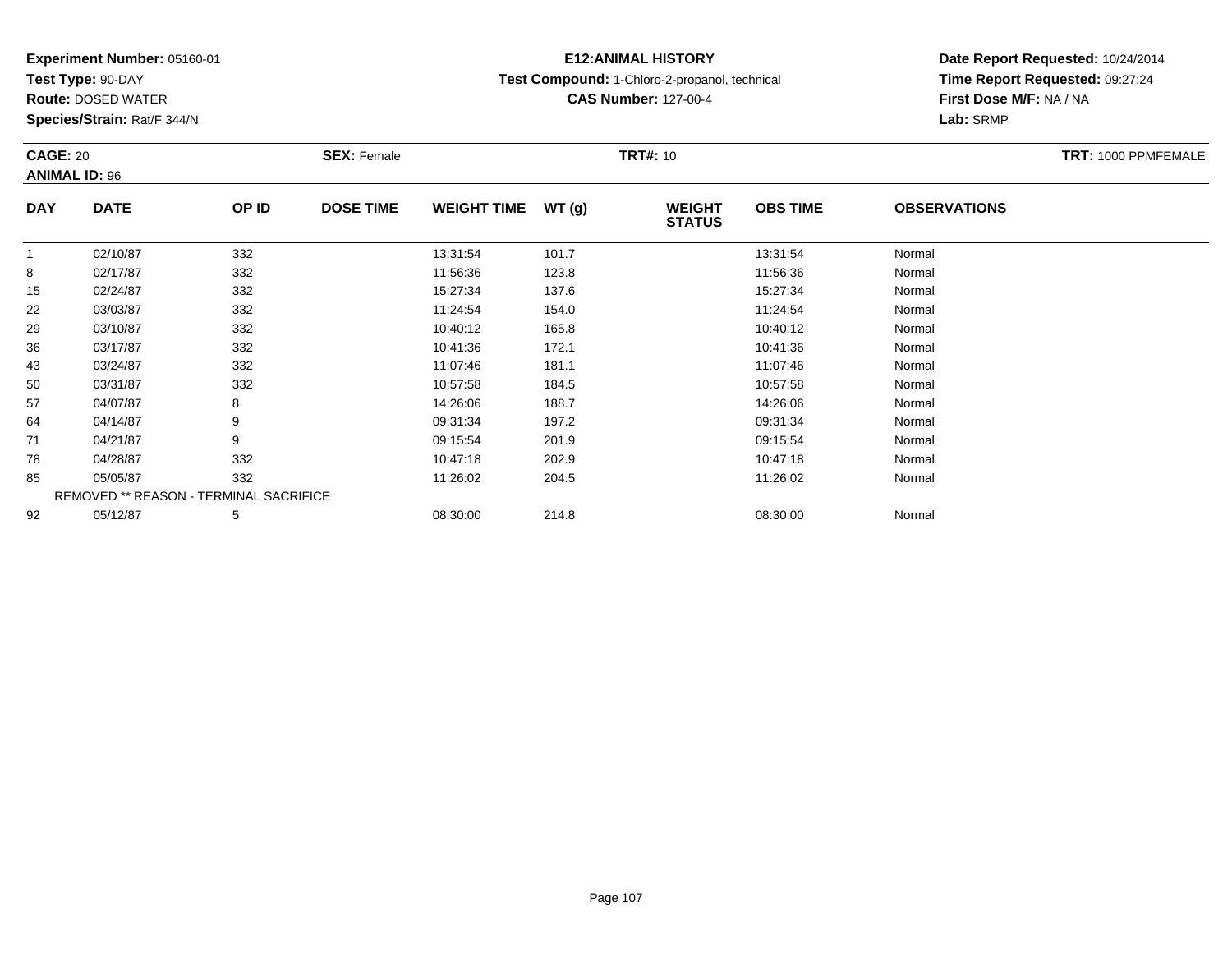**Test Type:** 90-DAY

**Route:** DOSED WATER

**Species/Strain:** Rat/F 344/N

# **E12:ANIMAL HISTORY**

**Test Compound:** 1-Chloro-2-propanol, technical

**CAS Number:** 127-00-4

| <b>CAGE: 20</b> | <b>ANIMAL ID: 97</b>                   |       | <b>SEX: Female</b> |                     |       | <b>TRT#:</b> 10                |                 |                     | TRT: 1000 PPMFEMALE |
|-----------------|----------------------------------------|-------|--------------------|---------------------|-------|--------------------------------|-----------------|---------------------|---------------------|
| <b>DAY</b>      | <b>DATE</b>                            | OP ID | <b>DOSE TIME</b>   | WEIGHT TIME $WT(g)$ |       | <b>WEIGHT</b><br><b>STATUS</b> | <b>OBS TIME</b> | <b>OBSERVATIONS</b> |                     |
| $\mathbf{1}$    | 02/10/87                               | 332   |                    | 13:31:54            | 99.7  |                                | 13:31:54        | Normal              |                     |
| 8               | 02/17/87                               | 332   |                    | 11:56:36            | 121.8 |                                | 11:56:36        | Normal              |                     |
| 15              | 02/24/87                               | 332   |                    | 15:27:34            | 139.4 |                                | 15:27:34        | Normal              |                     |
| 22              | 03/03/87                               | 332   |                    | 11:24:54            | 152.9 |                                | 11:24:54        | Normal              |                     |
| 29              | 03/10/87                               | 332   |                    | 10:40:12            | 164.1 |                                | 10:40:12        | Normal              |                     |
| 36              | 03/17/87                               | 332   |                    | 10:41:36            | 169.6 |                                | 10:41:36        | Normal              |                     |
| 43              | 03/24/87                               | 332   |                    | 11:07:46            | 175.7 |                                | 11:07:46        | Normal              |                     |
| 50              | 03/31/87                               | 332   |                    | 10:57:58            | 181.8 |                                | 10:57:58        | Normal              |                     |
| 57              | 04/07/87                               | 8     |                    | 14:26:06            | 183.4 |                                | 14:26:06        | Normal              |                     |
| 64              | 04/14/87                               | 9     |                    | 09:31:34            | 191.3 |                                | 09:31:34        | Normal              |                     |
| 71              | 04/21/87                               | 9     |                    | 09:15:54            | 192.5 |                                | 09:15:54        | Normal              |                     |
| 78              | 04/28/87                               | 332   |                    | 10:47:18            | 194.5 |                                | 10:47:18        | Normal              |                     |
| 85              | 05/05/87                               | 332   |                    | 11:26:02            | 192.5 |                                | 11:26:02        | Normal              |                     |
|                 | REMOVED ** REASON - TERMINAL SACRIFICE |       |                    |                     |       |                                |                 |                     |                     |
| 92              | 05/12/87                               | 5     |                    | 08:30:00            | 207.0 |                                | 08:30:00        | Normal              |                     |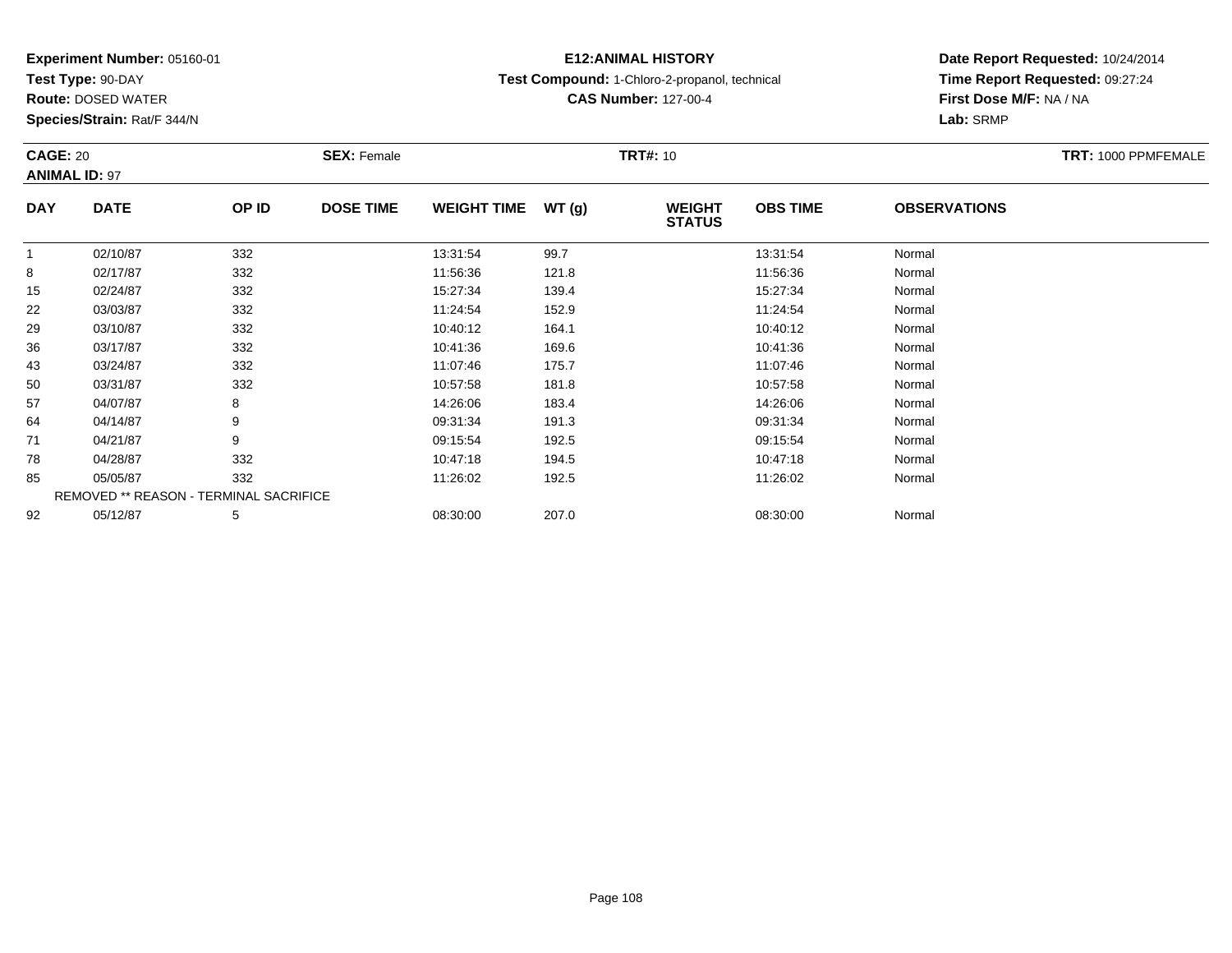**Test Type:** 90-DAY

**Route:** DOSED WATER

**Species/Strain:** Rat/F 344/N

# **E12:ANIMAL HISTORY**

**Test Compound:** 1-Chloro-2-propanol, technical

**CAS Number:** 127-00-4

| <b>CAGE: 20</b> |                                        |       | <b>SEX: Female</b> |                    |       | <b>TRT#: 10</b>                |                 |                     | TRT: 1000 PPMFEMALE |
|-----------------|----------------------------------------|-------|--------------------|--------------------|-------|--------------------------------|-----------------|---------------------|---------------------|
|                 | <b>ANIMAL ID: 98</b>                   |       |                    |                    |       |                                |                 |                     |                     |
| <b>DAY</b>      | <b>DATE</b>                            | OP ID | <b>DOSE TIME</b>   | <b>WEIGHT TIME</b> | WT(g) | <b>WEIGHT</b><br><b>STATUS</b> | <b>OBS TIME</b> | <b>OBSERVATIONS</b> |                     |
| 1               | 02/10/87                               | 332   |                    | 13:31:54           | 93.5  |                                | 13:31:54        | Normal              |                     |
| 8               | 02/17/87                               | 332   |                    | 11:56:36           | 113.7 |                                | 11:56:36        | Normal              |                     |
| 15              | 02/24/87                               | 332   |                    | 15:27:34           | 127.8 |                                | 15:27:34        | Normal              |                     |
| 22              | 03/03/87                               | 332   |                    | 11:24:54           | 140.4 |                                | 11:24:54        | Normal              |                     |
| 29              | 03/10/87                               | 332   |                    | 10:40:12           | 150.3 |                                | 10:40:12        | Normal              |                     |
| 36              | 03/17/87                               | 332   |                    | 10:41:36           | 156.4 |                                | 10:41:36        | Normal              |                     |
| 43              | 03/24/87                               | 332   |                    | 11:07:46           | 164.3 |                                | 11:07:46        | Normal              |                     |
| 50              | 03/31/87                               | 332   |                    | 10:57:58           | 168.6 |                                | 10:57:58        | Normal              |                     |
| 57              | 04/07/87                               | 8     |                    | 14:26:06           | 172.8 |                                | 14:26:06        | Normal              |                     |
| 64              | 04/14/87                               | 9     |                    | 09:31:34           | 180.8 |                                | 09:31:34        | Normal              |                     |
| 71              | 04/21/87                               | 9     |                    | 09:15:54           | 183.7 |                                | 09:15:54        | Normal              |                     |
| 78              | 04/28/87                               | 332   |                    | 10:47:18           | 186.1 |                                | 10:47:18        | Normal              |                     |
| 85              | 05/05/87                               | 332   |                    | 11:26:02           | 189.9 |                                | 11:26:02        | Normal              |                     |
|                 | REMOVED ** REASON - TERMINAL SACRIFICE |       |                    |                    |       |                                |                 |                     |                     |
| 92              | 05/12/87                               | 5     |                    | 08:30:00           | 195.6 |                                | 08:30:00        | Normal              |                     |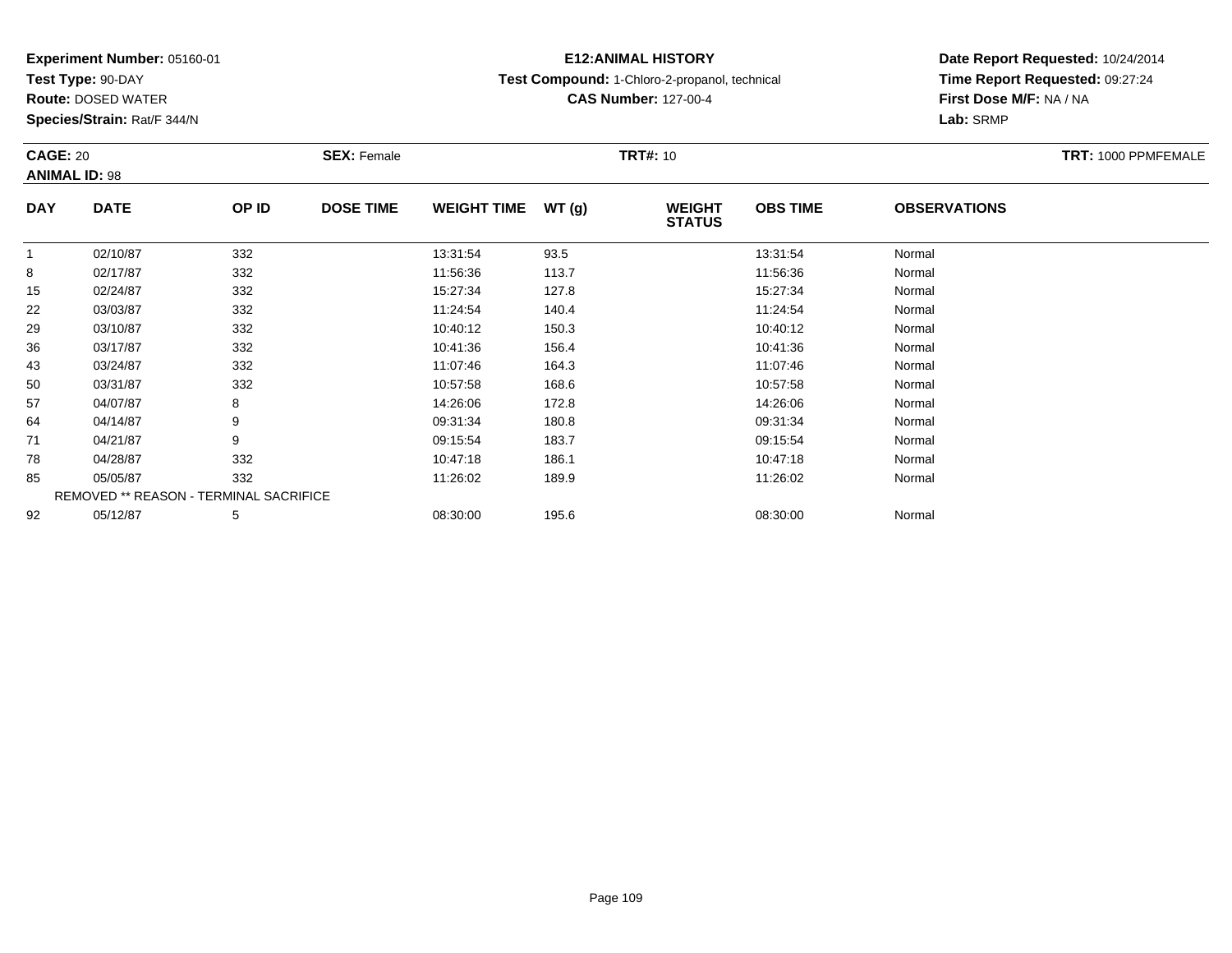**Test Type:** 90-DAY

**Route:** DOSED WATER

**Species/Strain:** Rat/F 344/N

# **E12:ANIMAL HISTORY**

**Test Compound:** 1-Chloro-2-propanol, technical

**CAS Number:** 127-00-4

| <b>CAGE: 20</b> |                                        |       | <b>SEX: Female</b> |                    |       | <b>TRT#: 10</b>                |                 |                     | TRT: 1000 PPMFEMALE |
|-----------------|----------------------------------------|-------|--------------------|--------------------|-------|--------------------------------|-----------------|---------------------|---------------------|
|                 | <b>ANIMAL ID: 99</b>                   |       |                    |                    |       |                                |                 |                     |                     |
| <b>DAY</b>      | <b>DATE</b>                            | OP ID | <b>DOSE TIME</b>   | <b>WEIGHT TIME</b> | WT(g) | <b>WEIGHT</b><br><b>STATUS</b> | <b>OBS TIME</b> | <b>OBSERVATIONS</b> |                     |
|                 | 02/10/87                               | 332   |                    | 13:31:54           | 101.5 |                                | 13:31:54        | Normal              |                     |
| 8               | 02/17/87                               | 332   |                    | 11:56:36           | 122.4 |                                | 11:56:36        | Normal              |                     |
| 15              | 02/24/87                               | 332   |                    | 15:27:34           | 136.5 |                                | 15:27:34        | Normal              |                     |
| 22              | 03/03/87                               | 332   |                    | 11:24:54           | 152.8 |                                | 11:24:54        | Normal              |                     |
| 29              | 03/10/87                               | 332   |                    | 10:40:12           | 162.5 |                                | 10:40:12        | Normal              |                     |
| 36              | 03/17/87                               | 332   |                    | 10:41:36           | 174.4 |                                | 10:41:36        | Normal              |                     |
| 43              | 03/24/87                               | 332   |                    | 11:07:46           | 182.2 |                                | 11:07:46        | Normal              |                     |
| 50              | 03/31/87                               | 332   |                    | 10:57:58           | 185.3 |                                | 10:57:58        | Normal              |                     |
| 57              | 04/07/87                               | 8     |                    | 14:26:06           | 190.2 |                                | 14:26:06        | Normal              |                     |
| 64              | 04/14/87                               | 9     |                    | 09:31:34           | 196.9 |                                | 09:31:34        | Normal              |                     |
| 71              | 04/21/87                               | 9     |                    | 09:15:54           | 203.8 |                                | 09:15:54        | Normal              |                     |
| 78              | 04/28/87                               | 332   |                    | 10:47:18           | 202.0 |                                | 10:47:18        | Normal              |                     |
| 85              | 05/05/87                               | 332   |                    | 11:26:02           | 204.4 |                                | 11:26:02        | Normal              |                     |
|                 | REMOVED ** REASON - TERMINAL SACRIFICE |       |                    |                    |       |                                |                 |                     |                     |
| 92              | 05/12/87                               | 5     |                    | 08:30:00           | 204.8 |                                | 08:30:00        | Normal              |                     |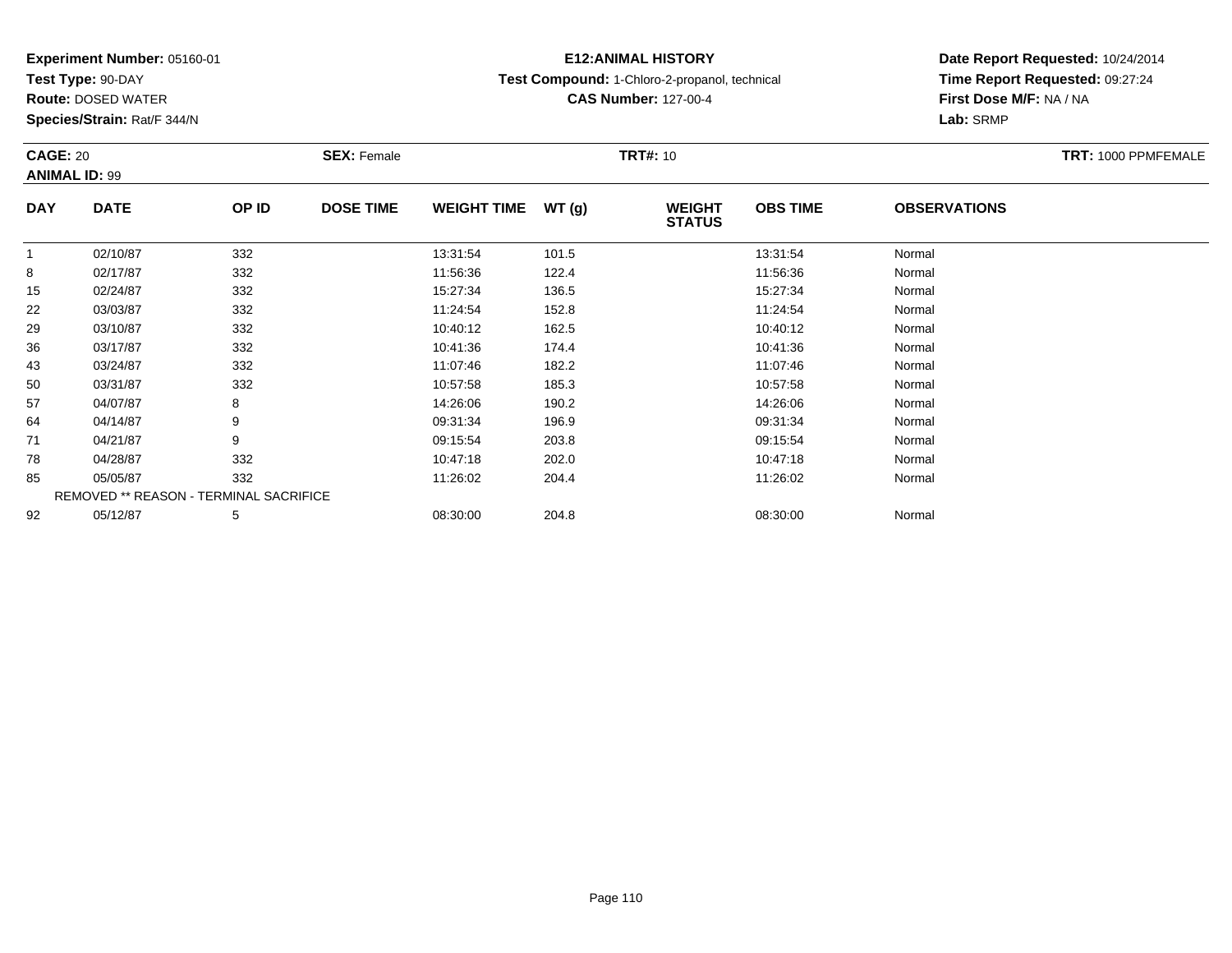**Test Type:** 90-DAY

**Route:** DOSED WATER

**Species/Strain:** Rat/F 344/N

# **E12:ANIMAL HISTORY**

**Test Compound:** 1-Chloro-2-propanol, technical

**CAS Number:** 127-00-4

| <b>CAGE: 20</b> |                                               |       | <b>SEX: Female</b> |                    |       | <b>TRT#: 10</b>                |                 |                     | TRT: 1000 PPMFEMALE |
|-----------------|-----------------------------------------------|-------|--------------------|--------------------|-------|--------------------------------|-----------------|---------------------|---------------------|
|                 | <b>ANIMAL ID: 100</b>                         |       |                    |                    |       |                                |                 |                     |                     |
| <b>DAY</b>      | <b>DATE</b>                                   | OP ID | <b>DOSE TIME</b>   | <b>WEIGHT TIME</b> | WT(g) | <b>WEIGHT</b><br><b>STATUS</b> | <b>OBS TIME</b> | <b>OBSERVATIONS</b> |                     |
|                 | 02/10/87                                      | 332   |                    | 13:31:54           | 110.6 |                                | 13:31:54        | Normal              |                     |
| 8               | 02/17/87                                      | 332   |                    | 11:56:36           | 130.3 |                                | 11:56:36        | Normal              |                     |
| 15              | 02/24/87                                      | 332   |                    | 17:31:08           | 144.5 |                                | 15:27:34        | Normal              |                     |
| 22              | 03/03/87                                      | 332   |                    | 11:24:54           | 157.7 |                                | 11:24:54        | Normal              |                     |
| 29              | 03/10/87                                      | 332   |                    | 10:40:12           | 171.1 |                                | 10:40:12        | Normal              |                     |
| 36              | 03/17/87                                      | 332   |                    | 10:41:36           | 178.1 |                                | 10:41:36        | Normal              |                     |
| 43              | 03/24/87                                      | 332   |                    | 11:07:46           | 182.8 |                                | 11:07:46        | Normal              |                     |
| 50              | 03/31/87                                      | 332   |                    | 10:57:58           | 184.4 |                                | 10:57:58        | Normal              |                     |
| 57              | 04/07/87                                      | 8     |                    | 14:26:06           | 187.6 |                                | 14:26:06        | Normal              |                     |
| 64              | 04/14/87                                      | 9     |                    | 09:31:34           | 195.3 |                                | 09:31:34        | Normal              |                     |
| 71              | 04/21/87                                      | 9     |                    | 09:15:54           | 196.9 |                                | 09:15:54        | Normal              |                     |
| 78              | 04/28/87                                      | 332   |                    | 10:47:18           | 199.5 |                                | 10:47:18        | Normal              |                     |
| 85              | 05/05/87                                      | 332   |                    | 11:26:02           | 199.3 |                                | 11:26:02        | Normal              |                     |
|                 | <b>REMOVED ** REASON - TERMINAL SACRIFICE</b> |       |                    |                    |       |                                |                 |                     |                     |
| 92              | 05/12/87                                      | 5     |                    | 08:30:00           | 204.4 |                                | 08:30:00        | Normal              |                     |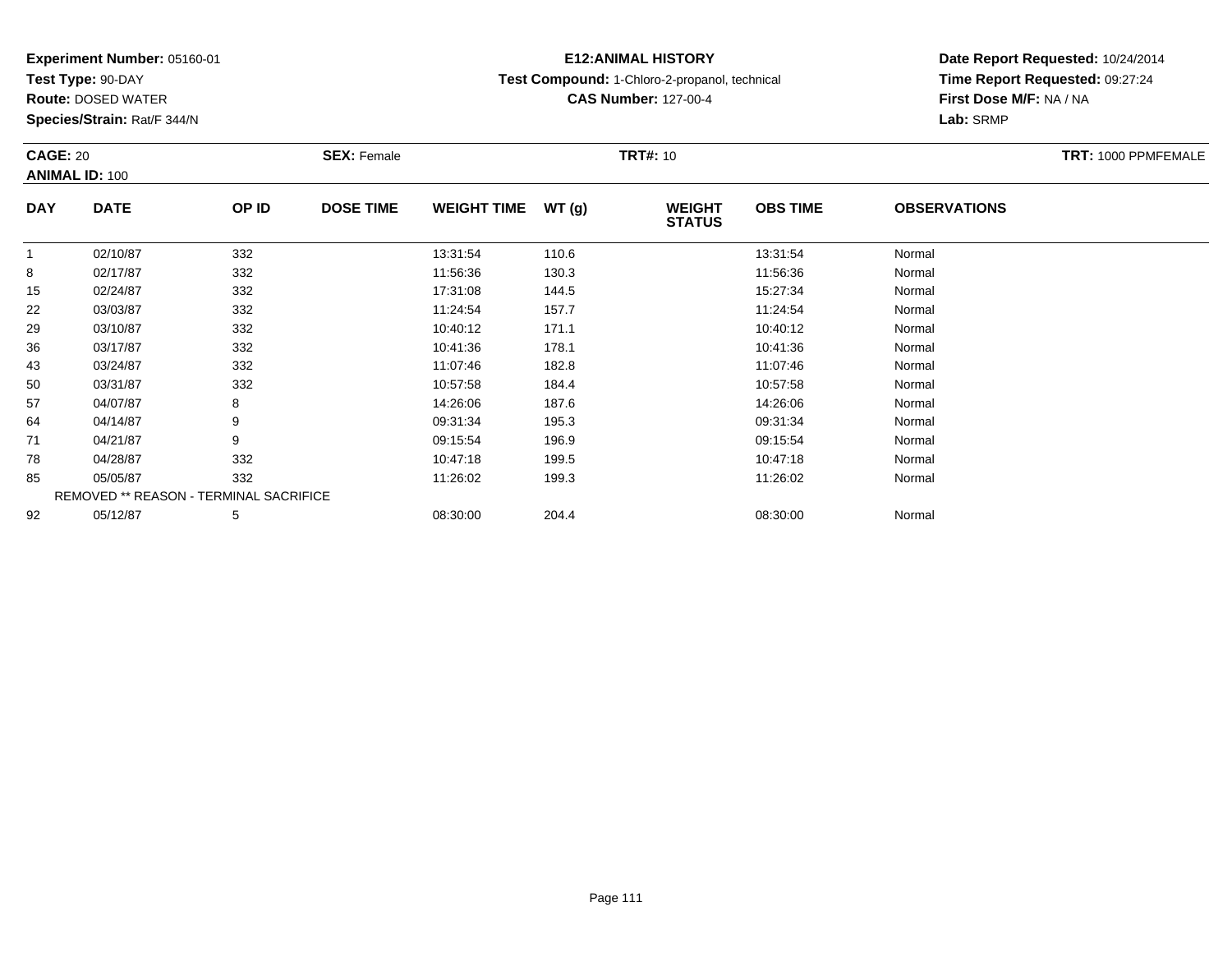**Test Type:** 90-DAY

**Route:** DOSED WATER

**Species/Strain:** Rat/F 344/N

# **E12:ANIMAL HISTORY**

**Test Compound:** 1-Chloro-2-propanol, technical

**CAS Number:** 127-00-4

| <b>CAGE: 23</b> | <b>ANIMAL ID: 111</b>                  |       | <b>SEX: Female</b> |                    |       | <b>TRT#: 12</b>                |                 |                     | TRT: 3300 PPMFEMALE |
|-----------------|----------------------------------------|-------|--------------------|--------------------|-------|--------------------------------|-----------------|---------------------|---------------------|
| <b>DAY</b>      | <b>DATE</b>                            | OP ID | <b>DOSE TIME</b>   | <b>WEIGHT TIME</b> | WT(g) | <b>WEIGHT</b><br><b>STATUS</b> | <b>OBS TIME</b> | <b>OBSERVATIONS</b> |                     |
| 1               | 02/10/87                               | 332   |                    | 13:45:16           | 102.0 |                                | 13:45:16        | Normal              |                     |
| 8               | 02/17/87                               | 332   |                    | 12:00:26           | 105.3 |                                | 12:00:26        | Normal              |                     |
| 15              | 02/24/87                               | 332   |                    | 15:44:44           | 123.0 |                                | 15:44:44        | Normal              |                     |
| 22              | 03/03/87                               | 332   |                    | 11:38:30           | 138.6 |                                | 11:38:30        | Normal              |                     |
| 29              | 03/10/87                               | 332   |                    | 10:43:20           | 150.3 |                                | 10:43:20        | Normal              |                     |
| 36              | 03/17/87                               | 332   |                    | 10:44:50           | 156.8 |                                | 10:44:50        | Normal              |                     |
| 43              | 03/24/87                               | 332   |                    | 11:14:14           | 163.0 |                                | 11:14:14        | Normal              |                     |
| 50              | 03/31/87                               | 332   |                    | 11:05:30           | 165.4 |                                | 11:05:30        | Normal              |                     |
| 57              | 04/07/87                               | 8     |                    | 14:34:06           | 174.7 |                                | 14:34:06        | Normal              |                     |
| 64              | 04/14/87                               | 9     |                    | 09:34:12           | 179.5 |                                | 09:34:12        | Normal              |                     |
| 71              | 04/21/87                               | 9     |                    | 09:23:38           | 182.3 |                                | 09:23:38        | Normal              |                     |
| 78              | 04/28/87                               | 332   |                    | 10:51:20           | 189.6 |                                | 10:51:20        | Normal              |                     |
| 85              | 05/05/87                               | 332   |                    | 11:31:16           | 185.9 |                                | 11:31:16        | Normal              |                     |
|                 | REMOVED ** REASON - TERMINAL SACRIFICE |       |                    |                    |       |                                |                 |                     |                     |
| 92              | 05/12/87                               | 5     |                    | 08:30:00           | 191.9 |                                | 08:30:00        | Normal              |                     |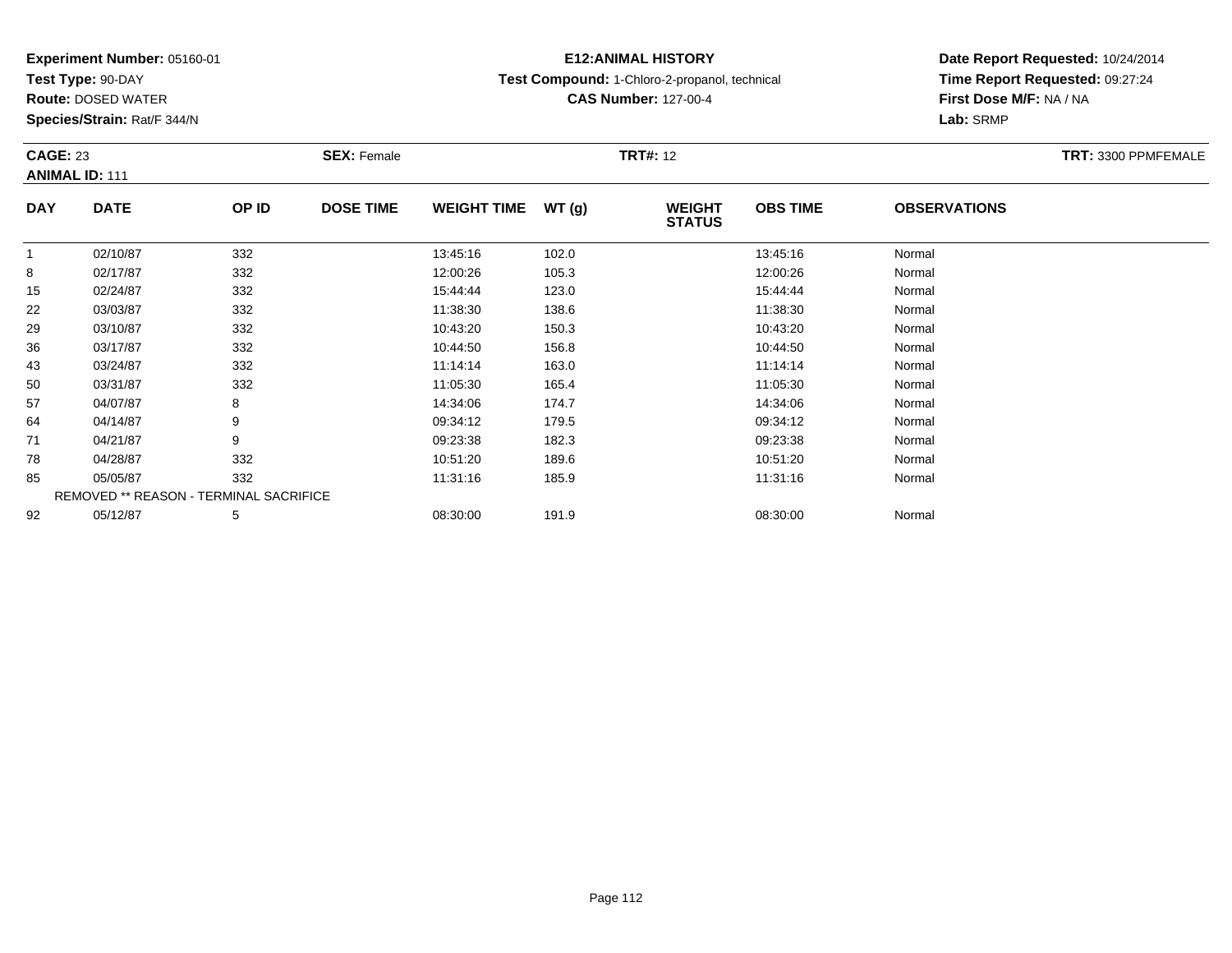**Test Type:** 90-DAY

**Route:** DOSED WATER

**Species/Strain:** Rat/F 344/N

# **E12:ANIMAL HISTORY**

**Test Compound:** 1-Chloro-2-propanol, technical

**CAS Number:** 127-00-4

| <b>CAGE: 23</b> | <b>ANIMAL ID: 112</b> |                                        | <b>SEX: Female</b> |                    |       | <b>TRT#: 12</b>                |                 |                     | TRT: 3300 PPMFEMALE |
|-----------------|-----------------------|----------------------------------------|--------------------|--------------------|-------|--------------------------------|-----------------|---------------------|---------------------|
| <b>DAY</b>      | <b>DATE</b>           | OP ID                                  | <b>DOSE TIME</b>   | <b>WEIGHT TIME</b> | WT(g) | <b>WEIGHT</b><br><b>STATUS</b> | <b>OBS TIME</b> | <b>OBSERVATIONS</b> |                     |
| $\mathbf{1}$    | 02/10/87              | 332                                    |                    | 13:45:16           | 104.6 |                                | 13:45:16        | Normal              |                     |
| 8               | 02/17/87              | 332                                    |                    | 12:00:26           | 113.0 |                                | 12:00:26        | Normal              |                     |
| 15              | 02/24/87              | 332                                    |                    | 15:44:44           | 125.7 |                                | 15:44:44        | Normal              |                     |
| 22              | 03/03/87              | 332                                    |                    | 11:38:30           | 139.6 |                                | 11:38:30        | Normal              |                     |
| 29              | 03/10/87              | 332                                    |                    | 10:43:20           | 145.3 |                                | 10:43:20        | Normal              |                     |
| 36              | 03/17/87              | 332                                    |                    | 10:44:50           | 158.3 |                                | 10:44:50        | Normal              |                     |
| 43              | 03/24/87              | 332                                    |                    | 11:14:14           | 163.5 |                                | 11:14:14        | Normal              |                     |
| 50              | 03/31/87              | 332                                    |                    | 11:05:30           | 167.8 |                                | 11:05:30        | Normal              |                     |
| 57              | 04/07/87              | 8                                      |                    | 14:34:06           | 170.5 |                                | 14:34:06        | Normal              |                     |
| 64              | 04/14/87              | 9                                      |                    | 09:34:12           | 173.9 |                                | 09:34:12        | Normal              |                     |
| 71              | 04/21/87              | 9                                      |                    | 09:23:38           | 177.7 |                                | 09:23:38        | Normal              |                     |
| 78              | 04/28/87              | 332                                    |                    | 10:51:20           | 179.5 |                                | 10:51:20        | Normal              |                     |
| 85              | 05/05/87              | 332                                    |                    | 11:31:16           | 181.8 |                                | 11:31:16        | Normal              |                     |
|                 |                       | REMOVED ** REASON - TERMINAL SACRIFICE |                    |                    |       |                                |                 |                     |                     |
| 92              | 05/12/87              | 5                                      |                    | 08:30:00           | 184.2 |                                | 08:30:00        | Normal              |                     |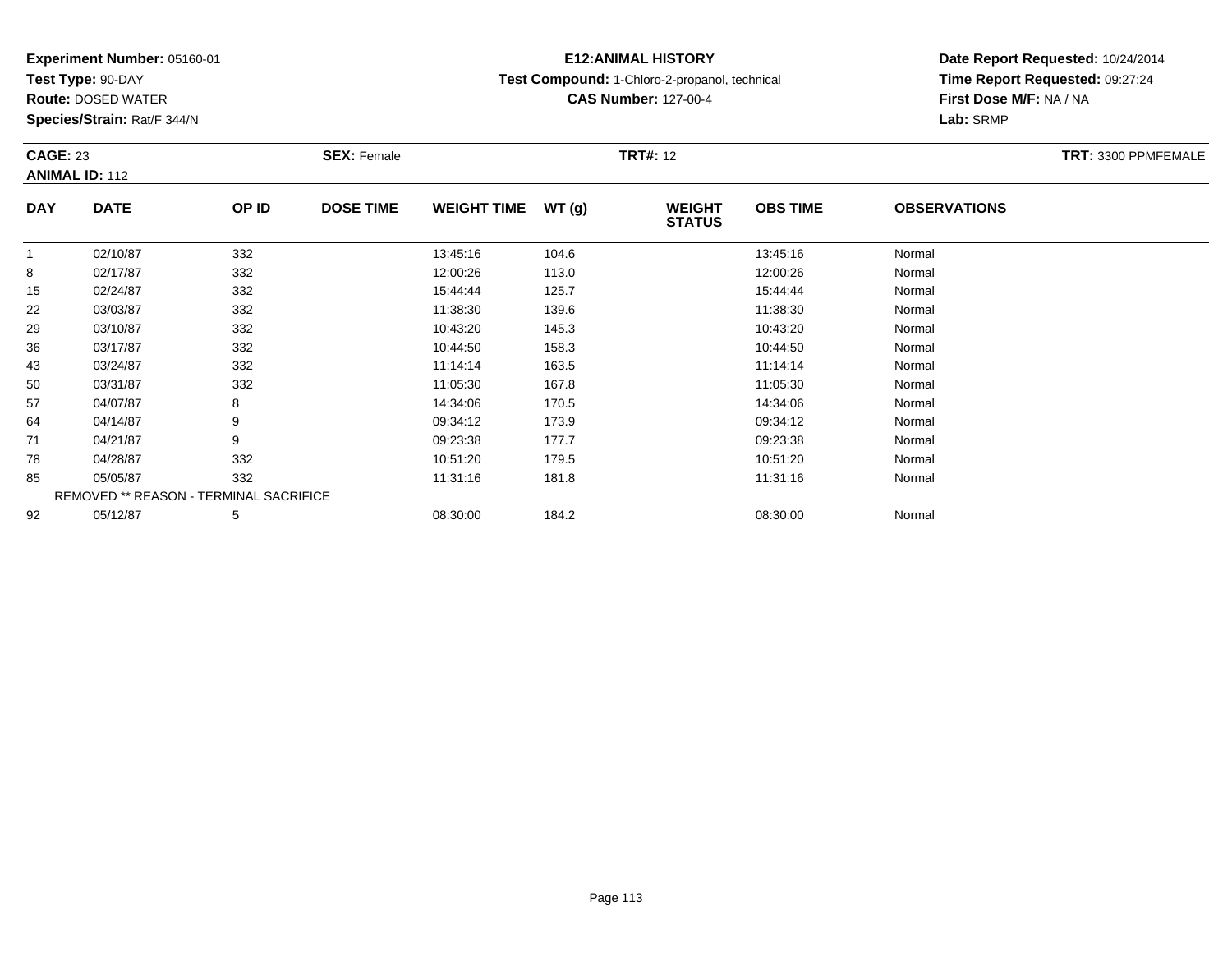**Test Type:** 90-DAY

**Route:** DOSED WATER

**Species/Strain:** Rat/F 344/N

## **E12:ANIMAL HISTORY**

**Test Compound:** 1-Chloro-2-propanol, technical

**CAS Number:** 127-00-4

| <b>CAGE: 23</b> | <b>ANIMAL ID: 113</b>                  |       | <b>SEX: Female</b> |                    |       | <b>TRT#: 12</b>                |                 |                     | TRT: 3300 PPMFEMALE |
|-----------------|----------------------------------------|-------|--------------------|--------------------|-------|--------------------------------|-----------------|---------------------|---------------------|
| <b>DAY</b>      | <b>DATE</b>                            | OP ID | <b>DOSE TIME</b>   | <b>WEIGHT TIME</b> | WT(g) | <b>WEIGHT</b><br><b>STATUS</b> | <b>OBS TIME</b> | <b>OBSERVATIONS</b> |                     |
|                 | 02/10/87                               | 332   |                    | 13:45:16           | 100.6 |                                | 13:45:16        | Normal              |                     |
| 8               | 02/17/87                               | 332   |                    | 12:00:26           | 110.6 |                                | 12:00:26        | Normal              |                     |
| 15              | 02/24/87                               | 332   |                    | 15:44:44           | 130.7 |                                | 15:44:44        | Normal              |                     |
| 22              | 03/03/87                               | 332   |                    | 11:38:30           | 141.5 |                                | 11:38:30        | Normal              |                     |
| 29              | 03/10/87                               | 332   |                    | 10:43:20           | 148.4 |                                | 10:43:20        | Normal              |                     |
| 36              | 03/17/87                               | 332   |                    | 10:44:50           | 155.5 |                                | 10:44:50        | Normal              |                     |
| 43              | 03/24/87                               | 332   |                    | 11:14:14           | 161.4 |                                | 11:14:14        | Normal              |                     |
| 50              | 03/31/87                               | 332   |                    | 11:05:30           | 163.9 |                                | 11:05:30        | Normal              |                     |
| 57              | 04/07/87                               | 8     |                    | 14:34:06           | 170.5 |                                | 14:34:06        | Normal              |                     |
| 64              | 04/14/87                               | 9     |                    | 09:34:12           | 173.0 |                                | 09:34:12        | Normal              |                     |
| 71              | 04/21/87                               | 9     |                    | 09:23:38           | 176.1 |                                | 09:23:38        | Normal              |                     |
| 78              | 04/28/87                               | 332   |                    | 10:51:20           | 177.9 |                                | 10:51:20        | Normal              |                     |
| 85              | 05/05/87                               | 332   |                    | 11:31:16           | 179.6 |                                | 11:31:16        | Normal              |                     |
|                 | REMOVED ** REASON - TERMINAL SACRIFICE |       |                    |                    |       |                                |                 |                     |                     |
| 92              | 05/12/87                               | 5     |                    | 08:30:00           | 183.2 |                                | 08:30:00        | Normal              |                     |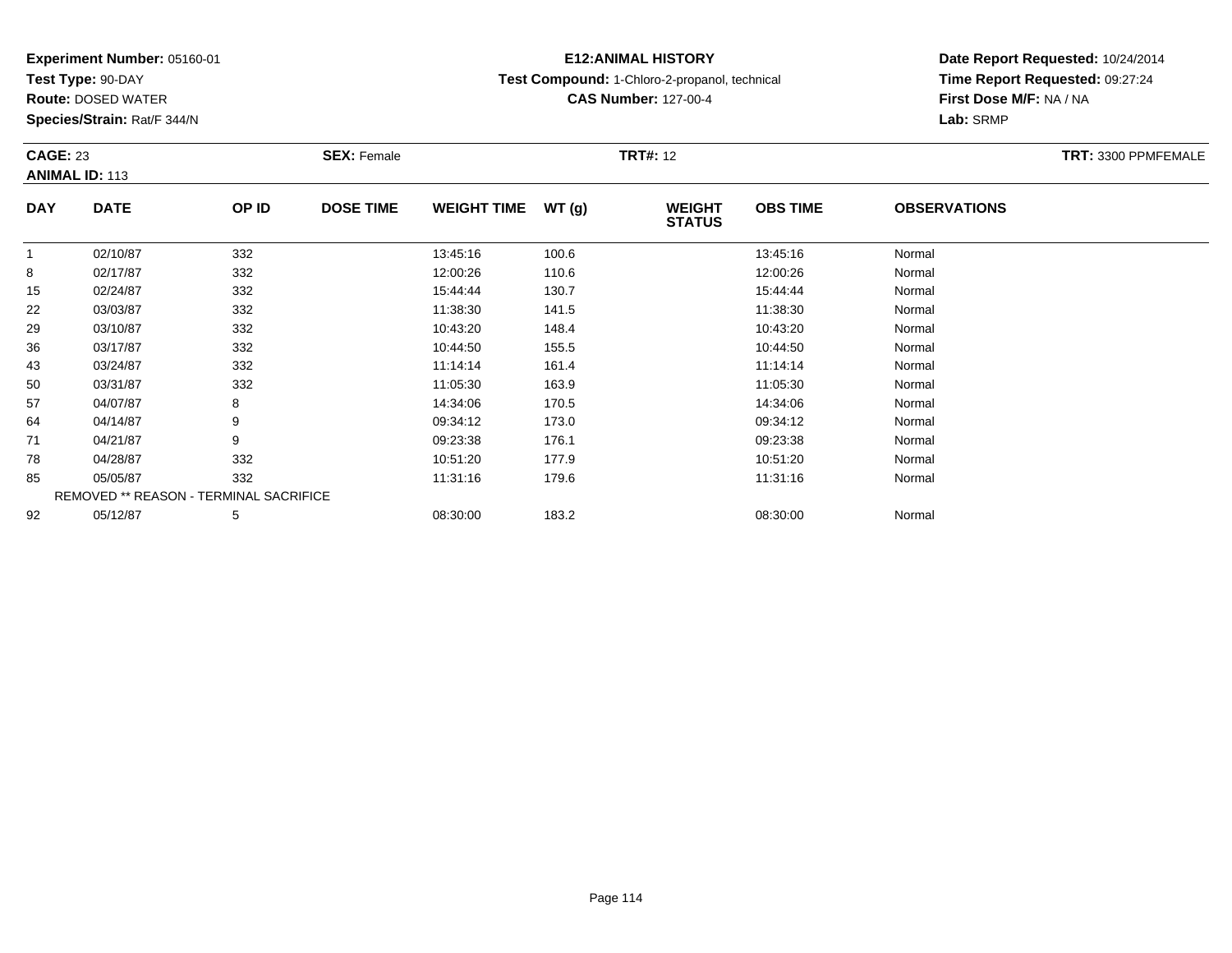**Test Type:** 90-DAY

**Route:** DOSED WATER

**Species/Strain:** Rat/F 344/N

# **E12:ANIMAL HISTORY**

**Test Compound:** 1-Chloro-2-propanol, technical

**CAS Number:** 127-00-4

| <b>CAGE: 23</b> | <b>ANIMAL ID: 114</b> |                                               | <b>SEX: Female</b> |                    |        | <b>TRT#: 12</b>                |                 |                     | TRT: 3300 PPMFEMALE |
|-----------------|-----------------------|-----------------------------------------------|--------------------|--------------------|--------|--------------------------------|-----------------|---------------------|---------------------|
| <b>DAY</b>      | <b>DATE</b>           | OP ID                                         | <b>DOSE TIME</b>   | <b>WEIGHT TIME</b> | WT (g) | <b>WEIGHT</b><br><b>STATUS</b> | <b>OBS TIME</b> | <b>OBSERVATIONS</b> |                     |
| $\mathbf{1}$    | 02/10/87              | 332                                           |                    | 13:45:16           | 96.6   |                                | 13:45:16        | Normal              |                     |
| 8               | 02/17/87              | 332                                           |                    | 12:00:26           | 88.0   |                                | 12:00:26        | Normal              |                     |
| 15              | 02/24/87              | 332                                           |                    | 15:44:44           | 107.3  |                                | 15:44:44        | Normal              |                     |
| 22              | 03/03/87              | 332                                           |                    | 11:38:30           | 121.1  |                                | 11:38:30        | Normal              |                     |
| 29              | 03/10/87              | 332                                           |                    | 10:43:20           | 133.4  |                                | 10:43:20        | Normal              |                     |
| 36              | 03/17/87              | 332                                           |                    | 10:44:50           | 136.6  |                                | 10:44:50        | Normal              |                     |
| 43              | 03/24/87              | 332                                           |                    | 11:14:14           | 153.0  |                                | 11:14:14        | Normal              |                     |
| 50              | 03/31/87              | 332                                           |                    | 11:05:30           | 159.4  |                                | 11:05:30        | Normal              |                     |
| 57              | 04/07/87              | 8                                             |                    | 14:34:06           | 166.4  |                                | 14:34:06        | Normal              |                     |
| 64              | 04/14/87              | 9                                             |                    | 09:34:12           | 172.5  |                                | 09:34:12        | Normal              |                     |
| 71              | 04/21/87              | 9                                             |                    | 09:23:38           | 174.6  |                                | 09:23:38        | Normal              |                     |
| 78              | 04/28/87              | 332                                           |                    | 10:51:20           | 180.6  |                                | 10:51:20        | Normal              |                     |
| 85              | 05/05/87              | 332                                           |                    | 11:31:16           | 182.0  |                                | 11:31:16        | Normal              |                     |
|                 |                       | <b>REMOVED ** REASON - TERMINAL SACRIFICE</b> |                    |                    |        |                                |                 |                     |                     |
| 92              | 05/12/87              | 5                                             |                    | 08:30:00           | 183.4  |                                | 08:30:00        | Normal              |                     |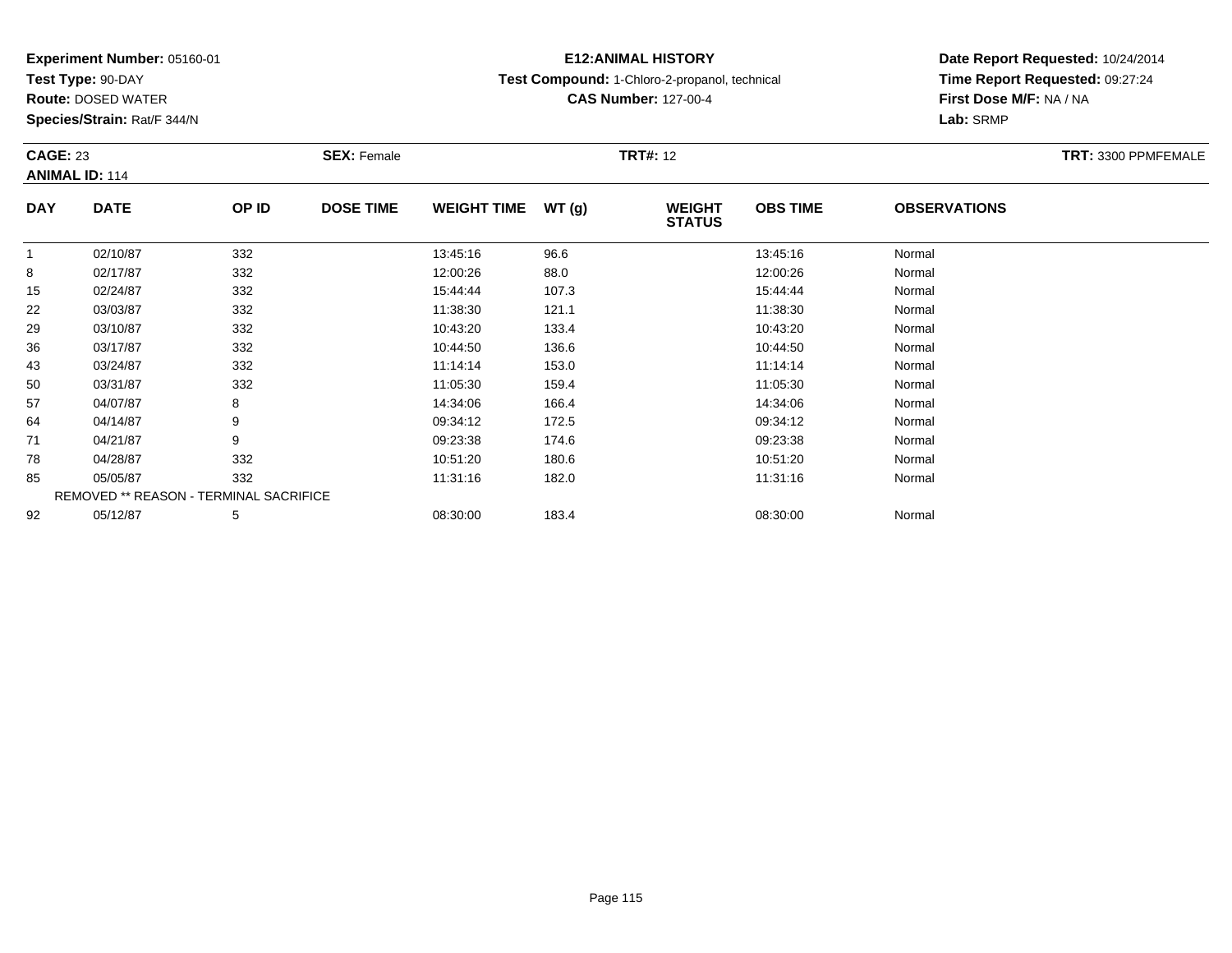**Test Type:** 90-DAY

**Route:** DOSED WATER

**Species/Strain:** Rat/F 344/N

## **E12:ANIMAL HISTORY**

**Test Compound:** 1-Chloro-2-propanol, technical

**CAS Number:** 127-00-4

| <b>CAGE: 23</b> | <b>ANIMAL ID: 115</b>                  |       | <b>SEX: Female</b> |                    |        | <b>TRT#: 12</b>                |                 |                     | TRT: 3300 PPMFEMALE |
|-----------------|----------------------------------------|-------|--------------------|--------------------|--------|--------------------------------|-----------------|---------------------|---------------------|
| <b>DAY</b>      | <b>DATE</b>                            | OP ID | <b>DOSE TIME</b>   | <b>WEIGHT TIME</b> | WT (g) | <b>WEIGHT</b><br><b>STATUS</b> | <b>OBS TIME</b> | <b>OBSERVATIONS</b> |                     |
| $\mathbf 1$     | 02/10/87                               | 332   |                    | 13:45:16           | 97.6   |                                | 13:45:16        | Normal              |                     |
| 8               | 02/17/87                               | 332   |                    | 12:00:26           | 108.3  |                                | 12:00:26        | Normal              |                     |
| 15              | 02/24/87                               | 332   |                    | 15:44:44           | 122.8  |                                | 15:44:44        | Normal              |                     |
| 22              | 03/03/87                               | 332   |                    | 11:38:30           | 138.2  |                                | 11:38:30        | Normal              |                     |
| 29              | 03/10/87                               | 332   |                    | 10:43:20           | 146.6  |                                | 10:43:20        | Normal              |                     |
| 36              | 03/17/87                               | 332   |                    | 10:44:50           | 151.0  |                                | 10:44:50        | Normal              |                     |
| 43              | 03/24/87                               | 332   |                    | 11:14:14           | 157.8  |                                | 11:14:14        | Normal              |                     |
| 50              | 03/31/87                               | 332   |                    | 11:05:30           | 160.9  |                                | 11:05:30        | Normal              |                     |
| 57              | 04/07/87                               | 8     |                    | 14:34:06           | 165.2  |                                | 14:34:06        | Normal              |                     |
| 64              | 04/14/87                               | 9     |                    | 09:34:12           | 169.7  |                                | 09:34:12        | Normal              |                     |
| 71              | 04/21/87                               | 9     |                    | 09:23:38           | 174.3  |                                | 09:23:38        | Normal              |                     |
| 78              | 04/28/87                               | 332   |                    | 10:51:20           | 178.4  |                                | 10:51:20        | Normal              |                     |
| 85              | 05/05/87                               | 332   |                    | 11:31:16           | 177.5  |                                | 11:31:16        | Normal              |                     |
|                 | REMOVED ** REASON - TERMINAL SACRIFICE |       |                    |                    |        |                                |                 |                     |                     |
| 92              | 05/12/87                               | 5     |                    | 08:30:00           | 178.7  |                                | 08:30:00        | Normal              |                     |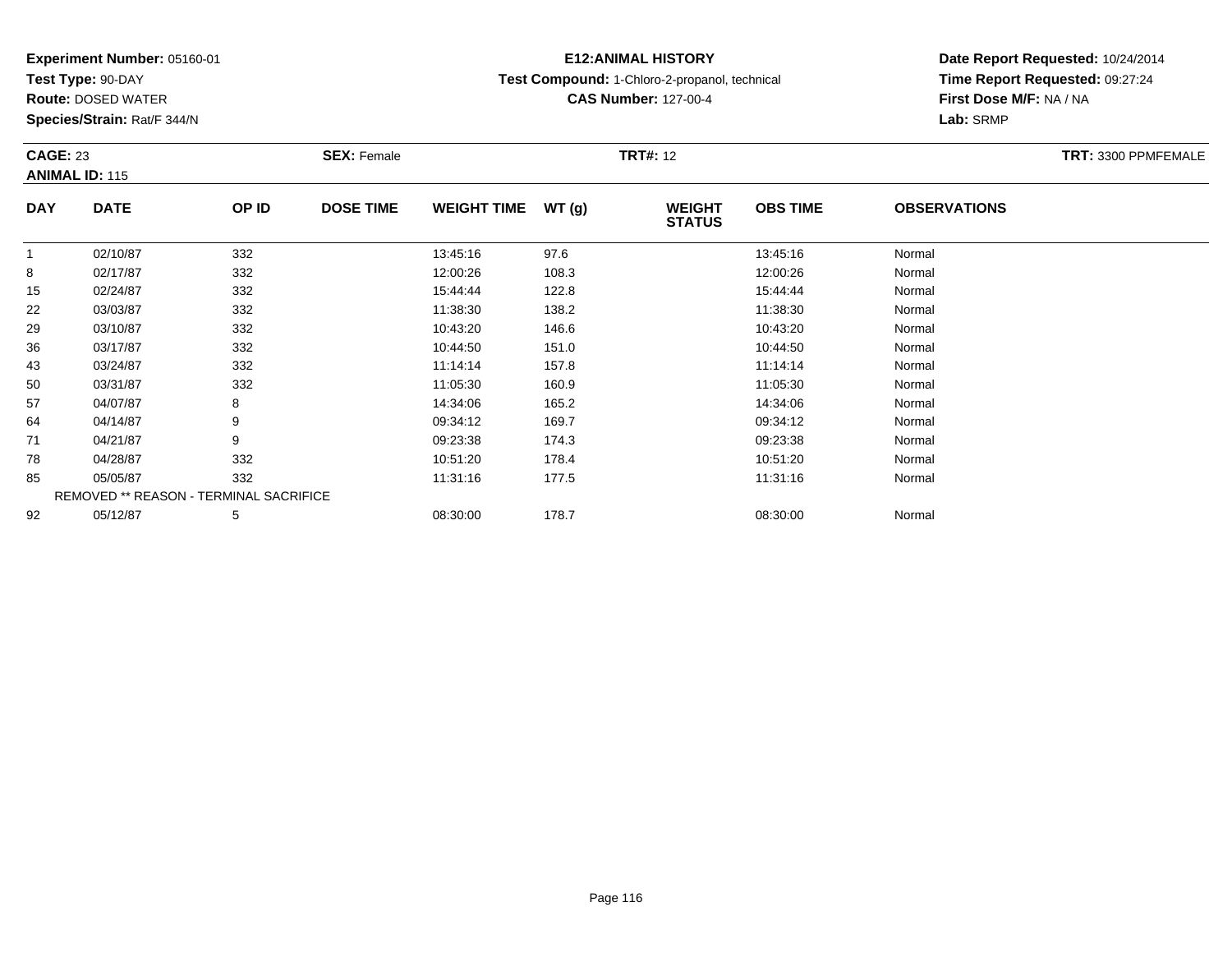**Test Type:** 90-DAY

**Route:** DOSED WATER

**Species/Strain:** Rat/F 344/N

#### **E12:ANIMAL HISTORY**

**Test Compound:** 1-Chloro-2-propanol, technical

**CAS Number:** 127-00-4

|              | <b>CAGE: 24</b><br><b>ANIMAL ID: 116</b> |                                        | <b>SEX: Female</b>  |                    |       | <b>TRT#: 12</b>                | TRT: 3300 PPMFEMALE |                     |  |
|--------------|------------------------------------------|----------------------------------------|---------------------|--------------------|-------|--------------------------------|---------------------|---------------------|--|
| <b>DAY</b>   | <b>DATE</b>                              | OP ID                                  | <b>DOSE TIME</b>    | <b>WEIGHT TIME</b> | WT(g) | <b>WEIGHT</b><br><b>STATUS</b> | <b>OBS TIME</b>     | <b>OBSERVATIONS</b> |  |
| $\mathbf{1}$ | 02/10/87                                 | 332                                    |                     | 13:55:32           | 97.4  |                                | 13:55:32            | Normal              |  |
| 8            | 02/17/87                                 | 332                                    |                     | 12:05:06           | 108.8 |                                | 12:05:06            | Normal              |  |
| 15           | 02/24/87                                 | 332                                    |                     | 15:39:20           | 124.1 |                                | 15:39:20            | Normal              |  |
| 22           | 03/03/87                                 | 332                                    |                     | 11:33:18           | 137.0 |                                | 11:33:18            | Normal              |  |
| 29           | 03/10/87                                 | 332                                    |                     | 10:48:04           | 144.1 |                                | 10:48:04            | Normal              |  |
| 36           | 03/17/87                                 | 332                                    |                     | 10:50:50           | 149.9 |                                | 10:50:50            | Normal              |  |
| 43           | 03/24/87                                 | 332                                    |                     | 11:18:46           | 156.4 |                                | 11:18:46            | Normal              |  |
| 50           | 03/31/87                                 | 332                                    |                     | 11:07:52           | 161.0 |                                | 11:07:52            | Normal              |  |
| 57           | 04/07/87                                 | 8                                      | **NOTE-VERY SLIGHT. |                    |       |                                | 14:34:06            |                     |  |
| 57           | 04/07/87                                 | 8                                      |                     | 14:37:58           | 165.1 |                                | 14:37:58            | Nasal Discharge     |  |
| 64           | 04/14/87                                 | 9                                      |                     | 09:36:38           | 168.3 |                                | 09:36:38            | Normal              |  |
| 71           | 04/21/87                                 | 9                                      |                     | 09:21:10           | 170.8 |                                | 09:21:10            | Normal              |  |
| 78           | 04/28/87                                 | 332                                    |                     | 10:53:26           | 177.6 |                                | 10:53:26            | Normal              |  |
| 85           | 05/05/87                                 | 332                                    |                     | 11:35:10           | 177.9 |                                | 11:35:10            | Normal              |  |
|              |                                          | REMOVED ** REASON - TERMINAL SACRIFICE |                     |                    |       |                                |                     |                     |  |
| 92           | 05/12/87                                 | 5                                      |                     | 08:30:00           | 176.6 |                                | 08:30:00            | Normal              |  |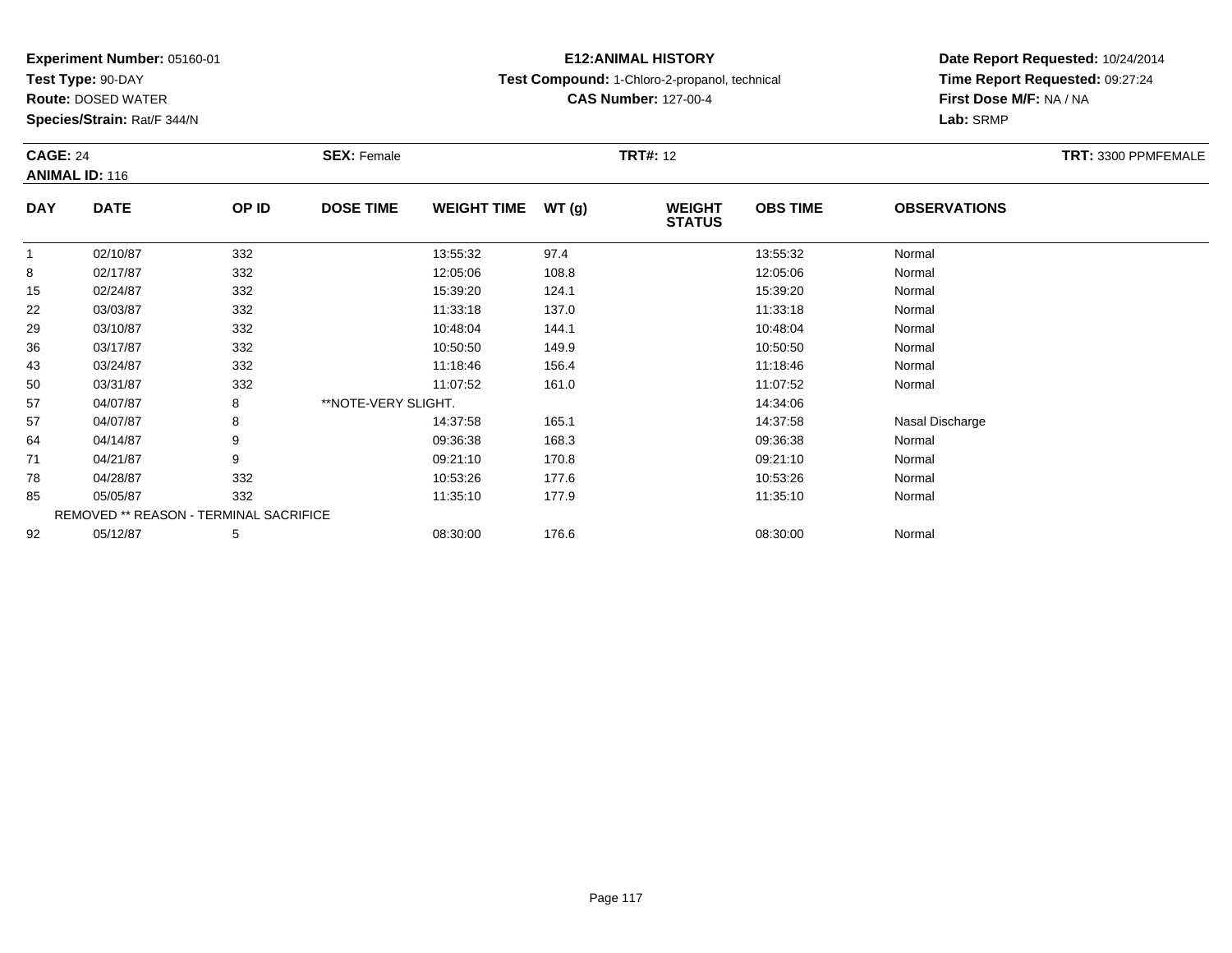**Test Type:** 90-DAY

92

**Route:** DOSED WATER

**Species/Strain:** Rat/F 344/N

# **E12:ANIMAL HISTORY**

**Test Compound:** 1-Chloro-2-propanol, technical

**CAS Number:** 127-00-4

**Date Report Requested:** 10/24/2014**Time Report Requested:** 09:27:24**First Dose M/F:** NA / NA**Lab:** SRMP

| <b>CAGE: 24</b> | <b>ANIMAL ID: 117</b>                         |       | <b>SEX: Female</b> |                    |       | <b>TRT#: 12</b>                |                 |                     | TRT: 3300 PPMFEMALE |
|-----------------|-----------------------------------------------|-------|--------------------|--------------------|-------|--------------------------------|-----------------|---------------------|---------------------|
| <b>DAY</b>      | <b>DATE</b>                                   | OP ID | <b>DOSE TIME</b>   | <b>WEIGHT TIME</b> | WT(g) | <b>WEIGHT</b><br><b>STATUS</b> | <b>OBS TIME</b> | <b>OBSERVATIONS</b> |                     |
| 1               | 02/10/87                                      | 332   |                    | 13:55:32           | 87.2  |                                | 13:55:32        | Normal              |                     |
| 8               | 02/17/87                                      | 332   |                    | 12:05:06           | 94.6  |                                | 12:05:06        | Normal              |                     |
| 15              | 02/24/87                                      | 332   |                    | 15:39:20           | 113.1 |                                | 15:39:20        | Normal              |                     |
| 22              | 03/03/87                                      | 332   |                    | 11:33:18           | 127.0 |                                | 11:33:18        | Normal              |                     |
| 29              | 03/10/87                                      | 332   |                    | 10:48:04           | 136.7 |                                | 10:48:04        | Normal              |                     |
| 36              | 03/17/87                                      | 332   |                    | 10:50:50           | 144.9 |                                | 10:50:50        | Normal              |                     |
| 43              | 03/24/87                                      | 332   |                    | 11:18:46           | 151.9 |                                | 11:18:46        | Normal              |                     |
| 50              | 03/31/87                                      | 332   |                    | 11:07:52           | 152.7 |                                | 11:07:52        | Normal              |                     |
| 57              | 04/07/87                                      | 8     |                    | 14:37:58           | 162.0 |                                | 14:37:58        | Normal              |                     |
| 64              | 04/14/87                                      | 9     |                    | 09:36:38           | 163.1 |                                | 09:36:38        | Normal              |                     |
| 71              | 04/21/87                                      | 9     |                    | 09:21:10           | 167.8 |                                | 09:21:10        | Normal              |                     |
| 78              | 04/28/87                                      | 332   |                    | 10:53:26           | 171.2 |                                | 10:53:26        | Normal              |                     |
| 85              | 05/05/87                                      | 332   |                    | 11:35:10           | 172.4 |                                | 11:35:10        | Normal              |                     |
|                 | <b>REMOVED ** REASON - TERMINAL SACRIFICE</b> |       |                    |                    |       |                                |                 |                     |                     |

2 05/12/87 5 5 08:30:00 174.7 08:30 08:30:00 08:30:00 08:30:00 08:30:00 08:30:00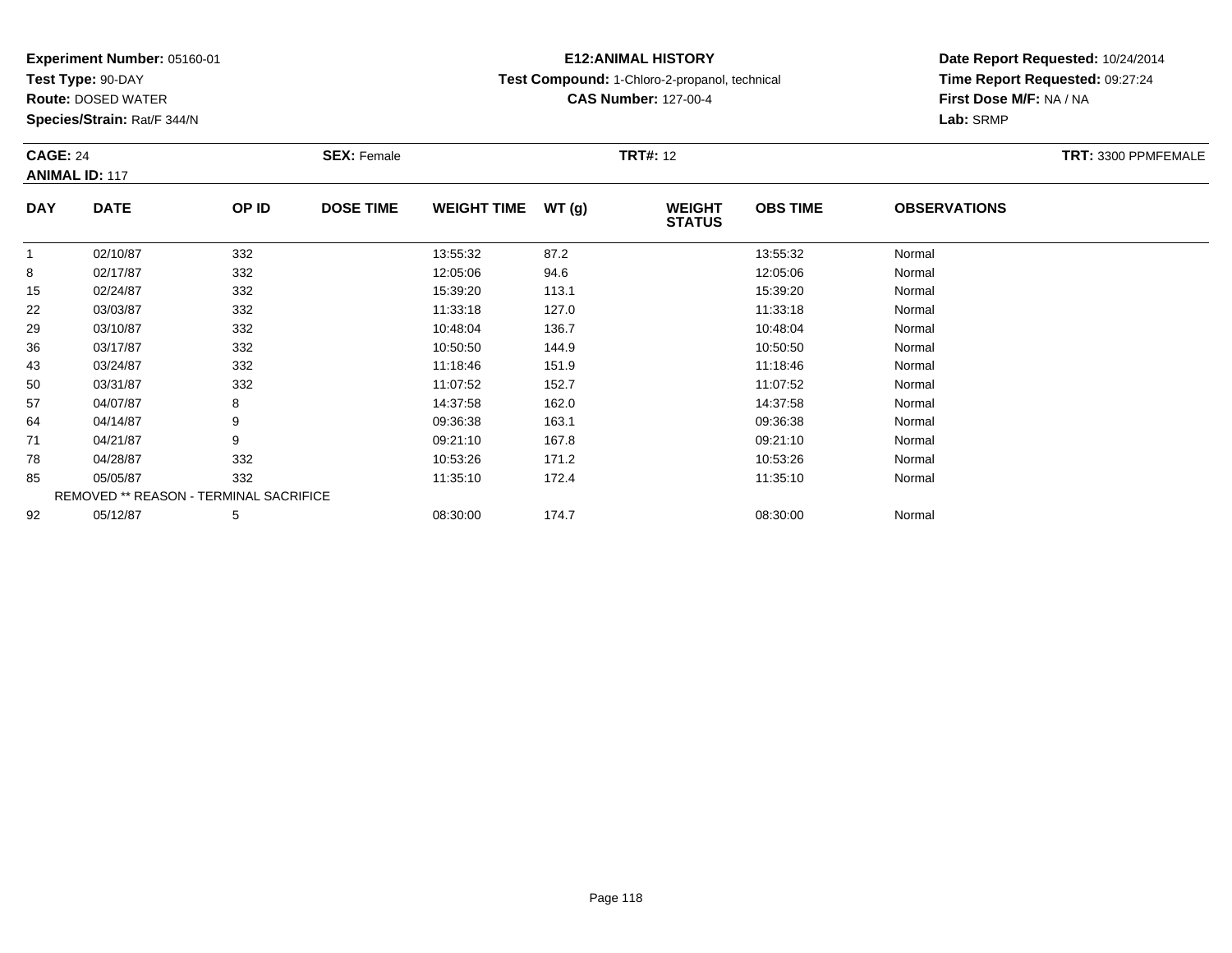**Test Type:** 90-DAY

**Route:** DOSED WATER

**Species/Strain:** Rat/F 344/N

# **E12:ANIMAL HISTORY**

**Test Compound:** 1-Chloro-2-propanol, technical

**CAS Number:** 127-00-4

| <b>CAGE: 24</b> | <b>ANIMAL ID: 118</b>                         |       | <b>SEX: Female</b> |                    |       | <b>TRT#: 12</b>                |                 |                     | TRT: 3300 PPMFEMALE |
|-----------------|-----------------------------------------------|-------|--------------------|--------------------|-------|--------------------------------|-----------------|---------------------|---------------------|
| <b>DAY</b>      | <b>DATE</b>                                   | OP ID | <b>DOSE TIME</b>   | <b>WEIGHT TIME</b> | WT(g) | <b>WEIGHT</b><br><b>STATUS</b> | <b>OBS TIME</b> | <b>OBSERVATIONS</b> |                     |
| 1               | 02/10/87                                      | 332   |                    | 13:55:32           | 105.8 |                                | 13:55:32        | Normal              |                     |
| 8               | 02/17/87                                      | 332   |                    | 12:05:06           | 110.3 |                                | 12:05:06        | Normal              |                     |
| 15              | 02/24/87                                      | 332   |                    | 15:39:20           | 127.4 |                                | 15:39:20        | Normal              |                     |
| 22              | 03/03/87                                      | 332   |                    | 11:33:18           | 143.4 |                                | 11:33:18        | Normal              |                     |
| 29              | 03/10/87                                      | 332   |                    | 10:48:04           | 153.4 |                                | 10:48:04        | Normal              |                     |
| 36              | 03/17/87                                      | 332   |                    | 10:50:50           | 160.4 |                                | 10:50:50        | Normal              |                     |
| 43              | 03/24/87                                      | 332   |                    | 11:18:46           | 168.2 |                                | 11:18:46        | Normal              |                     |
| 50              | 03/31/87                                      | 332   |                    | 11:07:52           | 174.8 |                                | 11:07:52        | Normal              |                     |
| 57              | 04/07/87                                      | 8     |                    | 14:37:58           | 184.2 |                                | 14:37:58        | Normal              |                     |
| 64              | 04/14/87                                      | 9     |                    | 09:36:38           | 186.8 |                                | 09:36:38        | Normal              |                     |
| 71              | 04/21/87                                      | 9     |                    | 09:21:10           | 187.3 |                                | 09:21:10        | Normal              |                     |
| 78              | 04/28/87                                      | 332   |                    | 10:53:26           | 193.3 |                                | 10:53:26        | Normal              |                     |
| 85              | 05/05/87                                      | 332   |                    | 11:35:10           | 193.0 |                                | 11:35:10        | Normal              |                     |
|                 | <b>REMOVED ** REASON - TERMINAL SACRIFICE</b> |       |                    |                    |       |                                |                 |                     |                     |
| 92              | 05/12/87                                      | 5     |                    | 08:30:00           | 197.6 |                                | 08:30:00        | Normal              |                     |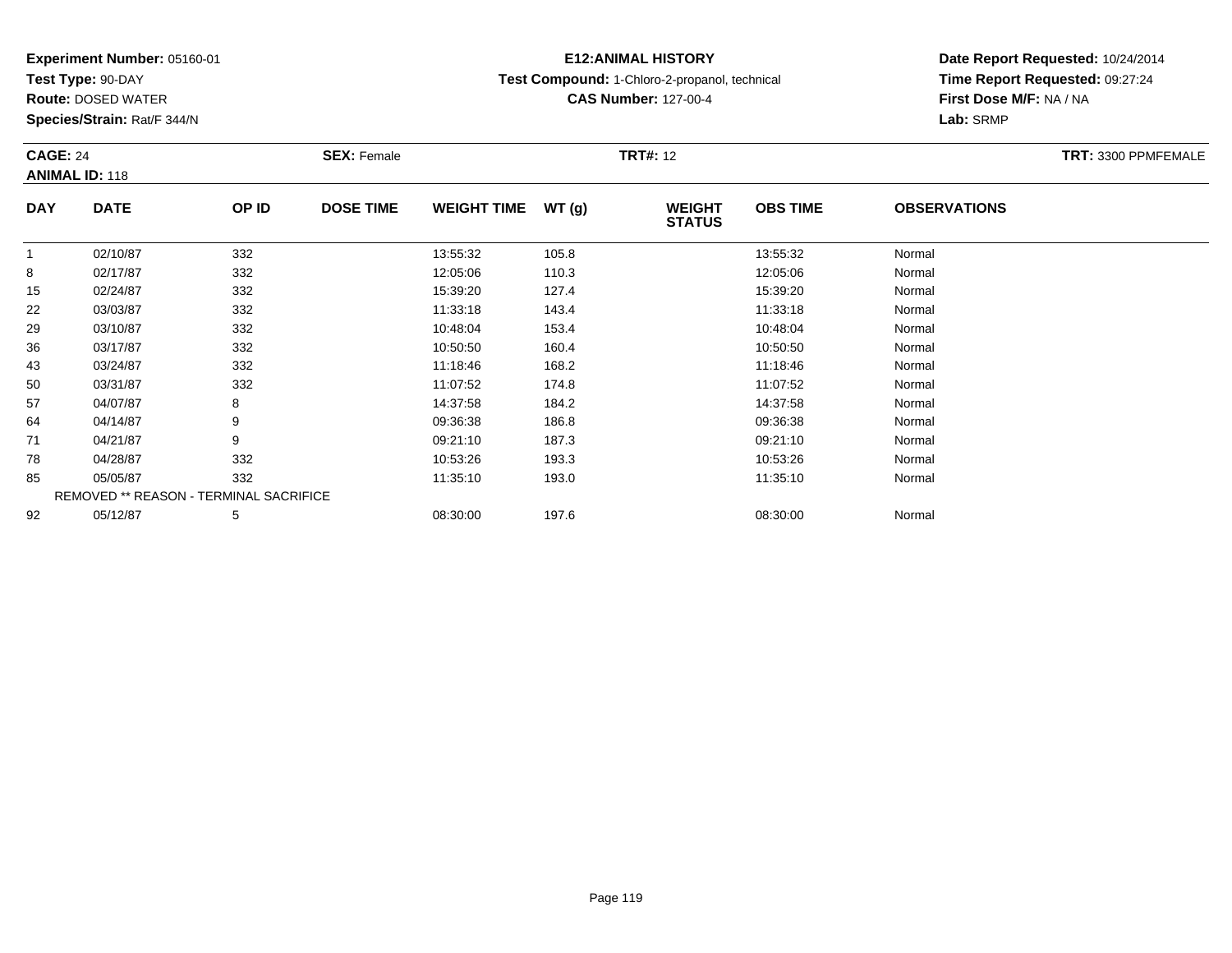**Test Type:** 90-DAY

**Route:** DOSED WATER

**Species/Strain:** Rat/F 344/N

### **E12:ANIMAL HISTORY**

**Test Compound:** 1-Chloro-2-propanol, technical

**CAS Number:** 127-00-4

|             | <b>CAGE: 24</b><br><b>ANIMAL ID: 119</b> |                                        | <b>SEX: Female</b> |                    |       | <b>TRT#:</b> 12                | TRT: 3300 PPMFEMALE |                     |  |
|-------------|------------------------------------------|----------------------------------------|--------------------|--------------------|-------|--------------------------------|---------------------|---------------------|--|
| <b>DAY</b>  | <b>DATE</b>                              | OP ID                                  | <b>DOSE TIME</b>   | <b>WEIGHT TIME</b> | WT(g) | <b>WEIGHT</b><br><b>STATUS</b> | <b>OBS TIME</b>     | <b>OBSERVATIONS</b> |  |
| $\mathbf 1$ | 02/10/87                                 | 332                                    |                    | 13:55:32           | 96.0  |                                | 13:55:32            | Normal              |  |
| 8           | 02/17/87                                 | 332                                    |                    | 12:05:06           | 98.9  |                                | 12:05:06            | Normal              |  |
| 15          | 02/24/87                                 | 332                                    |                    | 15:39:20           | 121.6 |                                | 15:39:20            | Normal              |  |
| 22          | 03/03/87                                 | 332                                    |                    | 11:33:18           | 133.4 |                                | 11:33:18            | Normal              |  |
| 29          | 03/10/87                                 | 332                                    |                    | 10:48:04           | 145.9 |                                | 10:48:04            | Normal              |  |
| 36          | 03/17/87                                 | 332                                    |                    | 10:50:50           | 154.4 |                                | 10:50:50            | Normal              |  |
| 43          | 03/24/87                                 | 332                                    |                    | 11:18:46           | 161.7 |                                | 11:18:46            | Normal              |  |
| 50          | 03/31/87                                 | 332                                    |                    | 11:07:52           | 165.4 |                                | 11:07:52            | Normal              |  |
| 57          | 04/07/87                                 | 8                                      | **NOTE-VERY SLIGHT |                    |       |                                | 14:34:06            |                     |  |
| 57          | 04/07/87                                 | 8                                      |                    | 14:37:58           | 170.0 |                                | 14:37:58            | Nasal Discharge     |  |
| 64          | 04/14/87                                 | 9                                      |                    | 09:36:38           | 174.2 |                                | 09:36:38            | Normal              |  |
| 71          | 04/21/87                                 | 9                                      |                    | 09:21:10           | 177.6 |                                | 09:21:10            | Normal              |  |
| 78          | 04/28/87                                 | 332                                    |                    | 10:53:26           | 178.6 |                                | 10:53:26            | Normal              |  |
| 85          | 05/05/87                                 | 332                                    |                    | 11:35:10           | 176.3 |                                | 11:35:10            | Normal              |  |
|             |                                          | REMOVED ** REASON - TERMINAL SACRIFICE |                    |                    |       |                                |                     |                     |  |
| 92          | 05/12/87                                 | 5                                      |                    | 08:30:00           | 179.5 |                                | 08:30:00            | Normal              |  |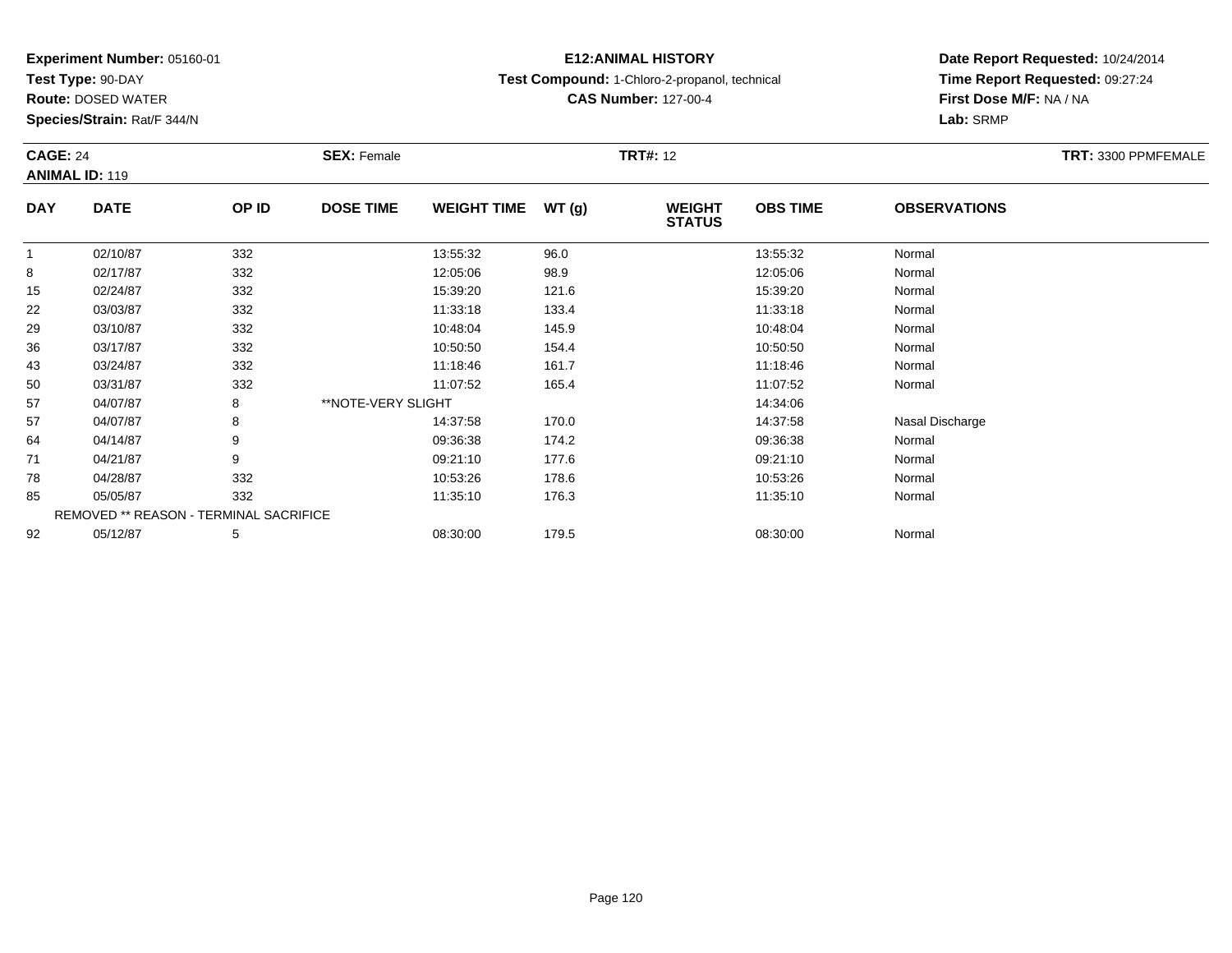**Test Type:** 90-DAY

**Route:** DOSED WATER

**Species/Strain:** Rat/F 344/N

# **E12:ANIMAL HISTORY**

**Test Compound:** 1-Chloro-2-propanol, technical

**CAS Number:** 127-00-4

| <b>CAGE: 24</b><br><b>ANIMAL ID: 120</b> |                                        |       | <b>SEX: Female</b> | <b>TRT#: 12</b>    |       |                                |                 |                     | TRT: 3300 PPMFEMALE |
|------------------------------------------|----------------------------------------|-------|--------------------|--------------------|-------|--------------------------------|-----------------|---------------------|---------------------|
| <b>DAY</b>                               | <b>DATE</b>                            | OP ID | <b>DOSE TIME</b>   | <b>WEIGHT TIME</b> | WT(g) | <b>WEIGHT</b><br><b>STATUS</b> | <b>OBS TIME</b> | <b>OBSERVATIONS</b> |                     |
|                                          | 02/10/87                               | 332   |                    | 13:55:32           | 107.4 |                                | 13:55:32        | Normal              |                     |
| 8                                        | 02/17/87                               | 332   |                    | 12:05:06           | 116.0 |                                | 12:05:06        | Normal              |                     |
| 15                                       | 02/24/87                               | 332   |                    | 15:39:20           | 132.0 |                                | 15:39:20        | Normal              |                     |
| 22                                       | 03/03/87                               | 332   |                    | 11:33:18           | 141.4 |                                | 11:33:18        | Normal              |                     |
| 29                                       | 03/10/87                               | 332   |                    | 10:48:04           | 156.0 |                                | 10:48:04        | Normal              |                     |
| 36                                       | 03/17/87                               | 332   |                    | 10:50:50           | 165.1 |                                | 10:50:50        | Normal              |                     |
| 43                                       | 03/24/87                               | 332   |                    | 11:18:46           | 170.6 |                                | 11:18:46        | Normal              |                     |
| 50                                       | 03/31/87                               | 332   |                    | 11:07:52           | 177.6 |                                | 11:07:52        | Normal              |                     |
| 57                                       | 04/07/87                               | 8     |                    | 14:37:58           | 179.8 |                                | 14:37:58        | Normal              |                     |
| 64                                       | 04/14/87                               | 9     |                    | 09:36:38           | 187.0 |                                | 09:36:38        | Normal              |                     |
| 71                                       | 04/21/87                               | 9     |                    | 09:21:10           | 189.5 |                                | 09:21:10        | Normal              |                     |
| 78                                       | 04/28/87                               | 332   |                    | 10:53:26           | 190.1 |                                | 10:53:26        | Normal              |                     |
| 85                                       | 05/05/87                               | 332   |                    | 11:35:10           | 191.3 |                                | 11:35:10        | Normal              |                     |
|                                          | REMOVED ** REASON - TERMINAL SACRIFICE |       |                    |                    |       |                                |                 |                     |                     |
| 92                                       | 05/12/87                               | 5     |                    | 08:30:00           | 195.3 |                                | 08:30:00        | Normal              |                     |